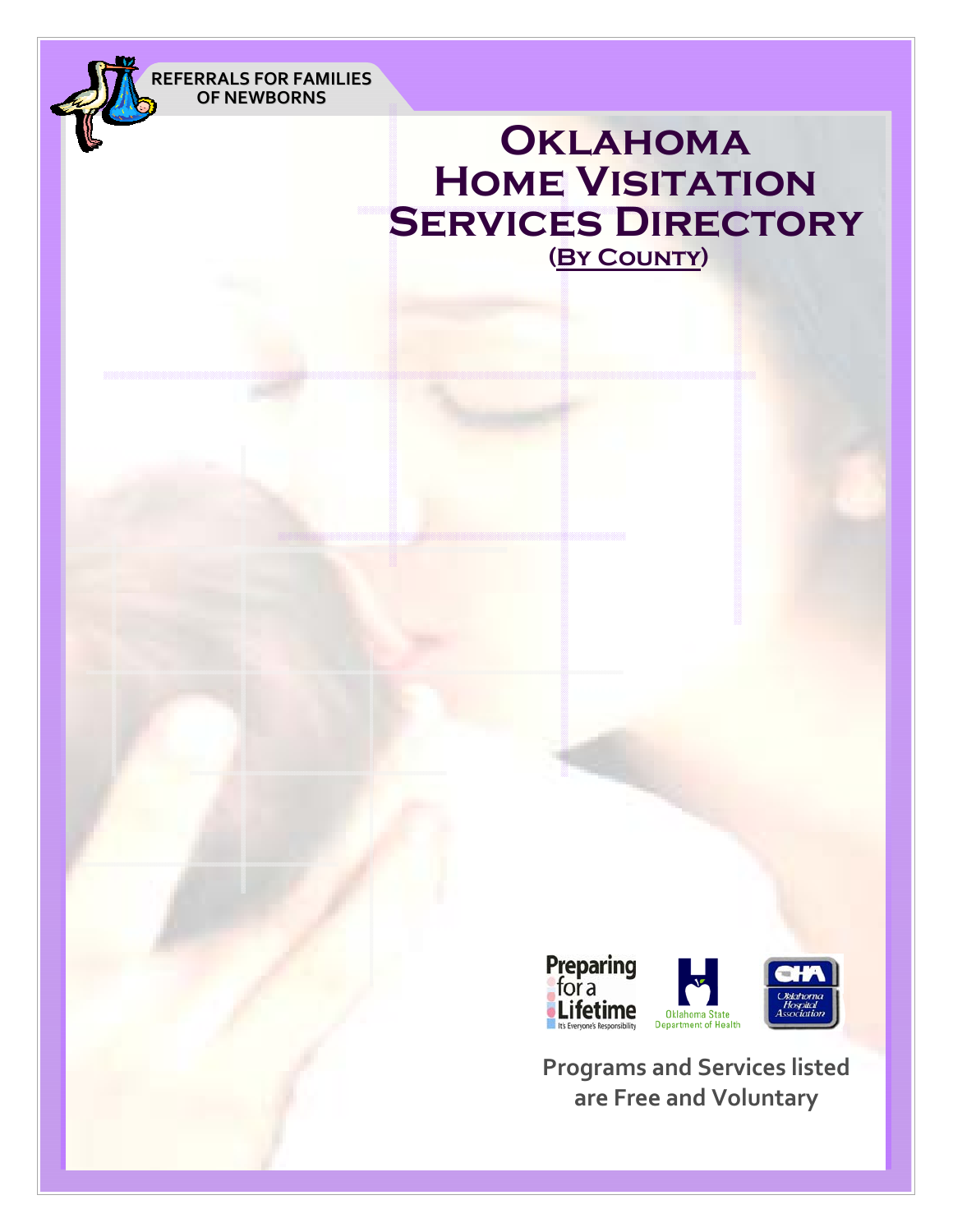## **Welcome**

The Oklahoma State Department of Health (OSDH) began an initiative almost three years ago to improve infant outcomes in Oklahoma. Over the past three years, the initiative has evolved and is now known as "Preparing for a Lifetime, It's Everyone's Responsibility." Preventing injuries and abuse is a significant piece of this initiative. The Oklahoma Department of Human Services reports there were 34 confirmed cases of physical abuse toward a child where "shaking" was identified as the type of child abuse during state fiscal year 2009. Physical abuse is the leading cause of death and near deaths among infants in Oklahoma. According to Oklahoma vital statistics and hospital discharge data, 62 infants less than one year of age suffered some type of abusive head trauma (AHT) in 2006 and 2007. Of those 62, nine infants died. Many of the infants who do survive suffer permanent physical disability and require extensive and costly medical treatment.

The Oklahoma Hospital Association (OHA) and the OSDH has invited all hospitals to participate in this important program aimed at reducing the incidence of child abuse in Oklahoma. This vital educational program is being implemented, as part of the "Preparing for a Lifetime" initiative, to reduce the incidence of AHT resulting from a child being shaken by their care provider. *The Period of Purple Crying* is a *prevention* program designed to educate all parents, whether first–time parents or parents of other children, about coping with the stressors of their baby's first months of life.

For as long as supplies last, all materials to support the implementation of this program are being provided to participating hospitals by the OSDH. All birthing hospitals in the state have been offered an opportunity to participate, and the number of packets each hospital will receive has been based on the total number of requesting hospitals and the number of each hospital's deliveries. Materials provided to the hospital include:

- Program description and protocol
- DVD for new parents to view and take home
- Informational booklet about the *Period of Purple Crying*
- Parental acknowledgement statement
- Client release form for contact by local provider as indicated
- Resource list for hospital employees for contact with local providers as indicated

Ultimately, our hope is that participating hospitals will find this endeavor worthwhile and assume ownership for the program by incorporating it into the routine standard of care for new and expecting mothers when the supply of materials provided by the OSDH has been depleted.

Additional information on the Period of Purple Crying prevention program can be found online at http://www.dontshake.org/. If you have questions, please contact Sherie Trice, (405) 271-7611 or by email, sheriet@health.ok.gov.

"When we started this campaign, Oklahoma was number one in deaths related to child abuse. With the initiation of OU Medical Center's injury prevention program, I wanted this to be a priority focus for education and prevention. I had seen many cases of child abuse come through our trauma center and wanted to be involved in a program of prevention and education that would positively impact our children in Oklahoma. In partnership with the Office of *Child Abuse Prevention at the Oklahoma State Department of Health and OU Medical Center's trauma program,* 15,000 Period of Purple Crying DVD's were distributed throughout the metro area hospitals. I am thrilled to see the *program expand statewide and hope to see the incidence of child abuse significantly decrease."*

> Cyndi Basch Trauma Program Manager OU Medical Center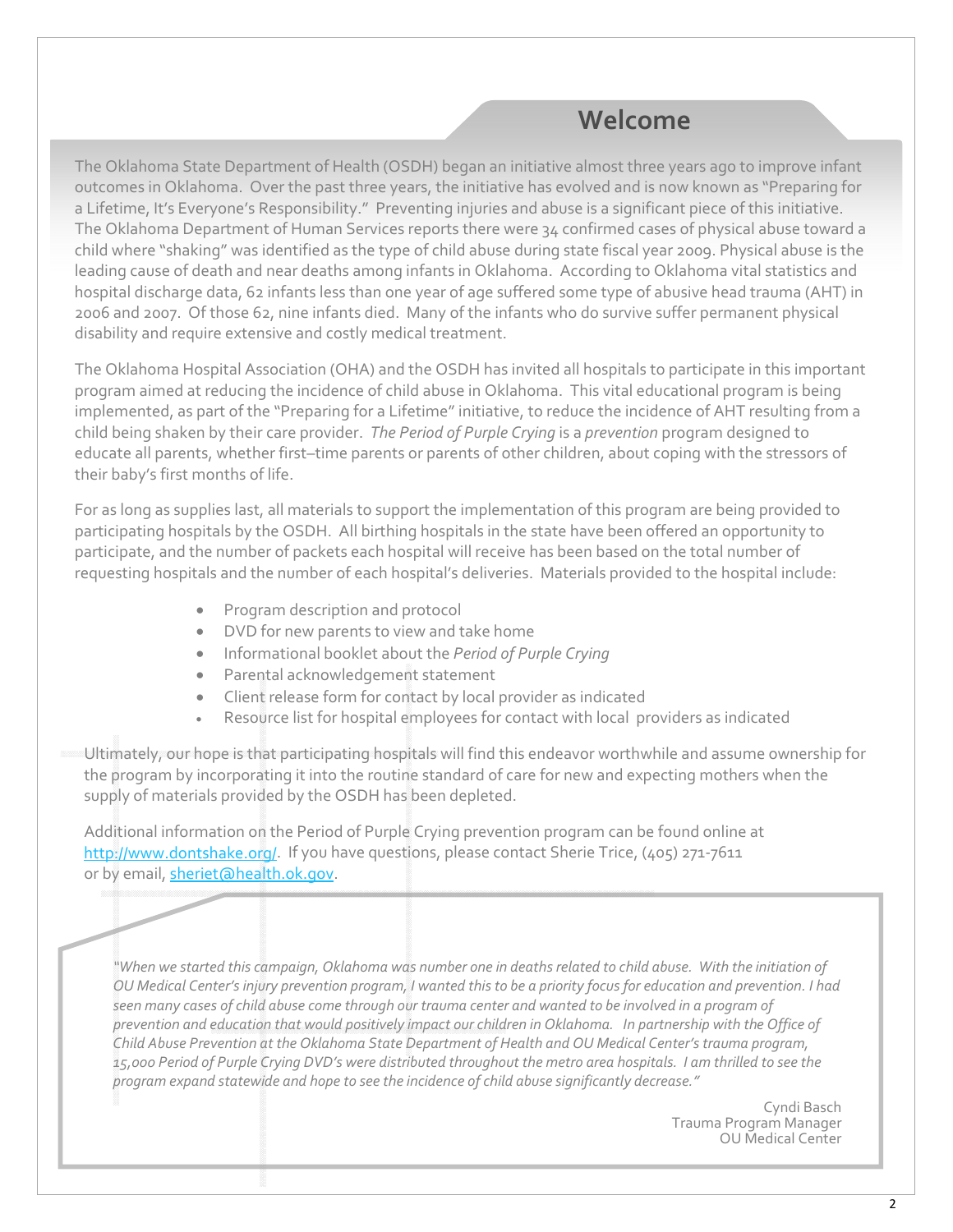#### **211 Helpline**

#### www.211.org

24‐hour information and referrals for help with utilities, food, housing, job training, etc.

**AIDS Hotline**

800.535.2437

**Areawide Services Information System (OASIS)** 

800.426.2747 or 271.6302 (OKC metro) Information and referrals for linking parents and professionals to health services, programs, and resources.

#### **Breastfeeding Helpline**

877.271.MILK (6455) 24‐hour support and information from lactation consultants.

#### **Child or Adult Abuse Hotline** 800.522.3511

**Child Guidance Services (OSDH)**  405.271.4477

**Children First ‐ Oklahoma's Nurse Family Partnership (OSDH)** 405.271.7611

**Domestic Violence Hotline** 800.522.7233 Information, counseling and referrals for shelters and services for survivors of rape or domestic violence.

**Lead Poison Prevention (OSDH)** 405.271-6617

#### **Maternal & Child Health Service (OSDH)** 405.271.4480

Locates services for mothers and babies: birth control, prenatal care, birth defects, infant health checkups, parenting skills, and dental care.

**Mental Health/Suicide Prevention Hotline** 800.SUICIDE (800.784.2433)

**National Sudden and Unexpected Infant/ Child Death and Pregnancy Loss Resource Center** 866.866.7437 Provides education on reducing the risk of infant death and support resources to grieving families.

**Newborn Screening, Special Services and SoonerStart (OSDH)** 800.766.2223

**Poison Control Hotline** 800.222.1222 or 271.5454 (OKC metro)

**Office of Child Abuse Prevention/Start Right Programs (OSDH)** 405.271.7611

**Oklahoma Institute for Child Advocacy** 405.236.5437 The voice for Oklahoma's children.

**Oklahoma State Dept. of Health** 800.522.0203 or 405.271.5600 (OKC metro) www.health.ok.gov

#### **OKLAHOMA AGENCIES AND SERVICES**

800 & 877 numbers are toll free-calls. Many agencies offer free services regardless of income. Other services are available at a reduced or adjusted rate depending on level of income.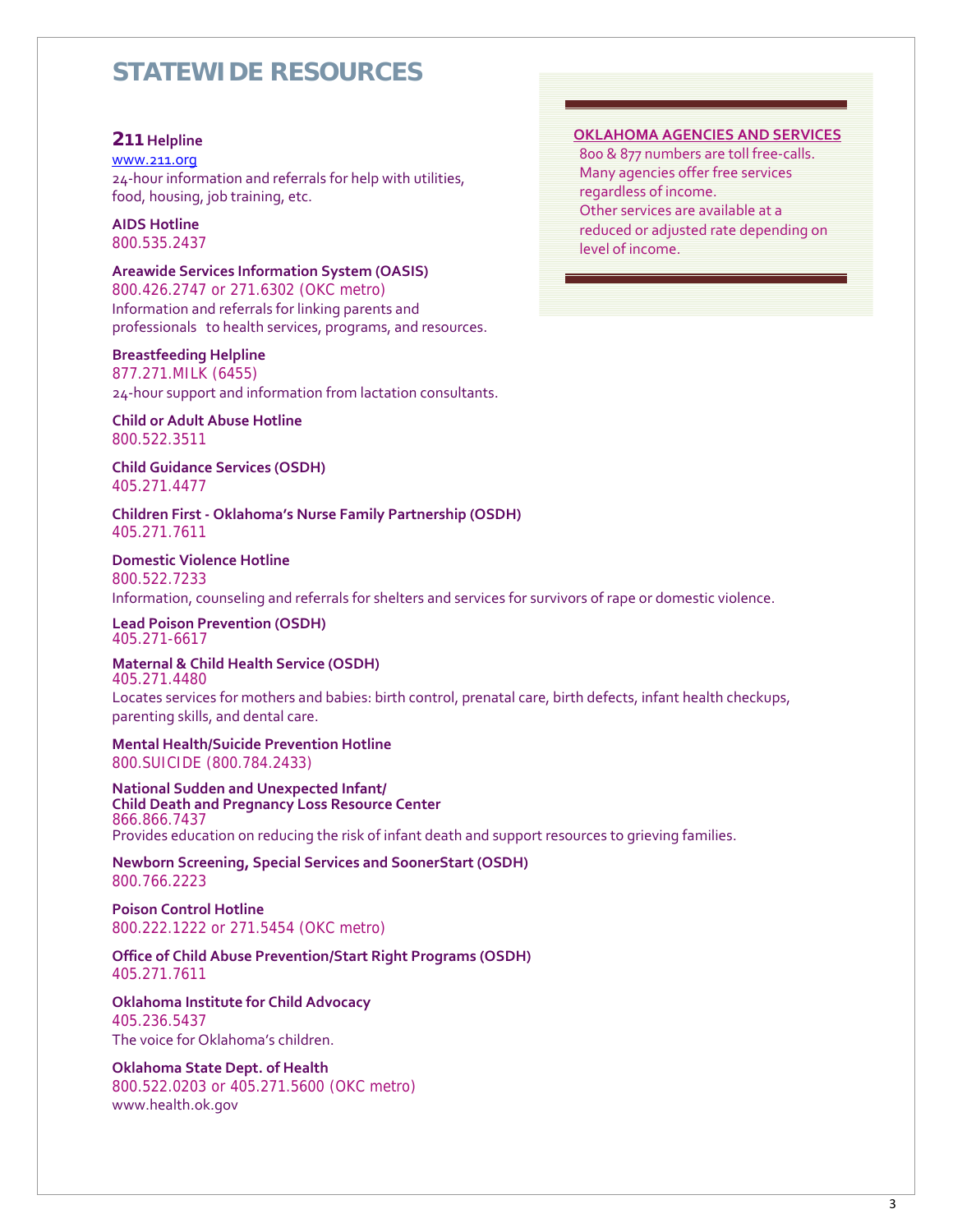#### **Oklahoma Tobacco Helpline**

800.QUIT.NOW (800.784.8669) Free help to quit using tobacco.

#### **Postpartum Depression Hotline** 800.944.4773 www.postpartum.net

Information and referrals to resources and support groups.

#### **Reach Out Hotline**

800.522.9054 24‐hour information on substance abuse and mental health concerns.

#### **SAFE KIDS Coalition**

405.271.5695 www.oksafekids.org Information about child safety and free or discounted child safety seats.

#### **Smart Start Oklahoma**

405.278.6978 Leading Oklahoma in coordinating an early childhood system focused on strengthening families and school readiness for all children.

#### **Social Security Administration**

800.772.1213

#### **SoonerCare and SoonerPlan (Medicaid) Helpline**  800.987.7767

**Text4Baby**

#### **Text BABY** to 511411 for free weekly texts with health advice, nutrition tips, developmental milestones, and services for pregnant women and new moms during baby's first year.

#### **Vital Records Service, Oklahoma State Department of Health**

405.271.4040 Provides Oklahoma Birth and Death Certificates.

#### **WIC Hotline**

888.OKLAWIC (888.655.2942)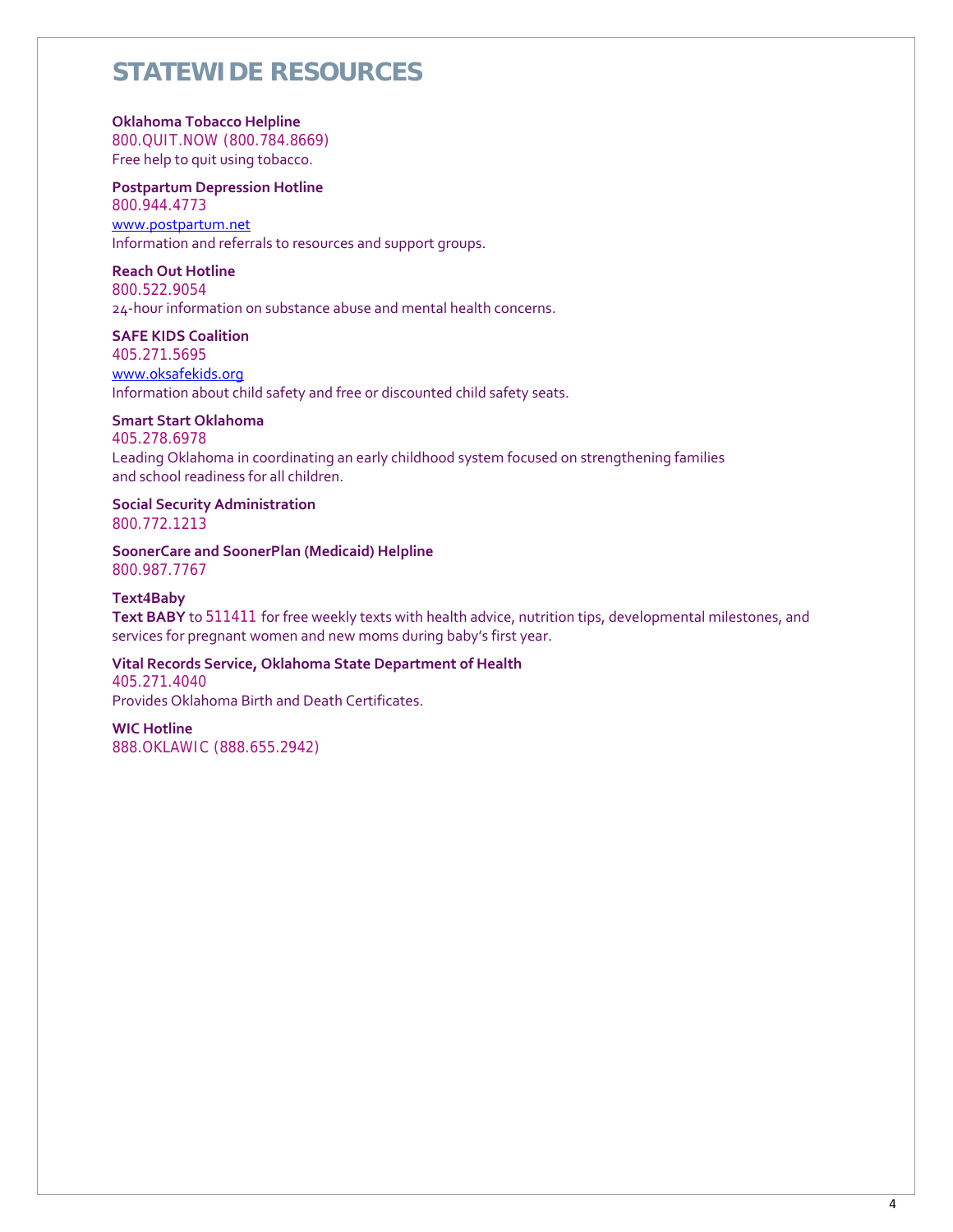| <b>Adair</b>     | 918.696.7292 |
|------------------|--------------|
| Atoka            | 580.889.2116 |
| <b>Beaver</b>    | 580.625.3693 |
| <b>Beckham</b>   | 580.225.1173 |
| <b>Blaine</b>    | 580.623.7977 |
| <b>Bryan</b>     | 580.924.4285 |
| Caddo            | 405.247.2507 |
| Canadian         | 405.262.0042 |
| Carter           | 580.223.9705 |
| Cherokee         | 918.456.8826 |
| Choctaw          | 580.326.8821 |
| Cleveland        | 405.321.4048 |
| Coal             | 580.927.2367 |
| Comanche         | 580.248.5890 |
| Cotton           | 580.875.6121 |
| Craig            | 918.256.7531 |
| Creek            | 918.367.3341 |
| Custer           | 580.323.2100 |
| Delaware         | 918.253.4511 |
| Garfield         | 580.233.0650 |
| Garvin           | 405.238.7346 |
| Grady            | 405.224.2022 |
| Grant            | 580.395.2906 |
| Greer            | 580.782.5531 |
| Harmon           | 580.688.3348 |
| Harper           | 580.921.2029 |
| Haskell          | 918.967.3304 |
| Hughes           | 405.379.3313 |
| Jackson          | 580.482.7308 |
| Jefferson        | 580.228.2313 |
| Johnston         | 580.371.2470 |
| Kay              | 580.762.1641 |
| Kingfisher       | 405.375.3008 |
| Kiowa            | 580.726.3316 |
| Latimer          | 918.465.5673 |
| LeFlore          | 918.647.8601 |
| Lincoln          | 405.258.2640 |
| Logan            | 405.282.3485 |
| Love             | 580.276.2531 |
| McClain          | 405.527.6541 |
| <b>McCurtain</b> | 580.286.6628 |
| McIntosh         | 918.689.7774 |
| Major            | 580.227.3362 |
| Marshall         | 580.795.3705 |
| <b>Mayes</b>     | 918.825.4224 |
| Murray           | 580.622.3716 |
| Muskogee         | 918.683.0321 |
| Noble            | 580.336.2257 |
| Okfuskee         | 918.623.1800 |
| Oklahoma         | 405.427.8651 |
|                  |              |

#### **COUNTY HEALTH DEPARTMENTS**

**(CHDs) provide maternal, infant, child and adolescent health services. References are available to other services, support groups, private, state and local agencies. If your county is not listed, call OASIS at 800.426.2747**.

| Okmulgee        | 918.756.1883 |
|-----------------|--------------|
| Osage           | 918.287.3740 |
| Ottawa          | 918.540.2481 |
| Pawnee          | 918.762.3643 |
| Payne           | 405.372.8200 |
| Pittsburg       | 918.423.1267 |
| Pontotoc        | 580.332.2011 |
| Pottawatomie    | 405.273.2157 |
| Pushmataha      | 580.298.6624 |
| Rogers          | 918.341.3166 |
| Seminole        | 405.257.5401 |
| Sequoyah        | 918.775.6201 |
| <b>Stephens</b> | 580.252.0270 |
| Texas           | 580.338.8544 |
| Tillman         | 580.335.2163 |
| Tulsa           | 918.582.9355 |
| Wagoner         | 918.485.3022 |
| Washington      | 918.335.3005 |
| Woods           | 580.327.3192 |
| Woodward        | 580.256.6410 |

7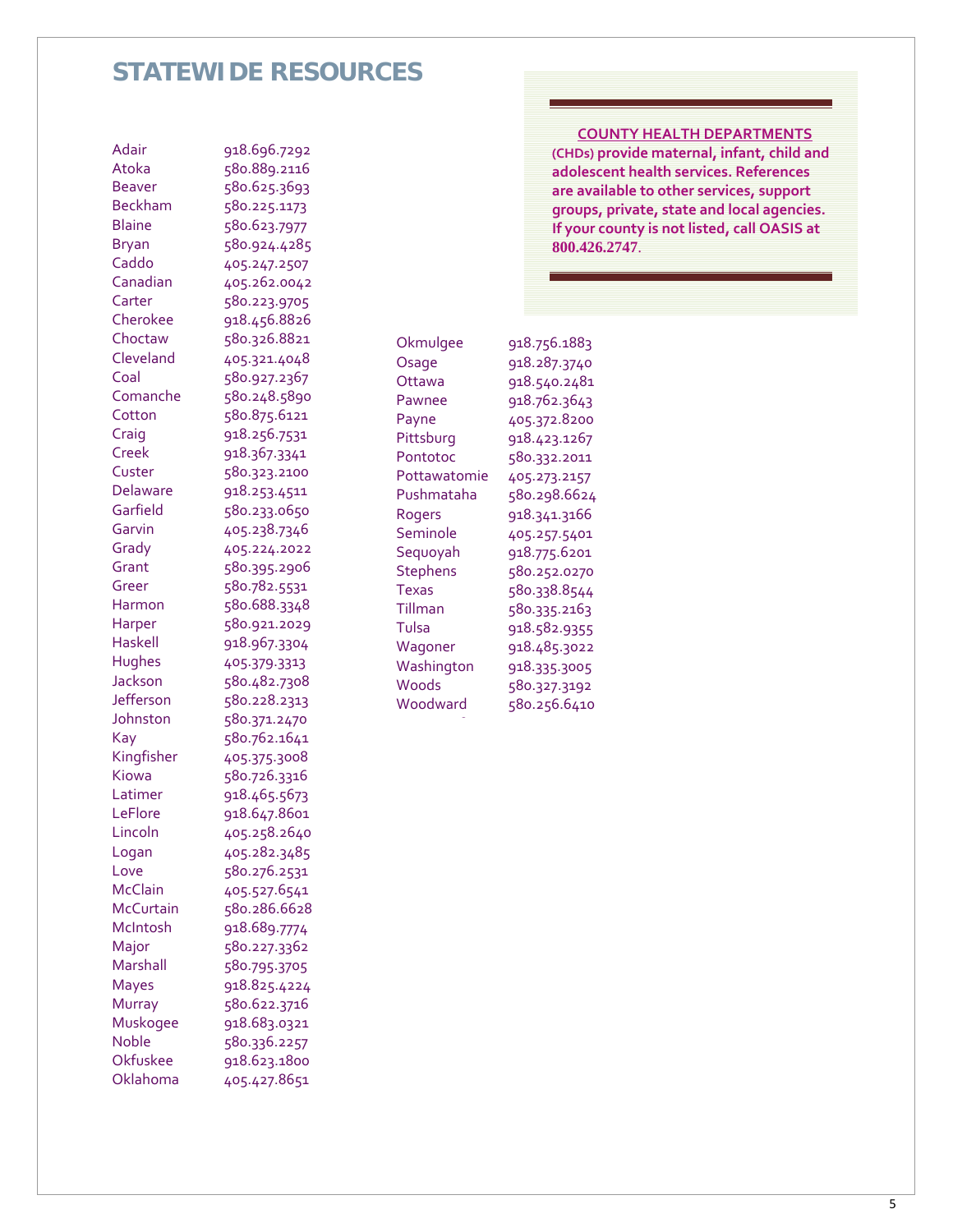| Adair                  | 800.225.0049 | 918.696.7736 |
|------------------------|--------------|--------------|
| Alfalfa                | 866.294.3936 | 580.596-3335 |
| Atoka                  | 800.225.0051 | 580.889.3394 |
| <b>Beaver</b>          | 800.225.0092 | 580.625.3441 |
| <b>Beckham</b>         | 800.225.0098 | 580.928.4000 |
| <b>Blaine</b>          | 800.808.8961 | 580.623.2000 |
| <b>Bryan</b>           | 800.225.0062 | 580.931.2500 |
| Caddo                  | 800.225.0053 | 405.247.4000 |
| Canadian               | 800.572.6845 | 405.295.2700 |
| Carter                 | 800.225.9927 | 580.490.3600 |
| Cherokee               | 800.225.9868 | 918.207.4500 |
| Choctaw                | 800.225.0076 | 580.317.2900 |
| Cimarron               | 800.572.6838 | 580.544.2512 |
| Cleveland              | 800.572.6823 | 405.573.8300 |
| Coal                   | 800.572.6829 | 580.927.2379 |
| Comanche               | 800.572.6841 | 580.250.3600 |
| Cotton                 | 800.572.6830 | 580.875.4000 |
| Craig                  | 800.572.6844 | 918.713.5000 |
| Creek                  | 800.572.6834 | 918.746.3300 |
| Custer                 | 800.572.6846 | 580.331.1900 |
| Delaware               | 800.433.6772 | 918.253.4213 |
| Dewey                  | 800.433.6967 | 580.328.5546 |
| <b>Ellis</b>           | 800.433.6773 | 580.885.7546 |
| Garfield               | 800.433.7074 | 580.548.2100 |
| Garvin                 | 800.433.6846 | 405.238.6461 |
| Grady                  | 800.433.7075 | 405.574.7400 |
| Grant                  | 800.433.6909 | 580.395.3312 |
| Greer                  | 800.433.7076 | 580.782.1000 |
| Harmon                 | 800.433.6945 | 580.688.3361 |
| Harper                 | 800.433.7079 | 580.735.2541 |
| <b>Haskell</b>         | 800.638.3641 | 918.967.4658 |
| Hughes                 | 800.493.7980 | 405.379.7231 |
| Jackson                | 800.493.7974 | 580.480.3400 |
| Jefferson              | 800.493.7981 | 580.228.3581 |
| Johnston               | 800.493.7975 | 580.371.4000 |
| Kay                    | 800.493.7982 | 580.765.2656 |
| Kingfisher             | 800.493.7976 | 405.375.3867 |
| Kiowa                  | 800.493.7983 | 918.726.6500 |
| Latimer                | 800.493.7978 | 918.465.5800 |
| LeFlore                | 800.493.7960 | 918.649.2300 |
| Lincoln                | 800.493.7984 | 405.258.6800 |
| Logan                  | 800.572.6831 | 405.264.2700 |
| Love                   | 800.815.7558 | 580.276.3383 |
| <b>McClain</b>         | 800.815.7570 | 405.527.6511 |
| <b>McCurtain</b>       | 800.815.7562 | 580.208.3400 |
| McIntosh               | 800.219.3238 | 918.689.1200 |
| Major                  | 800.815.7571 | 580.227.3759 |
| Marshall               | 800.815.7567 | 580.795.8100 |
| Mayes                  | 800.815.7572 | 918.824.4900 |
| Murray                 | 800.815.7568 | 580.622.2186 |
| Muskogee               | 800.815.7573 | 918.684.5300 |
| Noble                  | 800.815.7569 | 580.336.5581 |
| Nowata                 | 800.815.7574 | 918.273.2327 |
| Okfuskee               | 800.884.1528 | 918.623.1363 |
| Oklahoma               | 800.884.1534 | 405.522.5818 |
| <b>OK-Capitol Hill</b> | 800.884.1532 | 405.644.5700 |

#### **DEPARTMENT OF HUMAN SERVICES This agency handles Child Welfare, Juvenile Justice, Welfare, Public Housing, and Food Stamps. Each county is listed**.

| OK-MWC/Del City    | 800.884.1579 | 405.739.8000 |
|--------------------|--------------|--------------|
| OK-NW/Edmond       | 800.884.1534 | 405.522.5818 |
| OK-Child Welfare   | 800.884.1581 | 405.767.2600 |
| OK-ACES            | 800.884.1572 | 405.271.3325 |
| Okmulgee           | 800.884.1582 | 918.752.2000 |
| Osage              | 800.884.1573 | 918.287.5800 |
| Ottawa             | 800.884.1715 | 918.541.2400 |
| Pawnee             | 800.270.0786 | 918.762.3606 |
| Payne              | 800.270.0797 | 405.707.3700 |
| Pittsburg          | 800.270.0792 | 918.421.6100 |
| Pontotoc           | 800.270.0798 | 580.310.7050 |
| Pottawatomie       | 800.270.0793 | 405.878.4000 |
| Pushmataha         | 800.270.0803 | 580.298.3361 |
| <b>Roger Mills</b> | 800.270.0794 | 580.497.3393 |
| Rogers             | 800.270.0804 | 918.283.8300 |
| Seminole           | 800.270.0796 | 405.257.7400 |
| Sequoyah           | 800.270.0805 | 918.776.8000 |
| <b>Stephens</b>    | 800.734.7514 | 580.251.8300 |
| <b>Texas</b>       | 800.734.7514 | 580.335.6800 |
| Tillman            | 800.734.7507 | 580.336.6800 |
| Tulsa C - South    | 800.734.7516 | 918.581.2401 |
| Tulsa B - North    | 800.734.7509 | 918.430.2300 |
| Tulsa H - East     | 800.734.7516 | 918.280.3100 |
| Wagoner            | 800.734.7518 | 918.614.5000 |
| Washington         | 800.734.7512 | 918.338.5700 |
| Washita            | 800.734.7519 | 580.832.3391 |
| Woods              | 800.734.7513 | 580.430.3100 |
| Woodward           | 800.734.7520 | 580.254.6000 |
|                    |              |              |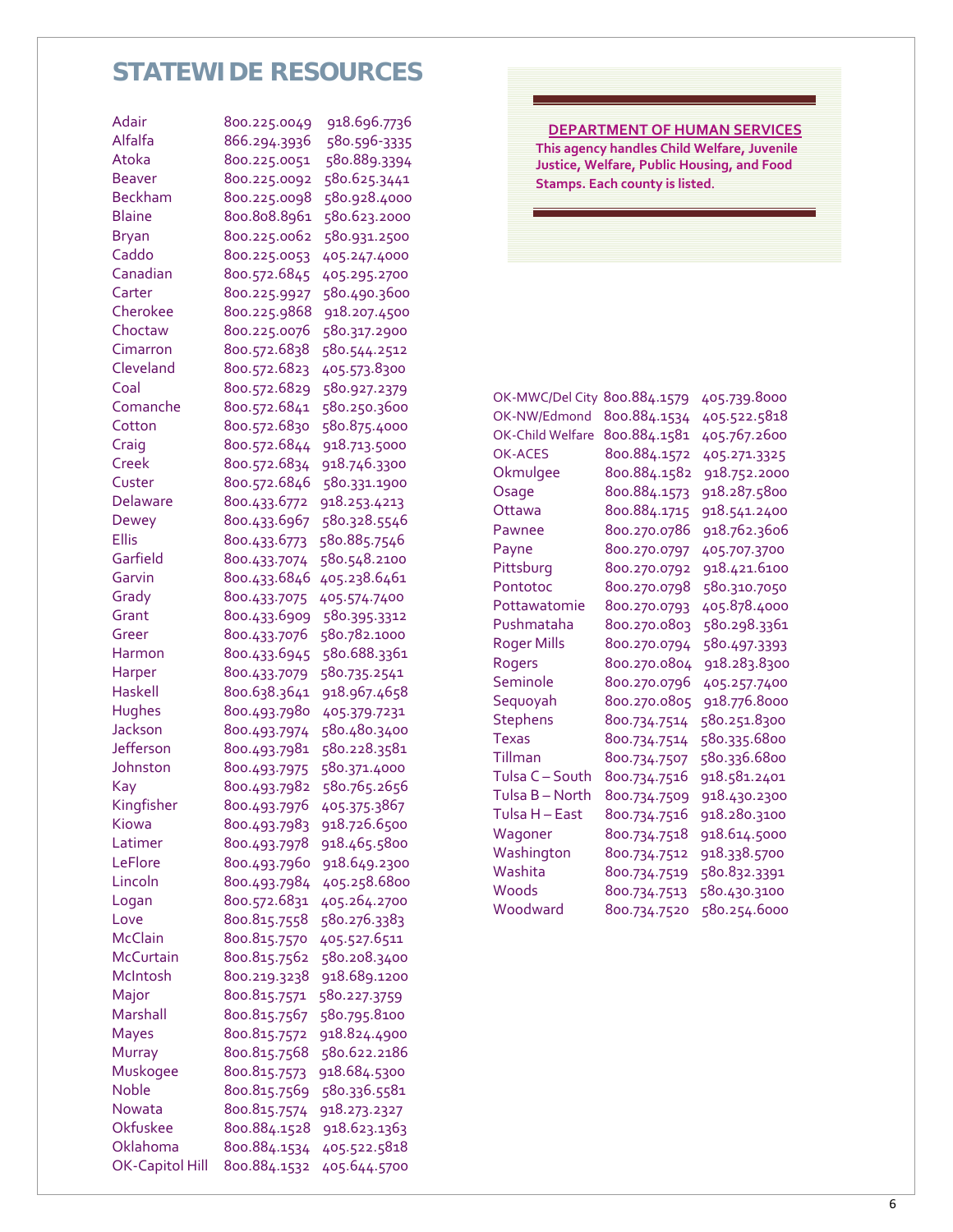# **TABLE OF CONTENTS (By County)**

#### **COUNTY**

#### **PAGE NUMBER**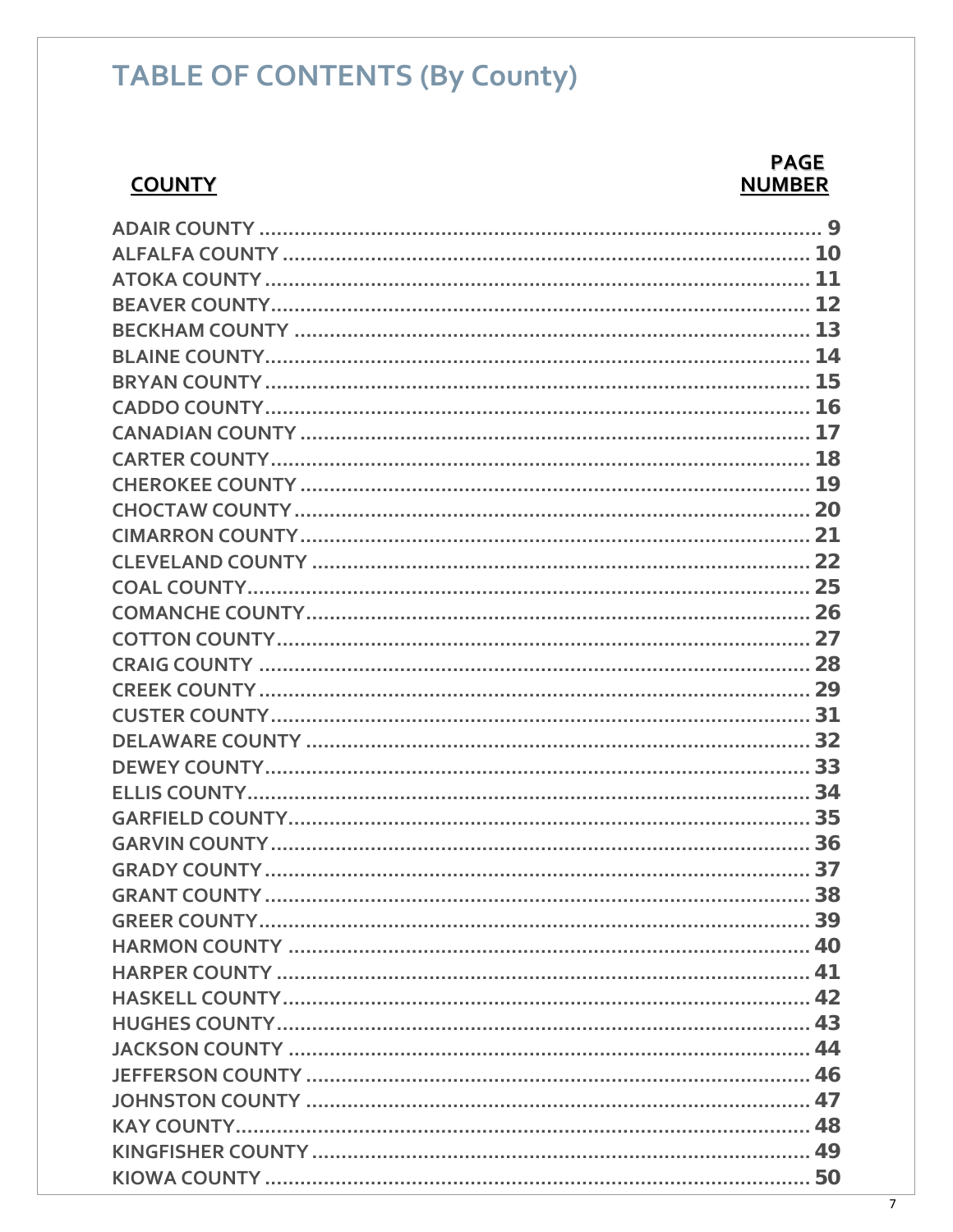# **TABLE OF CONTENTS (By County)**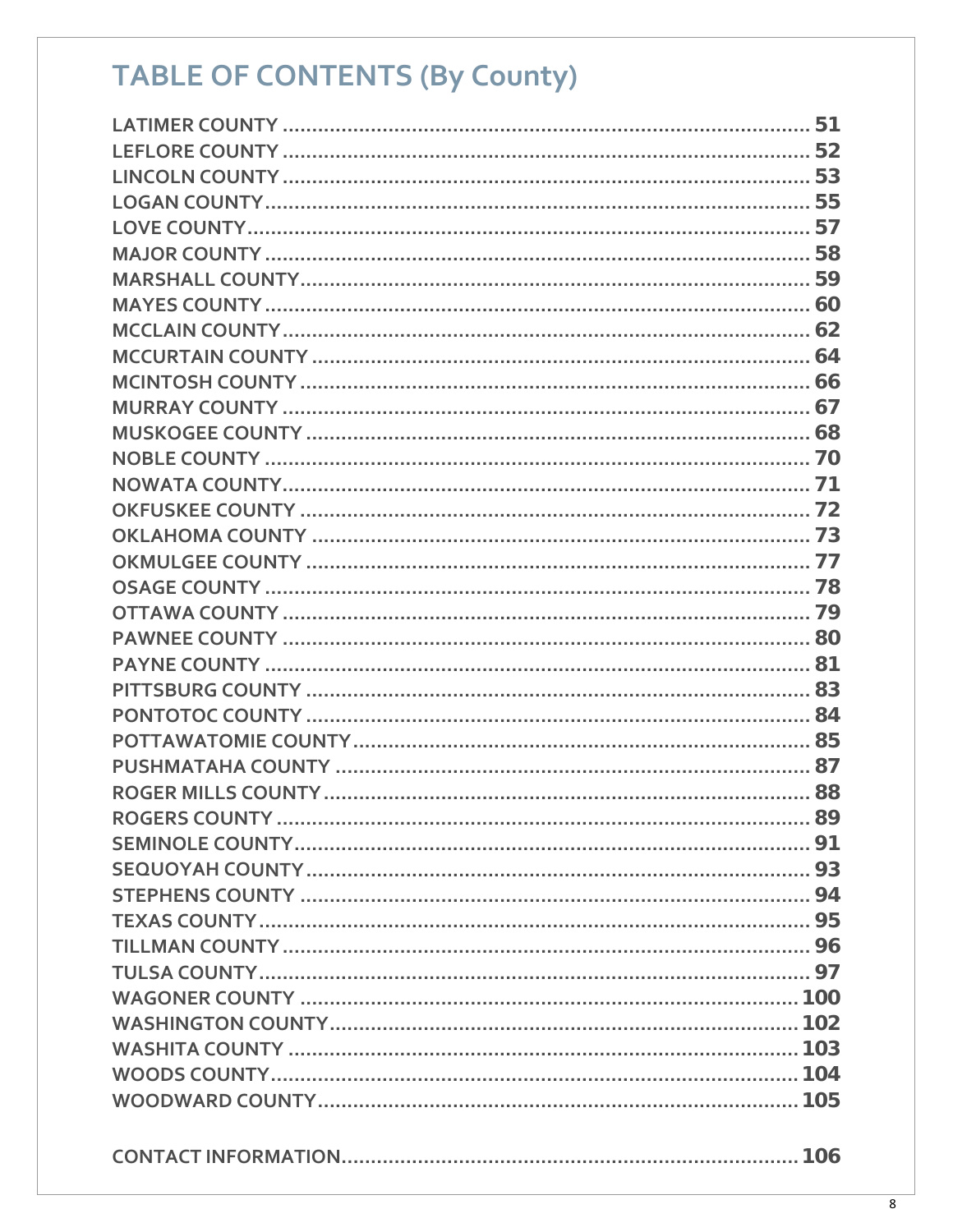# **ADAIR COUNTY**

| Program               | <b>Cherokee Nation Head Start/Early Head Start</b>                                                                                                                                                                                        |           |                        |
|-----------------------|-------------------------------------------------------------------------------------------------------------------------------------------------------------------------------------------------------------------------------------------|-----------|------------------------|
|                       |                                                                                                                                                                                                                                           | Telephone | (918) 453-5757         |
|                       |                                                                                                                                                                                                                                           | Fax       | (918) 458-5799         |
| Address               | P.O. Box 948<br>Tahlequah, OK 74465                                                                                                                                                                                                       | Website   | www.Cherokee.org       |
| <b>Contact Person</b> | Verna Thompson                                                                                                                                                                                                                            | Email     | headstart@cherokee.org |
| Enrollment Criteria   | Family with child age prenatal to three and/or age 3-5 living at or below 100% of the federal poverty<br>line; or child age prenatal to 3 and/or age 3-5 with disability, of homeless family or of family receiving<br>public assistance. |           |                        |

| Program             | Children First, Oklahoma's Nurse-Family Partnership                                                                                                    |           |                          |
|---------------------|--------------------------------------------------------------------------------------------------------------------------------------------------------|-----------|--------------------------|
|                     |                                                                                                                                                        | Telephone | (918) 696-7292           |
|                     | Adair County Health Department                                                                                                                         | Fax       | $(918)$ 696-5360         |
| Address             | 600 West Hickory<br>Stilwell, OK 74960                                                                                                                 | Website   | http://www.ok.gov/health |
| Contact Person      | Michele Wilson, Children First Lead Nurse                                                                                                              | Email     | MicheleW@health.ok.gov   |
| Enrollment Criteria | The new mother must be less than 29 weeks pregnant, be expecting her first child and meet the same<br>income eligibility criteria as WIC and Medicaid. |           |                          |

| Program             | Help-In-Crisis, Inc. - Helping U Grow (HUG) Start Right Program                                                                                                                                                                                                                                                                                            |           |                                |
|---------------------|------------------------------------------------------------------------------------------------------------------------------------------------------------------------------------------------------------------------------------------------------------------------------------------------------------------------------------------------------------|-----------|--------------------------------|
|                     |                                                                                                                                                                                                                                                                                                                                                            | Telephone | $(918)$ 456-0673               |
|                     |                                                                                                                                                                                                                                                                                                                                                            | Fax       | $(918)$ 456-1868               |
|                     | 205 North College Avenue                                                                                                                                                                                                                                                                                                                                   |           | http://fsps.health.ok.gov      |
| Address             | Tahleguah, OK 74464-2735                                                                                                                                                                                                                                                                                                                                   | Website   | http://www.helpincrisisinc.org |
| Contact Person      | Sara Davidson                                                                                                                                                                                                                                                                                                                                              | Email     | helpingUgrow0673@yahoo.com     |
| Enrollment Criteria | The Start Right home visitation and community-based services program serves expectant parents after<br>the 29 <sup>th</sup> week of pregnancy and at any time during pregnancy for subsequent births. A family may<br>enroll in the program before the child turns 12 months and participate in the program up to the child's<br>6 <sup>th</sup> birthday. |           |                                |

| Program             | <b>Oklahoma Parents as Teachers - ADAIR COUNTY</b>                                            |           |                               |
|---------------------|-----------------------------------------------------------------------------------------------|-----------|-------------------------------|
|                     | <b>MARYETTA DISTRICT</b><br>Rhonda Brown                                                      | Telephone | (918) 696-2285                |
|                     | Rural Route 6, Box 2840                                                                       |           |                               |
|                     | Maryetta, OK 74960                                                                            | Email     | rbrown@maryetta.k12.ok.us     |
|                     | <b>WATTS/PEAVINE DISTRICT</b><br><b>Kay Fronterhouse</b>                                      | Telephone | (918) 723-5323                |
|                     | Route 1, Box281<br>Watts, OK 74964                                                            | Email     | kfronterhouse@wattsschool.com |
|                     | <b>WESTVILLE DISTRICT</b><br><b>Ryan Swank</b>                                                | Telephone | (918) 723-3181                |
| Sites by District   | Post Office Box 410<br>Westville, OK 74965                                                    | Email     | rswank@westville.k12.ok.us    |
| State Website       | http://sde.state.ok.us                                                                        |           |                               |
|                     | OPAT is a free program for families of children birth to age three through the Oklahoma State |           |                               |
| Enrollment Criteria | Department of Education and your local public school district.                                |           |                               |

| Program              | <b>SoonerStart Early Intervention</b>                           |            |                                   |
|----------------------|-----------------------------------------------------------------|------------|-----------------------------------|
|                      | Cherokee County Health Department -                             | Telephone  | $(918)$ 458-6577                  |
|                      | SoonerStart<br>912 South College                                | Fax        | (918) 458-6592                    |
| Address              | Tahleguah, OK 74464                                             | Website    | www.sde.state.ok.us               |
|                      |                                                                 | State Lead | Mark Sharp, Part C Co-Coordinator |
| Local Contact Person | Please ask for SoonerStart                                      | Email      | Mark Sharp@sde.state.ok.us        |
| Enrollment Criteria  | Developmentally delayed infants and toddlers birth - 36 months. |            |                                   |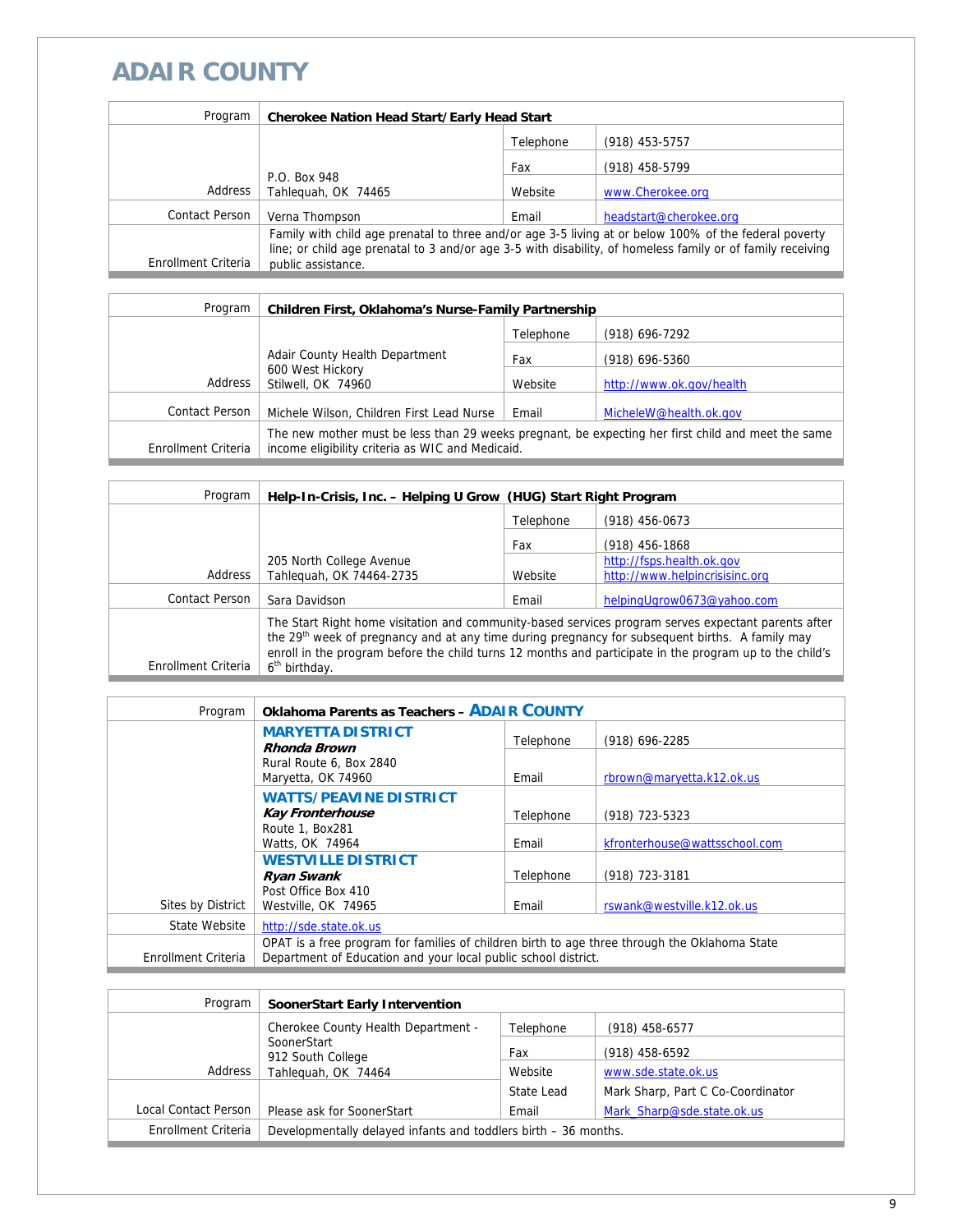## **ALFALFA COUNTY**

| Program             | <b>Children First, Oklahoma's Nurse-Family Partnership</b>                                                                                             |           |                          |
|---------------------|--------------------------------------------------------------------------------------------------------------------------------------------------------|-----------|--------------------------|
|                     |                                                                                                                                                        | Telephone | (580) 233-0650           |
|                     | Garfield County Health Department                                                                                                                      | Fax       | (580) 249-5999           |
| Address             | 2501 South Mercer<br>Enid, OK 73701                                                                                                                    | Website   | http://www.ok.gov/health |
| Contact Person      | Bobbie Smith, Children First Lead Nurse                                                                                                                | Email     | BobbieS@health.ok.gov    |
| Enrollment Criteria | The new mother must be less than 29 weeks pregnant, be expecting her first child and meet the same<br>income eligibility criteria as WIC and Medicaid. |           |                          |

| Program             | Northwest Family Services, Inc. - Family Building Blocks - Start Right Program                                                                                                                                                                                                                                                                             |           |                                |
|---------------------|------------------------------------------------------------------------------------------------------------------------------------------------------------------------------------------------------------------------------------------------------------------------------------------------------------------------------------------------------------|-----------|--------------------------------|
|                     |                                                                                                                                                                                                                                                                                                                                                            | Telephone | (580) 327-2900                 |
|                     |                                                                                                                                                                                                                                                                                                                                                            | Fax       | (580) 327-1337                 |
|                     | 620 Flynn Street                                                                                                                                                                                                                                                                                                                                           |           | http://fsps.health.ok.gov      |
| Address             | Alva, OK 73717                                                                                                                                                                                                                                                                                                                                             | Website   | http://www.northwestfamily.net |
| Contact Person      | Brenda Rose                                                                                                                                                                                                                                                                                                                                                | Email     | Brenda@northwestfamily.net     |
| Enrollment Criteria | The Start Right home visitation and community-based services program serves expectant parents after<br>the 29 <sup>th</sup> week of pregnancy and at any time during pregnancy for subsequent births. A family may<br>enroll in the program before the child turns 12 months and participate in the program up to the child's<br>6 <sup>th</sup> birthday. |           |                                |

| Program             | Opportunities, Inc.                                                                                                                                                                                                                       |           |                              |
|---------------------|-------------------------------------------------------------------------------------------------------------------------------------------------------------------------------------------------------------------------------------------|-----------|------------------------------|
|                     |                                                                                                                                                                                                                                           | Telephone | (580) 623-7283               |
|                     | 117 West Russworm<br>Watonga, OK 73772                                                                                                                                                                                                    | Fax       | (580) 623-7290               |
| Address             |                                                                                                                                                                                                                                           | Website   | www.opportunities-inc.org    |
| Contact Person      | Carol Ramer                                                                                                                                                                                                                               | Email     | cramer@opportunities-inc.org |
| Enrollment Criteria | Family with child age prenatal to three and/or age 3-5 living at or below 100% of the federal poverty<br>line; or child age prenatal to 3 and/or age 3-5 with disability, of homeless family or of family receiving<br>public assistance. |           |                              |

| Program              | SoonerStart Early Intervention                                  |            |                                   |
|----------------------|-----------------------------------------------------------------|------------|-----------------------------------|
|                      | <b>Garfield County Health Department -</b>                      | Telephone  | (580) 233-0650                    |
|                      | SoonerStart<br>P.O. Box 3266<br>Address<br>Enid, OK 73702       | Fax        | (580) 249-5999                    |
|                      |                                                                 | Website    | www.sde.state.ok.us               |
|                      |                                                                 | State Lead | Mark Sharp, Part C Co-Coordinator |
| Local Contact Person | Please ask for SoonerStart                                      | Email      | Mark Sharp@sde.state.ok.us        |
| Enrollment Criteria  | Developmentally delayed infants and toddlers birth - 36 months. |            |                                   |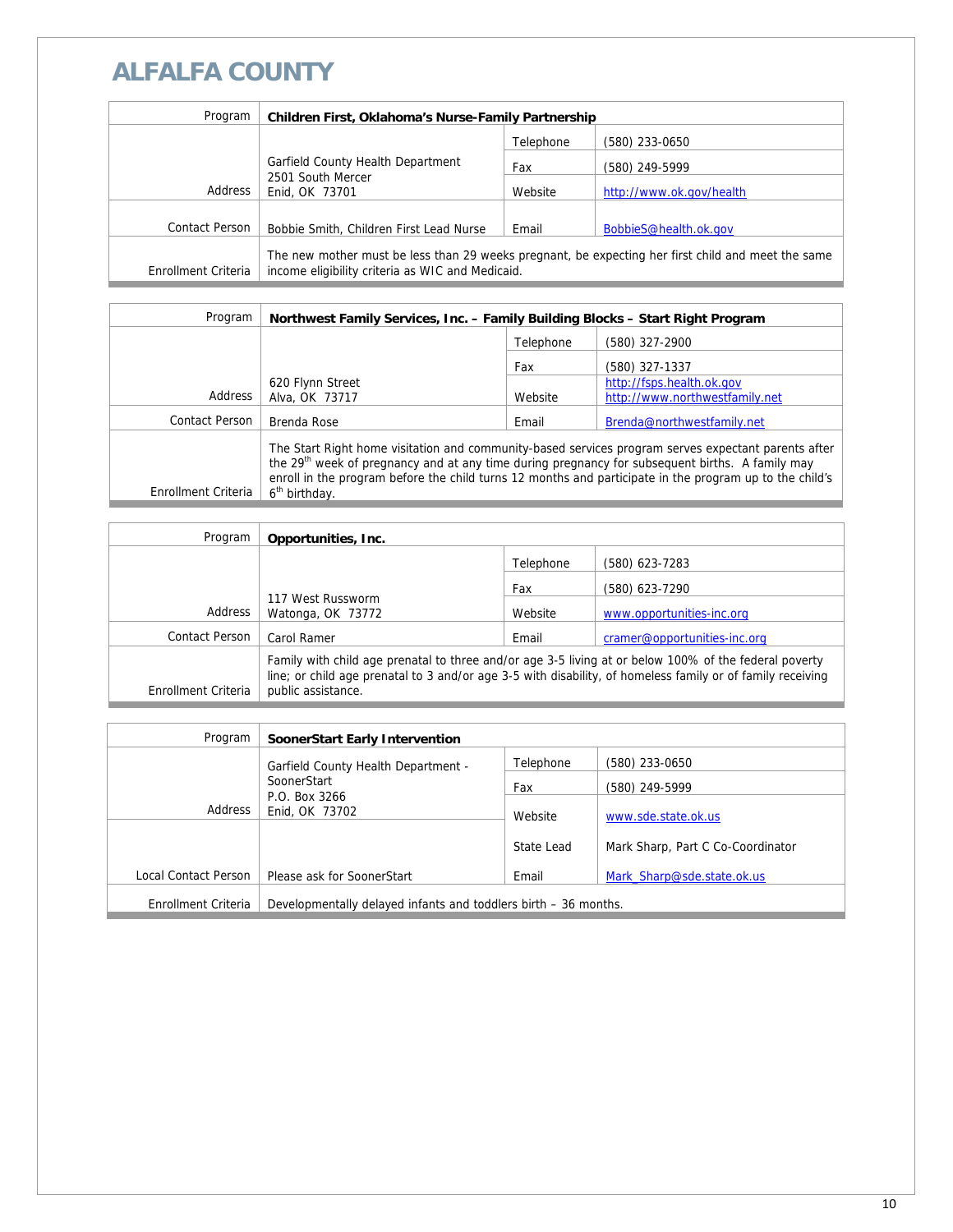# **ATOKA COUNTY**

| Program             | Children First, Oklahoma's Nurse-Family Partnership                                                                                                    |           |                          |
|---------------------|--------------------------------------------------------------------------------------------------------------------------------------------------------|-----------|--------------------------|
|                     |                                                                                                                                                        | Telephone | (580) 889-2116           |
|                     | Atoka County Health Department<br>1006 West 13 <sup>th</sup> Street<br>Atoka, OK 74525                                                                 | Fax       | (580) 889-7698           |
| Address             |                                                                                                                                                        | Website   | http://www.ok.gov/health |
|                     |                                                                                                                                                        |           |                          |
| Contact Person      | Brooke Pruitt, Children First Lead Nurse                                                                                                               | Email     | HeatherP@health.ok.gov   |
| Enrollment Criteria | The new mother must be less than 29 weeks pregnant, be expecting her first child and meet the same<br>income eligibility criteria as WIC and Medicaid. |           |                          |

| Program             | <b>Community Nutrition Education Programs - OSU Cooperative Extension Service</b>                                          |           |                                  |
|---------------------|----------------------------------------------------------------------------------------------------------------------------|-----------|----------------------------------|
|                     |                                                                                                                            | Telephone | (580) 889-7337                   |
|                     | P.O. Box 1080                                                                                                              | Fax       | (580) 889-7338                   |
| Address             | Courthouse<br>Atoka, OK 74525-1080                                                                                         | Website   | http://www.fcs.okstate.edu/cnep/ |
| Contact Person      | Sue Hamilton                                                                                                               | Email     | Sue.hamilton@okstate.edu         |
| Enrollment Criteria | For home visitation services, families must meet income eligibility and program quidelines.<br>Participation is voluntary. |           |                                  |
|                     |                                                                                                                            |           |                                  |

| Program              | <b>SoonerStart Early Intervention</b>                           |            |                                   |
|----------------------|-----------------------------------------------------------------|------------|-----------------------------------|
|                      | Bryan County Health Department -                                | Telephone  | (580) 924-6562                    |
|                      | SoonerStart<br>P.O. Box 598<br>Address<br>Durant, OK 74702-0598 | Fax        | (580) 924-1651                    |
|                      |                                                                 | Website    | www.sde.state.ok.us               |
|                      |                                                                 | State Lead | Mark Sharp, Part C Co-Coordinator |
| Local Contact Person | Please ask for SoonerStart                                      | Email      | Mark Sharp@sde.state.ok.us        |
| Enrollment Criteria  | Developmentally delayed infants and toddlers birth – 36 months. |            |                                   |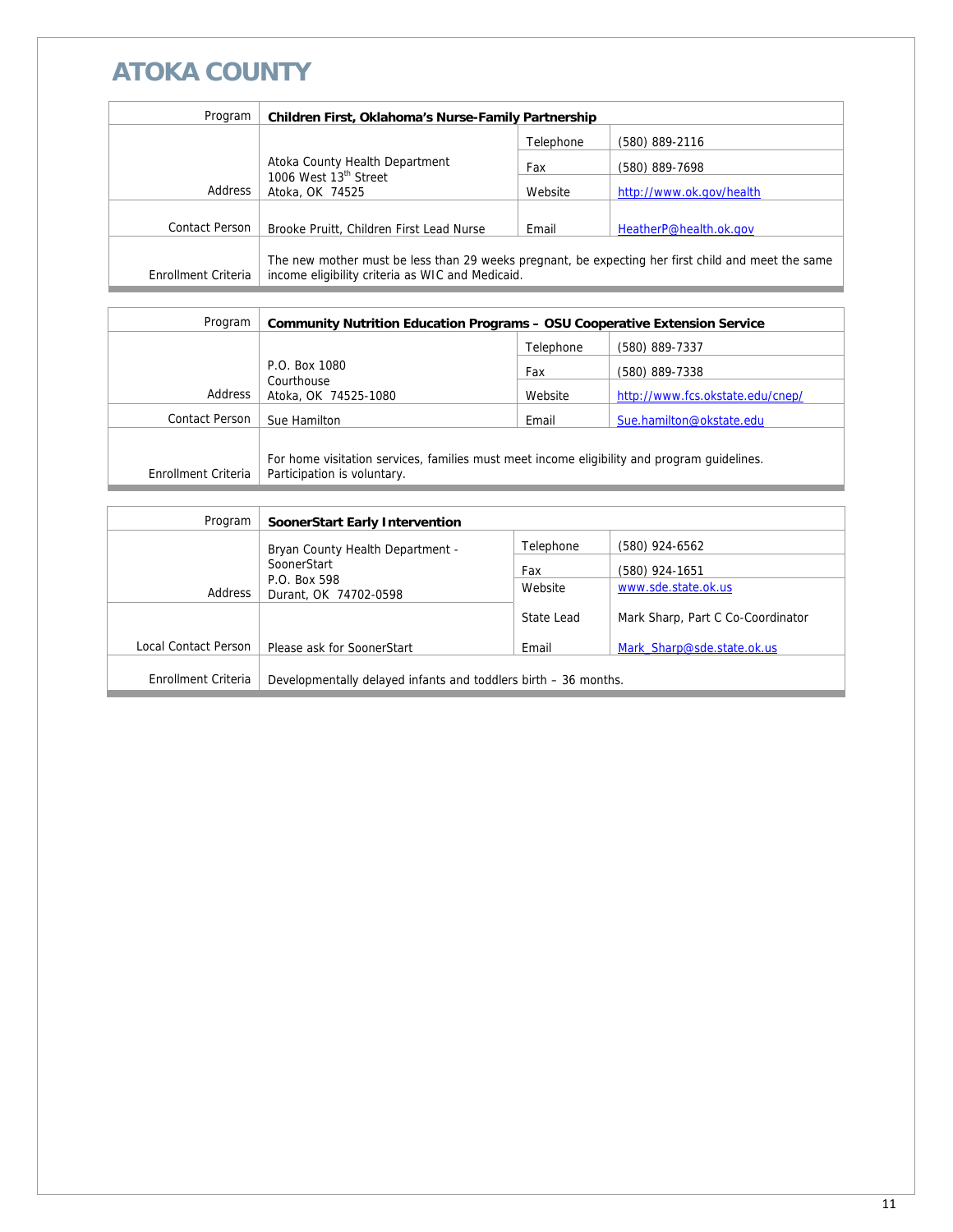#### **BEAVER COUNTY**

| Program             | Children First, Oklahoma's Nurse-Family Partnership                                                                                                    |           |                          |
|---------------------|--------------------------------------------------------------------------------------------------------------------------------------------------------|-----------|--------------------------|
|                     |                                                                                                                                                        | Telephone | $(580)$ 625-3693         |
|                     | Beaver County Health Department<br>P.O. Box 520<br>Beaver, OK 73932                                                                                    | Fax       | (580) 625-3680           |
| Address             |                                                                                                                                                        | Website   | http://www.ok.gov/health |
| Contact Person      | Lanette Terry, District Nurse Manager                                                                                                                  | Email     | LanetteT@health.ok.gov   |
|                     |                                                                                                                                                        |           |                          |
| Enrollment Criteria | The new mother must be less than 29 weeks pregnant, be expecting her first child and meet the same<br>income eligibility criteria as WIC and Medicaid. |           |                          |

| Program             | Opportunities, Inc.                                                                                                                                                                                                                       |           |                              |
|---------------------|-------------------------------------------------------------------------------------------------------------------------------------------------------------------------------------------------------------------------------------------|-----------|------------------------------|
|                     |                                                                                                                                                                                                                                           | Telephone | (580) 623-7283               |
|                     |                                                                                                                                                                                                                                           | Fax       | (580) 623-7290               |
| Address             | 117 West Russworm<br>Watonga, OK 73772                                                                                                                                                                                                    | Website   | www.opportunities-inc.org    |
| Contact Person      | Carol Ramer                                                                                                                                                                                                                               | Email     | cramer@opportunities-inc.org |
| Enrollment Criteria | Family with child age prenatal to three and/or age 3-5 living at or below 100% of the federal poverty<br>line; or child age prenatal to 3 and/or age 3-5 with disability, of homeless family or of family receiving<br>public assistance. |           |                              |

| Program              | SoonerStart Early Intervention                                  |            |                                   |
|----------------------|-----------------------------------------------------------------|------------|-----------------------------------|
|                      | Texas County Health Department -                                | Telephone  | (580) 338-8544                    |
|                      | SoonerStart                                                     | Fax        | (580) 338-0858                    |
| Address              | 1410 North East Street<br>Guymon, OK 73942                      | Website    | www.sde.state.ok.us               |
|                      |                                                                 | State Lead | Mark Sharp, Part C Co-Coordinator |
| Local Contact Person | Please ask for SoonerStart                                      | Email      | Mark Sharp@sde.state.ok.us        |
| Enrollment Criteria  | Developmentally delayed infants and toddlers birth – 36 months. |            |                                   |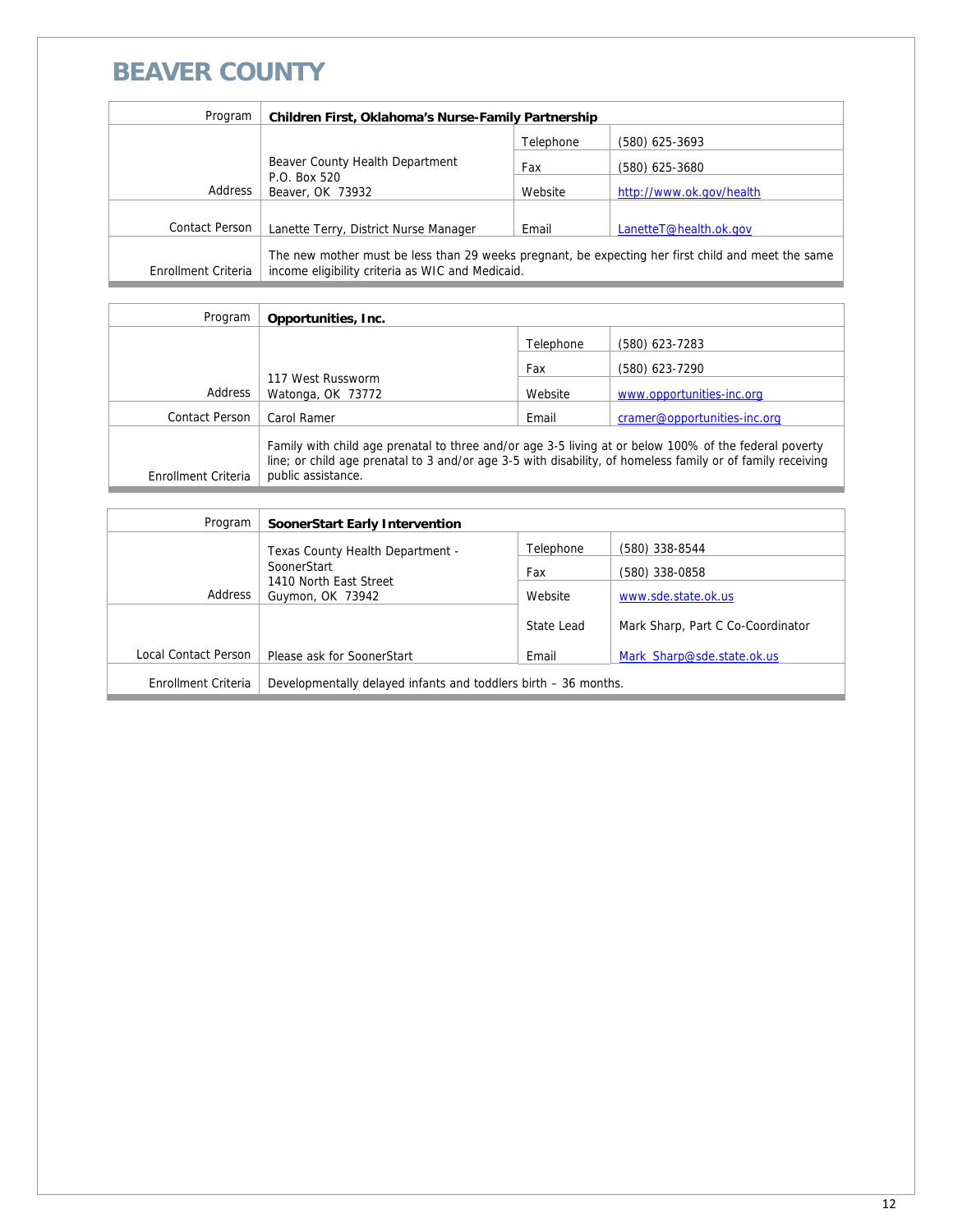#### **BECKHAM COUNTY**

| Program             | Children First, Oklahoma's Nurse-Family Partnership                                                                                                    |           |                          |
|---------------------|--------------------------------------------------------------------------------------------------------------------------------------------------------|-----------|--------------------------|
|                     |                                                                                                                                                        | Telephone | (580) 225-1173           |
|                     | Beckham County Health Department                                                                                                                       | Fax       | (580) 225-7612           |
| Address             | 400 East 3rd<br>Elk City, OK 73644                                                                                                                     | Website   | http://www.ok.gov/health |
|                     |                                                                                                                                                        |           |                          |
| Contact Person      | Amber Smith, Children First Lead Nurse                                                                                                                 | Email     | AmberS@health.ok.gov     |
| Enrollment Criteria | The new mother must be less than 29 weeks pregnant, be expecting her first child and meet the same<br>income eligibility criteria as WIC and Medicaid. |           |                          |

| Program             | <b>Community Nutrition Education Programs - OSU Cooperative Extension Service</b>           |           |                                  |  |
|---------------------|---------------------------------------------------------------------------------------------|-----------|----------------------------------|--|
|                     |                                                                                             | Telephone | (580) 355-1176                   |  |
|                     | Comanche County Extension Service                                                           | Fax       | (580) 353-5898                   |  |
| Address             | 611 Southwest C Avenue<br>Lawton, OK 73501                                                  | Website   | http://www.fcs.okstate.edu/cnep/ |  |
| Contact Person      | Nicole Neilson                                                                              | Email     | nicole.neilson@okstate.edu       |  |
|                     | For home visitation services, families must meet income eligibility and program quidelines. |           |                                  |  |
| Enrollment Criteria | Participation is voluntary.                                                                 |           |                                  |  |

| Program             | Great Plains Youth & Family Services, Inc. - Growing in Family Training (GIFT) -<br><b>Start Right Program</b>                                                                                                                                                                                                                                             |           |                          |
|---------------------|------------------------------------------------------------------------------------------------------------------------------------------------------------------------------------------------------------------------------------------------------------------------------------------------------------------------------------------------------------|-----------|--------------------------|
|                     |                                                                                                                                                                                                                                                                                                                                                            | Telephone | (580) 726-3383           |
|                     | 901 South Broadway<br>Hobart, OK 73651                                                                                                                                                                                                                                                                                                                     | Fax       | (580) 726-3384           |
| Address             |                                                                                                                                                                                                                                                                                                                                                            | Website   | http://www.ok.gov/health |
|                     |                                                                                                                                                                                                                                                                                                                                                            |           |                          |
| Contact Person      | Anna Wehrle                                                                                                                                                                                                                                                                                                                                                | Email     | annawehrle@sbcqlobal.net |
| Enrollment Criteria | The Start Right home visitation and community-based services program serves expectant parents after<br>the 29 <sup>th</sup> week of pregnancy and at any time during pregnancy for subsequent births. A family may<br>enroll in the program before the child turns 12 months and participate in the program up to the child's<br>6 <sup>th</sup> birthday. |           |                          |

| Program              | SoonerStart Early Intervention                                  |            |                                   |
|----------------------|-----------------------------------------------------------------|------------|-----------------------------------|
|                      | Custer County Health Department -                               | Telephone  | (580) 323-2100                    |
|                      | SoonerStart<br>3030 Custer Avenue<br>Clinton, OK 73601          | Fax        | (580) 323-2282                    |
| Address              |                                                                 | Website    | www.sde.state.ok.us               |
|                      |                                                                 | State Lead | Mark Sharp, Part C Co-Coordinator |
| Local Contact Person | Please ask for SoonerStart                                      | Email      | Mark Sharp@sde.state.ok.us        |
| Enrollment Criteria  | Developmentally delayed infants and toddlers birth – 36 months. |            |                                   |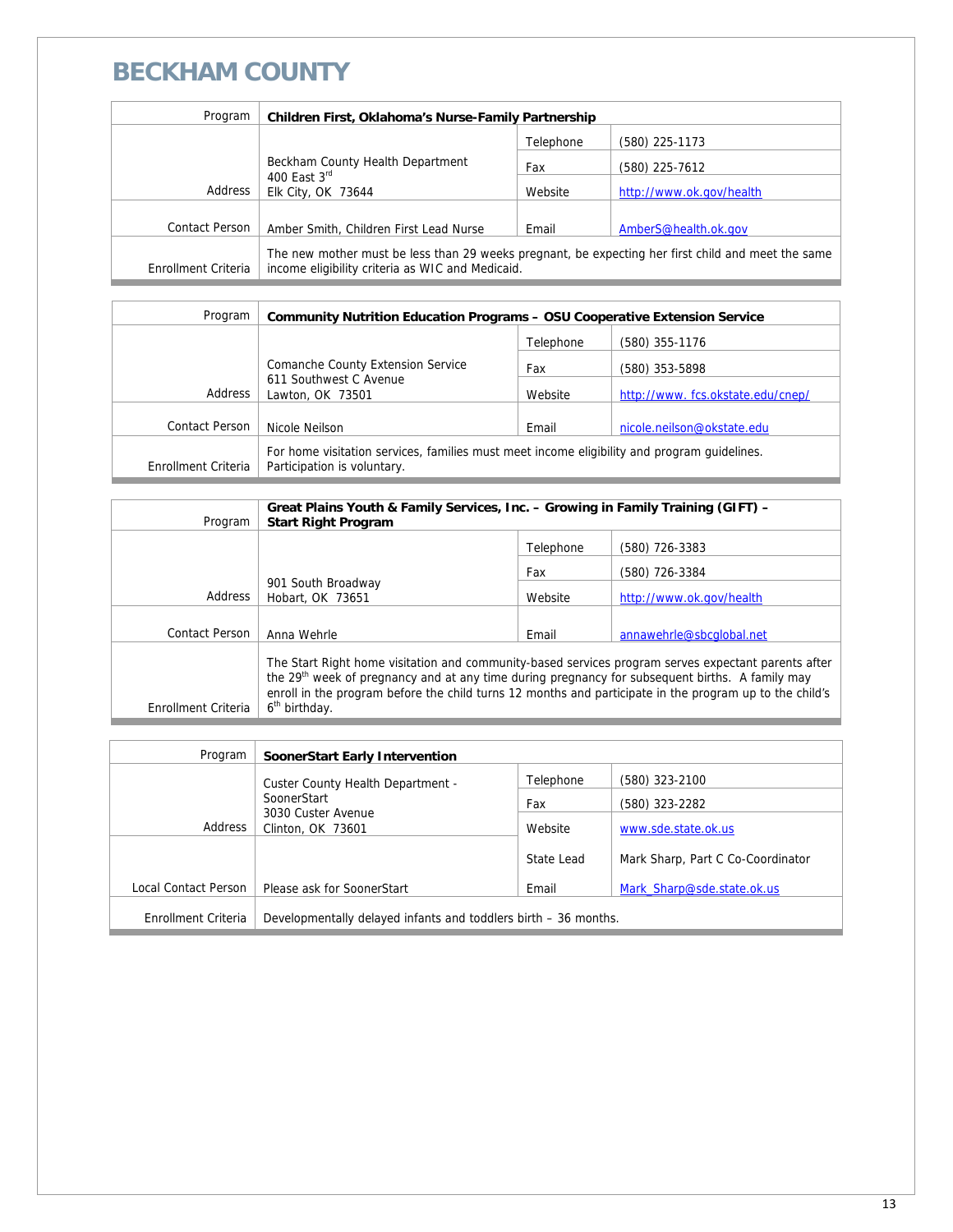### **BLAINE COUNTY**

| Program             | Children First, Oklahoma's Nurse-Family Partnership                                            |           |                                                                                                    |
|---------------------|------------------------------------------------------------------------------------------------|-----------|----------------------------------------------------------------------------------------------------|
|                     |                                                                                                | Telephone | (580) 623-7977                                                                                     |
|                     | <b>Blaine County Health Department</b><br>521 West 4 <sup>th</sup> Street<br>Watonga, OK 73772 | Fax       | (580) 623-7980                                                                                     |
| Address             |                                                                                                | Website   | http://www.ok.gov/health                                                                           |
|                     |                                                                                                |           |                                                                                                    |
| Contact Person      | Aleen Ball, Children First Lead Nurse                                                          | Email     | Aleenb@health.ok.gov                                                                               |
| Enrollment Criteria | income eligibility criteria as WIC and Medicaid.                                               |           | The new mother must be less than 29 weeks pregnant, be expecting her first child and meet the same |

| Program              | <b>Oklahoma Parents as Teachers</b>                                                                                                                             |           |                          |
|----------------------|-----------------------------------------------------------------------------------------------------------------------------------------------------------------|-----------|--------------------------|
|                      | <b>GEARY DISTRICT</b>                                                                                                                                           | Telephone | (405) 884-2442           |
| Local Contact Person | <b>Sharon Reiber</b><br>Post Office Box 188                                                                                                                     | Website   | http://sde.state.ok.us   |
| & Address            | Geary, OK 73040                                                                                                                                                 | Email     | schnurse@geary.k12.ok.us |
| Enrollment Criteria  | OPAT is a free program for families of children birth to age three through the Oklahoma State<br>Department of Education and your local public school district. |           |                          |

| Program             | Opportunities, Inc.                                                                                                                                                                                                                       |           |                              |
|---------------------|-------------------------------------------------------------------------------------------------------------------------------------------------------------------------------------------------------------------------------------------|-----------|------------------------------|
|                     |                                                                                                                                                                                                                                           | Telephone | (580) 623-7283               |
|                     |                                                                                                                                                                                                                                           | Fax       | (580) 623-7290               |
| Address             | 117 West Russworm<br>Watonga, OK 73772                                                                                                                                                                                                    | Website   | www.opportunities-inc.org    |
| Contact Person      | Carol Ramer                                                                                                                                                                                                                               | Email     | cramer@opportunities-inc.org |
| Enrollment Criteria | Family with child age prenatal to three and/or age 3-5 living at or below 100% of the federal poverty<br>line; or child age prenatal to 3 and/or age 3-5 with disability, of homeless family or of family receiving<br>public assistance. |           |                              |

| Program              | Sooner SUCCESS                                                                                                                                                                                                                                                                                                                                    |           |                                                  |
|----------------------|---------------------------------------------------------------------------------------------------------------------------------------------------------------------------------------------------------------------------------------------------------------------------------------------------------------------------------------------------|-----------|--------------------------------------------------|
|                      | State Office:<br>1100 NF $13th$ Street<br>Oklahoma City, Ok 73117                                                                                                                                                                                                                                                                                 | Telephone | (580) 614-1043 (mobile)<br>(580) 623-7977 (work) |
| Address              | <b>Blaine County Health Department</b><br>521 W. Fourth Street<br>Watonga, OK 73772                                                                                                                                                                                                                                                               | Website   | http://soonersuccess.oucpm.org                   |
| Local Contact Person | Jona Arthur                                                                                                                                                                                                                                                                                                                                       | Email     | iona-arthur@ouhsc.edu                            |
| Enrollment Criteria  | Serving families who have children with special needs, birth to 21 years of age, with free resource and<br>referral information. No diagnostic criteria or income requirements. Any family with a child having<br>developmental disabilities, chronic medical or mental health issues or those at risk for abuse and<br>neglect will be assisted. |           |                                                  |

| Program              | SoonerStart Early Intervention                                  |            |                                   |
|----------------------|-----------------------------------------------------------------|------------|-----------------------------------|
|                      | Custer County Health Department -                               | Telephone  | (580) 323-2100                    |
|                      | SoonerStart                                                     | Fax        | (580) 323-2282                    |
| Address              | 3030 Custer Avenue<br>Clinton, OK 73601                         | Website    | www.sde.state.ok.us               |
|                      |                                                                 | State Lead | Mark Sharp, Part C Co-Coordinator |
| Local Contact Person | Please ask for SoonerStart                                      | Email      | Mark Sharp@sde.state.ok.us        |
| Enrollment Criteria  | Developmentally delayed infants and toddlers birth - 36 months. |            |                                   |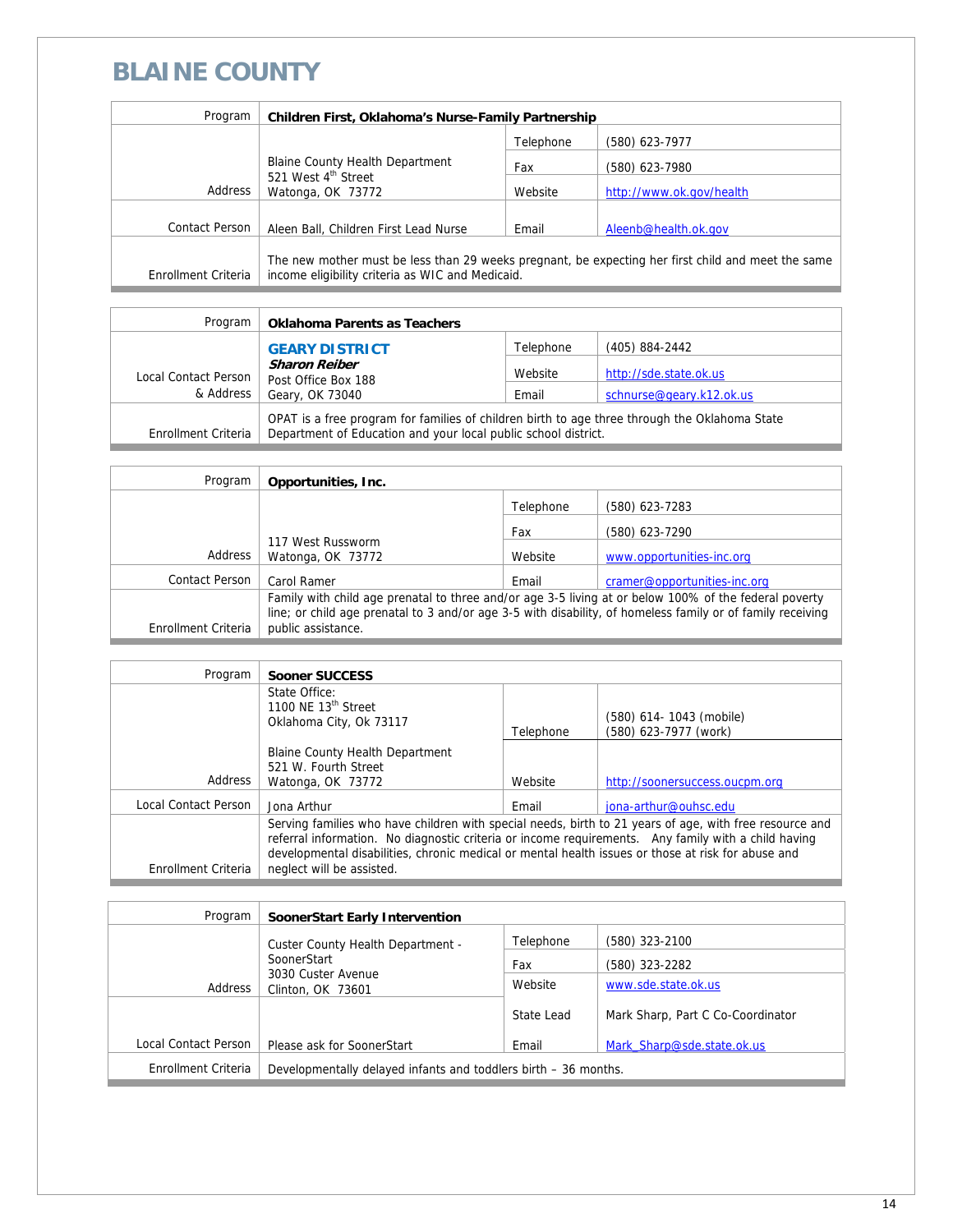#### **BRYAN COUNTY**

| Program             | Children First, Oklahoma's Nurse-Family Partnership                                                                                                    |           |                          |
|---------------------|--------------------------------------------------------------------------------------------------------------------------------------------------------|-----------|--------------------------|
|                     |                                                                                                                                                        | Telephone | (580) 924-4299           |
|                     | Bryan County Health Department<br>1524 West Chuckwa<br>Address<br>Durant, OK 74702                                                                     | Fax       | (580) 924-1651           |
|                     |                                                                                                                                                        | Website   | http://www.ok.gov/health |
|                     |                                                                                                                                                        |           |                          |
| Contact Person      | Becky Payne, Children First Lead Nurse                                                                                                                 | Email     | BeckyLP@health.ok.gov    |
| Enrollment Criteria | The new mother must be less than 29 weeks pregnant, be expecting her first child and meet the same<br>income eligibility criteria as WIC and Medicaid. |           |                          |

| Program                                       | <b>Community Nutrition Education Programs - OSU Cooperative Extension Service</b>                                          |                |                                  |
|-----------------------------------------------|----------------------------------------------------------------------------------------------------------------------------|----------------|----------------------------------|
|                                               | P.O. Box 749                                                                                                               | Telephone      | (580) 924-5312                   |
| <b>Community Building</b><br>1901 S. $9^{th}$ | Fax                                                                                                                        | (580) 924-5342 |                                  |
| Address                                       | Durant, OK 74702                                                                                                           | Website        | http://www.fcs.okstate.edu/cnep/ |
| Contact Person                                | Sue Hamilton                                                                                                               | Email          | sue.hamilton@okstate.edu         |
| Enrollment Criteria                           | For home visitation services, families must meet income eligibility and program quidelines.<br>Participation is voluntary. |                |                                  |

| Program             | <b>Counseling Center of Southeast Oklahoma</b>                                 |           |                                   |
|---------------------|--------------------------------------------------------------------------------|-----------|-----------------------------------|
|                     |                                                                                | Telephone | (580) 298-2830                    |
|                     |                                                                                | Fax       | (580) 298-6723                    |
| Address             | P.O. Box 1030<br>Antlers, OK 74523                                             | Website   | www.oklahomatherapy.com           |
|                     |                                                                                |           |                                   |
| Contact Person      | Dorothy Brown                                                                  | Email     | Dorothy.Brown@oklahomatherapy.com |
| Enrollment Criteria | Mental Health and substance abuse services are provided in one of 6 locations. |           |                                   |

| Program             | <b>Oklahoma Parents as Teachers - BRYAN COUNTY</b>                                                                                                              |           |                                                               |
|---------------------|-----------------------------------------------------------------------------------------------------------------------------------------------------------------|-----------|---------------------------------------------------------------|
|                     | <b>DURANT DISTRICT</b><br><b>Katy Pruitt</b>                                                                                                                    | Telephone | (580) 924-3805                                                |
|                     | Post Office Box 1160<br>Durant, OK 74702-1160                                                                                                                   | Email     | katy.pruitt@durantisd.org<br>tish@familiesfeedingfamilies.org |
|                     | <b>SILO DISTRICT</b><br>Laura Hendricks                                                                                                                         | Telephone | (580) 924-7003                                                |
| Sites by District   | 122 West Bourne<br>Durant, OK 74701                                                                                                                             | Email     | I.hendricks@siloisd.org<br>caruthersb@siloisd.org             |
| State Website       | http://sde.state.ok.us                                                                                                                                          |           |                                                               |
| Enrollment Criteria | OPAT is a free program for families of children birth to age three through the Oklahoma State<br>Department of Education and your local public school district. |           |                                                               |

| Program              | SoonerStart Early Intervention                                  |            |                                   |
|----------------------|-----------------------------------------------------------------|------------|-----------------------------------|
|                      | Bryan County Health Department -                                | Telephone  | (580) 924-6562                    |
|                      | SoonerStart<br>P.O. Box 598<br>Address<br>Durant, OK 74702-0598 | Fax        | (580) 924-1651                    |
|                      |                                                                 | Website    | www.sde.state.ok.us               |
|                      |                                                                 | State Lead | Mark Sharp, Part C Co-Coordinator |
| Local Contact Person | Please ask for SoonerStart                                      | Email      | Mark Sharp@sde.state.ok.us        |
|                      |                                                                 |            |                                   |
| Enrollment Criteria  | Developmentally delayed infants and toddlers birth – 36 months. |            |                                   |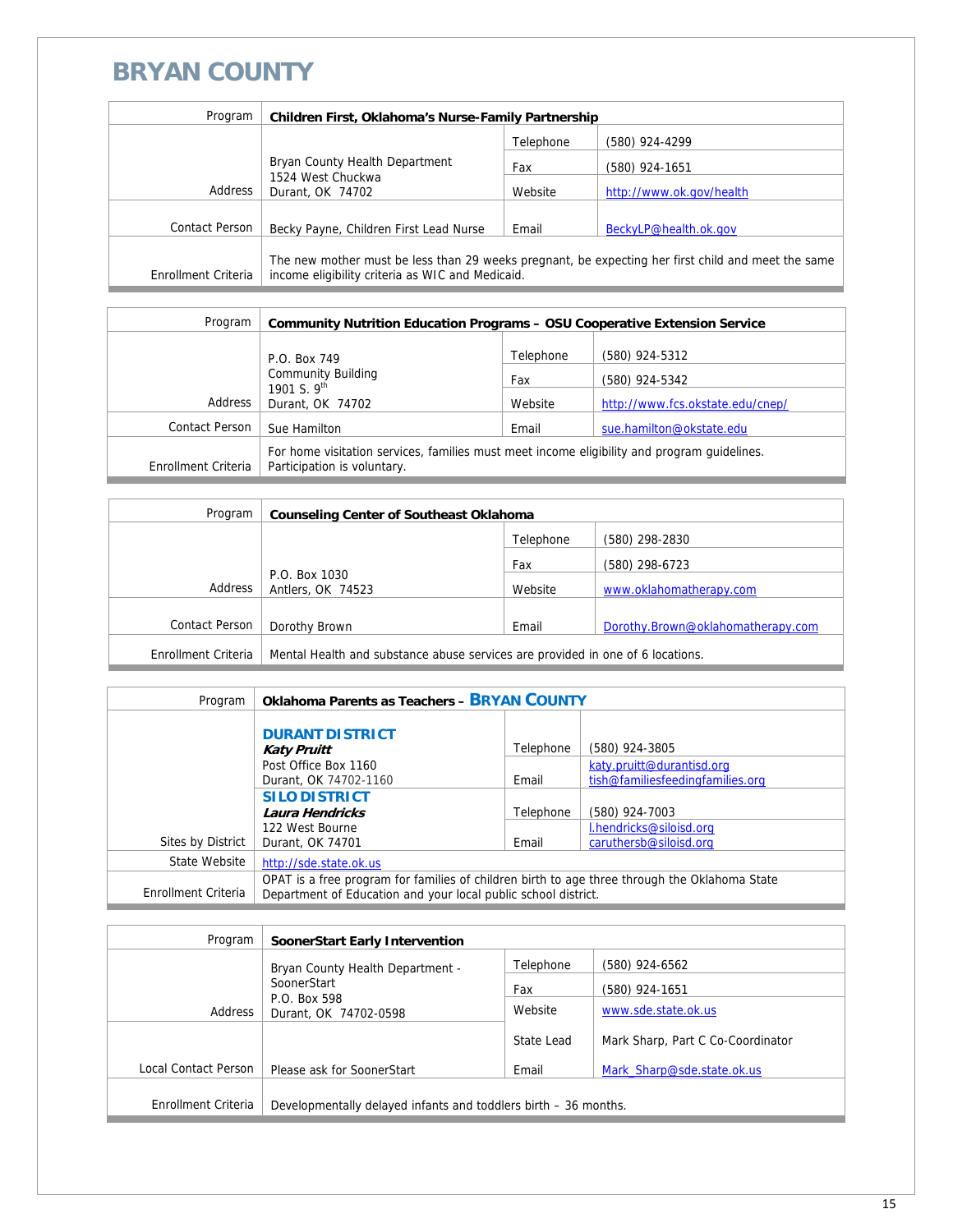# **CADDO COUNTY**

| Program             | Children First, Oklahoma's Nurse-Family Partnership                                                                                                    |           |                          |
|---------------------|--------------------------------------------------------------------------------------------------------------------------------------------------------|-----------|--------------------------|
|                     |                                                                                                                                                        | Telephone | (405) 247-2507           |
|                     | Caddo County Health Department<br>216 West Broadway<br>Address<br>Anadarko, OK 73005                                                                   | Fax       | (405) 247-9503           |
|                     |                                                                                                                                                        | Website   | http://www.ok.gov/health |
|                     |                                                                                                                                                        |           |                          |
| Contact Person      | Amber Smith, Children First Lead Nurse                                                                                                                 | Email     | AmberS@health.ok.gov     |
| Enrollment Criteria | The new mother must be less than 29 weeks pregnant, be expecting her first child and meet the same<br>income eligibility criteria as WIC and Medicaid. |           |                          |

| Program             | <b>Community Nutrition Education Programs - OSU Cooperative Extension Service</b>                                          |           |                                  |
|---------------------|----------------------------------------------------------------------------------------------------------------------------|-----------|----------------------------------|
|                     |                                                                                                                            | Telephone | (580) 355-1176                   |
|                     | Comanche County Extension Service                                                                                          | Fax       | (580) 353-5898                   |
| Address             | 611 Southwest C Avenue<br>Lawton, OK 73501                                                                                 | Website   | http://www.fcs.okstate.edu/cnep/ |
|                     |                                                                                                                            |           |                                  |
| Contact Person      | Nicole Neilson                                                                                                             | Email     | nicole.neilson@okstate.edu       |
| Enrollment Criteria | For home visitation services, families must meet income eligibility and program quidelines. Participation<br>is voluntary. |           |                                  |

| Program             | <b>Oklahoma Parents as Teachers</b>                                                                                                                             |               |                         |  |
|---------------------|-----------------------------------------------------------------------------------------------------------------------------------------------------------------|---------------|-------------------------|--|
|                     |                                                                                                                                                                 | Telephone     | (405) 247-2496          |  |
|                     | <b>ANADARKO DISTRICT</b><br><b>Sandy Harris</b>                                                                                                                 | State Website | http://sde.state.ok.us  |  |
| Address             | East Elementary, 107 Southeast 5th<br>Anadarko, Ok 73005                                                                                                        | Email         | sharris@apswarriors.com |  |
| Enrollment Criteria | OPAT is a free program for families of children birth to age three through the Oklahoma State<br>Department of Education and your local public school district. |               |                         |  |

| Program              | SoonerStart Early Intervention                                  |            |                                   |
|----------------------|-----------------------------------------------------------------|------------|-----------------------------------|
|                      | Comanche County Health Department -                             | Telephone  | (580) 585-6610                    |
|                      | SoonerStart                                                     | Fax        | (580) 585-6635                    |
| Address              | 1010 South Sheridan Road<br>Lawton, OK 73501                    | Website    | www.sde.state.ok.us               |
|                      |                                                                 | State Lead | Mark Sharp, Part C Co-Coordinator |
| Local Contact Person | Please ask for SoonerStart                                      | Email      | Mark Sharp@sde.state.ok.us        |
| Enrollment Criteria  | Developmentally delayed infants and toddlers birth – 36 months. |            |                                   |

| Program             | <b>Washita Valley Community Action Council</b>                                                                                                                                                             |           |                                 |
|---------------------|------------------------------------------------------------------------------------------------------------------------------------------------------------------------------------------------------------|-----------|---------------------------------|
|                     |                                                                                                                                                                                                            | Telephone | (405) 224-5831                  |
|                     | 205 W. Chickasha Avenue<br>P.O. Box 747<br>Chickasha, OK 73018                                                                                                                                             | Fax       | (405) 222-4303                  |
| Address             |                                                                                                                                                                                                            | Website   | Washitavalleycac.com            |
| Contact Person      | Liane Verhines                                                                                                                                                                                             | Email     | lverhines@wycac.chickasha.ok.us |
| Enrollment Criteria | Family with child age birth to three and living at or below 100% of the federal poverty line; or child age<br>birth to three with disability, of homeless family or of family receiving public assistance. |           |                                 |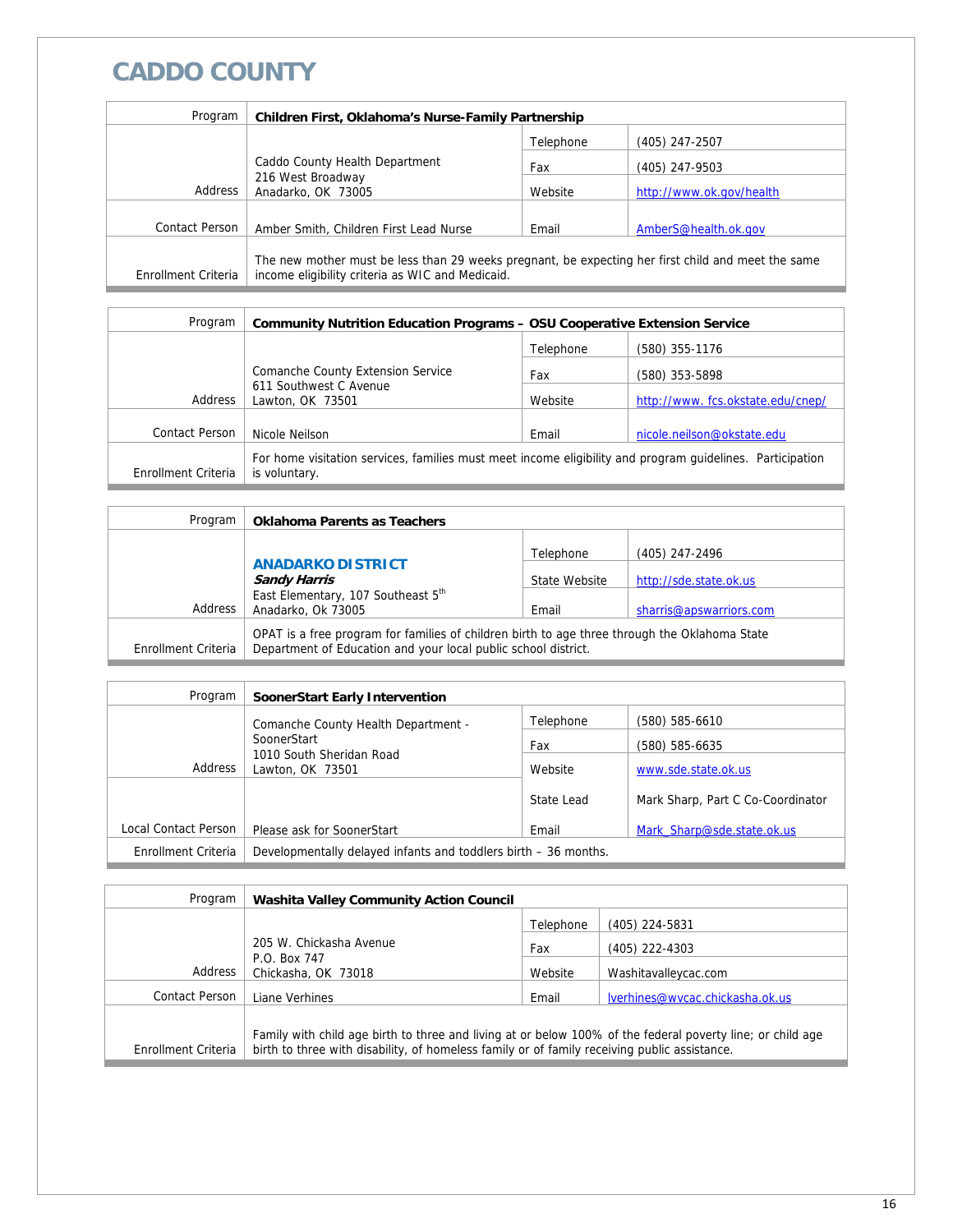# **CANADIAN COUNTY**

| Program             | Central Oklahoma Fetal and Infant Mortality Review                                                                                   |           |                                       |
|---------------------|--------------------------------------------------------------------------------------------------------------------------------------|-----------|---------------------------------------|
|                     |                                                                                                                                      | Telephone | (405) 425-4406                        |
|                     | Oklahoma City-County Health<br>Department<br>921 Northeast 23rd Street                                                               | Fax       | (405) 419-4209                        |
|                     |                                                                                                                                      |           | http://www.occhd.org/community/fetal- |
| Address             | Oklahoma City, OK 73105                                                                                                              | Website   | and-infant-mortality-review           |
| Contact Person      | Jenny Belew or Ali Wilke                                                                                                             | Email     | fimr@occhd.org                        |
| Enrollment Criteria | Recent infant loss; voluntary participation.<br>FIMR attempts to conduct a home interview with all families who have lost an infant. |           |                                       |

| Program             | Children First, Oklahoma's Nurse-Family Partnership                                                                                                    |           |                          |
|---------------------|--------------------------------------------------------------------------------------------------------------------------------------------------------|-----------|--------------------------|
|                     |                                                                                                                                                        | Telephone | $(405)$ 262-0042         |
|                     | Canadian County Health Department                                                                                                                      | Fax       | $(405)$ 262-2800         |
| Address             | 100 South Rock Island<br>El Reno, OK 73036                                                                                                             | Website   | http://www.ok.gov/health |
| Contact Person      | Linda Mutzig, Children First Lead Nurse                                                                                                                | Email     | LMutzig@health.ok.gov    |
| Enrollment Criteria | The new mother must be less than 29 weeks pregnant, be expecting her first child and meet the same<br>income eligibility criteria as WIC and Medicaid. |           |                          |
|                     |                                                                                                                                                        |           |                          |

| Program             | OSU OK Cooperative Extension Service - Parent Child Connections Canadian County -<br><b>Start Right Program</b>                                                                                                                                                                                                                                            |           |                                      |
|---------------------|------------------------------------------------------------------------------------------------------------------------------------------------------------------------------------------------------------------------------------------------------------------------------------------------------------------------------------------------------------|-----------|--------------------------------------|
|                     | Canadian County Extension Office<br>218 North Country Club Road                                                                                                                                                                                                                                                                                            | Telephone | (405) 262-0155                       |
|                     |                                                                                                                                                                                                                                                                                                                                                            | Fax       | (405) 262-2267                       |
|                     | Mail:                                                                                                                                                                                                                                                                                                                                                      |           |                                      |
|                     | Box 519, Fairgrounds                                                                                                                                                                                                                                                                                                                                       |           |                                      |
| Address             | El Reno, OK 73036-0519                                                                                                                                                                                                                                                                                                                                     | Website   | http://www.oces.okstate.edu/canadian |
| Contact Person      | Leava Maior                                                                                                                                                                                                                                                                                                                                                | Email     | leava.major@okstate.edu              |
| Enrollment Criteria | The Start Right home visitation and community-based services program serves expectant parents after<br>the 29 <sup>th</sup> week of pregnancy and at any time during pregnancy for subsequent births. A family may<br>enroll in the program before the child turns 12 months and participate in the program up to the child's<br>6 <sup>th</sup> birthday. |           |                                      |

| Program              | Sooner SUCCESS                                                                                                                                                                                                                                                                                                       |           |                                     |
|----------------------|----------------------------------------------------------------------------------------------------------------------------------------------------------------------------------------------------------------------------------------------------------------------------------------------------------------------|-----------|-------------------------------------|
|                      | State Office:                                                                                                                                                                                                                                                                                                        |           |                                     |
|                      | 1100 NE $13th$ Street                                                                                                                                                                                                                                                                                                |           |                                     |
|                      | Oklahoma City, Ok 73117                                                                                                                                                                                                                                                                                              | Telephone | (405) 249-6064 (mobile)             |
|                      |                                                                                                                                                                                                                                                                                                                      |           |                                     |
|                      | Staff are home-based.                                                                                                                                                                                                                                                                                                |           |                                     |
| Address              | Address unavailable                                                                                                                                                                                                                                                                                                  | Website   | http://oumedicine.com/soonersuccess |
| Local Contact Person | <b>Billie Linam</b>                                                                                                                                                                                                                                                                                                  | Fmail     | billie-linam@ouhsc.edu              |
|                      | Serving families who have children with special needs, birth to 21 years of age, with free resource and<br>referral information. No diagnostic criteria or income requirements. Any family with a child having<br>developmental disabilities, chronic medical or mental health issues or those at risk for abuse and |           |                                     |
| Enrollment Criteria  | neglect will be assisted.                                                                                                                                                                                                                                                                                            |           |                                     |

| Program              | SoonerStart Early Intervention                                       |            |                                   |
|----------------------|----------------------------------------------------------------------|------------|-----------------------------------|
|                      | Canadian County Health Department -                                  | Telephone  | $(405)$ 262-0042                  |
|                      | SoonerStart<br>100 South Rock Island<br>Address<br>El Reno, OK 73036 | Fax        | $(405)$ 262-2800                  |
|                      |                                                                      | Website    | www.sde.state.ok.us               |
|                      |                                                                      | State Lead | Mark Sharp, Part C Co-Coordinator |
| Local Contact Person | Please ask for SoonerStart                                           | Email      | Mark Sharp@sde.state.ok.us        |
| Enrollment Criteria  | Developmentally delayed infants and toddlers birth – 36 months.      |            |                                   |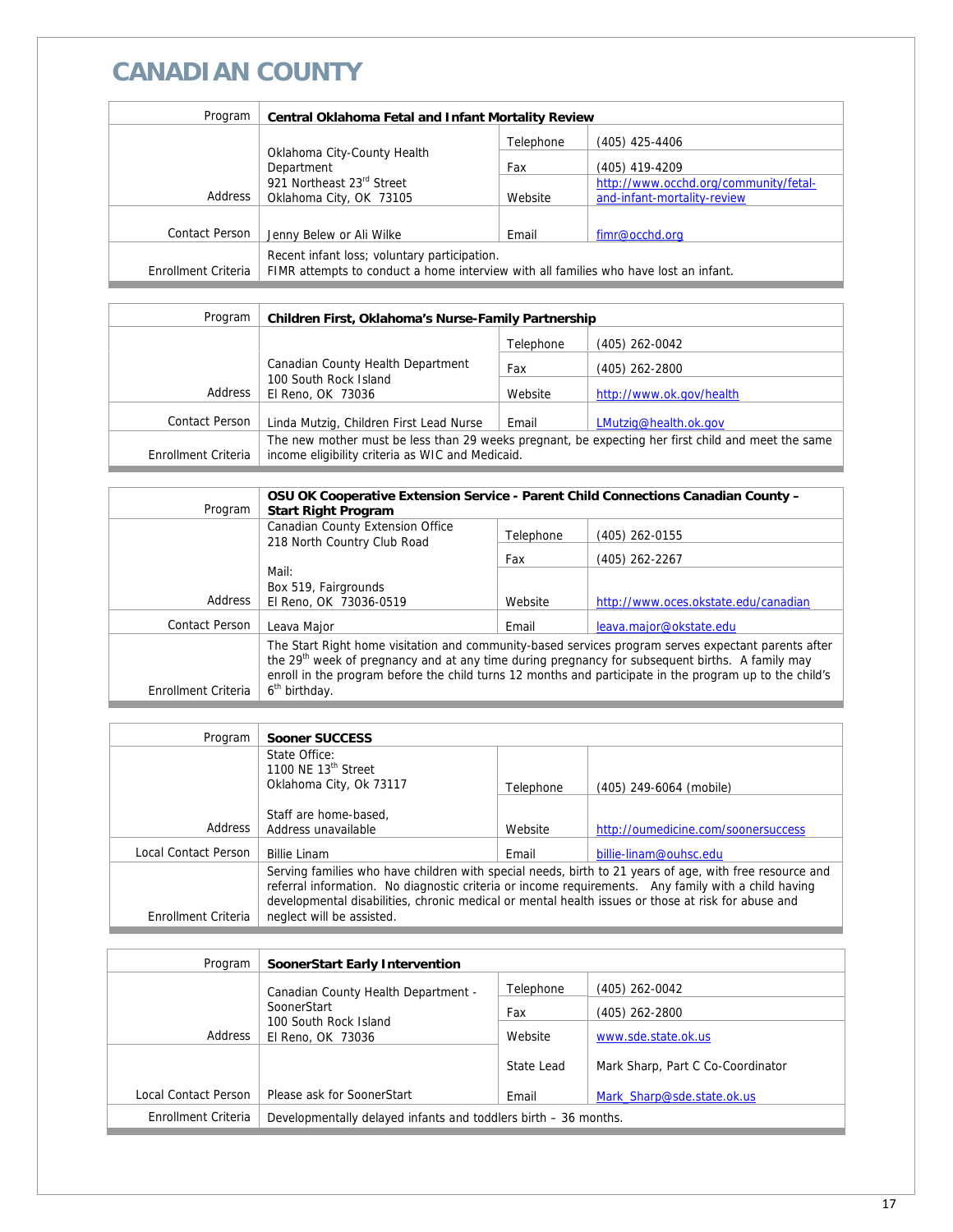# **CARTER COUNTY**

| Program             | Children First, Oklahoma's Nurse-Family Partnership                                                |           |                          |
|---------------------|----------------------------------------------------------------------------------------------------|-----------|--------------------------|
|                     |                                                                                                    | Telephone | (580) 223-8243           |
|                     | Carter County Health Department                                                                    | Fax       | (580) 223-8736           |
| Address             | 405 South Washington<br>Ardmore, OK 73401                                                          | Website   | http://www.ok.gov/health |
|                     |                                                                                                    |           |                          |
| Contact Person      | Brooke Pruitt, Children First Lead Nurse                                                           | Email     | HeatherP@health.ok.gov   |
|                     | The new mother must be less than 29 weeks pregnant, be expecting her first child and meet the same |           |                          |
| Enrollment Criteria | income eligibility criteria as WIC and Medicaid.                                                   |           |                          |

| Program             | Community Children's Shelter & Family Service Center, Inc. - Family Resource Program -<br><b>Start Right Program</b>                                                                                                                                                                                                          |           |                                |
|---------------------|-------------------------------------------------------------------------------------------------------------------------------------------------------------------------------------------------------------------------------------------------------------------------------------------------------------------------------|-----------|--------------------------------|
|                     |                                                                                                                                                                                                                                                                                                                               | Telephone | (580) 226-1838                 |
|                     |                                                                                                                                                                                                                                                                                                                               | Fax       | (580) 223-7856                 |
|                     | 15 Monroe Northeast                                                                                                                                                                                                                                                                                                           |           | http://www.fsps.health.ok.gov  |
| Address             | Ardmore, OK 73402-0246                                                                                                                                                                                                                                                                                                        | Website   | http://www.childrenshelter.org |
| Contact Person      | <b>Stacey Letkiewicz</b>                                                                                                                                                                                                                                                                                                      | Email     | ccshiter@swbell.net            |
|                     |                                                                                                                                                                                                                                                                                                                               |           |                                |
|                     | The Start Right home visitation and community-based services program serves expectant parents after<br>the 29 <sup>th</sup> week of pregnancy and at any time during pregnancy for subsequent births. A family may<br>enroll in the program before the child turns 12 months and participate in the program up to the child's |           |                                |
| Enrollment Criteria | 6 <sup>th</sup> birthday.                                                                                                                                                                                                                                                                                                     |           |                                |

| Program             | <b>Community Nutrition Education Programs - OSU Cooperative Extension Service</b>                                          |           |                                  |
|---------------------|----------------------------------------------------------------------------------------------------------------------------|-----------|----------------------------------|
|                     |                                                                                                                            | Telephone | (580) 223-6570                   |
|                     | 107 1 <sup>st</sup> Avenue SW<br>Courthouse<br>Ardmore, OK 73401                                                           | Fax       | (580) 226-3951                   |
| Address             |                                                                                                                            | Website   | http://www.fcs.okstate.edu/cnep/ |
| Contact Person      | Sue Hamilton                                                                                                               | Email     | Sue.hamilton@okstate.edu         |
| Enrollment Criteria | For home visitation services, families must meet income eligibility and program quidelines.<br>Participation is voluntary. |           |                                  |

| Program              | <b>Oklahoma Parents as Teachers</b>                                                                                                                             |           |                            |
|----------------------|-----------------------------------------------------------------------------------------------------------------------------------------------------------------|-----------|----------------------------|
|                      |                                                                                                                                                                 | Telephone | (580) 221-3030             |
|                      | <b>ARDMORE DISTRICT</b><br><b>Stacy Stewart</b>                                                                                                                 | Website   | http://sde.state.ok.us     |
| Local Contact Person | Even Start, Post Office Box 1709                                                                                                                                |           | sstewart@ardmore.k12.ok.us |
| & Address            | Ardmore, Ok 73402                                                                                                                                               | Email     | lbaker@ardmore.k12.ok.us   |
| Enrollment Criteria  | OPAT is a free program for families of children birth to age three through the Oklahoma State<br>Department of Education and your local public school district. |           |                            |

| SoonerStart Early Intervention                                  |                                                                                         |                                   |
|-----------------------------------------------------------------|-----------------------------------------------------------------------------------------|-----------------------------------|
|                                                                 | Telephone                                                                               | (580) 223-9705                    |
| SoonerStart                                                     | Fax                                                                                     | (580) 223-8736                    |
| Ardmore, OK 73401                                               | Website                                                                                 | www.sde.state.ok.us               |
|                                                                 | State Lead                                                                              | Mark Sharp, Part C Co-Coordinator |
|                                                                 |                                                                                         |                                   |
|                                                                 |                                                                                         | Mark Sharp@sde.state.ok.us        |
| Developmentally delayed infants and toddlers birth – 36 months. |                                                                                         |                                   |
|                                                                 | Carter County Health Department -<br>405 South Washington<br>Please ask for SoonerStart | Email                             |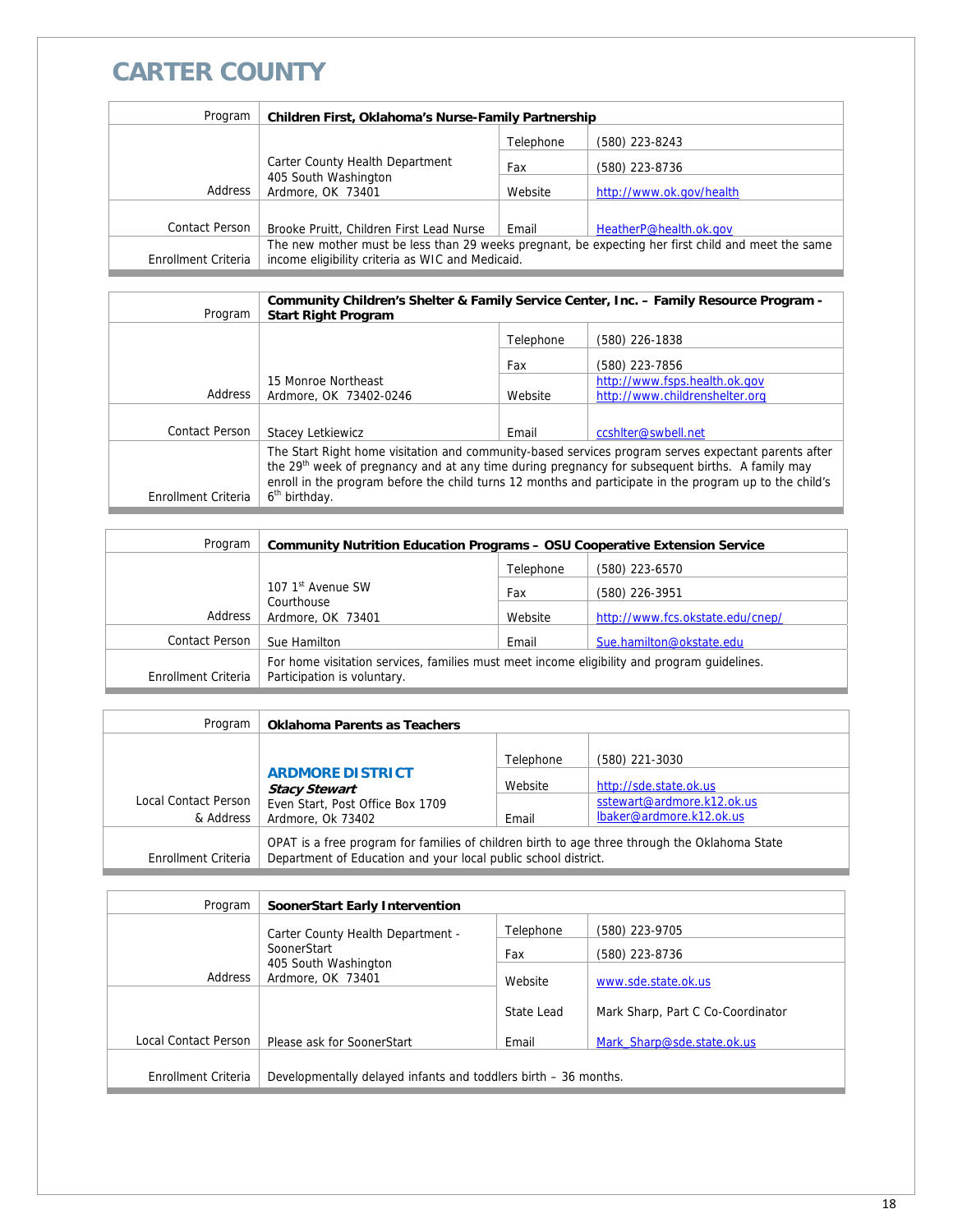# **CHEROKEE COUNTY**

| Program             | <b>Cherokee Nation Head Start/Early Head Start</b>                                                                                                                                                                                        |           |                        |
|---------------------|-------------------------------------------------------------------------------------------------------------------------------------------------------------------------------------------------------------------------------------------|-----------|------------------------|
|                     |                                                                                                                                                                                                                                           | Telephone | (918) 453-5757         |
|                     |                                                                                                                                                                                                                                           | Fax       | (918) 458-5799         |
| Address             | P.O. Box 948<br>Tahlequah, OK 74465                                                                                                                                                                                                       | Website   | www.Cherokee.org       |
| Contact Person      | Verna Thompson                                                                                                                                                                                                                            | Email     | headstart@cherokee.org |
| Enrollment Criteria | Family with child age prenatal to three and/or age 3-5 living at or below 100% of the federal poverty<br>line; or child age prenatal to 3 and/or age 3-5 with disability, of homeless family or of family receiving<br>public assistance. |           |                        |

| Program             | Children First, Oklahoma's Nurse-Family Partnership                                                                                                    |           |                          |
|---------------------|--------------------------------------------------------------------------------------------------------------------------------------------------------|-----------|--------------------------|
|                     |                                                                                                                                                        | Telephone | $(918)$ 456-8826         |
|                     | Cherokee County Health Department                                                                                                                      | Fax       | $(918)$ 456-6533         |
| Address             | 912 South College<br>Tahleguah, OK 74464                                                                                                               | Website   | http://www.ok.gov/health |
|                     | Michele Wilson, Children First Lead                                                                                                                    |           |                          |
| Contact Person      | <b>Nurse</b>                                                                                                                                           | Email     | MicheleW@health.ok.gov   |
| Enrollment Criteria | The new mother must be less than 29 weeks pregnant, be expecting her first child and meet the same<br>income eligibility criteria as WIC and Medicaid. |           |                          |
|                     |                                                                                                                                                        |           |                          |

| Program             | Help-In-Crisis, Inc. - Helping U Grow (HUG) Start Right Program                                                                                                                                                                                                                                                               |           |                                |
|---------------------|-------------------------------------------------------------------------------------------------------------------------------------------------------------------------------------------------------------------------------------------------------------------------------------------------------------------------------|-----------|--------------------------------|
|                     |                                                                                                                                                                                                                                                                                                                               | Telephone | $(918)$ 456-0673               |
|                     |                                                                                                                                                                                                                                                                                                                               | Fax       | $(918)$ 456-1868               |
|                     | 205 North College Avenue                                                                                                                                                                                                                                                                                                      |           | http://fsps.health.ok.gov      |
| Address             | Tahlequah, OK 74464-2735                                                                                                                                                                                                                                                                                                      | Website   | http://www.helpincrisisinc.org |
| Contact Person      | Sara Davidson                                                                                                                                                                                                                                                                                                                 | Email     | helpingUgrow0673@yahoo.com     |
|                     | The Start Right home visitation and community-based services program serves expectant parents after<br>the 29 <sup>th</sup> week of pregnancy and at any time during pregnancy for subsequent births. A family may<br>enroll in the program before the child turns 12 months and participate in the program up to the child's |           |                                |
| Enrollment Criteria | 6 <sup>th</sup> birthday.                                                                                                                                                                                                                                                                                                     |           |                                |

| Program              | <b>Oklahoma Parents as Teachers</b>                                                                                                                             |           |                             |
|----------------------|-----------------------------------------------------------------------------------------------------------------------------------------------------------------|-----------|-----------------------------|
|                      | <b>TAHLEQUAH DISTRICT</b>                                                                                                                                       | Telephone | $(918)$ 458-4100            |
| Local Contact Person | <b>Billie Jordan</b><br>Post Office Box 517                                                                                                                     | Website   | http://sde.state.ok.us      |
| & Address            | Tahleguah, Ok 74465                                                                                                                                             | Email     | jordanb@tahlequah.k12.ok.us |
| Enrollment Criteria  | OPAT is a free program for families of children birth to age three through the Oklahoma State<br>Department of Education and your local public school district. |           |                             |

| Program              | SoonerStart Early Intervention                                  |            |                                   |
|----------------------|-----------------------------------------------------------------|------------|-----------------------------------|
|                      | Cherokee County Health Department -                             | Telephone  | $(918)$ 458-6577                  |
|                      | SoonerStart                                                     | Fax        | $(918)$ 458-6592                  |
| Address              | 912 South College<br>Tahleguah, OK 74464                        | Website    | www.sde.state.ok.us               |
|                      |                                                                 | State Lead | Mark Sharp, Part C Co-Coordinator |
| Local Contact Person | Please ask for SoonerStart                                      | Email      | Mark Sharp@sde.state.ok.us        |
| Enrollment Criteria  | Developmentally delayed infants and toddlers birth – 36 months. |            |                                   |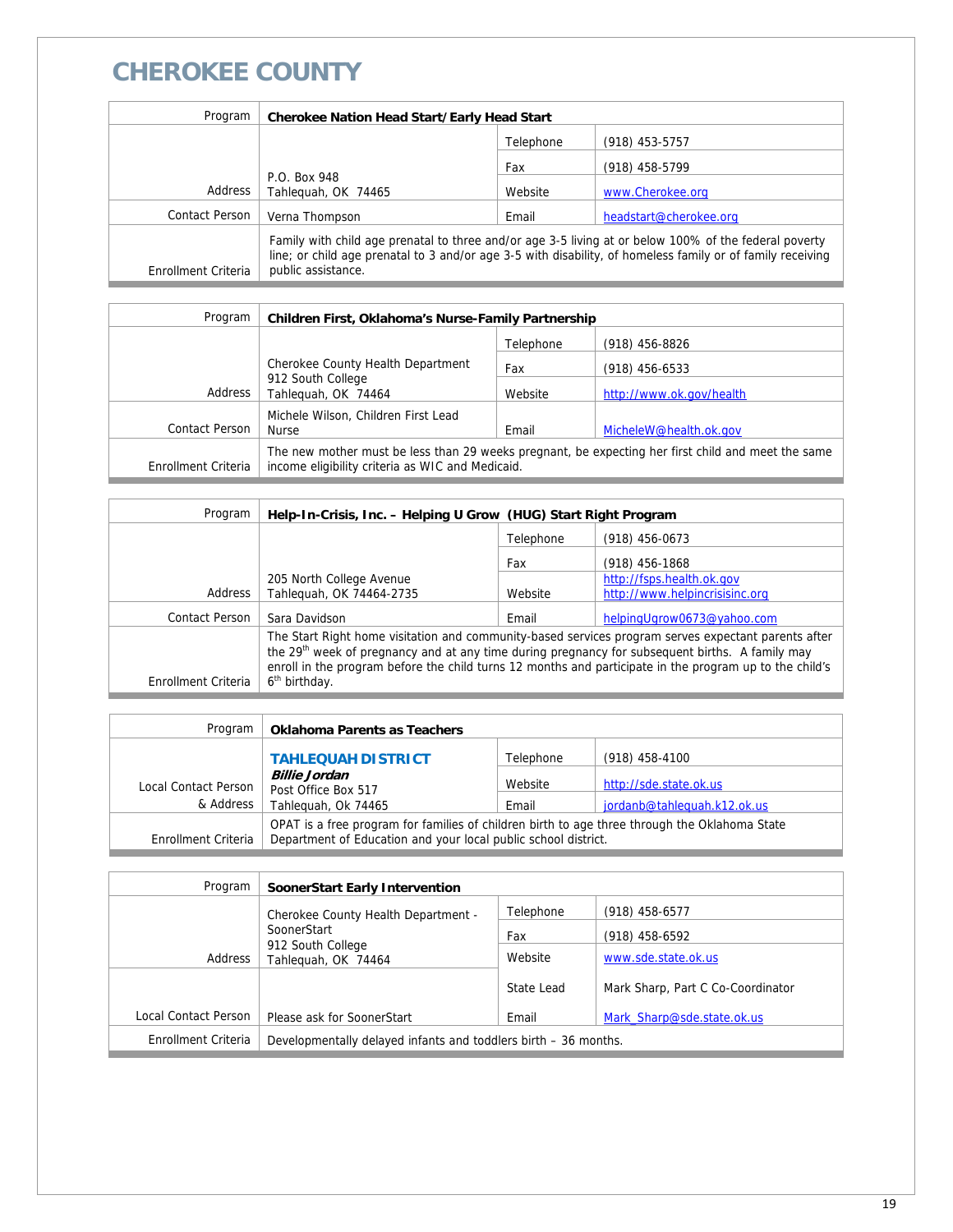### **CHOCTAW COUNTY**

| Program             | Children First, Oklahoma's Nurse-Family Partnership                                                                                                    |           |                          |
|---------------------|--------------------------------------------------------------------------------------------------------------------------------------------------------|-----------|--------------------------|
|                     |                                                                                                                                                        | Telephone | (580) 326-8821           |
|                     | Choctaw County Health Department                                                                                                                       | Fax       | (580) 326-8823           |
| Address             | 103 South Fourth Street<br>Hugo, OK 74743                                                                                                              | Website   | http://www.ok.gov/health |
| Contact Person      | Becky Payne, Children First Lead Nurse                                                                                                                 | Email     | BeckyLP@health.ok.gov    |
| Enrollment Criteria | The new mother must be less than 29 weeks pregnant, be expecting her first child and meet the same<br>income eligibility criteria as WIC and Medicaid. |           |                          |

| Program             | <b>Community Nutrition Education Programs - OSU Cooperative Extension Service</b>                                          |           |                                  |
|---------------------|----------------------------------------------------------------------------------------------------------------------------|-----------|----------------------------------|
|                     |                                                                                                                            | Telephone | (580) 298-5563                   |
|                     | Pushmataha County Extension Service                                                                                        | Fax       | (580) 298-9969                   |
| Address             | 306 Southwest B Street<br>Antlers, OK 74523-3825                                                                           | Website   | http://www.fcs.okstate.edu/cnep/ |
| Contact Person      | Debra Walters                                                                                                              | Email     | debra.walters@okstate.edu        |
| Enrollment Criteria | For home visitation services, families must meet income eligibility and program quidelines.<br>Participation is voluntary. |           |                                  |

| Program             | <b>Counseling Center of Southeast Oklahoma</b>                                 |           |                                   |
|---------------------|--------------------------------------------------------------------------------|-----------|-----------------------------------|
|                     |                                                                                | Telephone | (580) 298-2830                    |
|                     |                                                                                | Fax       | (580) 298-6723                    |
| Address             | P.O. Box 1030<br>Antlers, OK 74523                                             | Website   | www.oklahomatherapy.com           |
|                     |                                                                                |           |                                   |
| Contact Person      | Dorothy Brown                                                                  | Email     | Dorothy.Brown@oklahomatherapy.com |
| Enrollment Criteria | Mental Health and substance abuse services are provided in one of 6 locations. |           |                                   |

| Program             | Little Dixie Community Action Agency, Inc.                                                                                                                                                                                                |           |                       |
|---------------------|-------------------------------------------------------------------------------------------------------------------------------------------------------------------------------------------------------------------------------------------|-----------|-----------------------|
|                     |                                                                                                                                                                                                                                           | Telephone | (580) 326-7581        |
|                     | 209 North $4^{\text{th}}$                                                                                                                                                                                                                 | Fax       | (580) 326-7584        |
| Address             | Hugo, OK 74743                                                                                                                                                                                                                            | Website   | www.littledixie.org   |
| Contact Person      | Dawn McDaniel                                                                                                                                                                                                                             | Email     | dmcdaniel@lddaahs.org |
| Enrollment Criteria | Family with child age prenatal to three and/or age 3-5 living at or below 100% of the federal poverty<br>line; or child age prenatal to 3 and/or age 3-5 with disability, of homeless family or of family receiving<br>public assistance. |           |                       |

| Program              | <b>Oklahoma Parents as Teachers</b>                                                                                                                             |           |                        |
|----------------------|-----------------------------------------------------------------------------------------------------------------------------------------------------------------|-----------|------------------------|
|                      | <b>HUGO DISTRICT</b>                                                                                                                                            | Telephone | (580) 326-6483         |
| Local Contact Person | Karen Lyles<br>208 North Second Street                                                                                                                          | Website   | http://sde.state.ok.us |
| & Address            | Hugo, Ok 74743                                                                                                                                                  | Email     | klyles@hugoschools.com |
| Enrollment Criteria  | OPAT is a free program for families of children birth to age three through the Oklahoma State<br>Department of Education and your local public school district. |           |                        |

| Program              | <b>SoonerStart Early Intervention</b>                           |            |                                   |
|----------------------|-----------------------------------------------------------------|------------|-----------------------------------|
|                      | McCurtain County Health Department -                            | Telephone  | (580) 286-6628                    |
|                      | SoonerStart<br>1400 Lynn Lane                                   | Fax        | (580) 286-2012                    |
| Address              | Idabel, OK 74745                                                | Website    | www.sde.state.ok.us               |
|                      |                                                                 | State Lead | Mark Sharp, Part C Co-Coordinator |
| Local Contact Person | Please ask for SoonerStart                                      | Email      | Mark Sharp@sde.state.ok.us        |
| Enrollment Criteria  | Developmentally delayed infants and toddlers birth – 36 months. |            |                                   |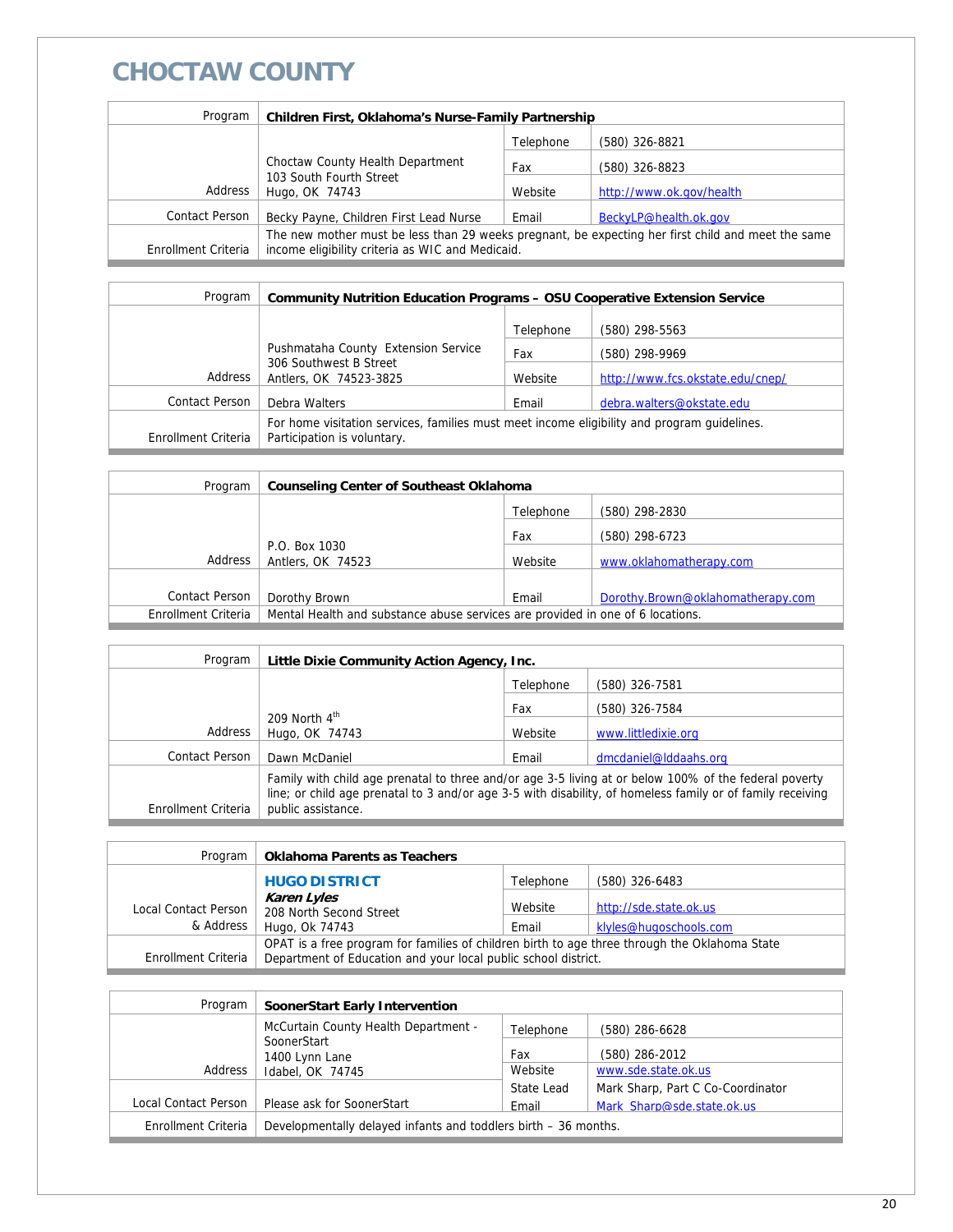# **CIMARRON COUNTY**

| Program             | Children First, Oklahoma's Nurse-Family Partnership                                                                                                    |           |                          |
|---------------------|--------------------------------------------------------------------------------------------------------------------------------------------------------|-----------|--------------------------|
|                     |                                                                                                                                                        | Telephone | (580) 625-3693           |
|                     | Texas County Health Department                                                                                                                         | Fax       | (580) 625-3680           |
| Address             | P.O. Box 520<br>Beaver, OK 73932                                                                                                                       | Website   | http://www.ok.gov/health |
|                     |                                                                                                                                                        |           |                          |
| Contact Person      | Lanette Terry, District Nurse Manager                                                                                                                  | Email     | LanetteT@health.ok.gov   |
| Enrollment Criteria | The new mother must be less than 29 weeks pregnant, be expecting her first child and meet the same<br>income eligibility criteria as WIC and Medicaid. |           |                          |

| Program             | Opportunities, Inc.                                                                                                                                                                                                                       |           |                              |
|---------------------|-------------------------------------------------------------------------------------------------------------------------------------------------------------------------------------------------------------------------------------------|-----------|------------------------------|
|                     |                                                                                                                                                                                                                                           | Telephone | (580) 623-7283               |
|                     |                                                                                                                                                                                                                                           | Fax       | (580) 623-7290               |
| Address             | 117 West Russworm<br>Watonga, OK 73772                                                                                                                                                                                                    | Website   | www.opportunities-inc.org    |
| Contact Person      | Carol Ramer                                                                                                                                                                                                                               | Email     | cramer@opportunities-inc.org |
| Enrollment Criteria | Family with child age prenatal to three and/or age 3-5 living at or below 100% of the federal poverty<br>line; or child age prenatal to 3 and/or age 3-5 with disability, of homeless family or of family receiving<br>public assistance. |           |                              |

| Program              | SoonerStart Early Intervention                                  |            |                                   |
|----------------------|-----------------------------------------------------------------|------------|-----------------------------------|
|                      | Texas County Health Department -                                | Telephone  | (580) 338-8544                    |
|                      | SoonerStart                                                     | Fax        | (580) 338-0858                    |
| Address              | 1410 North East Street<br>Guymon, OK 73942                      | Website    | www.sde.state.ok.us               |
|                      |                                                                 | State Lead | Mark Sharp, Part C Co-Coordinator |
| Local Contact Person | Please ask for SoonerStart                                      | Email      | Mark Sharp@sde.state.ok.us        |
|                      |                                                                 |            |                                   |
| Enrollment Criteria  | Developmentally delayed infants and toddlers birth – 36 months. |            |                                   |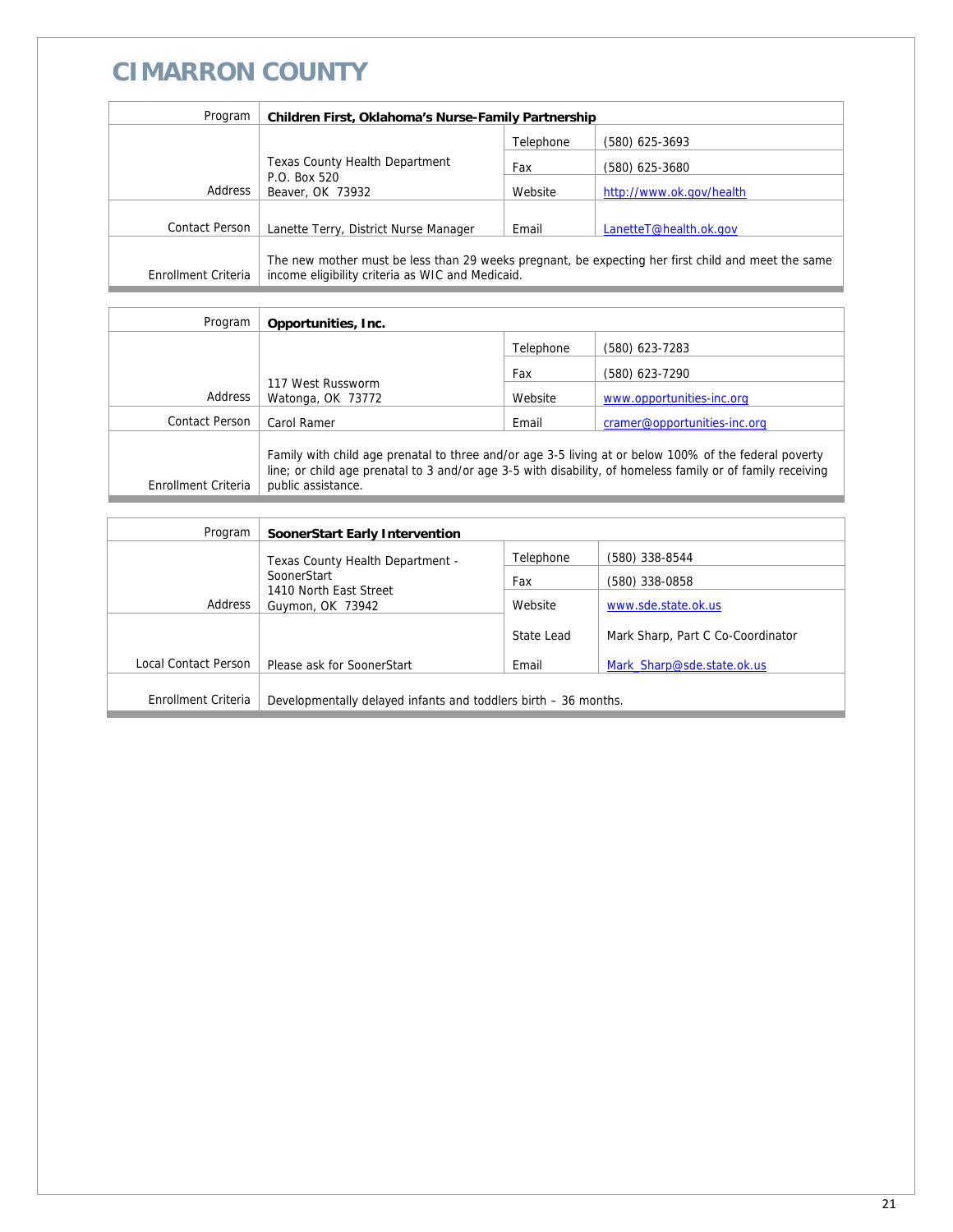#### **CLEVELAND COUNTY**

| Program                    | Center for Children and Families, Inc. - Bringing Up Babies - Start Right Programs                                                                                                                                                                                                                                                                         |           |                          |  |
|----------------------------|------------------------------------------------------------------------------------------------------------------------------------------------------------------------------------------------------------------------------------------------------------------------------------------------------------------------------------------------------------|-----------|--------------------------|--|
|                            |                                                                                                                                                                                                                                                                                                                                                            | Telephone | (405) 364-1420           |  |
|                            |                                                                                                                                                                                                                                                                                                                                                            | Fax       | $(405)$ 364-1433         |  |
| Address                    | 1151 East Main Street<br>Norman, OK 73071                                                                                                                                                                                                                                                                                                                  | Website   | www.ccfinorman.org       |  |
|                            |                                                                                                                                                                                                                                                                                                                                                            |           |                          |  |
| <b>Contact Person</b>      | Fran Roberson                                                                                                                                                                                                                                                                                                                                              | Email     | froberson@ccfinorman.org |  |
| Enrollment Criteria        | The Start Right home visitation and community-based services program serves expectant parents after<br>the 29 <sup>th</sup> week of pregnancy and at any time during pregnancy for subsequent births. A family may<br>enroll in the program before the child turns 12 months and participate in the program up to the child's<br>6 <sup>th</sup> birthday. |           |                          |  |
|                            |                                                                                                                                                                                                                                                                                                                                                            |           |                          |  |
| LOCATIONS<br><b>SERVED</b> | Cleveland County and Spanish speaking clients in McClain County upon request/referral.                                                                                                                                                                                                                                                                     |           |                          |  |

| Program             | <b>Central Oklahoma Fetal and Infant Mortality Review</b>                            |           |                                       |
|---------------------|--------------------------------------------------------------------------------------|-----------|---------------------------------------|
|                     |                                                                                      | Telephone | (405) 425-4406                        |
|                     | Oklahoma City-County Health<br>Department                                            | Fax       | (405) 419-4209                        |
|                     | 921 Northeast 23rd Street                                                            |           | http://www.occhd.org/community/fetal- |
| Address             | Oklahoma City, OK 73105                                                              | Website   | and-infant-mortality-review           |
|                     |                                                                                      |           |                                       |
| Contact Person      | Jenny Belew or Ali Wilke                                                             | Email     | fimr@occhd.org                        |
|                     | Recent infant loss; voluntary participation.                                         |           |                                       |
| Enrollment Criteria | FIMR attempts to conduct a home interview with all families who have lost an infant. |           |                                       |

| Program             | Central Tribes of the Shawnee Area Inc. Head Start/Early Head Start                                                                                                                                                 |           |                           |
|---------------------|---------------------------------------------------------------------------------------------------------------------------------------------------------------------------------------------------------------------|-----------|---------------------------|
|                     |                                                                                                                                                                                                                     | Telephone | (405) 275-4870            |
|                     |                                                                                                                                                                                                                     | Fax       | (405) 275-9684            |
| Address             | 1535 North McKinley Avenue<br>Shawnee, OK 74801                                                                                                                                                                     | Website   |                           |
|                     |                                                                                                                                                                                                                     |           |                           |
| Contact Person      | Teresa Lehman                                                                                                                                                                                                       | Email     | teresal@ctsaheadstart.org |
|                     | Family with child age prenatal to three and/or age 3-5 living at or below 100% of the federal poverty<br>line; or child age prenatal to 3 and/or age 3-5 with disability, of homeless family or of family receiving |           |                           |
| Enrollment Criteria | public assistance.                                                                                                                                                                                                  |           |                           |

| Program               | Children First, Oklahoma's Nurse-Family Partnership                                                                                                    |           |                          |
|-----------------------|--------------------------------------------------------------------------------------------------------------------------------------------------------|-----------|--------------------------|
|                       |                                                                                                                                                        | Telephone | (405) 579-2243           |
|                       | Cleveland County Health Department                                                                                                                     | Fax       | (405) 364-6761           |
| Address               | 250 12 <sup>th</sup> Avenue Northeast<br>Norman, OK 73071                                                                                              | Website   | http://www.ok.gov/health |
|                       |                                                                                                                                                        |           |                          |
| <b>Contact Person</b> | April Jewel, Children First Lead Nurse                                                                                                                 | Email     | April J@health.ok.gov    |
| Enrollment Criteria   | The new mother must be less than 29 weeks pregnant, be expecting her first child and meet the same<br>income eligibility criteria as WIC and Medicaid. |           |                          |

| Program             | <b>Community Nutrition Education Programs - OSU Cooperative Extension Service</b>                                          |           |                                  |  |
|---------------------|----------------------------------------------------------------------------------------------------------------------------|-----------|----------------------------------|--|
|                     |                                                                                                                            | Telephone | (405) 713-1125 ext. 2100         |  |
|                     | Oklahoma County Extension Service                                                                                          | Fax       | (405) 947-1199                   |  |
| Address             | 903 North Portland<br>Oklahoma City, OK 73701-6185                                                                         | Website   | http://www.fcs.okstate.edu/cnep/ |  |
| Contact Person      | Ladonna Dunlop                                                                                                             | Email     | ladonna.dunlop@okstate.edu       |  |
| Enrollment Criteria | For home visitation services, families must meet income eligibility and program guidelines. Participation<br>is voluntary. |           |                                  |  |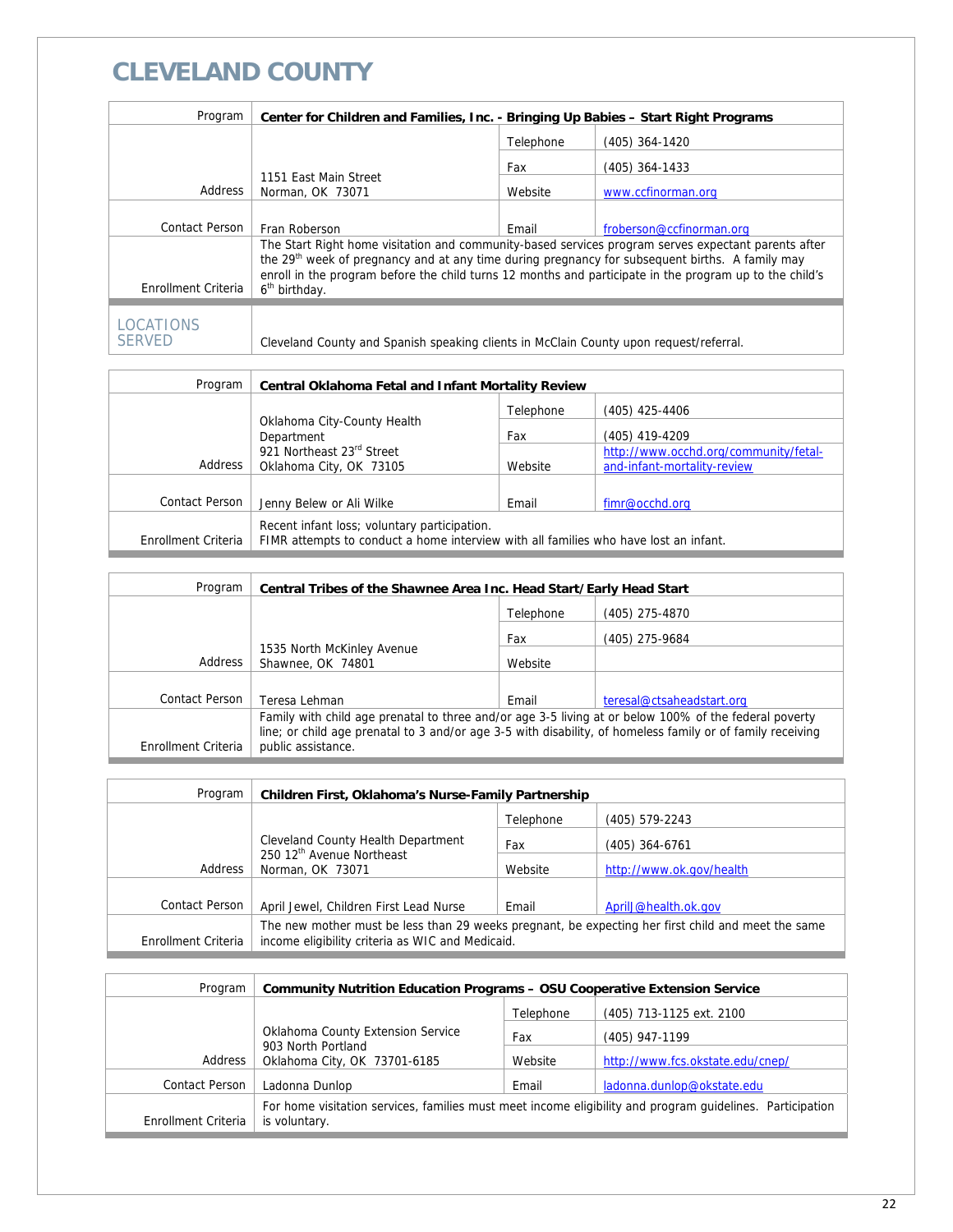### **CLEVELAND COUNTY**

| Program             | <b>Crossroads Youth and Family Services</b>                                                                                                                                                                                               |           |                            |
|---------------------|-------------------------------------------------------------------------------------------------------------------------------------------------------------------------------------------------------------------------------------------|-----------|----------------------------|
|                     |                                                                                                                                                                                                                                           | Telephone | (405) 292-6440             |
|                     |                                                                                                                                                                                                                                           | Fax       | (405) 292-6442             |
| Address             | 1333 West Main Street<br>Norman, OK 73069                                                                                                                                                                                                 | Website   | www.crossroadsyfs.com      |
|                     |                                                                                                                                                                                                                                           |           |                            |
| Contact Person      | Anthony Stafford                                                                                                                                                                                                                          | Email     | anthonys@crossroadsyfs.com |
| Enrollment Criteria | Family with child age prenatal to three and/or age 3-5 living at or below 100% of the federal poverty<br>line; or child age prenatal to 3 and/or age 3-5 with disability, of homeless family or of family receiving<br>public assistance. |           |                            |

| Program             | <b>Oklahoma Parents as Teachers - CLEVELAND COUNTY</b>                                                                                                          |           |                                                               |
|---------------------|-----------------------------------------------------------------------------------------------------------------------------------------------------------------|-----------|---------------------------------------------------------------|
|                     | <b>LITTLE AXE DISTRICT</b><br>Kami Campbell                                                                                                                     | Telephone | (405) 579-2967                                                |
|                     | 2000 168th Avenue Northeast<br>Norman, OK 73026                                                                                                                 | Email     | kcampbell1@littleaxe.k12.ok.us                                |
|                     | <b>NOBLE DISTRICT</b>                                                                                                                                           | Telephone | (405) 872-3452                                                |
|                     | <b>Ann Ewing</b><br>Post Office Box 499<br>Noble, Ok 73068                                                                                                      | Email     | aewing@nobleps.com<br>ghilty@nobleps.com<br>ththqsufr@aol.com |
|                     | <b>NORMAN DISTRICT</b><br>Steffani Allen                                                                                                                        | Telephone | (405) 573-3548                                                |
| Sites by District   | 131 South Flood Avenue<br>Norman, Ok 73069                                                                                                                      | Email     | stallen@norman.k12.ok.us<br>amadden@norman.k12.ok.us          |
| State Website       | http://sde.state.ok.us                                                                                                                                          |           |                                                               |
| Enrollment Criteria | OPAT is a free program for families of children birth to age three through the Oklahoma State<br>Department of Education and your local public school district. |           |                                                               |

| Program                     | Sooner SUCCESS                                                                                                                                                                                                                                                                                                                                    |           |                                     |
|-----------------------------|---------------------------------------------------------------------------------------------------------------------------------------------------------------------------------------------------------------------------------------------------------------------------------------------------------------------------------------------------|-----------|-------------------------------------|
|                             | State Office:<br>1100 NF 13 <sup>th</sup> Street<br>Oklahoma City, Ok 73117                                                                                                                                                                                                                                                                       | Telephone | (405) 623-3081                      |
| Address                     | P.O. Box 720562<br>Norman, OK 73070                                                                                                                                                                                                                                                                                                               | Website   | http://oumedicine.com/soonersuccess |
| <b>Local Contact Person</b> | Jessica Taylor                                                                                                                                                                                                                                                                                                                                    | Email     | Jessica-taylor@ouhsc.edu            |
| Enrollment Criteria         | Serving families who have children with special needs, birth to 21 years of age, with free resource and<br>referral information. No diagnostic criteria or income requirements. Any family with a child having<br>developmental disabilities, chronic medical or mental health issues or those at risk for abuse and<br>neglect will be assisted. |           |                                     |

| Program              | SoonerStart Early Intervention                                  |            |                                   |
|----------------------|-----------------------------------------------------------------|------------|-----------------------------------|
|                      | Cleveland County Health Department -                            | Telephone  | (405) 321-4048                    |
|                      | SoonerStart                                                     | Fax        | (405) 364-6761                    |
| Address              | 250 12th Avenue Northeast<br>Norman, OK 73071                   | Website    | www.sde.state.ok.us               |
|                      |                                                                 | State Lead | Mark Sharp, Part C Co-Coordinator |
| Local Contact Person | Please ask for SoonerStart                                      | Email      | Mark Sharp@sde.state.ok.us        |
|                      |                                                                 |            |                                   |
| Enrollment Criteria  | Developmentally delayed infants and toddlers birth – 36 months. |            |                                   |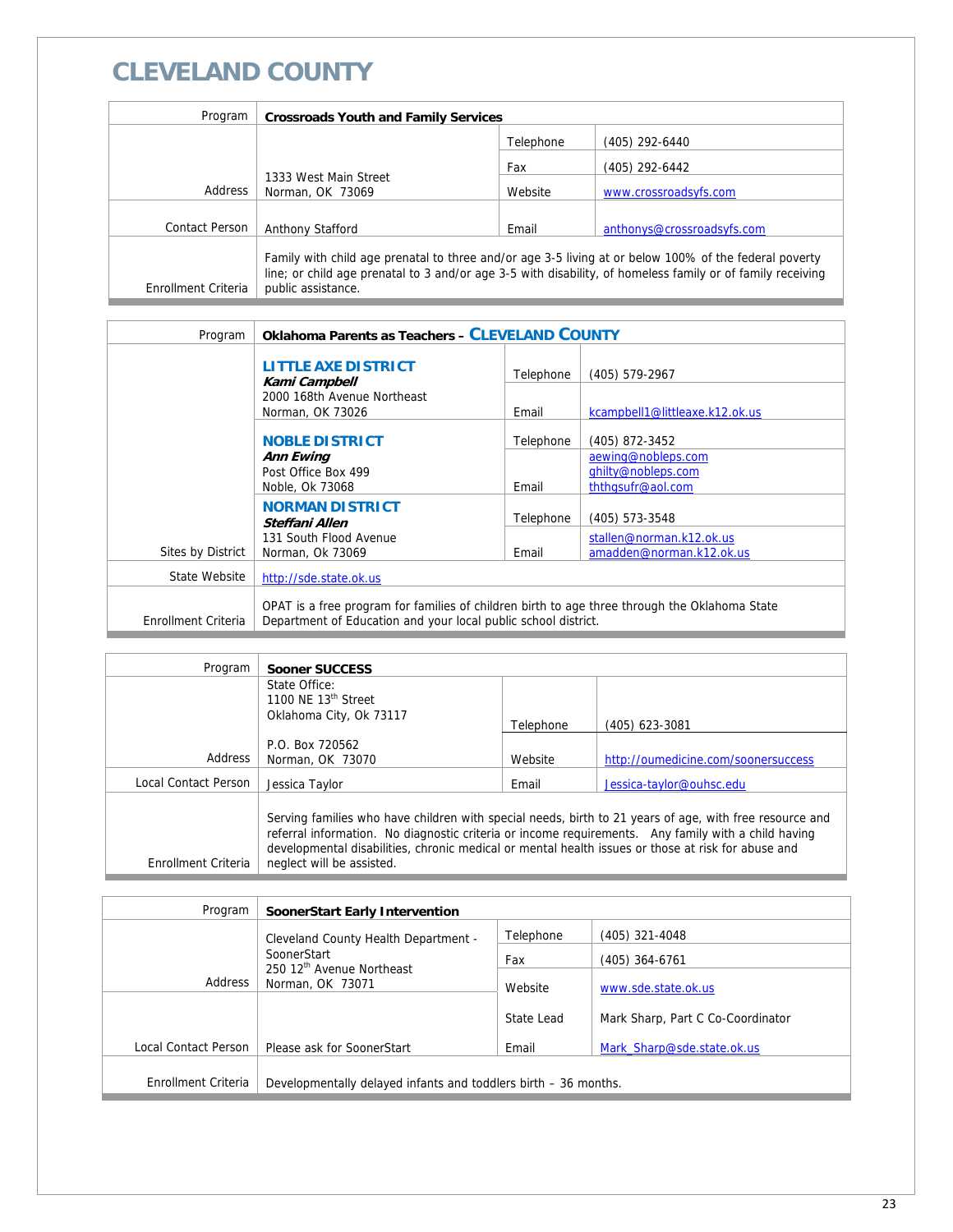# **CLEVELAND COUNTY**

| Program                           | University of Oklahoma American Indian Institute Early Head Start                                                                                                                                                                                                                           |           |                   |  |
|-----------------------------------|---------------------------------------------------------------------------------------------------------------------------------------------------------------------------------------------------------------------------------------------------------------------------------------------|-----------|-------------------|--|
|                                   |                                                                                                                                                                                                                                                                                             | Telephone | (405) 598-6094    |  |
|                                   |                                                                                                                                                                                                                                                                                             | Fax       | (405) 598-2815    |  |
| Address                           | 808 East Highland Street<br>Tecumseh, OK 74873                                                                                                                                                                                                                                              | Website   |                   |  |
|                                   |                                                                                                                                                                                                                                                                                             |           |                   |  |
| Contact Person                    | <b>Gail Ripley</b>                                                                                                                                                                                                                                                                          | Email     | gailripley@ou.edu |  |
| Enrollment Criteria               | Family with child age prenatal to three with income below federal poverty quidelines or between<br>100%-130% of the federal poverty quidelines; or child age prenatal to 3 with disability; homeless<br>family; foster child; child receiving SSI or of family receiving public assistance. |           |                   |  |
| <b>LOCATIONS</b><br><b>SERVED</b> | Service area is Pottawatomie and East 1/3 of Cleveland Counties.                                                                                                                                                                                                                            |           |                   |  |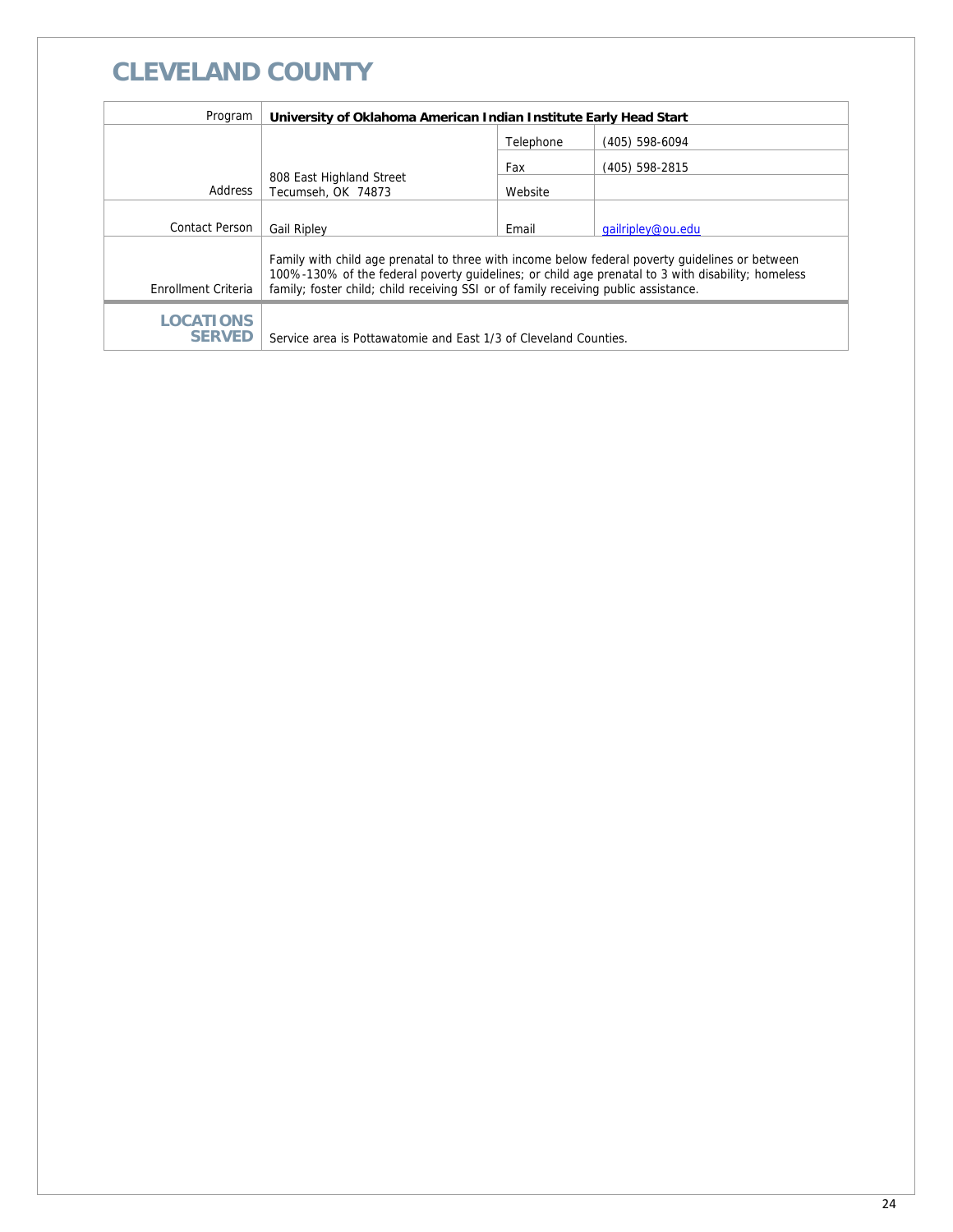# **COAL COUNTY**

| Program             | Children First, Oklahoma's Nurse-Family Partnership                                                                                                    |           |                          |  |  |
|---------------------|--------------------------------------------------------------------------------------------------------------------------------------------------------|-----------|--------------------------|--|--|
|                     | Coal County Health Department<br>1404 South Highway 75                                                                                                 | Telephone | (580) 927-2367           |  |  |
|                     |                                                                                                                                                        | Fax       | (580) 927-3037           |  |  |
| Address             | P.O. Box 365<br>Coalgate, OK 74538-0365                                                                                                                | Website   | http://www.ok.gov/health |  |  |
| Contact Person      | Brooke Pruitt, Children First Lead<br>Email<br>HeatherP@health.ok.gov<br>Nurse                                                                         |           |                          |  |  |
| Enrollment Criteria | The new mother must be less than 29 weeks pregnant, be expecting her first child and meet the same<br>income eligibility criteria as WIC and Medicaid. |           |                          |  |  |

| Program             | <b>Community Nutrition Education Programs - OSU Cooperative Extension Service</b>                                          |           |                                  |  |
|---------------------|----------------------------------------------------------------------------------------------------------------------------|-----------|----------------------------------|--|
|                     |                                                                                                                            | Telephone | (580) 927-2262                   |  |
|                     | 4 N. Main, Suite 13                                                                                                        | Fax       | (580) 927-2287                   |  |
| Address             | Courthouse<br>Coalgate, OK 74538                                                                                           | Website   | http://www.fcs.okstate.edu/cnep/ |  |
| Contact Person      | Sue Hamilton                                                                                                               | Email     | Sue.hamilton@okstate.edu         |  |
| Enrollment Criteria | For home visitation services, families must meet income eligibility and program quidelines.<br>Participation is voluntary. |           |                                  |  |

| Program              | <b>SoonerStart Early Intervention</b>                           |            |                                   |
|----------------------|-----------------------------------------------------------------|------------|-----------------------------------|
|                      | Pontotoc County Health Department -                             | Telephone  | (580) 332-2011                    |
|                      | SoonerStart                                                     |            | (580) 332-9537                    |
| Address              | 2330 Arlington<br>Ada, OK 74820                                 | Website    | www.sde.state.ok.us               |
|                      |                                                                 | State Lead | Mark Sharp, Part C Co-Coordinator |
| Local Contact Person | Please ask for SoonerStart                                      | Email      | Mark Sharp@sde.state.ok.us        |
| Enrollment Criteria  | Developmentally delayed infants and toddlers birth – 36 months. |            |                                   |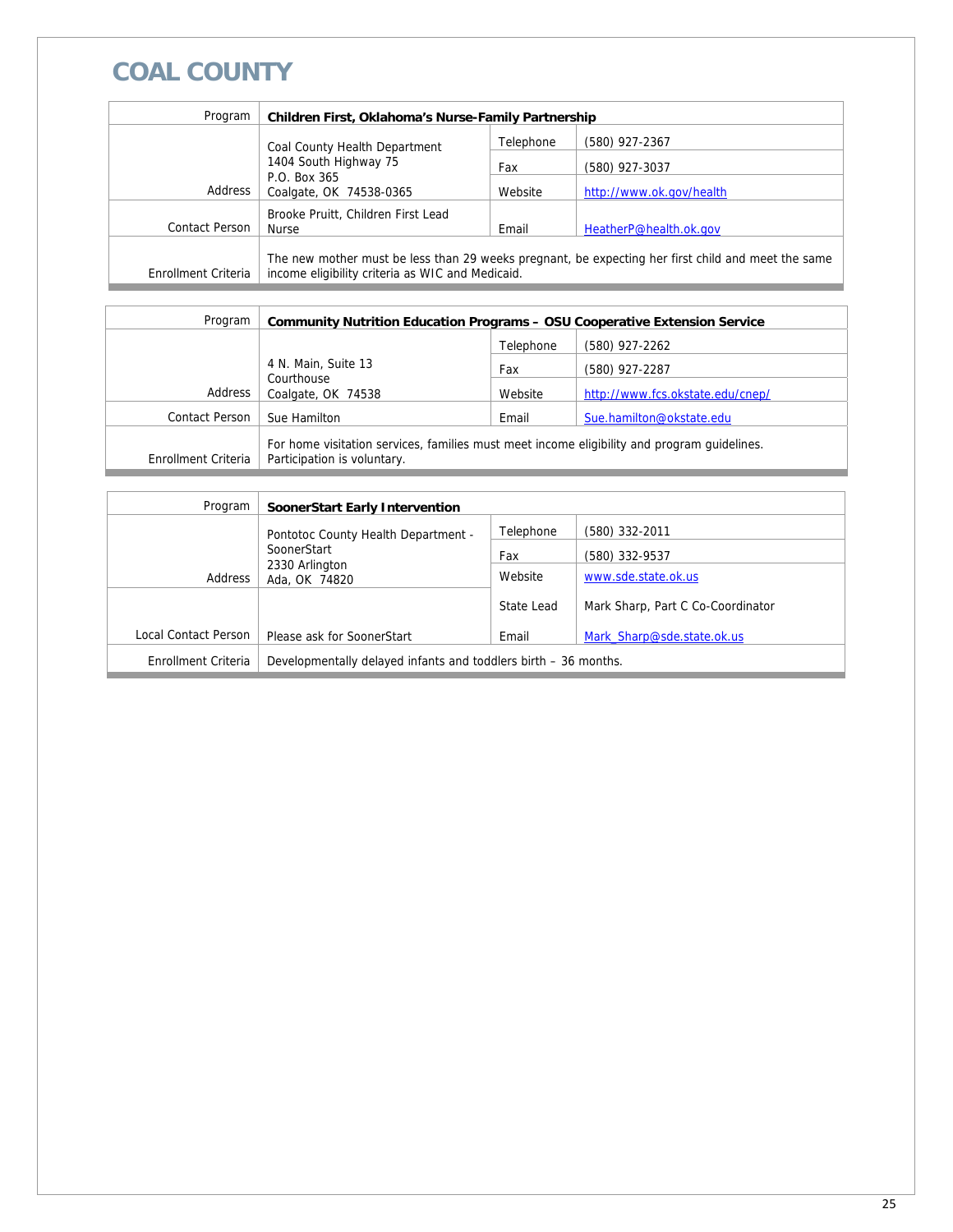# **COMANCHE COUNTY**

| Program             | <b>Children First, Oklahoma's Nurse-Family Partnership</b>                                         |           |                          |  |
|---------------------|----------------------------------------------------------------------------------------------------|-----------|--------------------------|--|
|                     | Comanche County Health Department                                                                  | Telephone | (580) 248-5890           |  |
|                     | 1010 South Sheridan Road                                                                           | Fax       | (580) 585-6657           |  |
| Address             | P.O. Box 87<br>Lawton, OK 73501                                                                    | Website   | http://www.ok.gov/health |  |
| Contact Person      | Amber Smith,<br>Children First Lead Nurse                                                          | Email     | AmberS@health.ok.gov     |  |
|                     | The new mother must be less than 29 weeks pregnant, be expecting her first child and meet the same |           |                          |  |
| Enrollment Criteria | income eligibility criteria as WIC and Medicaid.                                                   |           |                          |  |

| Program             | <b>Community Nutrition Education Programs - OSU Cooperative Extension Service</b>                                          |           |                                  |  |
|---------------------|----------------------------------------------------------------------------------------------------------------------------|-----------|----------------------------------|--|
|                     | Comanche County<br><b>Extension Service</b><br>611 SW C Avenue<br>Address<br>Lawton, OK 73501                              | Telephone | (580) 355-1176                   |  |
|                     |                                                                                                                            | Fax       | (580) 353-5898                   |  |
|                     |                                                                                                                            | Website   | http://www.fcs.okstate.edu/cnep/ |  |
| Contact Person      | Nicole Neilson                                                                                                             | Email     | nicole.neilson@okstate.edu       |  |
| Enrollment Criteria | For home visitation services, families must meet income eligibility and program quidelines.<br>Participation is voluntary. |           |                                  |  |

| Program             | <b>Crossroads Youth and Family Services</b>                                                                |           |                            |
|---------------------|------------------------------------------------------------------------------------------------------------|-----------|----------------------------|
|                     |                                                                                                            | Telephone | (405) 292-6440             |
|                     | Fax                                                                                                        |           | (405) 292-6442             |
| Address             | 1333 West Main Street<br>Norman, OK 73069                                                                  | Website   | www.crossroadsyfs.com      |
|                     |                                                                                                            |           |                            |
| Contact Person      | Anthony Stafford                                                                                           | Email     | anthonys@crossroadsyfs.com |
|                     | Family with child age prenatal to three and/or age 3-5 living at or below 100% of the federal poverty      |           |                            |
|                     | line; or child age prenatal to 3 and/or age 3-5 with disability, of homeless family or of family receiving |           |                            |
| Enrollment Criteria | public assistance.                                                                                         |           |                            |

| Program               | OSU OK Cooperative Extension Service - Parent Child Connections Southwest -<br><b>Start Right Program</b>                                                                                                                                                                                                                                                  |           |                                  |
|-----------------------|------------------------------------------------------------------------------------------------------------------------------------------------------------------------------------------------------------------------------------------------------------------------------------------------------------------------------------------------------------|-----------|----------------------------------|
|                       | <b>Cotton County Extension Office</b><br>301 North Broadway                                                                                                                                                                                                                                                                                                | Telephone | (580) 875-3136<br>(580) 228-2332 |
|                       | Suite 2, Courthouse<br>Walters, OK 73572-1271                                                                                                                                                                                                                                                                                                              | Fax       | (580) 875-3621<br>(580) 228-3401 |
| Address               | Jefferson County Extension Office<br>220 North Main, Courthouse<br>Waurika, OK 73573-2236                                                                                                                                                                                                                                                                  | Website   | http://www.fcs.okstate.edu       |
| <b>Contact Person</b> | <b>Sherry Holder</b>                                                                                                                                                                                                                                                                                                                                       | Email     | sherry.holder@okstate.edu        |
| Enrollment Criteria   | The Start Right home visitation and community-based services program serves expectant parents after<br>the 29 <sup>th</sup> week of pregnancy and at any time during pregnancy for subsequent births. A family may<br>enroll in the program before the child turns 12 months and participate in the program up to the child's<br>6 <sup>th</sup> birthday. |           |                                  |

| Program              | SoonerStart Early Intervention                                  |            |                                   |
|----------------------|-----------------------------------------------------------------|------------|-----------------------------------|
|                      | Comanche County Health Department -                             | Telephone  | (580) 585-6610                    |
|                      | SoonerStart                                                     |            | (580) 585-6635                    |
| Address              | 1010 South Sheridan Road<br>Lawton, OK 73501                    | Website    | www.sde.state.ok.us               |
|                      |                                                                 | State Lead | Mark Sharp, Part C Co-Coordinator |
| Local Contact Person | Please ask for SoonerStart                                      | Email      | Mark Sharp@sde.state.ok.us        |
| Enrollment Criteria  | Developmentally delayed infants and toddlers birth - 36 months. |            |                                   |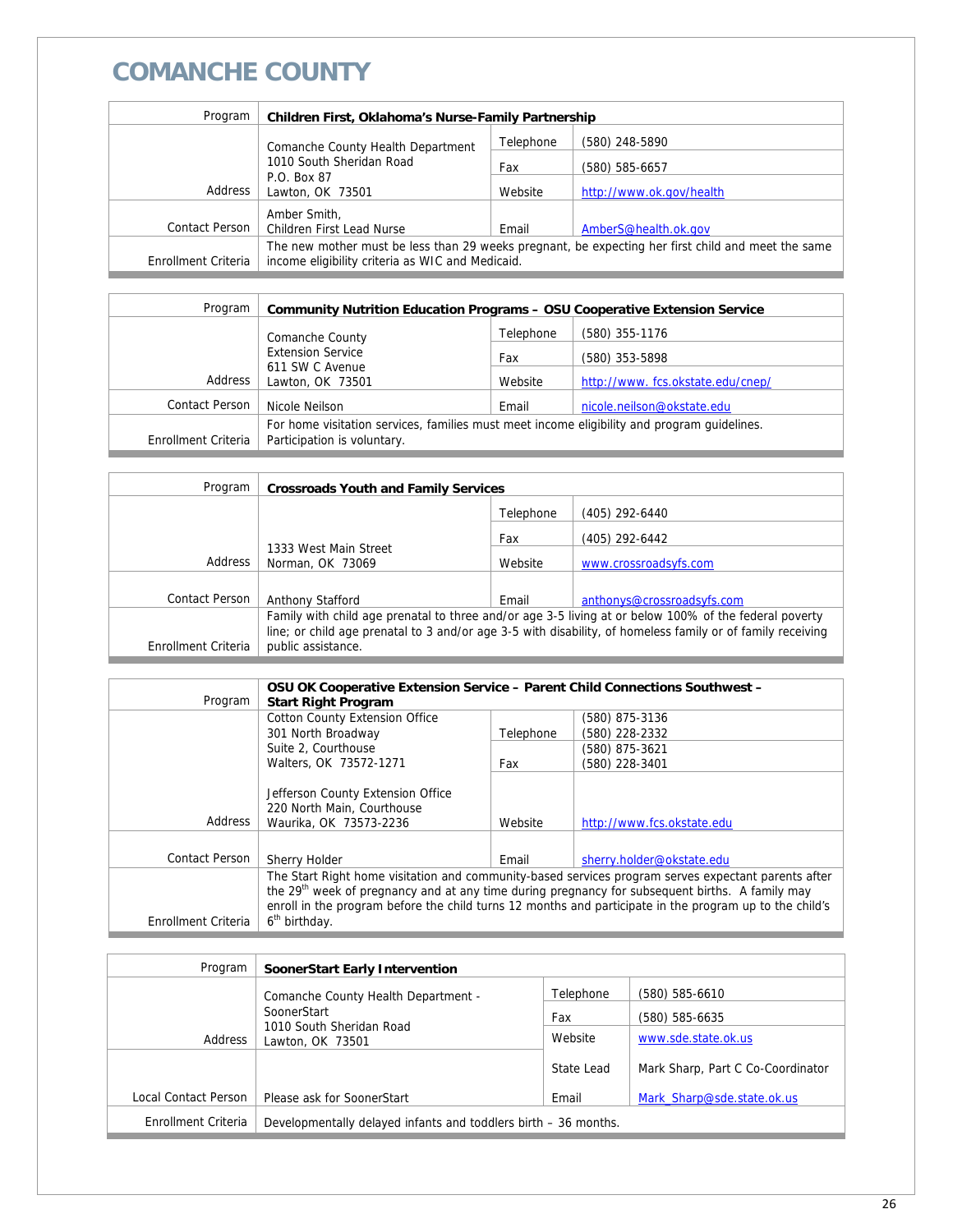# **COTTON COUNTY**

| Program               | Children First, Oklahoma's Nurse-Family Partnership                                                                                                    |           |                          |
|-----------------------|--------------------------------------------------------------------------------------------------------------------------------------------------------|-----------|--------------------------|
|                       |                                                                                                                                                        | Telephone | (580) 875-6121           |
|                       | <b>Cotton County Health Department</b>                                                                                                                 | Fax       | (580) 875-6128           |
| Address               | 1501-A South $7th$<br>Walters, OK 73572                                                                                                                | Website   | http://www.ok.gov/health |
| <b>Contact Person</b> | Amber Smith, Children First Lead Nurse                                                                                                                 | Email     | AmberS@health.ok.gov     |
| Enrollment Criteria   | The new mother must be less than 29 weeks pregnant, be expecting her first child and meet the same<br>income eligibility criteria as WIC and Medicaid. |           |                          |

|                     | OSU OK Cooperative Extension Service - Parent Child Connections Southwest -                                 |           |                                                                                                     |  |
|---------------------|-------------------------------------------------------------------------------------------------------------|-----------|-----------------------------------------------------------------------------------------------------|--|
| Program             | <b>Start Right Program</b>                                                                                  |           |                                                                                                     |  |
|                     | <b>Cotton County Extension Office</b>                                                                       |           | (580) 875-3136                                                                                      |  |
|                     | 301 North Broadway                                                                                          | Telephone | (580) 228-2332                                                                                      |  |
|                     | Suite 2. Courthouse                                                                                         |           | (580) 875-3621                                                                                      |  |
|                     | Walters, OK 73572-1271                                                                                      | Fax       | (580) 228-3401                                                                                      |  |
|                     |                                                                                                             |           |                                                                                                     |  |
|                     | Jefferson County Extension Office                                                                           |           |                                                                                                     |  |
|                     | 220 North Main, Courthouse                                                                                  |           |                                                                                                     |  |
| Address             | Waurika, OK 73573-2236                                                                                      | Website   | http://www.fcs.okstate.edu                                                                          |  |
|                     |                                                                                                             |           |                                                                                                     |  |
| Contact Person      | <b>Sherry Holder</b>                                                                                        | Email     | sherry.holder@okstate.edu                                                                           |  |
|                     |                                                                                                             |           |                                                                                                     |  |
|                     |                                                                                                             |           | The Start Right home visitation and community-based services program serves expectant parents after |  |
|                     | the 29 <sup>th</sup> week of pregnancy and at any time during pregnancy for subsequent births. A family may |           |                                                                                                     |  |
|                     | enroll in the program before the child turns 12 months and participate in the program up to the child's     |           |                                                                                                     |  |
| Enrollment Criteria | 6 <sup>th</sup> birthday.                                                                                   |           |                                                                                                     |  |
|                     |                                                                                                             |           |                                                                                                     |  |

| Program              | SoonerStart Early Intervention                                  |            |                                   |
|----------------------|-----------------------------------------------------------------|------------|-----------------------------------|
|                      | Comanche County Health Department -                             | Telephone  | (580) 585-6610                    |
|                      | SoonerStart                                                     | Fax        | (580) 585-6635                    |
| Address              | 1010 South Sheridan Road<br>Lawton, OK 73501                    | Website    | www.sde.state.ok.us               |
|                      |                                                                 | State Lead | Mark Sharp, Part C Co-Coordinator |
| Local Contact Person | Please ask for SoonerStart                                      | Email      | Mark Sharp@sde.state.ok.us        |
| Enrollment Criteria  | Developmentally delayed infants and toddlers birth – 36 months. |            |                                   |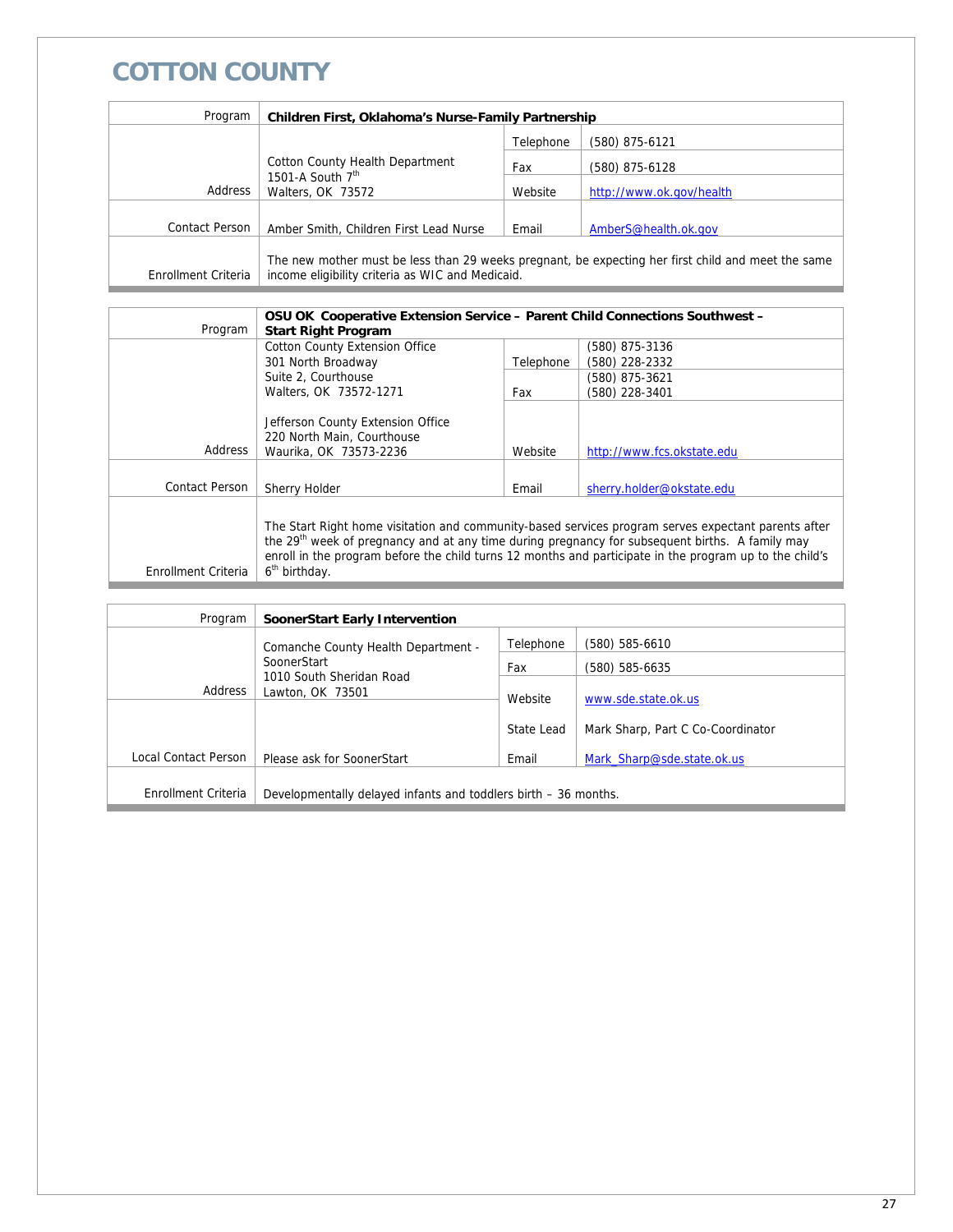# **CRAIG COUNTY**

| Program                        | Children First, Oklahoma's Nurse-Family Partnership                                                                                                    |           |                          |  |
|--------------------------------|--------------------------------------------------------------------------------------------------------------------------------------------------------|-----------|--------------------------|--|
|                                |                                                                                                                                                        | Telephone | $(918)$ 256-7531         |  |
| Craig County Health Department |                                                                                                                                                        | Fax       | $(918)$ 256-3823         |  |
| Address                        | 115 East Delaware<br>Vinita, OK 74301                                                                                                                  | Website   | http://www.ok.gov/health |  |
|                                |                                                                                                                                                        |           |                          |  |
| Contact Person                 | Michele Wilson, Children First Lead Nurse                                                                                                              | Email     | MicheleW@health.ok.gov   |  |
| Enrollment Criteria            | The new mother must be less than 29 weeks pregnant, be expecting her first child and meet the same<br>income eligibility criteria as WIC and Medicaid. |           |                          |  |

| Program             | Northeast Oklahoma Community Action Agency                                                                                                                                                                                                |           |                          |  |
|---------------------|-------------------------------------------------------------------------------------------------------------------------------------------------------------------------------------------------------------------------------------------|-----------|--------------------------|--|
|                     |                                                                                                                                                                                                                                           | Telephone | $(918)$ 253-4291 ext. 13 |  |
|                     | 856 East Melton Drive, Suite C.<br>Fax<br>P.O. Box 603<br>Address<br>Website<br>Jay, OK 74346                                                                                                                                             |           | $(918)$ 253-6059         |  |
|                     |                                                                                                                                                                                                                                           |           | www.neocaa.org           |  |
|                     |                                                                                                                                                                                                                                           |           |                          |  |
| Contact Person      | Doug Spillman                                                                                                                                                                                                                             | Email     | dspillman@neocaa.org     |  |
| Enrollment Criteria | Family with child age prenatal to three and/or age 3-5 living at or below 100% of the federal poverty<br>line; or child age prenatal to 3 and/or age 3-5 with disability, of homeless family or of family receiving<br>public assistance. |           |                          |  |

| Program              | SoonerStart Early Intervention                                  |            |                                   |
|----------------------|-----------------------------------------------------------------|------------|-----------------------------------|
|                      | Craig County Health Department -                                | Telephone  | $(918)$ 256-7531                  |
|                      | SoonerStart<br>115 East Delaware<br>Address<br>Vinita, OK 74301 | Fax        | (918) 256-3823                    |
|                      |                                                                 | Website    | www.sde.state.ok.us               |
|                      |                                                                 | State Lead | Mark Sharp, Part C Co-Coordinator |
| Local Contact Person | Please ask for SoonerStart                                      | Email      | Mark Sharp@sde.state.ok.us        |
| Enrollment Criteria  | Developmentally delayed infants and toddlers birth – 36 months. |            |                                   |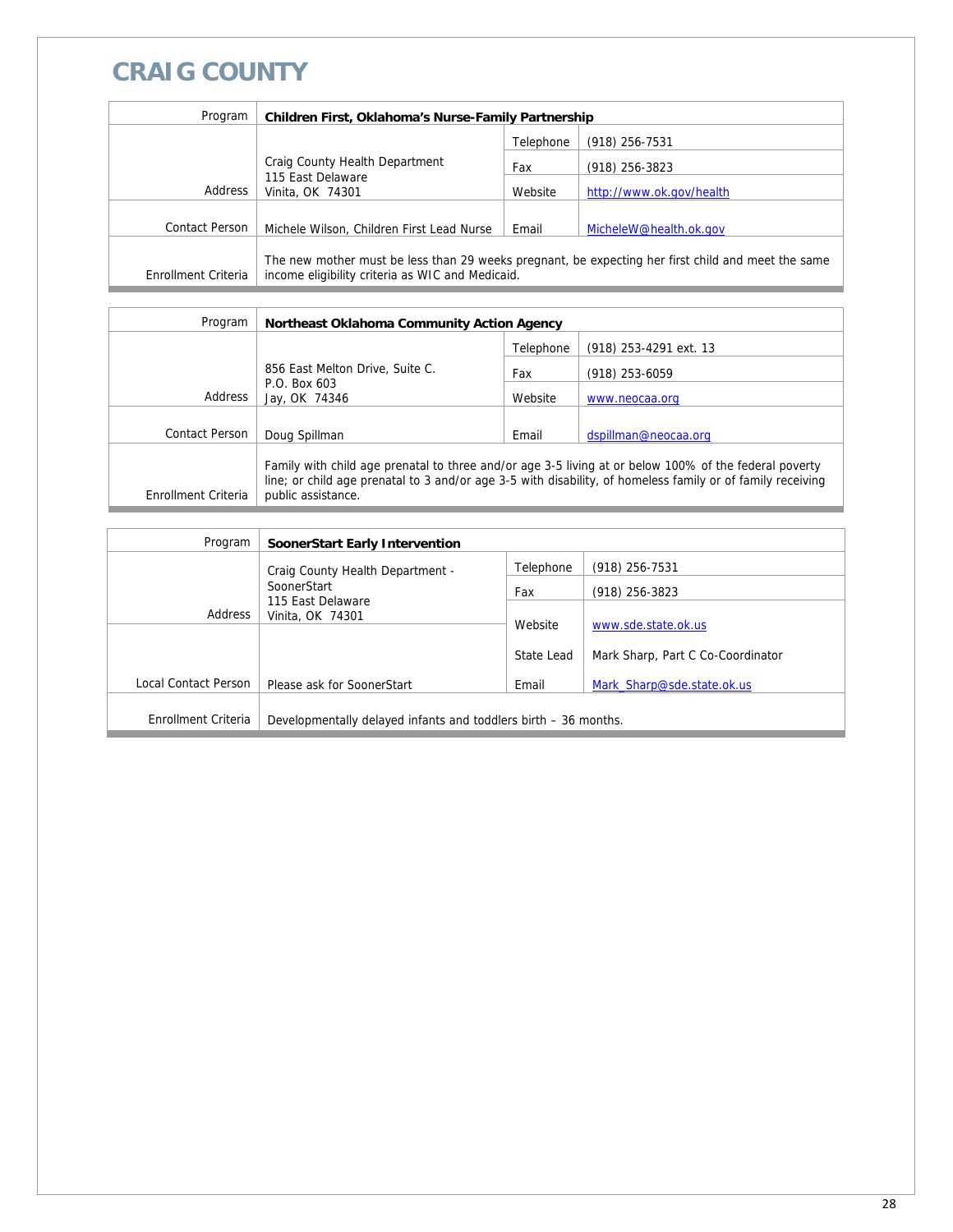# **CREEK COUNTY**

| Program             | Children First, Oklahoma's Nurse-Family Partnership                                                                                                    |           |                          |  |
|---------------------|--------------------------------------------------------------------------------------------------------------------------------------------------------|-----------|--------------------------|--|
|                     |                                                                                                                                                        | Telephone | (918) 224-5531           |  |
|                     | Creek County Health Department                                                                                                                         | Fax       | (918) 224-1739           |  |
| Address             | 1808 South Hickory<br>Sapulpa, OK 74066                                                                                                                |           | http://www.ok.gov/health |  |
|                     |                                                                                                                                                        |           |                          |  |
| Contact Person      | Aleen Ball, Children First Lead Nurse                                                                                                                  | Email     | Aleenb@health.ok.gov     |  |
| Enrollment Criteria | The new mother must be less than 29 weeks pregnant, be expecting her first child and meet the same<br>income eligibility criteria as WIC and Medicaid. |           |                          |  |

| Program             | <b>Community Nutrition Education Programs - OSU Cooperative Extension Service</b>                                          |           |                                      |  |
|---------------------|----------------------------------------------------------------------------------------------------------------------------|-----------|--------------------------------------|--|
|                     |                                                                                                                            | Telephone | (918) 746-3700/3703                  |  |
|                     | <b>Tulsa County Extension Service</b><br>Fax                                                                               |           | (918) 746-3726                       |  |
| Address             | 4116 East 15th<br>Tulsa, OK 74112-6198                                                                                     | Website   | http://www.fcs.okstate.edu/cnep/     |  |
| Contact Person      | Barbara Tricinella                                                                                                         | Email     | barbara.tricinellla@mail.okstate.edu |  |
| Enrollment Criteria | For home visitation services, families must meet income eligibility and program quidelines. Participation<br>is voluntary. |           |                                      |  |

| Program             | <b>Oklahoma Parents as Teachers - CREEK COUNTY</b>             |           |                                                                                               |  |  |
|---------------------|----------------------------------------------------------------|-----------|-----------------------------------------------------------------------------------------------|--|--|
|                     | <b>BRISTOW DISTRICT</b><br>Dr. Jeanene Barnett                 | Telephone | (918) 367-5555                                                                                |  |  |
|                     | 420 North Main Street<br>Bristow, OK 74010                     | Email     | jbarnett@bristow.k12.ok.us                                                                    |  |  |
|                     | <b>MANNFORD DISTRICT</b><br><b>Becki Pierce</b>                | Telephone | (918) 440-8514                                                                                |  |  |
|                     | 136 Evans Avenue - MECC<br>Mannford, OK 74044                  | Email     | pierceb@mannford.k12.ok.us                                                                    |  |  |
|                     | <b>SAPULPA DISTRICT</b>                                        | Telephone | (918) 224-1789                                                                                |  |  |
| Sites by District   | Cynthia Adair<br>1521 S. Wickham Road<br>Sapulpa, OK 74066     | Email     | OPATmom50@cox.net                                                                             |  |  |
| State Website       | http://sde.state.ok.us                                         |           |                                                                                               |  |  |
| Enrollment Criteria | Department of Education and your local public school district. |           | OPAT is a free program for families of children birth to age three through the Oklahoma State |  |  |

| Program             |                                           |           | Sapulpa Public Schools Start Right Sapulpa Area Family Education Resource Center (SAFE)                                                                                                                                                                                                                                       |
|---------------------|-------------------------------------------|-----------|-------------------------------------------------------------------------------------------------------------------------------------------------------------------------------------------------------------------------------------------------------------------------------------------------------------------------------|
|                     |                                           | Telephone | (918) 224-1789                                                                                                                                                                                                                                                                                                                |
|                     | Fax                                       |           | (918) 224-0259                                                                                                                                                                                                                                                                                                                |
| Address             | 1521 S. Wickham Road<br>Sapulpa, OK 74066 | Website   | http://fsps.health.ok.gov                                                                                                                                                                                                                                                                                                     |
| Contact Person      | Cynthia Adair                             | Email     | OPATmom50@cox.net                                                                                                                                                                                                                                                                                                             |
| Enrollment Criteria | 6 <sup>th</sup> birthday.                 |           | The Start Right home visitation and community-based services program serves expectant parents after<br>the 29 <sup>th</sup> week of pregnancy and at any time during pregnancy for subsequent births. A family may<br>enroll in the program before the child turns 12 months and participate in the program up to the child's |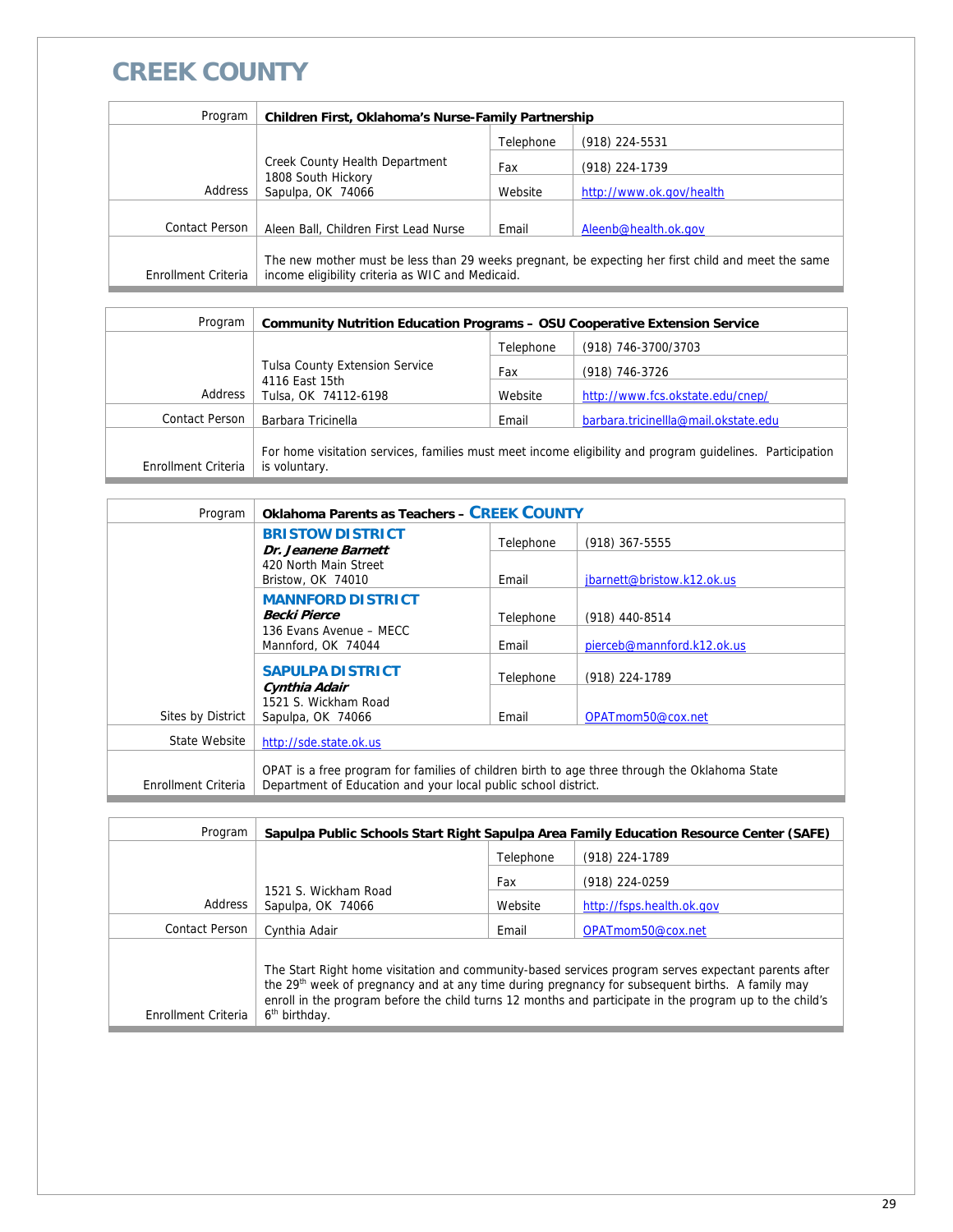# **CREEK COUNTY**

| Program              | SoonerStart Early Intervention                                                          |                       |                                                          |
|----------------------|-----------------------------------------------------------------------------------------|-----------------------|----------------------------------------------------------|
|                      |                                                                                         | Telephone             | (918) 224-5531                                           |
|                      |                                                                                         | Fax                   | (918) 224-1739                                           |
| Address              | Creek County Health Department - SoonerStart<br>1808 South Hickory<br>Sapulpa, OK 74066 | Website<br>State Lead | www.sde.state.ok.us<br>Mark Sharp, Part C Co-Coordinator |
| Local Contact Person | Please ask for SoonerStart                                                              | Email                 | Mark Sharp@sde.state.ok.us                               |
| Enrollment Criteria  | Developmentally delayed infants and toddlers birth – 36 months.                         |                       |                                                          |

| Program             | United Community Action Program, Inc.                                                                                                                                                                                                    |           |                   |
|---------------------|------------------------------------------------------------------------------------------------------------------------------------------------------------------------------------------------------------------------------------------|-----------|-------------------|
|                     |                                                                                                                                                                                                                                          | Telephone | $(918)$ 762-2561  |
|                     |                                                                                                                                                                                                                                          | Fax       | (918) 762-3712    |
| Address             | 501 Sixth Street<br>Pawnee, OK 74058                                                                                                                                                                                                     | Website   | www.ucapinc.org   |
|                     |                                                                                                                                                                                                                                          |           |                   |
| Contact Person      | Kim Rice                                                                                                                                                                                                                                 | Email     | krice@ucapinc.org |
| Enrollment Criteria | Family with child age prenatal to three and/or age 3-5 living at or below 100% of the federal poverty<br>line; or child age prenatal to 3 and/or age 3-5 with disability, of homeless family or of family receiving<br>public assistance |           |                   |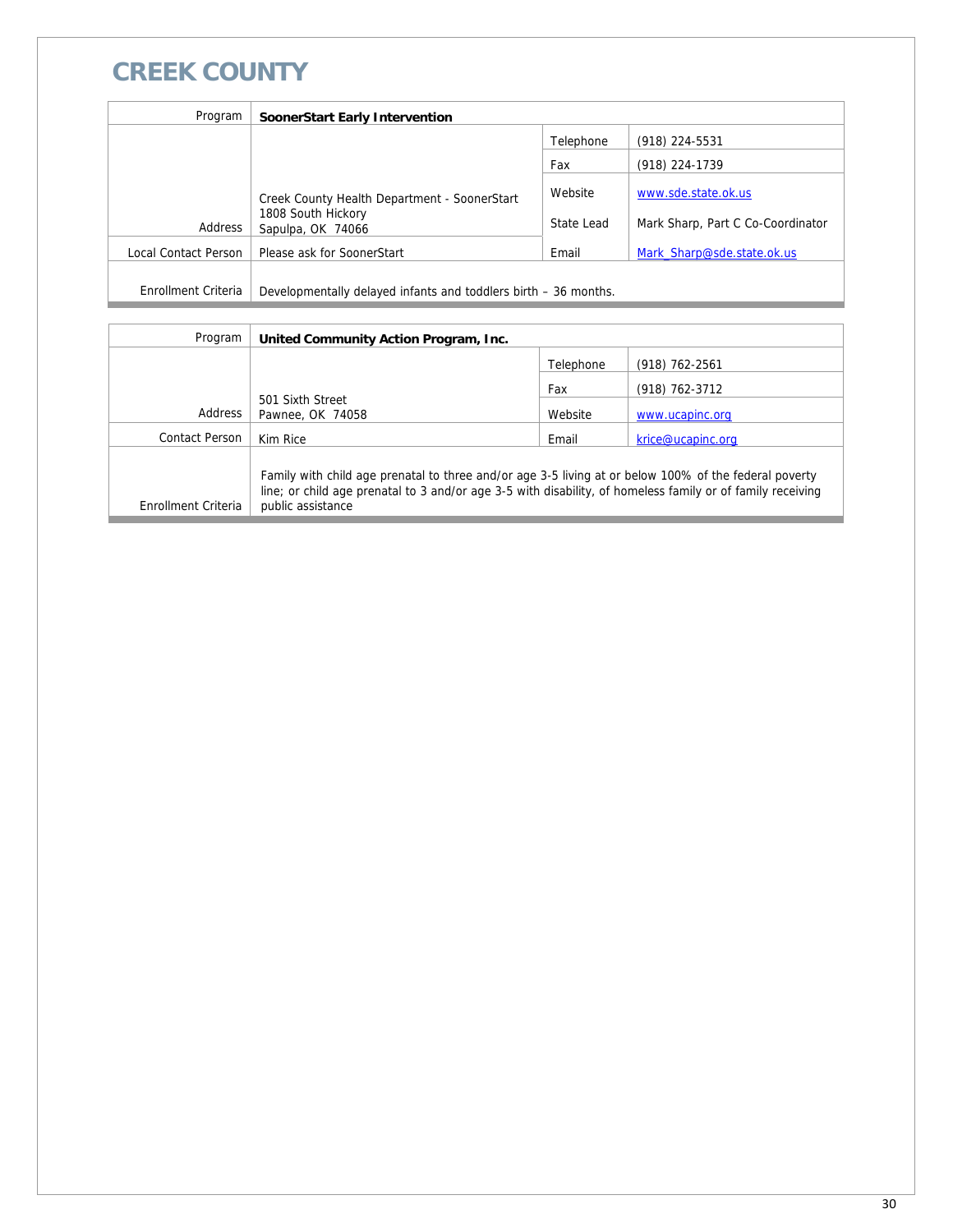# **CUSTER COUNTY**

| Program             | Children First, Oklahoma's Nurse-Family Partnership                                                                                                    |           |                          |  |
|---------------------|--------------------------------------------------------------------------------------------------------------------------------------------------------|-----------|--------------------------|--|
|                     |                                                                                                                                                        | Telephone | (580) 323-2100           |  |
|                     | <b>Custer County Health Department</b>                                                                                                                 |           | (580) 323-2282           |  |
| Address             | 3030 Custer Avenue<br>Clinton, OK 73601                                                                                                                | Website   | http://www.ok.gov/health |  |
|                     |                                                                                                                                                        |           |                          |  |
| Contact Person      | Linda Mutzig, Children First Lead Nurse                                                                                                                | Email     | LMutzig@health.ok.gov    |  |
| Enrollment Criteria | The new mother must be less than 29 weeks pregnant, be expecting her first child and meet the same<br>income eligibility criteria as WIC and Medicaid. |           |                          |  |

| Program             | Great Plains Youth & Family Services, Inc. - Growing in Family Training (GIFT) -<br><b>Start Right Program</b>                                                                                                                                                                                                                                             |           |                          |  |  |
|---------------------|------------------------------------------------------------------------------------------------------------------------------------------------------------------------------------------------------------------------------------------------------------------------------------------------------------------------------------------------------------|-----------|--------------------------|--|--|
|                     |                                                                                                                                                                                                                                                                                                                                                            | Telephone | (580) 726-3383           |  |  |
|                     |                                                                                                                                                                                                                                                                                                                                                            | Fax       | (580) 726-3384           |  |  |
| Address             | 901 South Broadway<br>Hobart, OK 73651                                                                                                                                                                                                                                                                                                                     | Website   | http://www.ok.gov/health |  |  |
| Contact Person      | Anna Wehrle                                                                                                                                                                                                                                                                                                                                                | Email     | annawehrle@sbcqlobal.net |  |  |
| Enrollment Criteria | The Start Right home visitation and community-based services program serves expectant parents after<br>the 29 <sup>th</sup> week of pregnancy and at any time during pregnancy for subsequent births. A family may<br>enroll in the program before the child turns 12 months and participate in the program up to the child's<br>6 <sup>th</sup> birthday. |           |                          |  |  |

| Program             | Opportunities, Inc.                                                                                                                                                                                                                       |           |                              |
|---------------------|-------------------------------------------------------------------------------------------------------------------------------------------------------------------------------------------------------------------------------------------|-----------|------------------------------|
|                     |                                                                                                                                                                                                                                           | Telephone | (580) 623-7283               |
|                     |                                                                                                                                                                                                                                           | Fax       | (580) 623-7290               |
| Address             | 117 West Russworm<br>Watonga, OK 73772                                                                                                                                                                                                    | Website   | www.opportunities-inc.org    |
| Contact Person      | Carol Ramer                                                                                                                                                                                                                               | Email     | cramer@opportunities-inc.org |
| Enrollment Criteria | Family with child age prenatal to three and/or age 3-5 living at or below 100% of the federal poverty<br>line; or child age prenatal to 3 and/or age 3-5 with disability, of homeless family or of family receiving<br>public assistance. |           |                              |

| Program              | SoonerStart Early Intervention                                    |            |                                   |
|----------------------|-------------------------------------------------------------------|------------|-----------------------------------|
|                      | <b>Custer County Health Department -</b>                          | Telephone  | (580) 323-2100                    |
|                      | SoonerStart<br>3030 Custer Avenue<br>Address<br>Clinton, OK 73601 | Fax        | (580) 323-2282                    |
|                      |                                                                   | Website    | www.sde.state.ok.us               |
|                      |                                                                   | State Lead | Mark Sharp, Part C Co-Coordinator |
| Local Contact Person | Please ask for SoonerStart                                        | Email      | Mark Sharp@sde.state.ok.us        |
| Enrollment Criteria  | Developmentally delayed infants and toddlers birth – 36 months.   |            |                                   |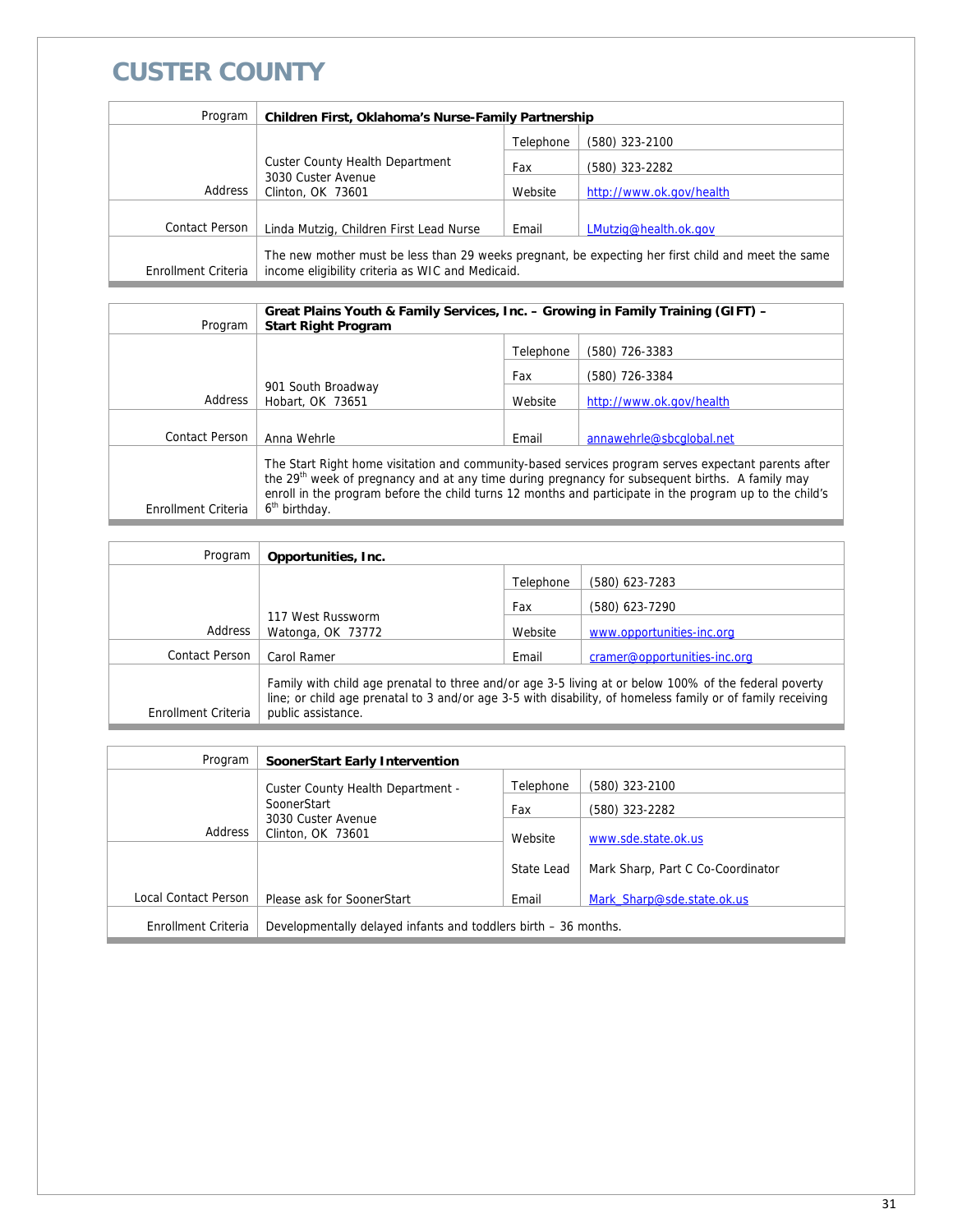# **DELAWARE COUNTY**

| Program             | <b>Cherokee Nation Head Start/Early Head Start</b>                                                                                                                                                                  |           |                        |
|---------------------|---------------------------------------------------------------------------------------------------------------------------------------------------------------------------------------------------------------------|-----------|------------------------|
|                     |                                                                                                                                                                                                                     | Telephone | (918) 453-5757         |
|                     |                                                                                                                                                                                                                     | Fax       | (918) 458-5799         |
| Address             | P.O. Box 948<br>Tahlequah, OK 74465                                                                                                                                                                                 | Website   | www.Cherokee.org       |
|                     |                                                                                                                                                                                                                     |           |                        |
| Contact Person      | Verna Thompson                                                                                                                                                                                                      | Email     | headstart@cherokee.org |
|                     | Family with child age prenatal to three and/or age 3-5 living at or below 100% of the federal poverty<br>line; or child age prenatal to 3 and/or age 3-5 with disability, of homeless family or of family receiving |           |                        |
| Enrollment Criteria | public assistance.                                                                                                                                                                                                  |           |                        |

| Program             | Children First, Oklahoma's Nurse-Family Partnership                                                                                                    |           |                          |
|---------------------|--------------------------------------------------------------------------------------------------------------------------------------------------------|-----------|--------------------------|
|                     | Delaware County Health Department                                                                                                                      | Telephone | $(918)$ 253-4511         |
|                     | Highway 59 West<br>P.O. Drawer 370<br>Jay, OK 74346                                                                                                    | Fax       | (918) 253-8419           |
| Address             |                                                                                                                                                        | Website   | http://www.ok.gov/health |
| Contact Person      | Michele Wilson, Children First Lead Nurse                                                                                                              | Email     | MicheleW@health.ok.gov   |
| Enrollment Criteria | The new mother must be less than 29 weeks pregnant, be expecting her first child and meet the same<br>income eligibility criteria as WIC and Medicaid. |           |                          |

| Program             | Northeast Oklahoma Community Action Agency                                                                                                                                                                                                |           |                        |
|---------------------|-------------------------------------------------------------------------------------------------------------------------------------------------------------------------------------------------------------------------------------------|-----------|------------------------|
|                     |                                                                                                                                                                                                                                           | Telephone | (918) 253-4291 ext. 13 |
|                     | 856 East Melton Drive, Suite C.                                                                                                                                                                                                           | Fax       | (918) 253-6059         |
| Address             | P.O. Box 603<br>Jay, OK 74346                                                                                                                                                                                                             | Website   | www.neocaa.org         |
| Contact Person      | Doug Spillman                                                                                                                                                                                                                             | Email     | dspillman@neocaa.org   |
| Enrollment Criteria | Family with child age prenatal to three and/or age 3-5 living at or below 100% of the federal poverty<br>line; or child age prenatal to 3 and/or age 3-5 with disability, of homeless family or of family receiving<br>public assistance. |           |                        |

| Program             | OSU OK Cooperative Extension Service - Parent Child Connections Delaware County -<br><b>Start Right Program</b>                                                                                                                                                                                                               |           |                             |
|---------------------|-------------------------------------------------------------------------------------------------------------------------------------------------------------------------------------------------------------------------------------------------------------------------------------------------------------------------------|-----------|-----------------------------|
|                     |                                                                                                                                                                                                                                                                                                                               | Telephone | $(918)$ 253-6667            |
|                     | Delaware County Extension Office<br>P.O. Box 1020, Fairgrounds<br>Jay, OK 74346-1020                                                                                                                                                                                                                                          | Fax       | (918) 253-8324              |
| Address             |                                                                                                                                                                                                                                                                                                                               | Website   | http://www.fcs.okstate.edu  |
| Contact Person      | Kathie Bergmann                                                                                                                                                                                                                                                                                                               | Email     | kathie.bergmann@okstate.edu |
|                     | The Start Right home visitation and community-based services program serves expectant parents after<br>the 29 <sup>th</sup> week of pregnancy and at any time during pregnancy for subsequent births. A family may<br>enroll in the program before the child turns 12 months and participate in the program up to the child's |           |                             |
| Enrollment Criteria | 6 <sup>th</sup> birthday.                                                                                                                                                                                                                                                                                                     |           |                             |

| Program              | SoonerStart Early Intervention                                  |               |                                   |
|----------------------|-----------------------------------------------------------------|---------------|-----------------------------------|
|                      | Craig County Health Department -                                | Telephone     | $(918)$ 256-7531                  |
|                      | SoonerStart                                                     | Fax           | $(918)$ 256-3823                  |
| Address              | 115 East Delaware<br>Vinita, OK 74301                           | Website       | www.sde.state.ok.us               |
|                      |                                                                 | State<br>Lead | Mark Sharp, Part C Co-Coordinator |
| Local Contact Person | Please ask for SoonerStart                                      | Email         | Mark Sharp@sde.state.ok.us        |
| Enrollment Criteria  | Developmentally delayed infants and toddlers birth – 36 months. |               |                                   |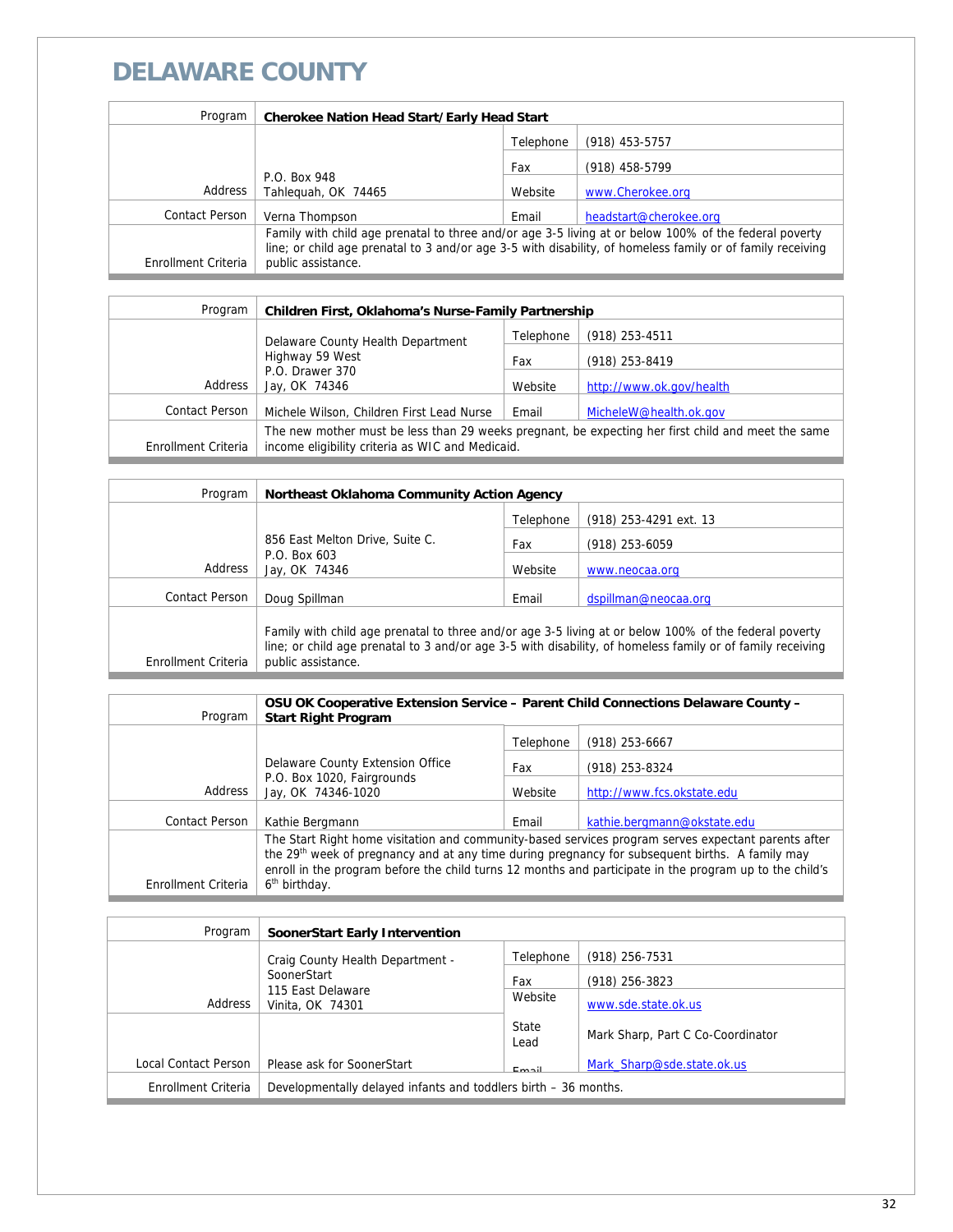### **DEWEY COUNTY**

| Program             | Children First, Oklahoma's Nurse-Family Partnership  |           |                                                                                                    |
|---------------------|------------------------------------------------------|-----------|----------------------------------------------------------------------------------------------------|
|                     |                                                      | Telephone | (580) 623-7977                                                                                     |
|                     | Blaine County Health Department                      | Fax       | (580) 623-7980                                                                                     |
| Address             | 521 West 4 <sup>th</sup> Street<br>Watonga, OK 73772 | Website   | http://www.ok.gov/health                                                                           |
| Contact Person      |                                                      |           |                                                                                                    |
|                     | Aleen Ball, Children First Lead Nurse                | Email     | Aleenb@health.ok.gov                                                                               |
| Enrollment Criteria | income eligibility criteria as WIC and Medicaid.     |           | The new mother must be less than 29 weeks pregnant, be expecting her first child and meet the same |

| Program             | Opportunities, Inc.                                                                                                                                                                                                                       |           |                              |
|---------------------|-------------------------------------------------------------------------------------------------------------------------------------------------------------------------------------------------------------------------------------------|-----------|------------------------------|
|                     |                                                                                                                                                                                                                                           | Telephone | (580) 623-7283               |
|                     |                                                                                                                                                                                                                                           | Fax       | (580) 623-7290               |
| Address             | 117 West Russworm<br>Watonga, OK 73772                                                                                                                                                                                                    | Website   | www.opportunities-inc.org    |
| Contact Person      | Carol Ramer                                                                                                                                                                                                                               | Email     | cramer@opportunities-inc.org |
| Enrollment Criteria | Family with child age prenatal to three and/or age 3-5 living at or below 100% of the federal poverty<br>line; or child age prenatal to 3 and/or age 3-5 with disability, of homeless family or of family receiving<br>public assistance. |           |                              |

| Program              | SoonerStart Early Intervention                                  |            |                                   |
|----------------------|-----------------------------------------------------------------|------------|-----------------------------------|
|                      | Custer County Health Department -                               | Telephone  | (580) 323-2100                    |
|                      | SoonerStart                                                     | Fax        | (580) 323-2282                    |
| Address              | 3030 Custer Avenue<br>Clinton, OK 73601                         | Website    | www.sde.state.ok.us               |
|                      |                                                                 | State Lead | Mark Sharp, Part C Co-Coordinator |
| Local Contact Person | Please ask for SoonerStart                                      | Email      | Mark Sharp@sde.state.ok.us        |
|                      |                                                                 |            |                                   |
| Enrollment Criteria  | Developmentally delayed infants and toddlers birth – 36 months. |            |                                   |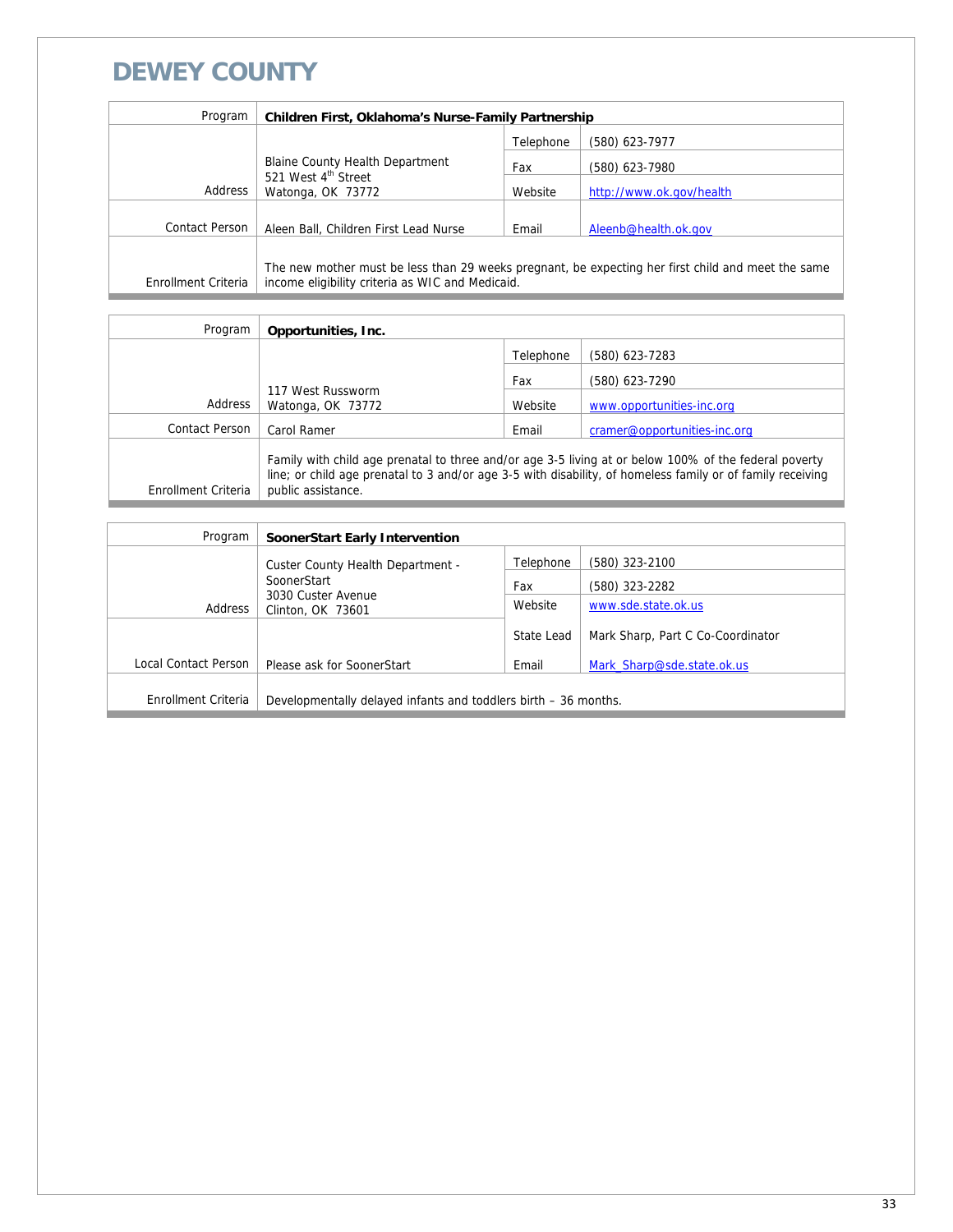# **ELLIS COUNTY**

| Program             | Children First, Oklahoma's Nurse-Family Partnership                                                                                                    |           |                          |
|---------------------|--------------------------------------------------------------------------------------------------------------------------------------------------------|-----------|--------------------------|
|                     |                                                                                                                                                        | Telephone | (580) 921-2029           |
|                     | Harper County Health Department<br>P.O. Box 290<br>Laverne, OK 73848                                                                                   | Fax       | (580) 921-2033           |
| Address             |                                                                                                                                                        | Website   | http://www.ok.gov/health |
|                     |                                                                                                                                                        |           |                          |
| Contact Person      | Lanette Terry, District Nurse Manager                                                                                                                  | Email     | LanetteT@health.ok.gov   |
| Enrollment Criteria | The new mother must be less than 29 weeks pregnant, be expecting her first child and meet the same<br>income eligibility criteria as WIC and Medicaid. |           |                          |

| Program             | Opportunities, Inc.                                                                                                                                                                                                                       |           |                              |
|---------------------|-------------------------------------------------------------------------------------------------------------------------------------------------------------------------------------------------------------------------------------------|-----------|------------------------------|
|                     |                                                                                                                                                                                                                                           | Telephone | (580) 623-7283               |
|                     |                                                                                                                                                                                                                                           | Fax       | (580) 623-7290               |
| Address             | 117 West Russworm<br>Watonga, OK 73772                                                                                                                                                                                                    | Website   | www.opportunities-inc.org    |
| Contact Person      | Carol Ramer                                                                                                                                                                                                                               | Email     | cramer@opportunities-inc.org |
| Enrollment Criteria | Family with child age prenatal to three and/or age 3-5 living at or below 100% of the federal poverty<br>line; or child age prenatal to 3 and/or age 3-5 with disability, of homeless family or of family receiving<br>public assistance. |           |                              |

| Program              | <b>SoonerStart Early Intervention</b>                           |            |                                   |
|----------------------|-----------------------------------------------------------------|------------|-----------------------------------|
|                      | Woodward County Health Department -                             | Telephone  | (580) 256-6416                    |
|                      | SoonerStart                                                     | Fax        | (580) 254-6802                    |
| Address              | 1631 Texas Avenue<br>Woodward, OK 73801                         | Website    | www.sde.state.ok.us               |
|                      |                                                                 | State Lead | Mark Sharp, Part C Co-Coordinator |
| Local Contact Person | Please ask for SoonerStart                                      | Email      | Mark Sharp@sde.state.ok.us        |
|                      |                                                                 |            |                                   |
| Enrollment Criteria  | Developmentally delayed infants and toddlers birth - 36 months. |            |                                   |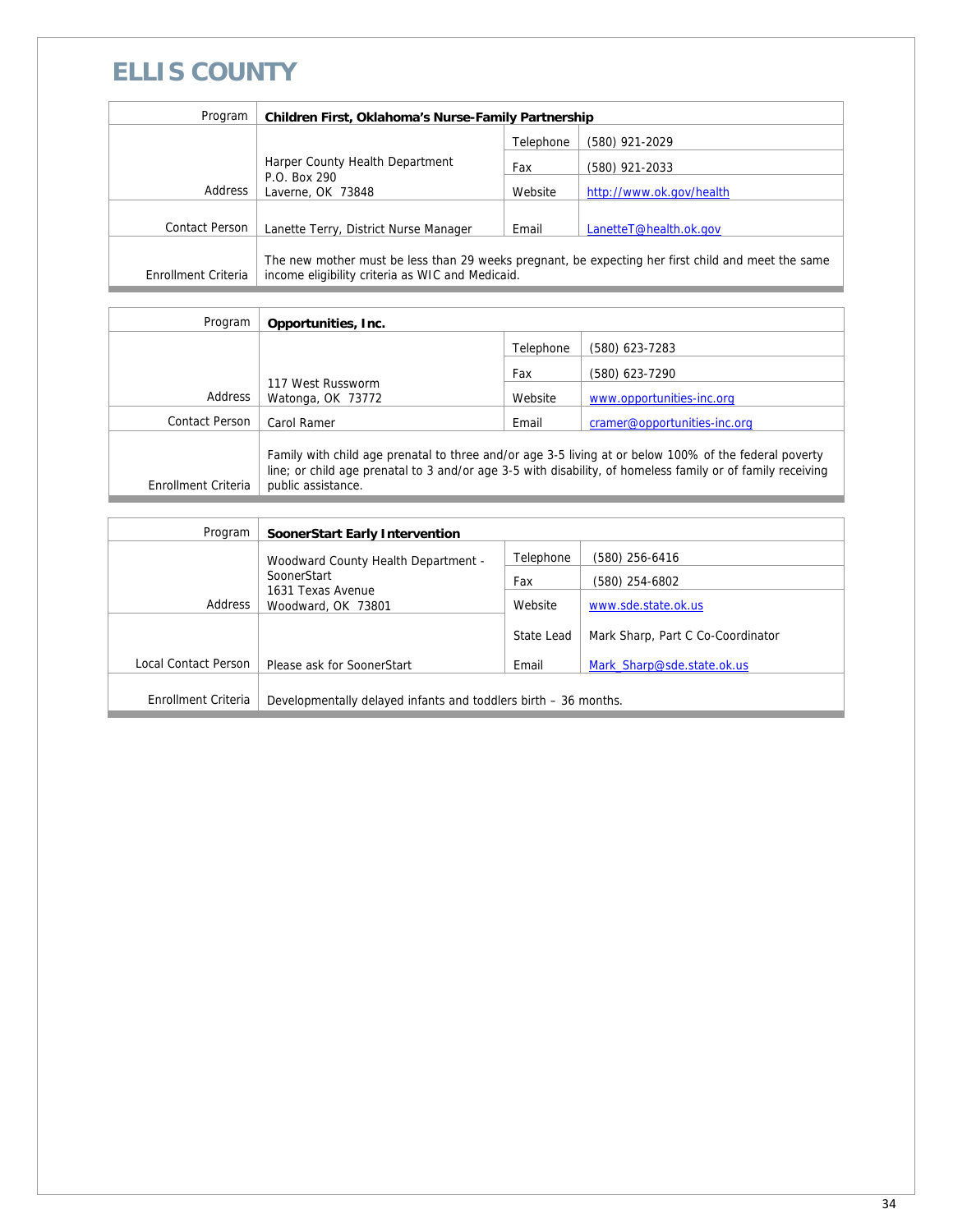# **GARFIELD COUNTY**

| Program             | <b>Children First, Oklahoma's Nurse-Family Partnership</b>               |           |                                                                                                    |
|---------------------|--------------------------------------------------------------------------|-----------|----------------------------------------------------------------------------------------------------|
|                     |                                                                          | Telephone | (580) 233-0650                                                                                     |
|                     | Garfield County Health Department<br>2501 South Mercer<br>Enid, OK 73701 | Fax       | (580) 249-5999                                                                                     |
| Address             |                                                                          | Website   | http://www.ok.gov/health                                                                           |
|                     |                                                                          |           |                                                                                                    |
| Contact Person      | Bobbie Smith, Children First Lead Nurse                                  | Email     | BobbieS@health.ok.gov                                                                              |
| Enrollment Criteria | income eligibility criteria as WIC and Medicaid.                         |           | The new mother must be less than 29 weeks pregnant, be expecting her first child and meet the same |

| Program             | <b>Community Nutrition Education Programs - OSU Cooperative Extension Service</b>                                          |           |                                  |
|---------------------|----------------------------------------------------------------------------------------------------------------------------|-----------|----------------------------------|
|                     | Oklahoma Cooperative Extension Service,<br>Northwest District Office<br>205 West Maple, Suite 510<br>Enid, OK 73701-4032   | Telephone | (580) 237-4680                   |
|                     |                                                                                                                            | Fax       | (580) 233-9215                   |
| Address             |                                                                                                                            | Website   | http://www.fcs.okstate.edu/cnep/ |
| Contact Person      | Jessica Nickels                                                                                                            | Email     | jessica.nickels@okstate.edu      |
| Enrollment Criteria | For home visitation services, families must meet income eligibility and program quidelines. Participation is<br>voluntary. |           |                                  |

| Program             | <b>Oklahoma Parents as Teachers - GARFIELD COUNTY</b>                                                                                                           |           |                          |
|---------------------|-----------------------------------------------------------------------------------------------------------------------------------------------------------------|-----------|--------------------------|
|                     | <b>ENID DISTRICT</b><br>Dianne Juhnke                                                                                                                           | Telephone | (580) 234-5270           |
|                     | 2615 East Randolph<br>Enid, OK 73701-4670                                                                                                                       | Email     | dianne.juhnke@cdsaok.org |
|                     | <b>PIONEER-PLEASANT VALE</b><br><b>DISTRICT</b>                                                                                                                 | Telephone | (580) 234-9628           |
| Sites by District   | Jamie Lee<br>6020 East Willow<br>Enid, OK 73701-9441                                                                                                            | Email     | jlee@ppv.k12.ok.us       |
| State Website       | http://sde.state.ok.us                                                                                                                                          |           |                          |
| Enrollment Criteria | OPAT is a free program for families of children birth to age three through the Oklahoma State Department<br>of Education and your local public school district. |           |                          |

| Program             | Sooner SUCCESS                                                                                                                                                                                                                                                                                                               |           |                                     |
|---------------------|------------------------------------------------------------------------------------------------------------------------------------------------------------------------------------------------------------------------------------------------------------------------------------------------------------------------------|-----------|-------------------------------------|
|                     | State Office:                                                                                                                                                                                                                                                                                                                |           |                                     |
|                     | 1100 NE $13th$ Street                                                                                                                                                                                                                                                                                                        |           |                                     |
|                     | Oklahoma City, Ok 73117                                                                                                                                                                                                                                                                                                      | Telephone | (580) 603-1580                      |
|                     |                                                                                                                                                                                                                                                                                                                              |           |                                     |
|                     | Staff are home-based,                                                                                                                                                                                                                                                                                                        |           |                                     |
| <b>Address</b>      | Address unavailable                                                                                                                                                                                                                                                                                                          | Website   | http://oumedicine.com/soonersuccess |
| Local Contact       |                                                                                                                                                                                                                                                                                                                              |           |                                     |
| Dorcon              | Lisa Simmons                                                                                                                                                                                                                                                                                                                 | Email     | lisa-simmons@ouhsc.edu              |
|                     | Serving families who have children with special needs, birth to 21 years of age, with free resource and<br>referral information. No diagnostic criteria or income requirements. Any family with a child having<br>developmental disabilities, chronic medical or mental health issues or those at risk for abuse and neglect |           |                                     |
| Enrollment Criteria | will be assisted.                                                                                                                                                                                                                                                                                                            |           |                                     |

| Program              | <b>SoonerStart Early Intervention</b>                           |            |                                   |
|----------------------|-----------------------------------------------------------------|------------|-----------------------------------|
|                      | <b>Garfield County Health Department -</b>                      | Telephone  | (580) 233-0650                    |
|                      | SoonerStart                                                     | Fax        | (580) 249-5999                    |
| Address              | P.O. Box 3266<br>Enid, OK 73702                                 | Website    | www.sde.state.ok.us               |
|                      |                                                                 | State Lead | Mark Sharp, Part C Co-Coordinator |
| Local Contact Person | Please ask for SoonerStart                                      | Email      | Mark Sharp@sde.state.ok.us        |
| Enrollment Criteria  | Developmentally delayed infants and toddlers birth – 36 months. |            |                                   |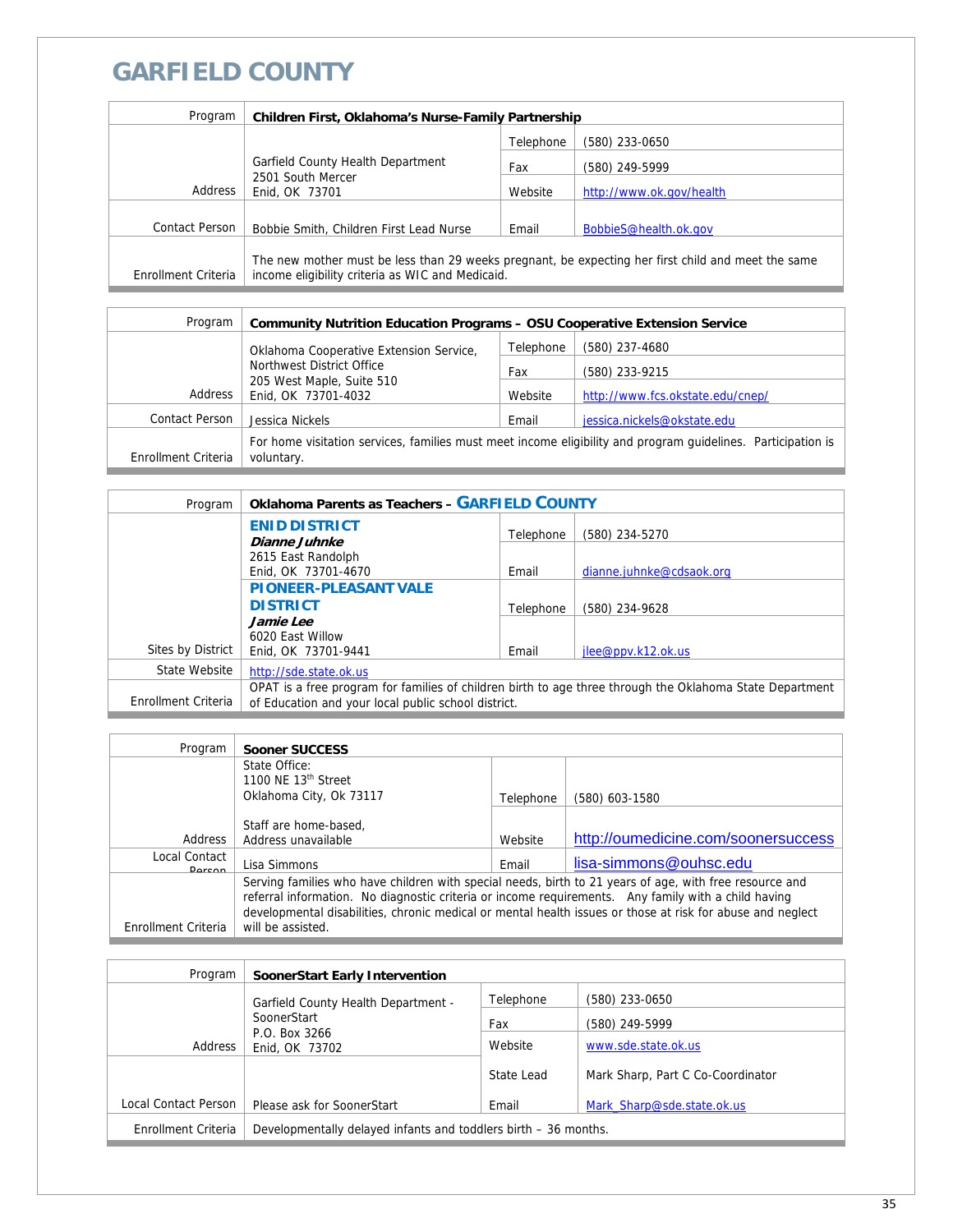## **GARVIN COUNTY**

| Program             | Children First, Oklahoma's Nurse-Family Partnership                                                |           |                          |
|---------------------|----------------------------------------------------------------------------------------------------|-----------|--------------------------|
|                     |                                                                                                    | Telephone | (405) 238-7346           |
|                     | Garvin County Health Department                                                                    | Fax       | (405) 238-1134           |
| Address             | 1809 South Chickasaw<br>Pauls Valley, OK 73075                                                     | Website   | http://www.ok.gov/health |
|                     |                                                                                                    |           |                          |
| Contact Person      | Vicki Long, Children First Lead Nurse                                                              | Email     | VickiL@health.ok.gov     |
|                     | The new mother must be less than 29 weeks pregnant, be expecting her first child and meet the same |           |                          |
| Enrollment Criteria | income eligibility criteria as WIC and Medicaid.                                                   |           |                          |

| Program             | Delta Community Action Foundation (Delta Head Start/Early Head Start)                                                                                                                                                                     |           |                              |
|---------------------|-------------------------------------------------------------------------------------------------------------------------------------------------------------------------------------------------------------------------------------------|-----------|------------------------------|
|                     |                                                                                                                                                                                                                                           | Telephone | (405) 756-1100               |
|                     |                                                                                                                                                                                                                                           | Fax       | (405) 756-1104               |
| Address             | 308 Southwest 2 <sup>nd</sup><br>Lindsay, OK 73052                                                                                                                                                                                        | Website   | www.deltacommunityaction.com |
| Contact Person      | Sharon Horton                                                                                                                                                                                                                             | Email     | shorton3@windstream.net      |
| Enrollment Criteria | Family with child age prenatal to three and/or age 3-5 living at or below 100% of the federal poverty<br>line; or child age prenatal to 3 and/or age 3-5 with disability, of homeless family or of family receiving<br>public assistance. |           |                              |

| Program             | <b>Start Right Program</b>                                                                                                                                                                                                                                                                                                                                 |           | McClain-Garvin County Youth and Family Center, Inc. - Healthy Beginnings Program - |
|---------------------|------------------------------------------------------------------------------------------------------------------------------------------------------------------------------------------------------------------------------------------------------------------------------------------------------------------------------------------------------------|-----------|------------------------------------------------------------------------------------|
|                     |                                                                                                                                                                                                                                                                                                                                                            | Telephone | (405) 527-2424                                                                     |
|                     |                                                                                                                                                                                                                                                                                                                                                            | Fax       | (405) 527-6406                                                                     |
| Address             | 118 South 2 <sup>nd</sup> Street<br>Purcell, OK 73089-0349                                                                                                                                                                                                                                                                                                 | Website   | http://www.ok.gov/health                                                           |
|                     |                                                                                                                                                                                                                                                                                                                                                            |           |                                                                                    |
| Contact Person      | Donna McClung                                                                                                                                                                                                                                                                                                                                              | Email     | donna.mcclung@cebridge.net                                                         |
| Enrollment Criteria | The Start Right home visitation and community-based services program serves expectant parents after<br>the 29 <sup>th</sup> week of pregnancy and at any time during pregnancy for subsequent births. A family may<br>enroll in the program before the child turns 12 months and participate in the program up to the child's<br>6 <sup>th</sup> birthday. |           |                                                                                    |

| Program             | <b>Oklahoma Parents as Teachers</b>                                                                                                                             |           |                            |
|---------------------|-----------------------------------------------------------------------------------------------------------------------------------------------------------------|-----------|----------------------------|
|                     |                                                                                                                                                                 | Telephone | (580) 759-3615             |
|                     | <b>STRATFORD DISTRICT</b><br>Meresa Owens                                                                                                                       | Website   | http://sde.state.ok.us     |
| Address             | P.O. Box 589<br>Stratford, OK 74872                                                                                                                             | Email     | mowens@stratford.k12.ok.us |
| Enrollment Criteria | OPAT is a free program for families of children birth to age three through the Oklahoma State<br>Department of Education and your local public school district. |           |                            |

| Program              | <b>SoonerStart Early Intervention</b>                           |            |                                   |
|----------------------|-----------------------------------------------------------------|------------|-----------------------------------|
|                      | Cleveland County Health Department                              | Telephone  | (405) 321-4048                    |
|                      | - SoonerStart<br>250 12 <sup>th</sup> Avenue Northeast          | Fax        | (405) 364-6761                    |
| Address              | Norman, OK 73071                                                | Website    | www.sde.state.ok.us               |
|                      |                                                                 | State Lead | Mark Sharp, Part C Co-Coordinator |
| Local Contact Person | Please ask for SoonerStart                                      | Email      | Mark Sharp@sde.state.ok.us        |
| Enrollment Criteria  | Developmentally delayed infants and toddlers birth - 36 months. |            |                                   |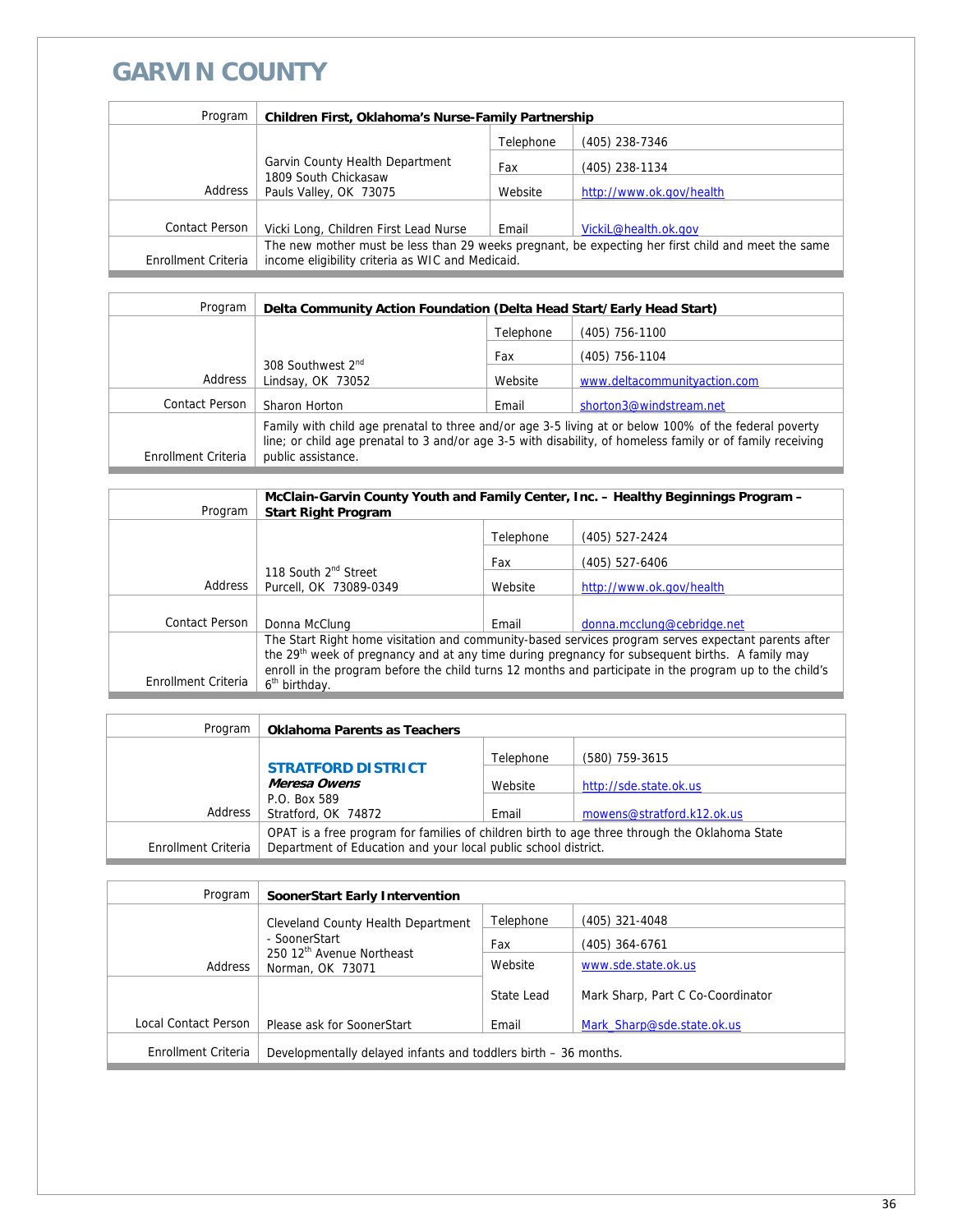## **GRADY COUNTY**

| Program             | <b>Children First, Oklahoma's Nurse-Family Partnership</b>                                                                                             |           |                          |
|---------------------|--------------------------------------------------------------------------------------------------------------------------------------------------------|-----------|--------------------------|
|                     |                                                                                                                                                        | Telephone | (405) 224-2022           |
|                     | Grady County Health Department                                                                                                                         | Fax       | (405) 224-4877           |
| Address             | 2116 Iowa Street<br>Chickasha, OK 73018                                                                                                                | Website   | http://www.ok.gov/health |
|                     |                                                                                                                                                        |           |                          |
| Contact Person      | Vicki Long, Children First Lead Nurse                                                                                                                  | Email     | VickiL@health.ok.gov     |
| Enrollment Criteria | The new mother must be less than 29 weeks pregnant, be expecting her first child and meet the same<br>income eligibility criteria as WIC and Medicaid. |           |                          |

| Program             | <b>Community Nutrition Education Programs - OSU Cooperative Extension Service</b> |           |                                                                                                              |
|---------------------|-----------------------------------------------------------------------------------|-----------|--------------------------------------------------------------------------------------------------------------|
|                     |                                                                                   | Telephone | (405) 713-1125 ext. 2100                                                                                     |
|                     | Oklahoma County Extension Service                                                 | Fax       | (405) 947-1199                                                                                               |
| Address             | 903 North Portland<br>Oklahoma City, OK 73701-6185                                | Website   | http://www.fcs.okstate.edu/cnep/                                                                             |
| Contact Person      | Ladonna Dunlop                                                                    | Email     | ladonna.dunlop@okstate.edu                                                                                   |
| Enrollment Criteria | voluntary.                                                                        |           | For home visitation services, families must meet income eligibility and program quidelines. Participation is |

| Program             | <b>Oklahoma Parents as Teachers - GRADY COUNTY</b>                                                                                                              |           |                              |
|---------------------|-----------------------------------------------------------------------------------------------------------------------------------------------------------------|-----------|------------------------------|
|                     | <b>CHICKASHA DISTRICT</b><br>Lisa Johnson                                                                                                                       | Telephone | (405) 222-6562               |
|                     | 900 West Choctaw<br>Chickasha, OK 73018-2213                                                                                                                    | Email     | ljohnson@chickasha.k12.ok.us |
|                     | <b>MINCO DISTRICT</b>                                                                                                                                           |           |                              |
|                     | Jeanna Morris                                                                                                                                                   | Telephone | (405) 352-4874               |
| Sites by District   | Post Office Box 510<br>Minco, OK 73059                                                                                                                          | Email     | jeanna04@gmail.com           |
| State Website       | http://sde.state.ok.us                                                                                                                                          |           |                              |
| Enrollment Criteria | OPAT is a free program for families of children birth to age three through the Oklahoma State Department<br>of Education and your local public school district. |           |                              |

| Program              | <b>SoonerStart Early Intervention</b>                           |            |                                   |
|----------------------|-----------------------------------------------------------------|------------|-----------------------------------|
|                      | <b>Grady County Health Department -</b>                         | Telephone  | (405) 224-1050                    |
|                      | SoonerStart                                                     | Fax        | (405) 224--3744                   |
| Address              | 205 Chickasha Avenue, Suite 4<br>Chickasha, OK 73018            | Website    | www.sde.state.ok.us               |
|                      |                                                                 | State Lead | Mark Sharp, Part C Co-Coordinator |
| Local Contact Person | Please ask for SoonerStart                                      | Email      | Mark Sharp@sde.state.ok.us        |
| Enrollment Criteria  | Developmentally delayed infants and toddlers birth - 36 months. |            |                                   |

| Program             | <b>Washita Valley Community Action Council</b>                                                                                                                                                             |           |                                 |
|---------------------|------------------------------------------------------------------------------------------------------------------------------------------------------------------------------------------------------------|-----------|---------------------------------|
|                     |                                                                                                                                                                                                            | Telephone | $(405)$ 224-5831                |
|                     | 205 W. Chickasha Avenue                                                                                                                                                                                    | Fax       | (405) 222-4303                  |
| Address             | P.O. Box 747<br>Chickasha, OK 73018                                                                                                                                                                        | Website   | Washitavalleycac.com            |
| Contact Person      | Liane Verhines                                                                                                                                                                                             | Email     | lverhines@wvcac.chickasha.ok.us |
| Enrollment Criteria | Family with child age birth to three and living at or below 100% of the federal poverty line; or child age<br>birth to three with disability, of homeless family or of family receiving public assistance. |           |                                 |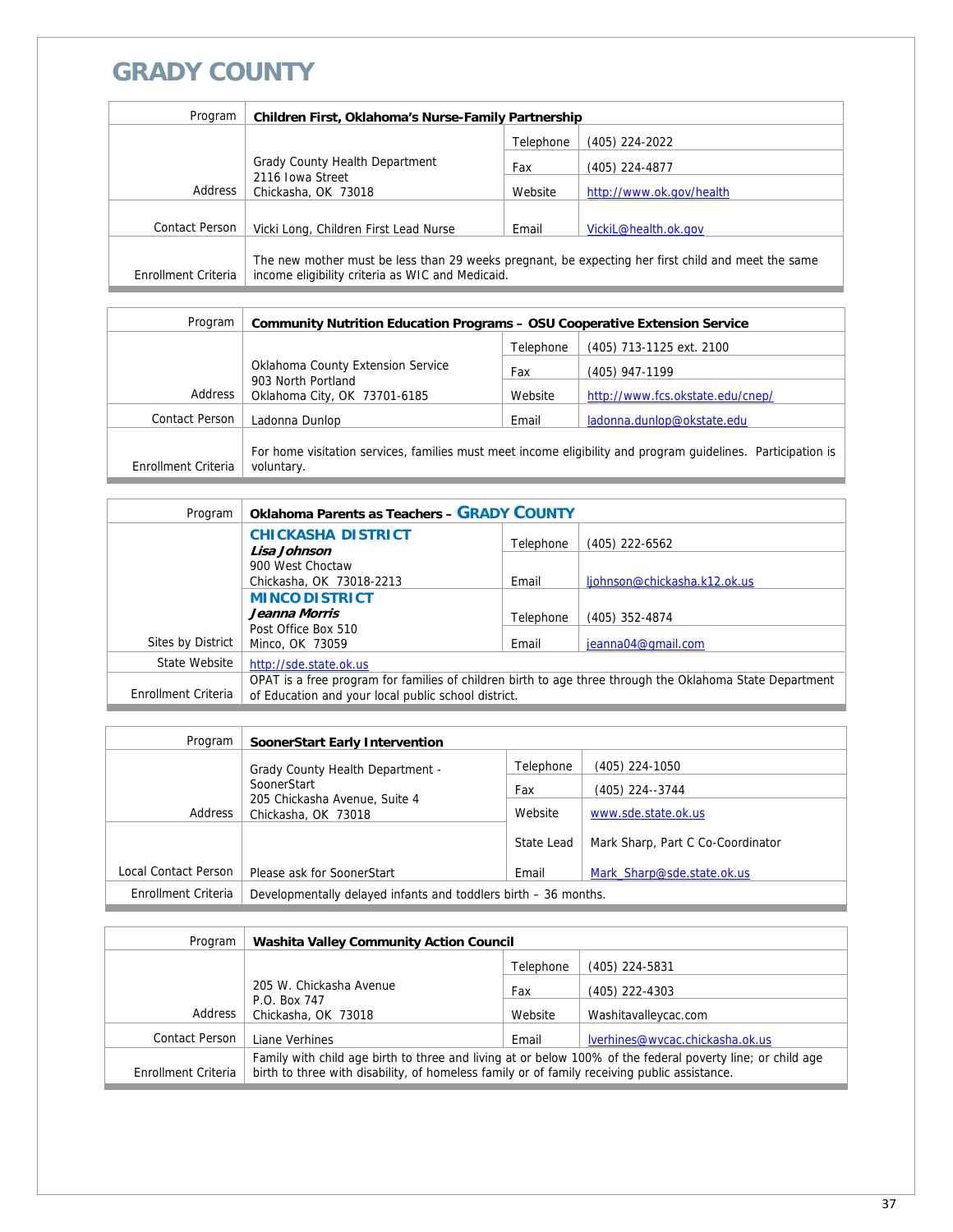## **GRANT COUNTY**

| Program             | <b>Children First, Oklahoma's Nurse-Family Partnership</b>                                                                                             |           |                          |
|---------------------|--------------------------------------------------------------------------------------------------------------------------------------------------------|-----------|--------------------------|
|                     |                                                                                                                                                        | Telephone | (580) 395-2906           |
|                     | <b>Grant County Health Department</b><br>115 North Main<br>Medford, OK 73759                                                                           | Fax       | (580) 395-2704           |
| Address             |                                                                                                                                                        | Website   | http://www.ok.gov/health |
|                     |                                                                                                                                                        |           |                          |
| Contact Person      | Bobbie Smith, Children First Lead Nurse                                                                                                                | Email     | BobbieS@health.ok.gov    |
| Enrollment Criteria | The new mother must be less than 29 weeks pregnant, be expecting her first child and meet the same<br>income eligibility criteria as WIC and Medicaid. |           |                          |

| Program             | Northwest Family Services, Inc. - Family Building Blocks - Start Right Program                                                                                                                                                       |           |                                                                                                                    |
|---------------------|--------------------------------------------------------------------------------------------------------------------------------------------------------------------------------------------------------------------------------------|-----------|--------------------------------------------------------------------------------------------------------------------|
|                     |                                                                                                                                                                                                                                      | Telephone | (580) 327-2900                                                                                                     |
|                     |                                                                                                                                                                                                                                      | Fax       | (580) 327-1337                                                                                                     |
|                     | 620 Flynn Street                                                                                                                                                                                                                     |           | http://fsps.health.ok.gov                                                                                          |
| Address             | Alva, OK 73717                                                                                                                                                                                                                       | Website   | http://www.northwestfamily.net                                                                                     |
| Contact Person      | Brenda Rose                                                                                                                                                                                                                          | Email     | Brenda@northwestfamily.net                                                                                         |
| Enrollment Criteria | The Start Right home visitation and community-based services program serves expectant parents after<br>in the program before the child turns 12 months and participate in the program up to the child's 6 <sup>th</sup><br>birthday. |           | the 29 <sup>th</sup> week of pregnancy and at any time during pregnancy for subsequent births. A family may enroll |

| Program              | SoonerStart Early Intervention                                  |                |                                   |
|----------------------|-----------------------------------------------------------------|----------------|-----------------------------------|
|                      | Garfield County Health Department -                             | Telephone      | (580) 233-0650                    |
| SoonerStart          | Fax                                                             | (580) 249-5999 |                                   |
| Address              | P.O. Box 3266<br>Enid, OK 73702                                 | Website        |                                   |
|                      |                                                                 | State          | www.sde.state.ok.us               |
|                      |                                                                 | Lead           | Mark Sharp, Part C Co-Coordinator |
| Local Contact Person | Please ask for SoonerStart                                      | Email          | Mark Sharp@sde.state.ok.us        |
|                      |                                                                 |                |                                   |
| Enrollment Criteria  | Developmentally delayed infants and toddlers birth – 36 months. |                |                                   |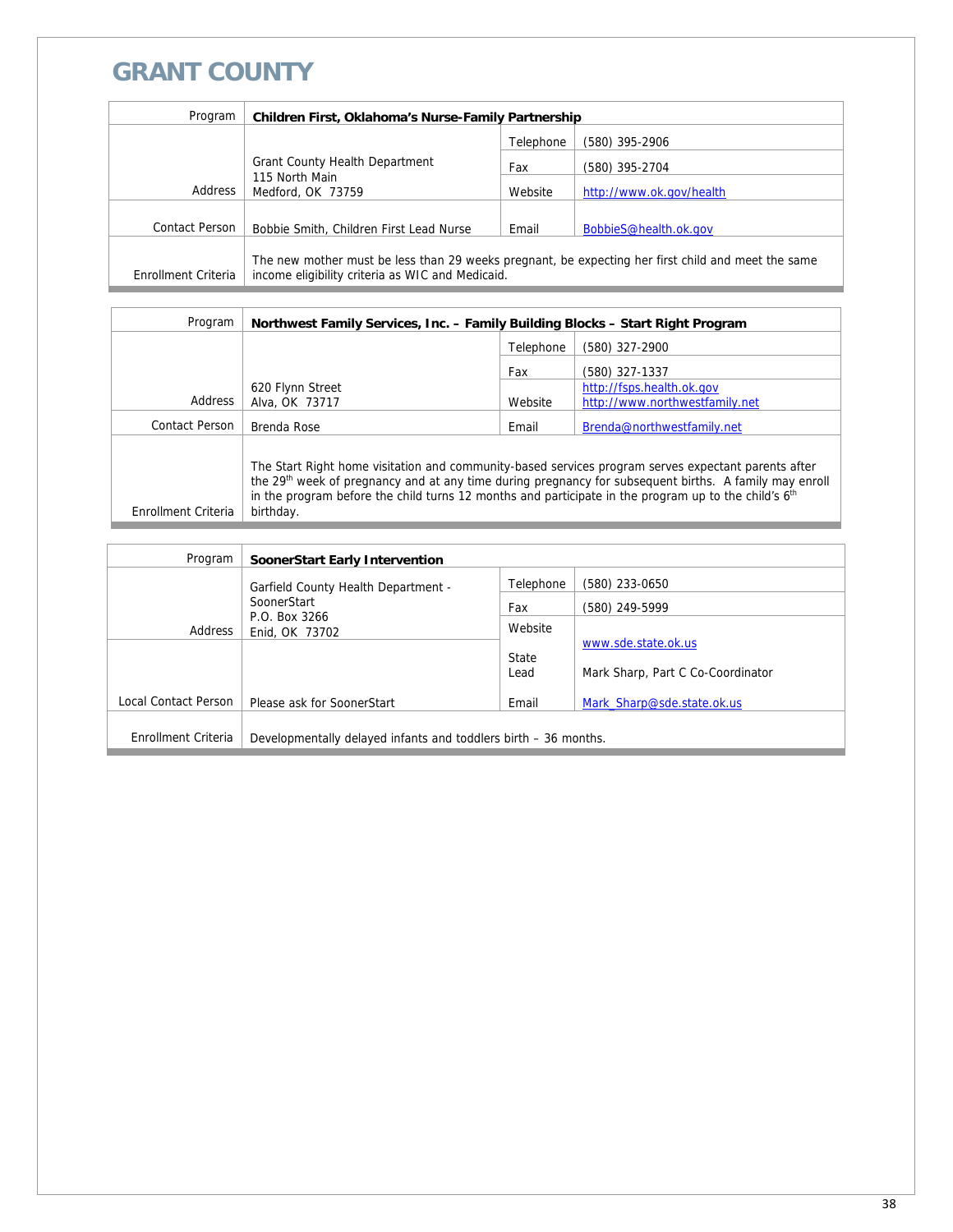### **GREER COUNTY**

| Program             | <b>Children First, Oklahoma's Nurse-Family Partnership</b>                                                                                             |           |                          |
|---------------------|--------------------------------------------------------------------------------------------------------------------------------------------------------|-----------|--------------------------|
|                     | Greer County Health Department                                                                                                                         | Telephone | (580) 782-5531           |
|                     | $P.O.$ Box 1                                                                                                                                           | Fax       | (580) 782-5483           |
| Address             | 2100 North Louis Tittle<br>Mangum, OK 73554                                                                                                            | Website   | http://www.ok.gov/health |
|                     |                                                                                                                                                        |           |                          |
| Contact Person      | Amber Smith, Children First Lead Nurse                                                                                                                 | Email     | AmberS@health.ok.gov     |
| Enrollment Criteria | The new mother must be less than 29 weeks pregnant, be expecting her first child and meet the same<br>income eligibility criteria as WIC and Medicaid. |           |                          |

| <b>Community Nutrition Education Programs - OSU Cooperative Extension Service</b>                                          |                                             |                                  |
|----------------------------------------------------------------------------------------------------------------------------|---------------------------------------------|----------------------------------|
| Comanche County                                                                                                            | Telephone                                   | (580) 355-1176                   |
|                                                                                                                            | Fax                                         | (580) 353-5898                   |
| Lawton, OK 73501                                                                                                           | Website                                     | http://www.fcs.okstate.edu/cnep/ |
| Nicole Neilson                                                                                                             | Email                                       | nicole.neilson@okstate.edu       |
| For home visitation services, families must meet income eligibility and program guidelines. Participation is<br>voluntary. |                                             |                                  |
|                                                                                                                            | <b>Extension Service</b><br>611 SW C Avenue |                                  |

| Program             | Great Plains Youth & Family Services, Inc. - Growing in Family Training (GIFT) -<br><b>Start Right Program</b>                                                                                                                                                                                                                                |           |                          |
|---------------------|-----------------------------------------------------------------------------------------------------------------------------------------------------------------------------------------------------------------------------------------------------------------------------------------------------------------------------------------------|-----------|--------------------------|
|                     |                                                                                                                                                                                                                                                                                                                                               | Telephone | (580) 726-3383           |
|                     | 901 South Broadway<br>Hobart, OK 73651                                                                                                                                                                                                                                                                                                        | Fax       | (580) 726-3384           |
| Address             |                                                                                                                                                                                                                                                                                                                                               | Website   | http://www.ok.gov/health |
|                     |                                                                                                                                                                                                                                                                                                                                               |           |                          |
| Contact Person      | Anna Wehrle                                                                                                                                                                                                                                                                                                                                   | Email     | annawehrle@sbcqlobal.net |
|                     | The Start Right home visitation and community-based services program serves expectant parents after<br>the 29 <sup>th</sup> week of pregnancy and at any time during pregnancy for subsequent births. A family may enroll<br>in the program before the child turns 12 months and participate in the program up to the child's 6 <sup>th</sup> |           |                          |
| Enrollment Criteria | birthday.                                                                                                                                                                                                                                                                                                                                     |           |                          |

| Program              | <b>SoonerStart Early Intervention</b>                           |            |                                   |
|----------------------|-----------------------------------------------------------------|------------|-----------------------------------|
|                      | Jackson County Health Department -                              | Telephone  | (580) 482-7308                    |
|                      | SoonerStart                                                     | Fax        | (580) 477-2763                    |
| Address              | 401 West Tamarack Road<br>Altus, OK 73521-1599                  | Website    | www.sde.state.ok.us               |
|                      |                                                                 | State Lead | Mark Sharp, Part C Co-Coordinator |
| Local Contact Person | Please ask for SoonerStart                                      | Email      | Mark Sharp@sde.state.ok.us        |
| Enrollment Criteria  | Developmentally delayed infants and toddlers birth - 36 months. |            |                                   |

| Program             | Southwest Oklahoma Community Action Group                                                                                                                                                                                                 |           |                                   |
|---------------------|-------------------------------------------------------------------------------------------------------------------------------------------------------------------------------------------------------------------------------------------|-----------|-----------------------------------|
|                     |                                                                                                                                                                                                                                           | Telephone | (580) 482-5040                    |
|                     | 900 south Carver Road                                                                                                                                                                                                                     | Fax       | (580) 482-5433                    |
| Address             | P.O. Drawer 1088<br>Altus, OK 73521                                                                                                                                                                                                       | Website   | www.swoklahomacommunityaction.org |
| Contact Person      | Sheila Clark                                                                                                                                                                                                                              | Email     | Sclark socag@swbell.net           |
| Enrollment Criteria | Family with child age prenatal to three and/or age 3-5 living at or below 100% of the federal poverty line;<br>or child age prenatal to 3 and/or age 3-5 with disability, of homeless family or of family receiving public<br>assistance. |           |                                   |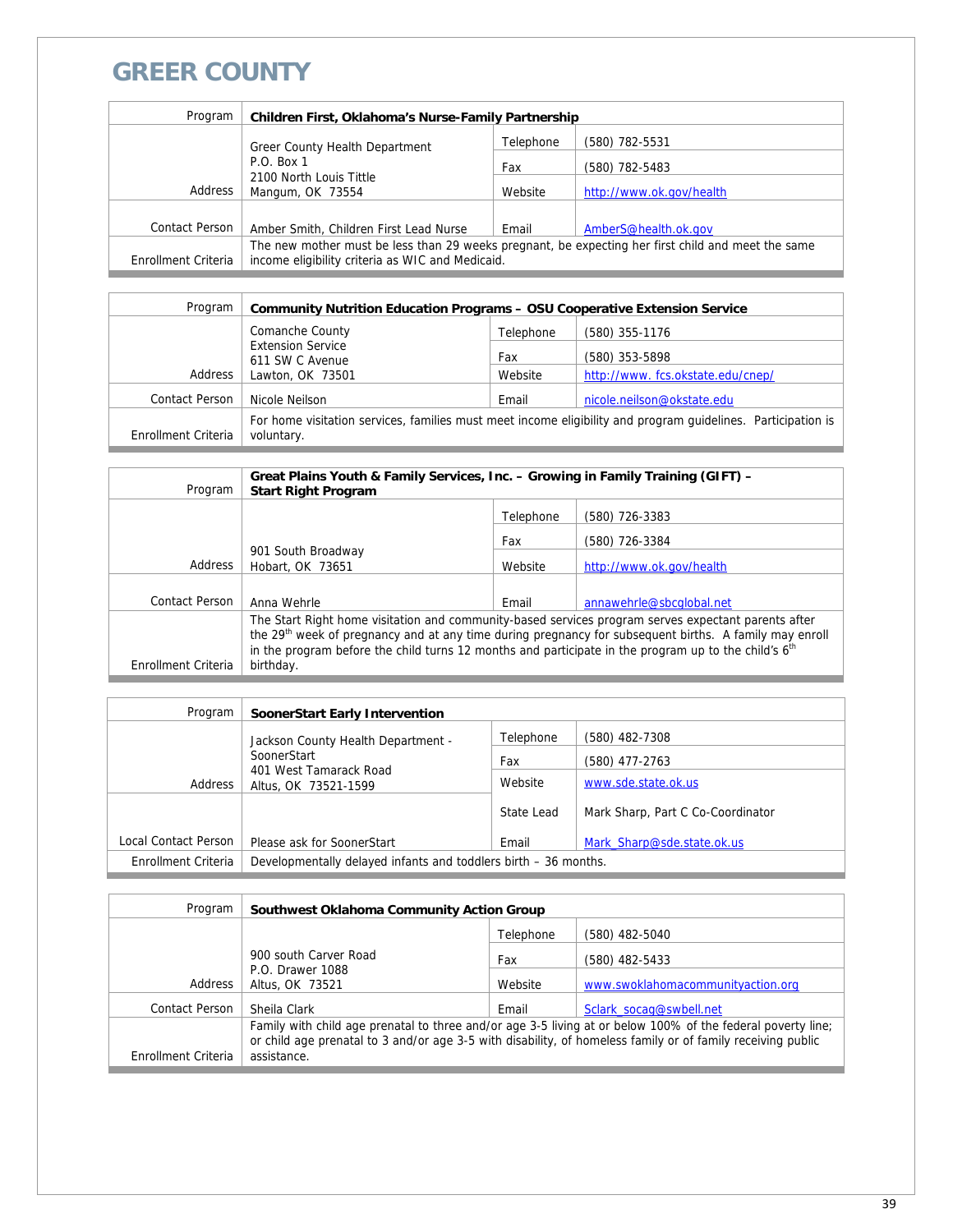### **HARMON COUNTY**

| Program               | Children First, Oklahoma's Nurse-Family Partnership                                                                                                    |           |                          |
|-----------------------|--------------------------------------------------------------------------------------------------------------------------------------------------------|-----------|--------------------------|
|                       |                                                                                                                                                        | Telephone | (580) 688-3348           |
|                       | Harmon County Health Department                                                                                                                        | Fax       | (580) 688-2645           |
| Address               | 1104 North $7th$<br>Hollis, OK 73550                                                                                                                   | Website   | http://www.ok.gov/health |
| <b>Contact Person</b> |                                                                                                                                                        |           |                          |
|                       | Amber Smith, Children First Lead Nurse                                                                                                                 | Email     | AmberS@health.ok.gov     |
| Enrollment Criteria   | The new mother must be less than 29 weeks pregnant, be expecting her first child and meet the same<br>income eligibility criteria as WIC and Medicaid. |           |                          |

| Program             | <b>Community Nutrition Education Programs - OSU Cooperative Extension Service</b>                                          |           |                                  |
|---------------------|----------------------------------------------------------------------------------------------------------------------------|-----------|----------------------------------|
|                     | Comanche County                                                                                                            | Telephone | (580) 355-1176                   |
|                     | <b>Extension Service</b><br>611 SW C Avenue<br>Address<br>Lawton, OK 73501                                                 | Fax       | (580) 353-5898                   |
|                     |                                                                                                                            | Website   | http://www.fcs.okstate.edu/cnep/ |
| Contact Person      | Nicole Neilson                                                                                                             | Email     | nicole.neilson@okstate.edu       |
| Enrollment Criteria | For home visitation services, families must meet income eligibility and program quidelines.<br>Participation is voluntary. |           |                                  |

| Program              | SoonerStart Early Intervention                                                                                 |            |                                   |
|----------------------|----------------------------------------------------------------------------------------------------------------|------------|-----------------------------------|
|                      | Jackson County Health Department -<br>SoonerStart<br>401 West Tamarack Road<br>Address<br>Altus, OK 73521-1599 | Telephone  | (580) 482-7308                    |
|                      |                                                                                                                | Fax        | (580) 477-2763                    |
|                      |                                                                                                                | Website    | www.sde.state.ok.us               |
|                      |                                                                                                                | State Lead | Mark Sharp, Part C Co-Coordinator |
| Local Contact Person | Please ask for SoonerStart                                                                                     | Email      | Mark Sharp@sde.state.ok.us        |
|                      |                                                                                                                |            |                                   |
| Enrollment Criteria  | Developmentally delayed infants and toddlers birth - 36 months.                                                |            |                                   |

| Program             | Southwest Oklahoma Community Action Group                                                                                                                                                                                                 |           |                                   |
|---------------------|-------------------------------------------------------------------------------------------------------------------------------------------------------------------------------------------------------------------------------------------|-----------|-----------------------------------|
|                     |                                                                                                                                                                                                                                           | Telephone | (580) 482-5040                    |
|                     | 900 south Carver Road<br>P.O. Drawer 1088<br>Address<br>Altus, OK 73521                                                                                                                                                                   | Fax       | (580) 482-5433                    |
|                     |                                                                                                                                                                                                                                           | Website   | www.swoklahomacommunityaction.org |
| Contact Person      | Sheila Clark                                                                                                                                                                                                                              | Email     | Sclark socag@swbell.net           |
| Enrollment Criteria | Family with child age prenatal to three and/or age 3-5 living at or below 100% of the federal poverty line;<br>or child age prenatal to 3 and/or age 3-5 with disability, of homeless family or of family receiving public<br>assistance. |           |                                   |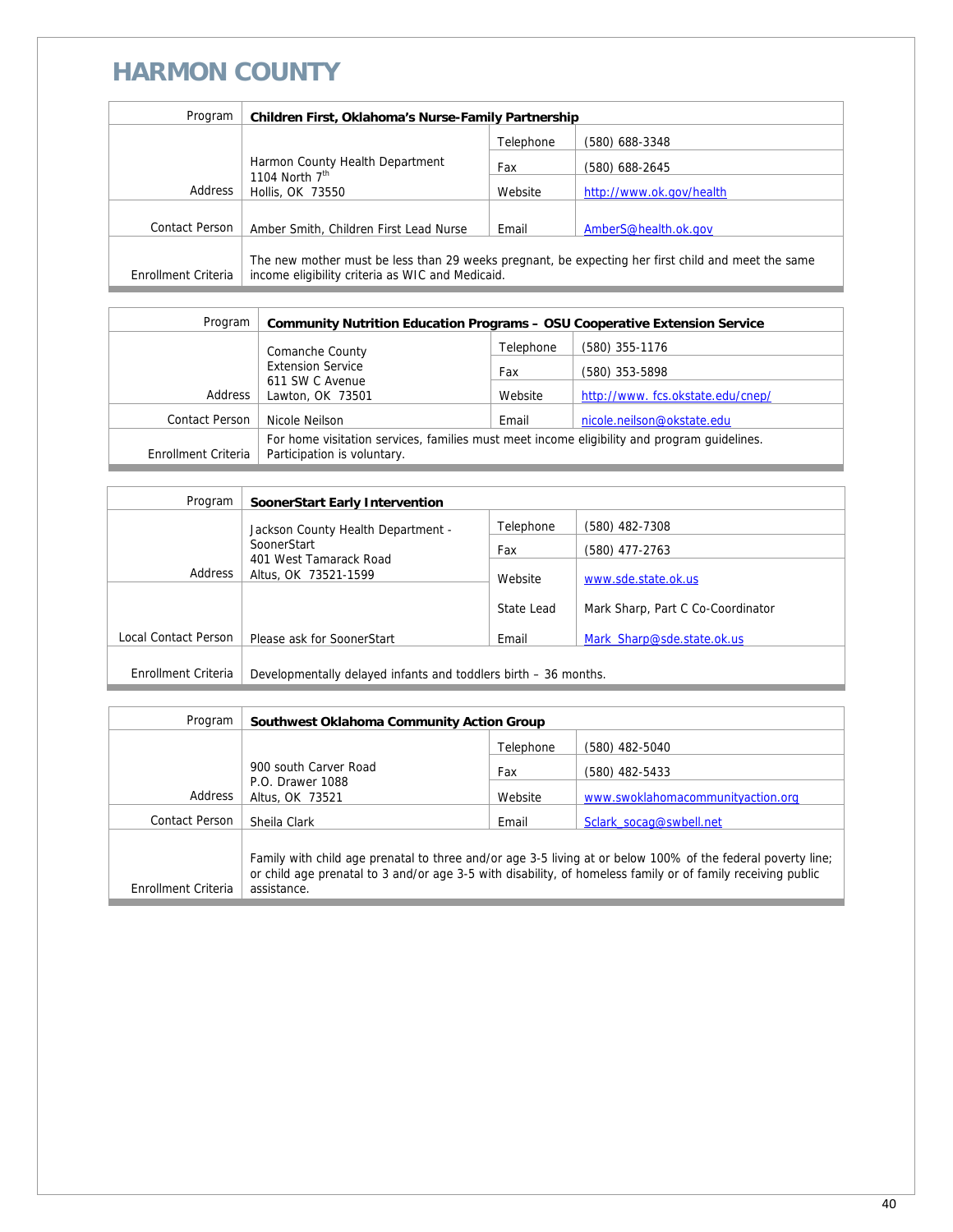#### **HARPER COUNTY**

| Program             | <b>Children First, Oklahoma's Nurse-Family Partnership</b>                                                                                             |           |                          |
|---------------------|--------------------------------------------------------------------------------------------------------------------------------------------------------|-----------|--------------------------|
|                     |                                                                                                                                                        | Telephone | (580) 921-2029           |
|                     | Harper County Health Department<br>P.O. Box 290<br>Address<br>Laverne, OK 73848                                                                        | Fax       | (580) 921-2033           |
|                     |                                                                                                                                                        | Website   | http://www.ok.gov/health |
|                     |                                                                                                                                                        |           |                          |
| Contact Person      | Lanette Terry, District Nurse Manager                                                                                                                  | Email     | LanetteT@health.ok.gov   |
| Enrollment Criteria | The new mother must be less than 29 weeks pregnant, be expecting her first child and meet the same<br>income eligibility criteria as WIC and Medicaid. |           |                          |

| Program             | Opportunities, Inc.                                                                                                                                                                                                                       |           |                              |
|---------------------|-------------------------------------------------------------------------------------------------------------------------------------------------------------------------------------------------------------------------------------------|-----------|------------------------------|
|                     |                                                                                                                                                                                                                                           | Telephone | (580) 623-7283               |
|                     |                                                                                                                                                                                                                                           | Fax       | (580) 623-7290               |
| Address             | 117 West Russworm<br>Watonga, OK 73772                                                                                                                                                                                                    | Website   | www.opportunities-inc.org    |
| Contact Person      | Carol Ramer                                                                                                                                                                                                                               | Email     | cramer@opportunities-inc.org |
| Enrollment Criteria | Family with child age prenatal to three and/or age 3-5 living at or below 100% of the federal poverty<br>line; or child age prenatal to 3 and/or age 3-5 with disability, of homeless family or of family receiving<br>public assistance. |           |                              |

| Program              | SoonerStart Early Intervention                                    |           |                                   |
|----------------------|-------------------------------------------------------------------|-----------|-----------------------------------|
|                      | Woodward County Health Department -                               | Telephone | (580) 256-6416                    |
|                      | SoonerStart<br>1631 Texas Avenue<br>Address<br>Woodward, OK 73801 | Fax       | (580) 254-6802                    |
|                      |                                                                   | Website   |                                   |
|                      |                                                                   | State     | www.sde.state.ok.us               |
|                      |                                                                   | Lead      | Mark Sharp, Part C Co-Coordinator |
| Local Contact Person | Please ask for SoonerStart                                        | Email     | Mark Sharp@sde.state.ok.us        |
|                      |                                                                   |           |                                   |
| Enrollment Criteria  | Developmentally delayed infants and toddlers birth – 36 months.   |           |                                   |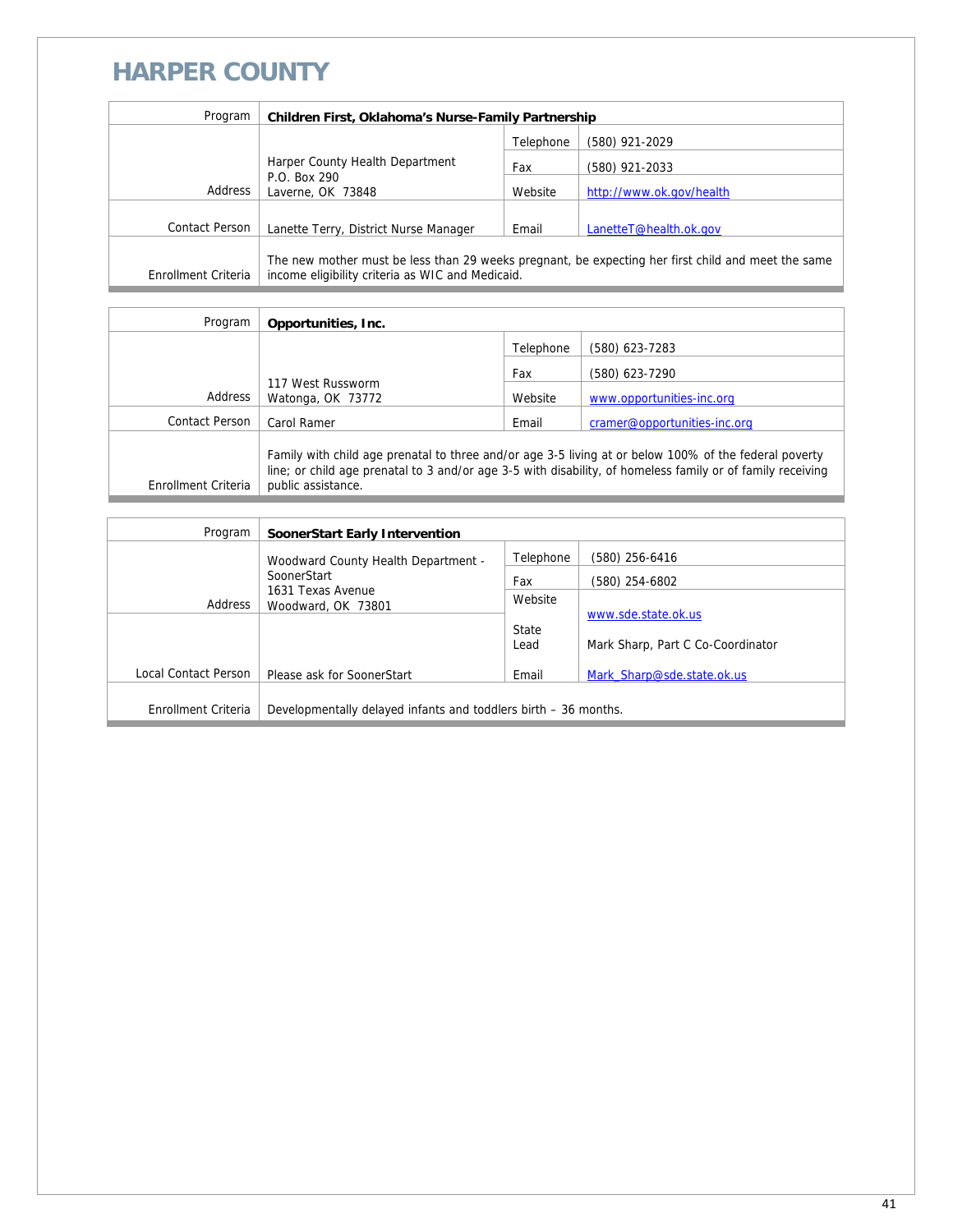# **HASKELL COUNTY**

| Program             | Children First, Oklahoma's Nurse-Family Partnership                                                                                                    |           |                          |
|---------------------|--------------------------------------------------------------------------------------------------------------------------------------------------------|-----------|--------------------------|
|                     |                                                                                                                                                        | Telephone | (918) 967-3304           |
|                     | Haskell County Health Department<br>1407 Northeast D Street<br>Stigler, OK 74462                                                                       | Fax       | $(918)$ 967-2368         |
| Address             |                                                                                                                                                        | Website   | http://www.ok.gov/health |
|                     |                                                                                                                                                        |           |                          |
| Contact Person      | Debbie Rowan, Children First Lead Nurse                                                                                                                | Email     | DebKR@health.ok.gov      |
| Enrollment Criteria | The new mother must be less than 29 weeks pregnant, be expecting her first child and meet the same<br>income eligibility criteria as WIC and Medicaid. |           |                          |

| Program             | <b>Community Nutrition Education Programs - OSU Cooperative Extension Service</b>                                          |           |                                  |
|---------------------|----------------------------------------------------------------------------------------------------------------------------|-----------|----------------------------------|
|                     |                                                                                                                            | Telephone | (918) 423-4120                   |
|                     | Pittsburg County Extension Service                                                                                         | Fax       | $(918)$ 423-7053                 |
| Address             | 707 West Electric<br>McAlester, OK 74501-5058                                                                              | Website   | http://www.fcs.okstate.edu/cnep/ |
| Contact Person      | Debra Walters                                                                                                              | Email     | debra.walters@okstate.edu        |
| Enrollment Criteria | For home visitation services, families must meet income eligibility and program quidelines.<br>Participation is voluntary. |           |                                  |

| Program              | <b>Oklahoma Parents as Teachers</b>                                                                                                                             |           |                            |
|----------------------|-----------------------------------------------------------------------------------------------------------------------------------------------------------------|-----------|----------------------------|
|                      | <b>STIGLER DISTRICT</b>                                                                                                                                         | Telephone | (918) 967-8845             |
|                      | <b>Tom Kettles</b>                                                                                                                                              | Website   | http://sde.state.ok.us     |
| Local Contact Person | 309 Northwest E Street                                                                                                                                          |           |                            |
| & Address            | Stigler, OK 74462-1869                                                                                                                                          | Email     | tkettles@stigler.k12.ok.us |
| Enrollment Criteria  | OPAT is a free program for families of children birth to age three through the Oklahoma State<br>Department of Education and your local public school district. |           |                            |

| Program              | SoonerStart Early Intervention                                  |                  |                                   |
|----------------------|-----------------------------------------------------------------|------------------|-----------------------------------|
|                      | LeFlore County Health Department -<br>SoonerStart               | Telephone<br>Fax | (918) 647-8601<br>(918) 647-2741  |
| Address              | P.O. Box 37<br>Poteau, OK 74953                                 | Website          | www.sde.state.ok.us               |
|                      |                                                                 | State Lead       | Mark Sharp, Part C Co-Coordinator |
| Local Contact Person | Please ask for SoonerStart                                      | Email            | Mark Sharp@sde.state.ok.us        |
| Enrollment Criteria  | Developmentally delayed infants and toddlers birth – 36 months. |                  |                                   |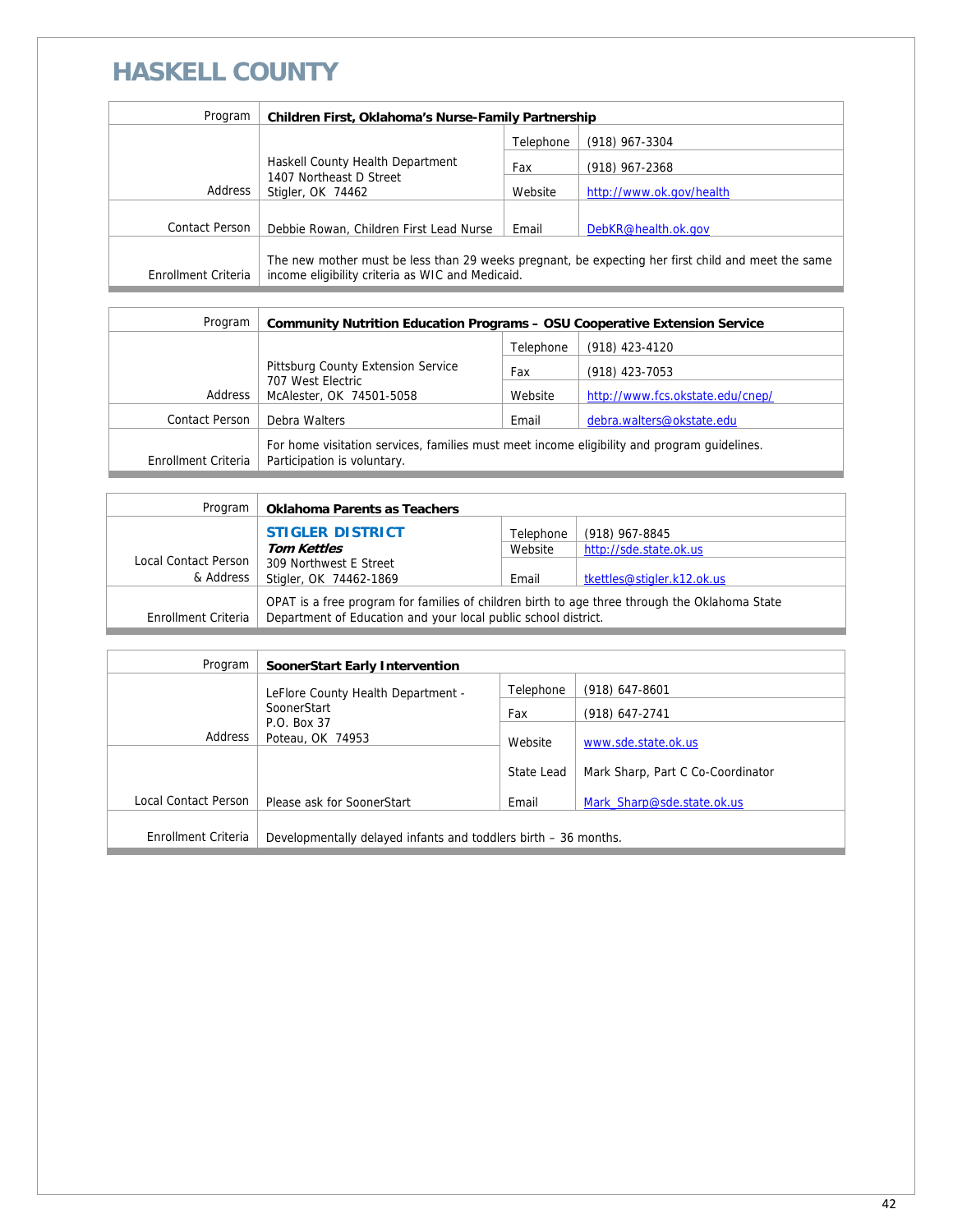### **HUGHES COUNTY**

| Program             | Children First, Oklahoma's Nurse-Family Partnership                                                                                                    |           |                          |
|---------------------|--------------------------------------------------------------------------------------------------------------------------------------------------------|-----------|--------------------------|
|                     |                                                                                                                                                        | Telephone | $(405)$ 379-3313         |
|                     | Hughes County Health Department                                                                                                                        | Fax       | (405) 379-7223           |
| Address             | 200 McDougal Drive<br>Holdenville, OK 74848-2811                                                                                                       | Website   | http://www.ok.gov/health |
| Contact Person      | Voquel Switch, Children First Lead Nurse                                                                                                               | Email     | VougeIS@health.ok.gov    |
| Enrollment Criteria | The new mother must be less than 29 weeks pregnant, be expecting her first child and meet the same<br>income eligibility criteria as WIC and Medicaid. |           |                          |

| Program              | SoonerStart Early Intervention                                                                                          |            |                                   |
|----------------------|-------------------------------------------------------------------------------------------------------------------------|------------|-----------------------------------|
|                      | Pottawatomie County Health Department<br>- SoonerStart<br>1904 Gordon Cooper Drive<br>Address<br>Shawnee, OK 74801-8698 | Telephone  | (405) 273-2157                    |
|                      |                                                                                                                         | Fax        | (405) 275-5167                    |
|                      |                                                                                                                         | Website    | www.sde.state.ok.us               |
|                      |                                                                                                                         | State Lead | Mark Sharp, Part C Co-Coordinator |
| Local Contact Person | Please ask for SoonerStart                                                                                              | Email      | Mark Sharp@sde.state.ok.us        |
| Enrollment Criteria  | Developmentally delayed infants and toddlers birth – 36 months.                                                         |            |                                   |

| Program               | Youth and Family Services for Hughes and Seminole Counties                                                  |           |                                  |
|-----------------------|-------------------------------------------------------------------------------------------------------------|-----------|----------------------------------|
|                       |                                                                                                             | Telephone | $(405)$ 257-5491                 |
|                       |                                                                                                             | Fax       | (405) 257-5492                   |
|                       | 219 North Wewoka                                                                                            |           | http://fsps.health.ok.gov        |
| Address               | Wewoka, OK 74884                                                                                            | Website   | http://www.oays.org/programs.htm |
| <b>Contact Person</b> | Beverly Washington                                                                                          | Email     | kidsok@sbcqlobal.net             |
|                       | The Start Right home visitation and community-based services program serves expectant parents after         |           |                                  |
|                       | the 29 <sup>th</sup> week of pregnancy and at any time during pregnancy for subsequent births. A family may |           |                                  |
|                       | enroll in the program before the child turns 12 months and participate in the program up to the child's     |           |                                  |
| Enrollment Criteria   | 6 <sup>th</sup> birthday.                                                                                   |           |                                  |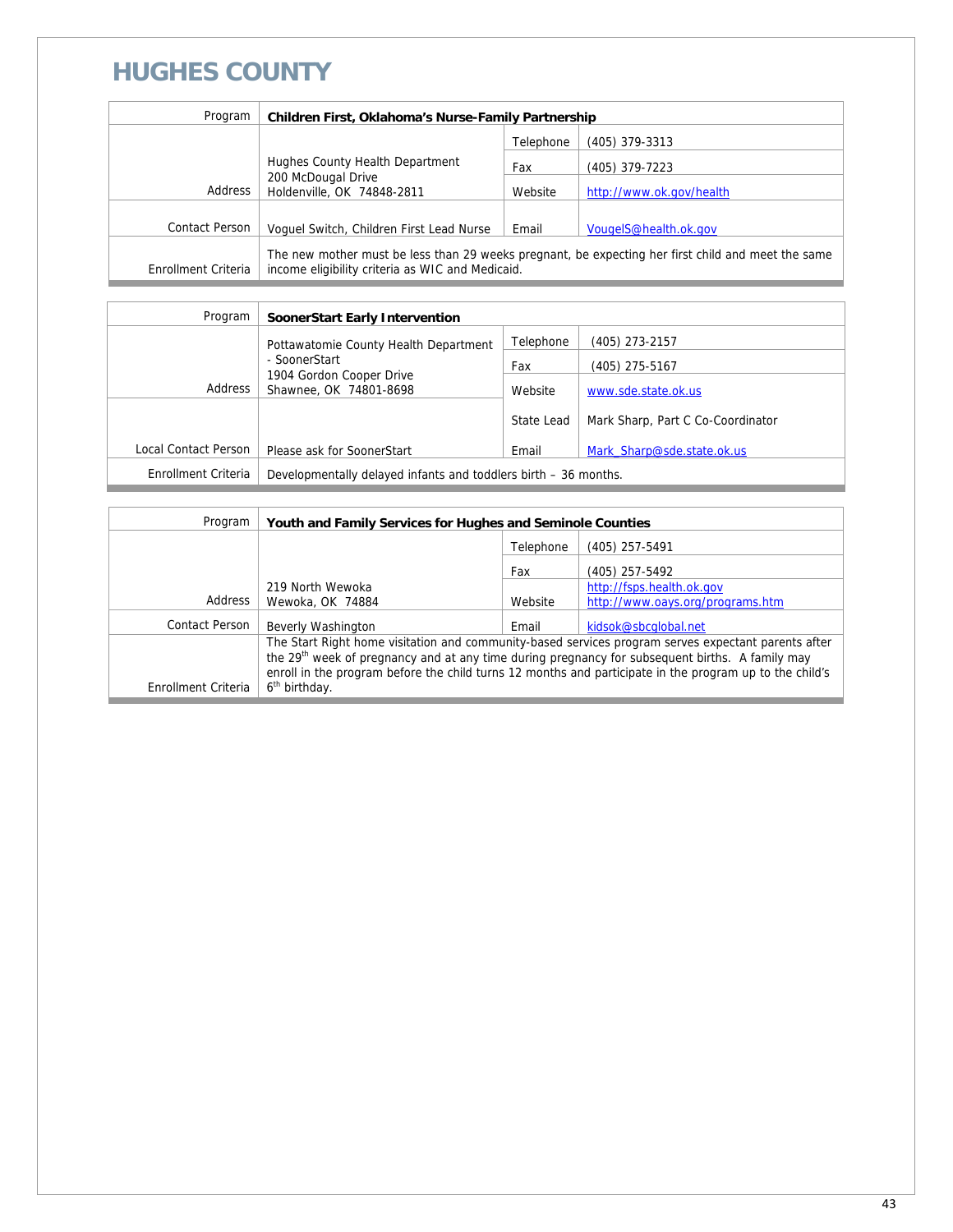## **JACKSON COUNTY**

| Program             | Altus AFB New Parent Support Program                                                                                                                 |           |                            |
|---------------------|------------------------------------------------------------------------------------------------------------------------------------------------------|-----------|----------------------------|
|                     |                                                                                                                                                      | Telephone | (580) 481-5376             |
|                     | 97 <sup>th</sup> Medical Group<br>301 North $1st$<br>Altus AFB, OK 73523                                                                             | Fax       | (580) 481-5374             |
| Address             |                                                                                                                                                      | Website   | http://apps.mhf.dod.mil    |
|                     | Elaine Arnold,                                                                                                                                       |           |                            |
| Contact Person      | New Parent Support Program Nurse                                                                                                                     | Email     | Elaine.Arnold@altus.af.mil |
| Enrollment Criteria | Military service members and their family members who are eligible for medical care including those<br>who are pregnant or have a child under age 3. |           |                            |

| Program             | Children First, Oklahoma's Nurse-Family Partnership                                                                                                    |           |                          |
|---------------------|--------------------------------------------------------------------------------------------------------------------------------------------------------|-----------|--------------------------|
|                     |                                                                                                                                                        | Telephone | (580) 482-7308           |
|                     | Jackson County Health Department<br>401 West Tamarack Road<br>Altus, OK 73521-1599                                                                     | Fax       | (580) 477-2763           |
| Address             |                                                                                                                                                        | Website   | http://www.ok.gov/health |
|                     |                                                                                                                                                        |           |                          |
| Contact Person      | Amber Smith, Children First Lead Nurse                                                                                                                 | Email     | AmberS@health.ok.gov     |
| Enrollment Criteria | The new mother must be less than 29 weeks pregnant, be expecting her first child and meet the same<br>income eligibility criteria as WIC and Medicaid. |           |                          |

| Program                  | <b>Community Nutrition Education Programs - OSU Cooperative Extension Service</b>                                          |                |                                  |
|--------------------------|----------------------------------------------------------------------------------------------------------------------------|----------------|----------------------------------|
|                          | Comanche County                                                                                                            | Telephone      | (580) 355-1176                   |
| <b>Extension Service</b> | Fax                                                                                                                        | (580) 353-5898 |                                  |
| Address                  | 611 SW C Avenue<br>Lawton, OK 73501                                                                                        | Website        | http://www.fcs.okstate.edu/cnep/ |
| Contact Person           | Nicole Neilson                                                                                                             | Email          | nicole.neilson@okstate.edu       |
| Enrollment Criteria      | For home visitation services, families must meet income eligibility and program quidelines.<br>Participation is voluntary. |                |                                  |

| Program             | Great Plains Youth & Family Services, Inc. - Growing in Family Training (GIFT) -<br><b>Start Right Program</b>                                                                                                                                                                                                                                             |           |                          |
|---------------------|------------------------------------------------------------------------------------------------------------------------------------------------------------------------------------------------------------------------------------------------------------------------------------------------------------------------------------------------------------|-----------|--------------------------|
|                     |                                                                                                                                                                                                                                                                                                                                                            | Telephone | (580) 726-3383           |
|                     |                                                                                                                                                                                                                                                                                                                                                            | Fax       | (580) 726-3384           |
| Address             | 901 South Broadway<br>Hobart, OK 73651                                                                                                                                                                                                                                                                                                                     | Website   | http://www.ok.gov/health |
| Contact Person      | Anna Wehrle                                                                                                                                                                                                                                                                                                                                                | Fmail     | annawehrle@sbcqlobal.net |
| Enrollment Criteria | The Start Right home visitation and community-based services program serves expectant parents after<br>the 29 <sup>th</sup> week of pregnancy and at any time during pregnancy for subsequent births. A family may<br>enroll in the program before the child turns 12 months and participate in the program up to the child's<br>6 <sup>th</sup> birthday. |           |                          |

| Program             | <b>Oklahoma Parents as Teachers</b>                                                                                                                             |                |                               |
|---------------------|-----------------------------------------------------------------------------------------------------------------------------------------------------------------|----------------|-------------------------------|
|                     | <b>ALTUS DISTRICT</b>                                                                                                                                           | (580) 481-2100 |                               |
|                     | Dr. Nancy Evans                                                                                                                                                 | Website        | http://sde.state.ok.us        |
|                     | Post Office Box 558                                                                                                                                             |                |                               |
| Address             | Altus, OK 73521                                                                                                                                                 | Email          | nevans@altusschools.k12.ok.us |
| Enrollment Criteria | OPAT is a free program for families of children birth to age three through the Oklahoma State<br>Department of Education and your local public school district. |                |                               |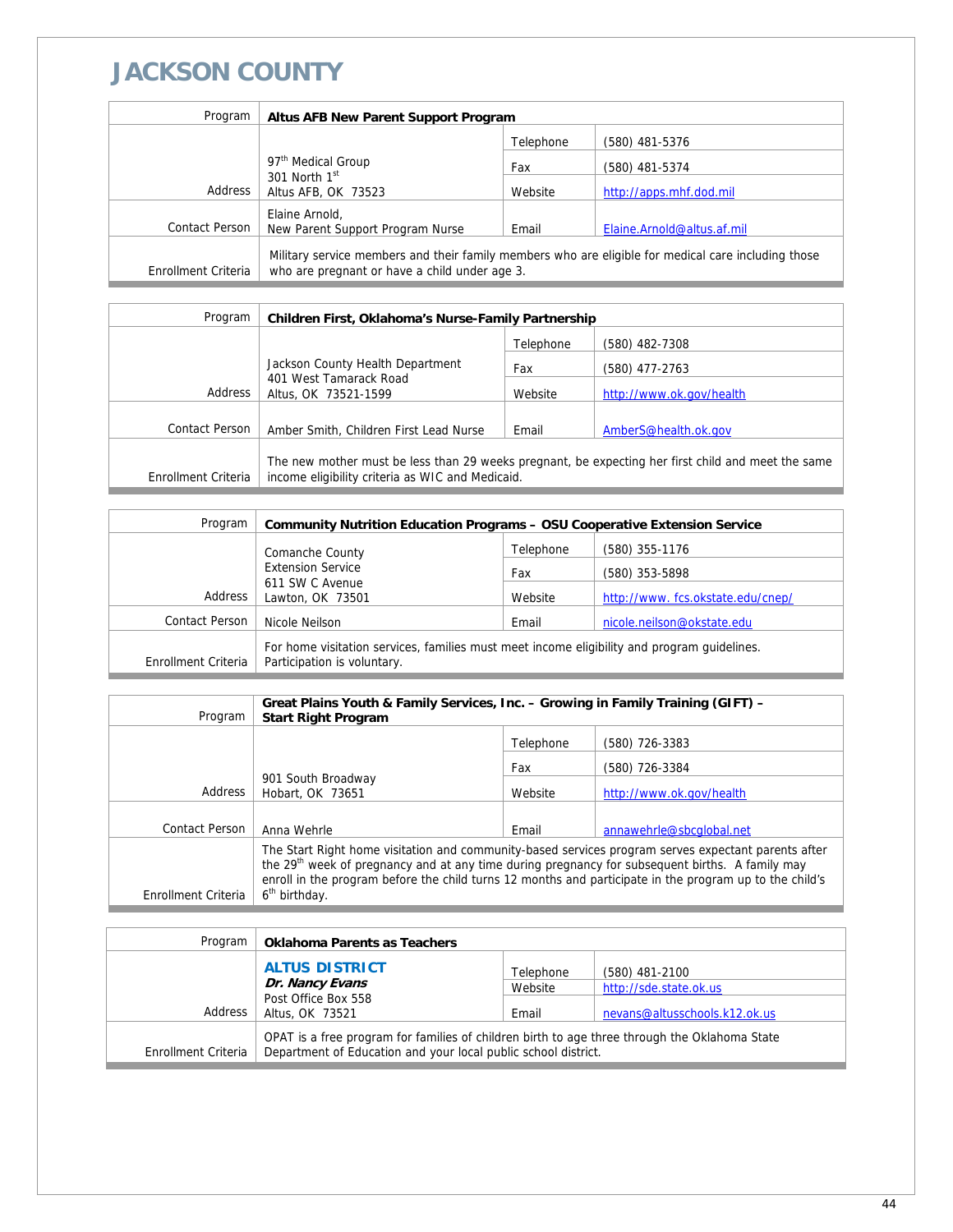## **JACKSON COUNTY**

| Program              | SoonerStart Early Intervention                                  |            |                                   |
|----------------------|-----------------------------------------------------------------|------------|-----------------------------------|
|                      | Jackson County Health Department -                              | Telephone  | (580) 482-7308                    |
|                      | SoonerStart                                                     | Fax        | (580) 477-2763                    |
| Address              | 401 West Tamarack Road<br>Altus, OK 73521-1599                  | Website    | www.sde.state.ok.us               |
|                      |                                                                 | State Lead | Mark Sharp, Part C Co-Coordinator |
| Local Contact Person | Please ask for SoonerStart                                      | Email      | Mark Sharp@sde.state.ok.us        |
| Enrollment Criteria  | Developmentally delayed infants and toddlers birth – 36 months. |            |                                   |

| Program             | Southwest Oklahoma Community Action Group                                                                                                                                                                                                 |           |                                   |  |
|---------------------|-------------------------------------------------------------------------------------------------------------------------------------------------------------------------------------------------------------------------------------------|-----------|-----------------------------------|--|
|                     |                                                                                                                                                                                                                                           | Telephone | (580) 482-5040                    |  |
|                     | 900 South Carver Road<br>P.O. Drawer 1088<br>Address<br>Altus, OK 73521                                                                                                                                                                   | Fax       | (580) 482-5433                    |  |
|                     |                                                                                                                                                                                                                                           | Website   | www.swoklahomacommunityaction.org |  |
| Contact Person      | Sheila Clark                                                                                                                                                                                                                              | Email     | Sclark socag@swbell.net           |  |
| Enrollment Criteria | Family with child age prenatal to three and/or age 3-5 living at or below 100% of the federal poverty<br>line; or child age prenatal to 3 and/or age 3-5 with disability, of homeless family or of family receiving<br>public assistance. |           |                                   |  |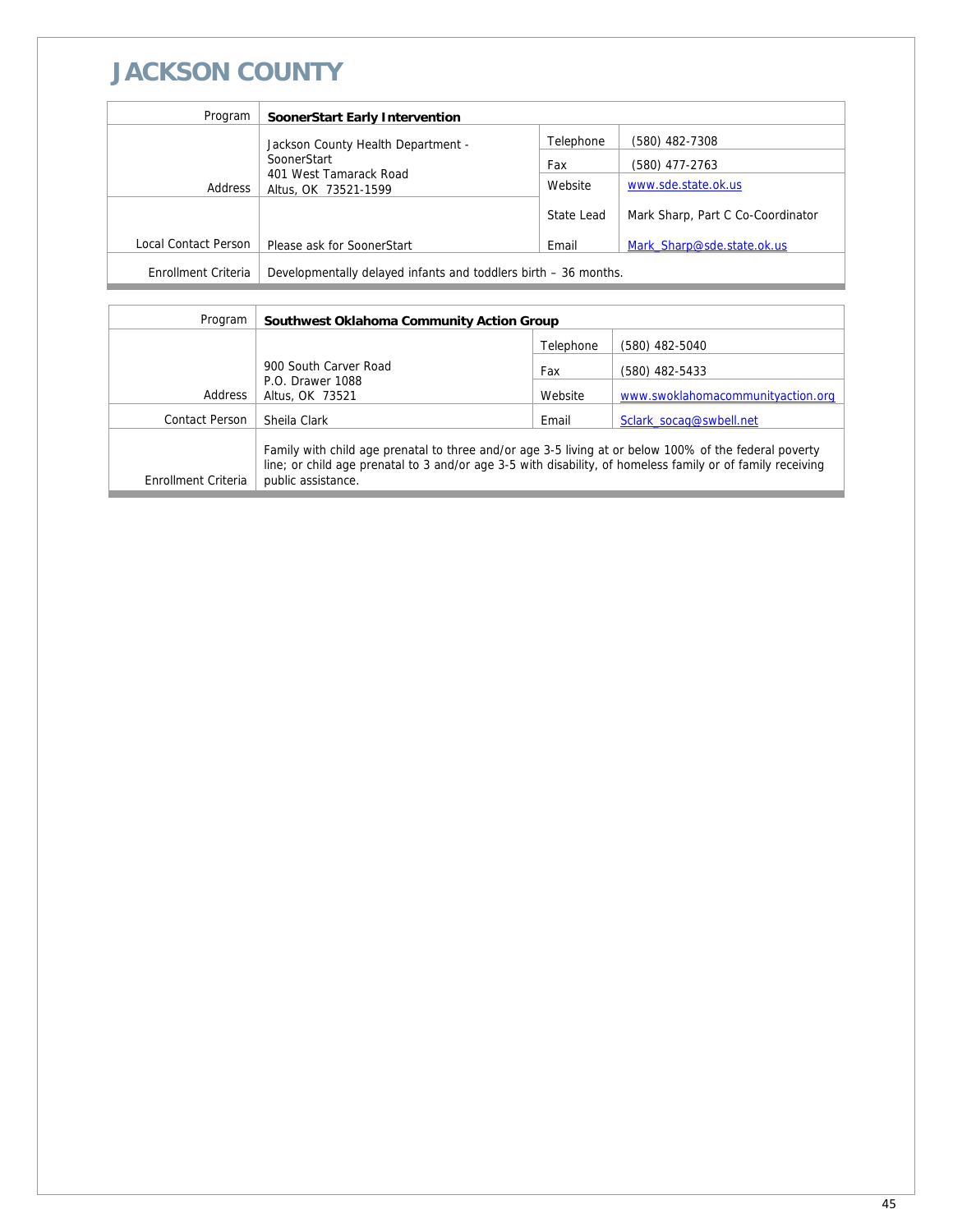### **JEFFERSON COUNTY**

| Program             | Children First, Oklahoma's Nurse-Family Partnership                                                                                                    |           |                          |
|---------------------|--------------------------------------------------------------------------------------------------------------------------------------------------------|-----------|--------------------------|
|                     |                                                                                                                                                        | Telephone | (580) 228-2313           |
|                     | Jefferson County Health Department                                                                                                                     | Fax       | (580) 228-3200           |
| Address             | 107 East Anderson Avenue<br>Waurika, OK 73573-3029                                                                                                     | Website   | http://www.ok.gov/health |
|                     | Brooke Pruitt, Children First Lead                                                                                                                     |           |                          |
| Contact Person      | Nurse                                                                                                                                                  | Email     | HeatherP@health.ok.gov   |
| Enrollment Criteria | The new mother must be less than 29 weeks pregnant, be expecting her first child and meet the same<br>income eligibility criteria as WIC and Medicaid. |           |                          |

| Program             | OSU OK Cooperative Extension Service - Parent Child Connections Southwest -<br><b>Start Right Program</b>                                                                                                                                                                                                                                                  |           |                            |
|---------------------|------------------------------------------------------------------------------------------------------------------------------------------------------------------------------------------------------------------------------------------------------------------------------------------------------------------------------------------------------------|-----------|----------------------------|
|                     | <b>Cotton County Extension Office</b>                                                                                                                                                                                                                                                                                                                      |           | (580) 875-3136             |
|                     | 301 North Broadway                                                                                                                                                                                                                                                                                                                                         | Telephone | (580) 228-2332             |
|                     | Suite 2, Courthouse                                                                                                                                                                                                                                                                                                                                        |           | (580) 875-3621             |
|                     | Walters, OK 73572-1271                                                                                                                                                                                                                                                                                                                                     | Fax       | (580) 228-3401             |
| Address             | Jefferson County Extension Office<br>220 North Main, Courthouse<br>Waurika, OK 73573-2236                                                                                                                                                                                                                                                                  | Website   | http://www.fcs.okstate.edu |
| Contact Person      | Sherry Holder                                                                                                                                                                                                                                                                                                                                              | Email     | sherry.holder@okstate.edu  |
| Enrollment Criteria | The Start Right home visitation and community-based services program serves expectant parents after<br>the 29 <sup>th</sup> week of pregnancy and at any time during pregnancy for subsequent births. A family may<br>enroll in the program before the child turns 12 months and participate in the program up to the child's<br>6 <sup>th</sup> birthday. |           |                            |

| Program              | SoonerStart Early Intervention                                      |            |                                   |
|----------------------|---------------------------------------------------------------------|------------|-----------------------------------|
|                      | Carter County Health Department -                                   | Telephone  | (580) 223-9705                    |
|                      | SoonerStart<br>405 South Washington<br>Address<br>Ardmore, OK 73401 | Fax        | (580) 223-8736                    |
|                      |                                                                     | Website    | www.sde.state.ok.us               |
|                      |                                                                     | State Lead | Mark Sharp, Part C Co-Coordinator |
| Local Contact Person | Please ask for SoonerStart                                          | Email      | Mark Sharp@sde.state.ok.us        |
|                      |                                                                     |            |                                   |
| Enrollment Criteria  | Developmentally delayed infants and toddlers birth – 36 months.     |            |                                   |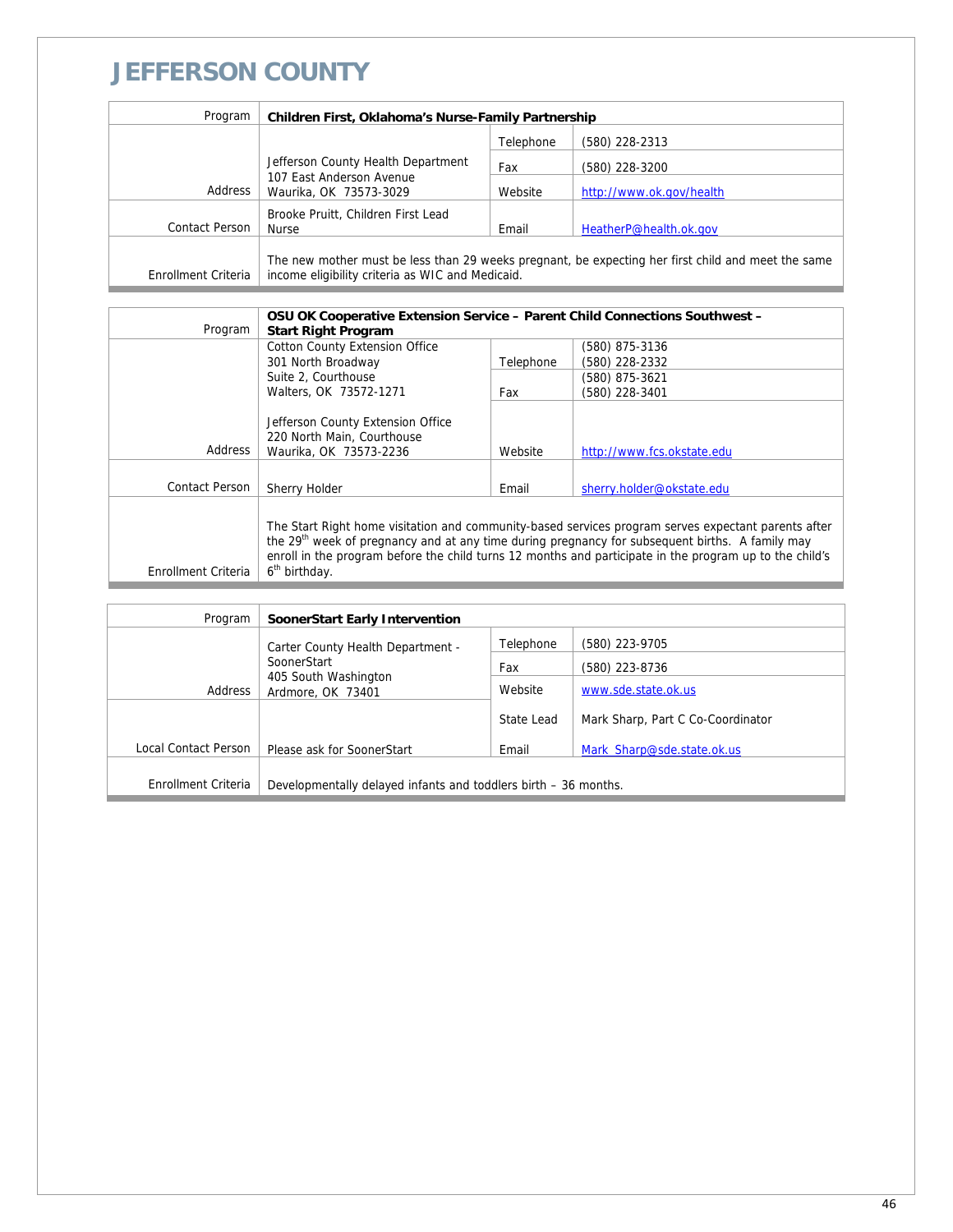# **JOHNSTON COUNTY**

| Program             | <b>Children First, Oklahoma's Nurse-Family Partnership</b>                                                                                             |           |                          |
|---------------------|--------------------------------------------------------------------------------------------------------------------------------------------------------|-----------|--------------------------|
|                     |                                                                                                                                                        | Telephone | (580) 371-2470           |
|                     | Johnston County Health Department                                                                                                                      | Fax       | (580) 371-3347           |
| Address             | 1080 South Byrd Street<br>Tishomingo, OK 73460                                                                                                         | Website   | http://www.ok.gov/health |
|                     | Brooke Pruitt, Children First Lead                                                                                                                     |           |                          |
| Contact Person      | <b>Nurse</b>                                                                                                                                           | Email     | HeatherP@health.ok.gov   |
| Enrollment Criteria | The new mother must be less than 29 weeks pregnant, be expecting her first child and meet the same<br>income eligibility criteria as WIC and Medicaid. |           |                          |

| Program             | <b>Community Nutrition Education Programs - OSU Cooperative Extension Service</b>           |           |                                  |
|---------------------|---------------------------------------------------------------------------------------------|-----------|----------------------------------|
|                     |                                                                                             | Telephone | (580) 371-9533                   |
|                     |                                                                                             | Fax       | (580) 371-9534                   |
| Address             | 1301 S. Airport Road<br>Tishomingo, OK 73460                                                | Website   | http://www.fcs.okstate.edu/cnep/ |
| Contact Person      | Sue Hamilton                                                                                | Email     | Sue.hamilton@okstate.edu         |
|                     | For home visitation services, families must meet income eligibility and program quidelines. |           |                                  |
| Enrollment Criteria | Participation is voluntary.                                                                 |           |                                  |

| Program              | <b>SoonerStart Early Intervention</b>                           |            |                                   |
|----------------------|-----------------------------------------------------------------|------------|-----------------------------------|
|                      | Pontotoc County Health Department -                             | Telephone  | (580) 332-2011                    |
|                      | SoonerStart                                                     | Fax        | (580) 332-9537                    |
| Address              | 2330 Arlington<br>Ada, OK 74820                                 |            |                                   |
|                      |                                                                 | Website    | www.sde.state.ok.us               |
|                      |                                                                 | State Lead | Mark Sharp, Part C Co-Coordinator |
| Local Contact Person | Please ask for SoonerStart                                      | Email      | Mark Sharp@sde.state.ok.us        |
| Enrollment Criteria  | Developmentally delayed infants and toddlers birth – 36 months. |            |                                   |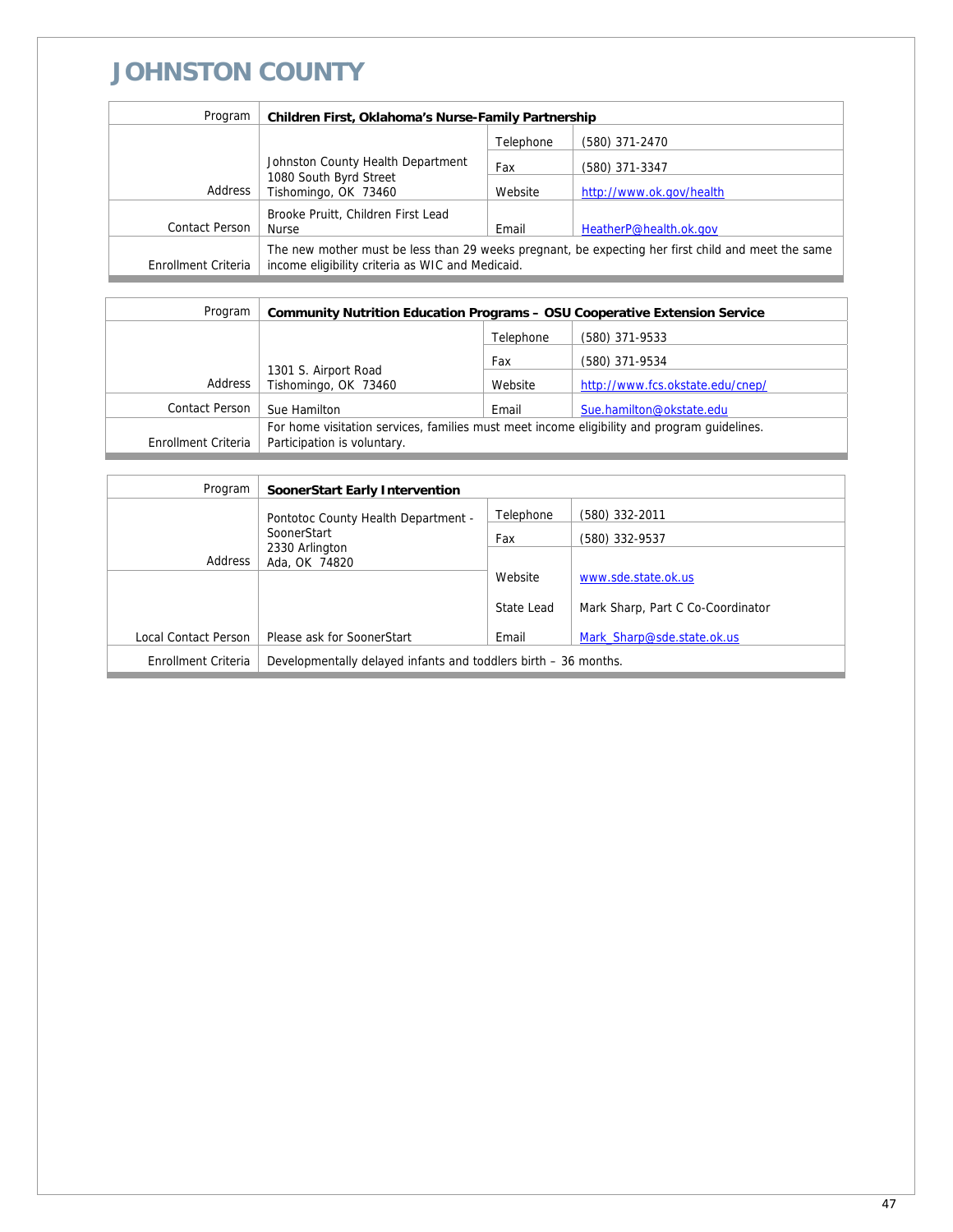# **KAY COUNTY**

| Program             | Children First, Oklahoma's Nurse-Family Partnership |           |                                                                                                    |
|---------------------|-----------------------------------------------------|-----------|----------------------------------------------------------------------------------------------------|
|                     |                                                     | Telephone | (580) 762-1641                                                                                     |
|                     | Kay County Health Department                        | Fax       | (580) 762-4539                                                                                     |
| Address             | 433 Fairview<br>Ponca City, OK 74601                | Website   | http://www.ok.gov/health                                                                           |
|                     |                                                     |           |                                                                                                    |
| Contact Person      | Lisa Hall, Children First Lead Nurse                | Email     | LisaGH@health.ok.gov                                                                               |
| Enrollment Criteria | income eligibility criteria as WIC and Medicaid.    |           | The new mother must be less than 29 weeks pregnant, be expecting her first child and meet the same |

| Program             | <b>Community Nutrition Education Programs - OSU Cooperative Extension Service</b>                                          |           |                                  |
|---------------------|----------------------------------------------------------------------------------------------------------------------------|-----------|----------------------------------|
|                     | Oklahoma Cooperative Extension                                                                                             | Telephone | (580) 362-3194                   |
|                     | Service, Kay County Office                                                                                                 | Fax       | (580) 362-2268                   |
| Address             | P.O. Box 430<br>Newkirk, OK 74647-0430                                                                                     | Website   | http://www.fcs.okstate.edu/cnep/ |
| Contact Person      | Jessica Nickels                                                                                                            | Email     | jessica.nickels@okstate.edu      |
| Enrollment Criteria | For home visitation services, families must meet income eligibility and program guidelines.<br>Participation is voluntary. |           |                                  |
|                     |                                                                                                                            |           |                                  |

| Program             | Northern Oklahoma Youth Services Family Resource Program, Start Right Program                                                                                                                                                                                                                                                                              |           |                           |
|---------------------|------------------------------------------------------------------------------------------------------------------------------------------------------------------------------------------------------------------------------------------------------------------------------------------------------------------------------------------------------------|-----------|---------------------------|
|                     |                                                                                                                                                                                                                                                                                                                                                            | Telephone | (580) 762-8341            |
|                     |                                                                                                                                                                                                                                                                                                                                                            | Fax       | (580) 762-9967            |
|                     | 2203 North Ash                                                                                                                                                                                                                                                                                                                                             |           | http://fsps.health.ok.gov |
| Address             | Ponca City, OK 74601                                                                                                                                                                                                                                                                                                                                       | Website   | http://noysok.org         |
| Contact Person      | Jan Justice                                                                                                                                                                                                                                                                                                                                                | Email     | noysmomsandtots@yahoo.com |
| Enrollment Criteria | The Start Right home visitation and community-based services program serves expectant parents after<br>the 29 <sup>th</sup> week of pregnancy and at any time during pregnancy for subsequent births. A family may<br>enroll in the program before the child turns 12 months and participate in the program up to the child's<br>6 <sup>th</sup> birthday. |           |                           |

| Program              | <b>SoonerStart Early Intervention</b>                                              |            |                                   |
|----------------------|------------------------------------------------------------------------------------|------------|-----------------------------------|
|                      | Payne County Health Department -                                                   | Telephone  | (405) 372-8200                    |
|                      | SoonerStart<br>1321 West 7 <sup>th</sup> Street<br>Address<br>Stillwater, OK 74074 | Fax        | (405) 743-2619                    |
|                      |                                                                                    | Website    | www.sde.state.ok.us               |
|                      |                                                                                    | State Lead | Mark Sharp, Part C Co-Coordinator |
| Local Contact Person | Please ask for SoonerStart                                                         | Email      | Mark Sharp@sde.state.ok.us        |
|                      |                                                                                    |            |                                   |
| Enrollment Criteria  | Developmentally delayed infants and toddlers birth - 36 months.                    |            |                                   |

| Program             | United Community Action Program, Inc.                                                                      |           |                    |
|---------------------|------------------------------------------------------------------------------------------------------------|-----------|--------------------|
|                     |                                                                                                            | Telephone | $(918) 762 - 2561$ |
|                     |                                                                                                            | Fax       | (918) 762-3712     |
| Address             | 501 Sixth Street<br>Pawnee, OK 74058                                                                       | Website   | www.ucapinc.org    |
| Contact Person      | Kim Rice                                                                                                   | Email     | krice@ucapinc.org  |
|                     | Family with child age prenatal to three and/or age 3-5 living at or below 100% of the federal poverty      |           |                    |
|                     | line; or child age prenatal to 3 and/or age 3-5 with disability, of homeless family or of family receiving |           |                    |
| Enrollment Criteria | public assistance.                                                                                         |           |                    |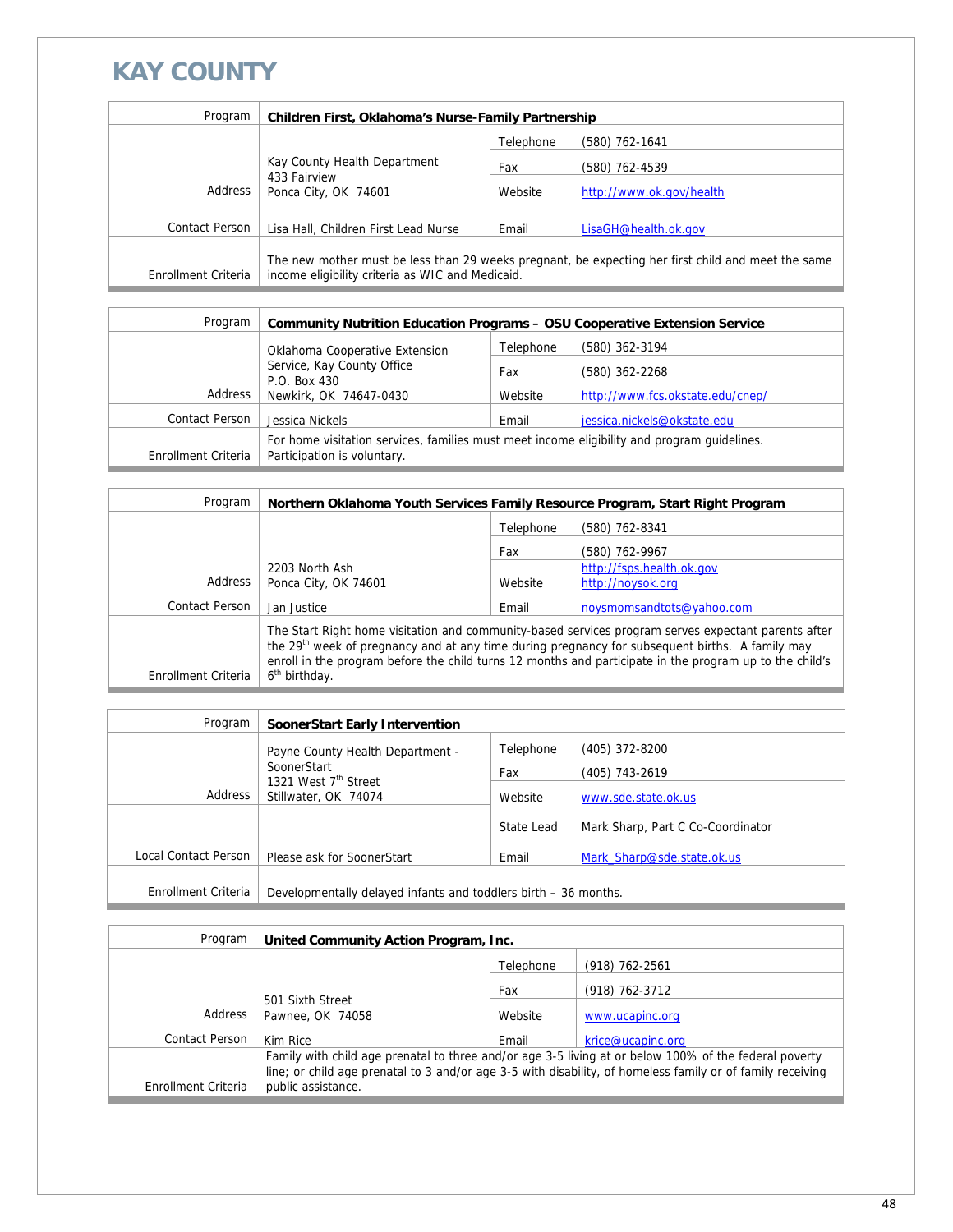### **KINGFISHER COUNTY**

| Program             | Children First, Oklahoma's Nurse-Family Partnership                                                                                                    |           |                          |
|---------------------|--------------------------------------------------------------------------------------------------------------------------------------------------------|-----------|--------------------------|
|                     | Kingfisher County Health Department                                                                                                                    | Telephone | (405) 375-3008           |
|                     | 124 East Sheridan Street<br>Courthouse Annex Room #101<br>Kingfisher, OK 73750-3224                                                                    | Fax       | (405) 375-5975           |
| Address             |                                                                                                                                                        | Website   | http://www.ok.gov/health |
|                     |                                                                                                                                                        |           |                          |
| Contact Person      | Aleen Ball, Children First Lead Nurse                                                                                                                  | Email     | Aleenb@health.ok.gov     |
| Enrollment Criteria | The new mother must be less than 29 weeks pregnant, be expecting her first child and meet the same<br>income eligibility criteria as WIC and Medicaid. |           |                          |

| Program             | <b>Oklahoma Parents as Teachers</b>                                                                                                                             |           |                                |
|---------------------|-----------------------------------------------------------------------------------------------------------------------------------------------------------------|-----------|--------------------------------|
|                     | <b>KINGFISHER DISTRICT</b><br><b>Kerri Lafferty</b>                                                                                                             | Telephone | $(405)$ 375-6607               |
|                     |                                                                                                                                                                 | Website   | http://sde.state.ok.us         |
| Address             | 601 South 13th Street<br>Kingfisher, OK 73750                                                                                                                   | Email     | klafferty@kingfisher.k12.ok.us |
| Enrollment Criteria | OPAT is a free program for families of children birth to age three through the Oklahoma State<br>Department of Education and your local public school district. |           |                                |

| Program             | Opportunities, Inc.                                                                                                                                                                                                                       |           |                              |
|---------------------|-------------------------------------------------------------------------------------------------------------------------------------------------------------------------------------------------------------------------------------------|-----------|------------------------------|
|                     |                                                                                                                                                                                                                                           | Telephone | (580) 623-7283               |
|                     | 117 West Russworm<br>Watonga, OK 73772                                                                                                                                                                                                    | Fax       | (580) 623-7290               |
| Address             |                                                                                                                                                                                                                                           | Website   | www.opportunities-inc.org    |
| Contact Person      | Carol Ramer                                                                                                                                                                                                                               | Email     | cramer@opportunities-inc.org |
| Enrollment Criteria | Family with child age prenatal to three and/or age 3-5 living at or below 100% of the federal poverty<br>line; or child age prenatal to 3 and/or age 3-5 with disability, of homeless family or of family receiving<br>public assistance. |           |                              |

| Program              | Sooner SUCCESS                                                                                                                                                                                                                                                                                                               |           |                                     |
|----------------------|------------------------------------------------------------------------------------------------------------------------------------------------------------------------------------------------------------------------------------------------------------------------------------------------------------------------------|-----------|-------------------------------------|
|                      | State Office:                                                                                                                                                                                                                                                                                                                |           |                                     |
|                      | 1100 NE $13th$ Street                                                                                                                                                                                                                                                                                                        |           |                                     |
|                      | Oklahoma City, Ok 73117                                                                                                                                                                                                                                                                                                      | Telephone | (405) 368-7348                      |
|                      |                                                                                                                                                                                                                                                                                                                              |           |                                     |
|                      | Staff are home-based,                                                                                                                                                                                                                                                                                                        |           |                                     |
| Address              | Address unavailable                                                                                                                                                                                                                                                                                                          | Website   | http://oumedicine.com/soonersuccess |
| Local Contact Person | Lisa Copeland                                                                                                                                                                                                                                                                                                                | Email     | lisa-copeland@ouhsc.edu             |
|                      | Serving families who have children with special needs, birth to 21 years of age, with free resource and<br>referral information. No diagnostic criteria or income requirements. Any family with a child having<br>developmental disabilities, chronic medical or mental health issues or those at risk for abuse and neglect |           |                                     |
| Enrollment Criteria  | will be assisted.                                                                                                                                                                                                                                                                                                            |           |                                     |

| Program              | SoonerStart Early Intervention                                               |            |                                   |
|----------------------|------------------------------------------------------------------------------|------------|-----------------------------------|
|                      | Logan County Health Department -                                             | Telephone  | (405) 282-3485                    |
|                      | SoonerStart<br>215 Fairgrounds Road, Suite A<br>Address<br>Guthrie, OK 73044 | Fax        | (405) 282-5389                    |
|                      |                                                                              | Website    | www.sde.state.ok.us               |
|                      |                                                                              | State Lead | Mark Sharp, Part C Co-Coordinator |
| Local Contact Person | Please ask for SoonerStart                                                   | Email      | Mark Sharp@sde.state.ok.us        |
| Enrollment Criteria  | Developmentally delayed infants and toddlers birth – 36 months.              |            |                                   |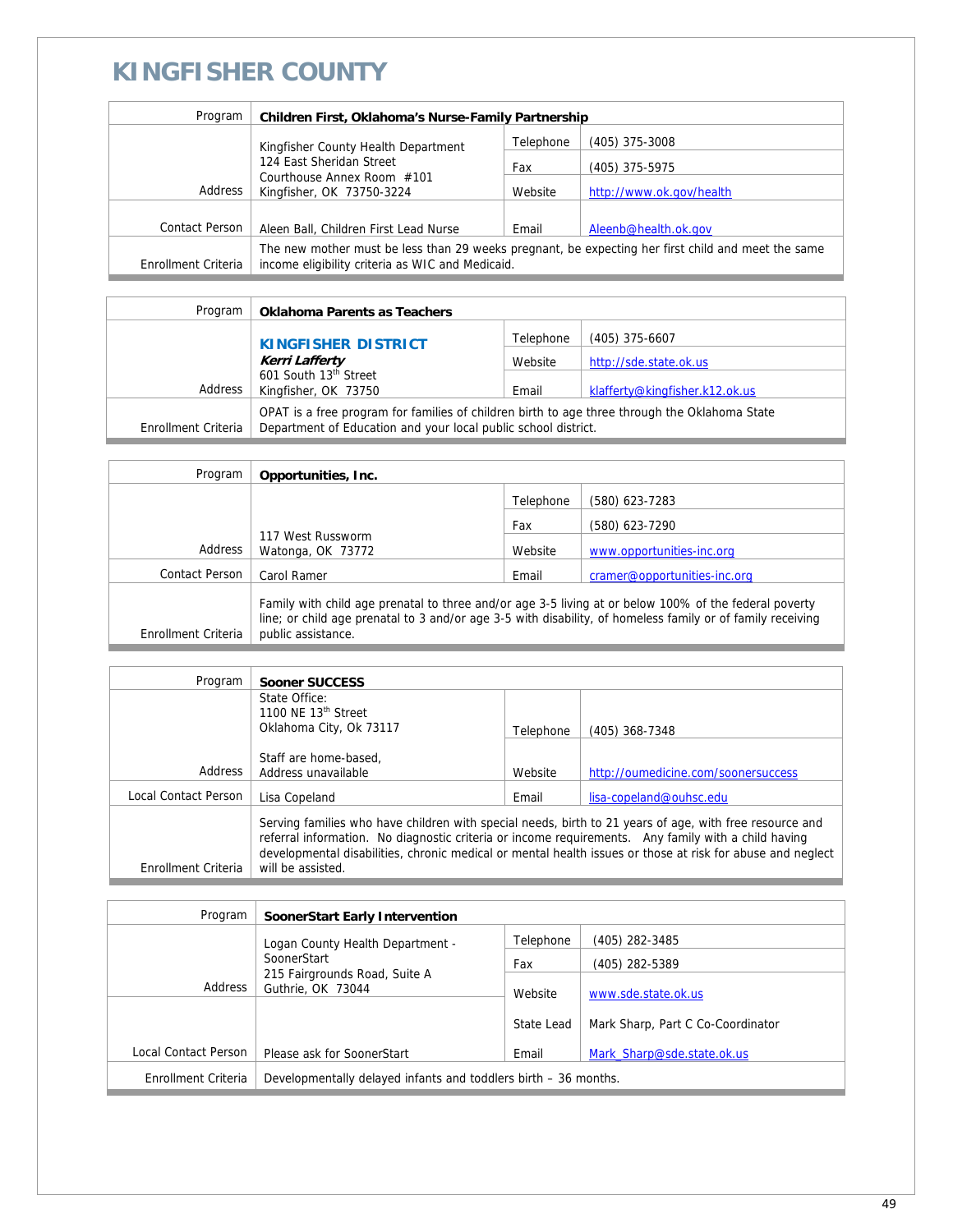#### **KIOWA COUNTY**

| Program             | Children First, Oklahoma's Nurse-Family Partnership                                                                                                    |           |                          |
|---------------------|--------------------------------------------------------------------------------------------------------------------------------------------------------|-----------|--------------------------|
|                     |                                                                                                                                                        | Telephone | (580) 726-3316           |
|                     | Kiowa County Health Department<br>431 West Elm<br>Hobart, OK 73651                                                                                     | Fax       | (580) 726-5701           |
| Address             |                                                                                                                                                        | Website   | http://www.ok.gov/health |
|                     |                                                                                                                                                        |           |                          |
| Contact Person      | Amber Smith, Children First Lead Nurse                                                                                                                 | Email     | AmberS@health.ok.gov     |
| Enrollment Criteria | The new mother must be less than 29 weeks pregnant, be expecting her first child and meet the same<br>income eligibility criteria as WIC and Medicaid. |           |                          |

| Program             | <b>Community Nutrition Education Programs - OSU Cooperative Extension Service</b>                                          |           |                                  |  |
|---------------------|----------------------------------------------------------------------------------------------------------------------------|-----------|----------------------------------|--|
|                     | Comanche County                                                                                                            | Telephone | (580) 355-1176                   |  |
|                     | <b>Extension Service</b>                                                                                                   | Fax       | (580) 353-5898                   |  |
| Address             | 611 SW C Avenue<br>Lawton, OK 73501                                                                                        | Website   | http://www.fcs.okstate.edu/cnep/ |  |
| Contact Person      | Nicole Neilson                                                                                                             | Email     | nicole.neilson@okstate.edu       |  |
| Enrollment Criteria | For home visitation services, families must meet income eligibility and program quidelines.<br>Participation is voluntary. |           |                                  |  |
|                     |                                                                                                                            |           |                                  |  |
| <b>LOCATIONS</b>    |                                                                                                                            |           |                                  |  |

SERVED | Beckham, Caddo, Comanche, Greer, Jackson, Kiowa, Stephens, Tillman and Washita Counties

|                     | Great Plains Youth & Family Services, Inc. - Growing in Family Training (GIFT) -                                                                                                                                                                                                                                                                           |           |                          |
|---------------------|------------------------------------------------------------------------------------------------------------------------------------------------------------------------------------------------------------------------------------------------------------------------------------------------------------------------------------------------------------|-----------|--------------------------|
| Program             | <b>Start Right Program</b>                                                                                                                                                                                                                                                                                                                                 |           |                          |
|                     |                                                                                                                                                                                                                                                                                                                                                            | Telephone | (580) 726-3383           |
|                     |                                                                                                                                                                                                                                                                                                                                                            | Fax       | (580) 726-3384           |
| Address             | 901 South Broadway<br>Hobart, OK 73651                                                                                                                                                                                                                                                                                                                     | Website   | http://www.ok.gov/health |
|                     |                                                                                                                                                                                                                                                                                                                                                            |           |                          |
| Contact Person      | Anna Wehrle                                                                                                                                                                                                                                                                                                                                                | Email     | annawehrle@sbcglobal.net |
| Enrollment Criteria | The Start Right home visitation and community-based services program serves expectant parents after<br>the 29 <sup>th</sup> week of pregnancy and at any time during pregnancy for subsequent births. A family may<br>enroll in the program before the child turns 12 months and participate in the program up to the child's<br>6 <sup>th</sup> birthday. |           |                          |

| Program             | <b>Oklahoma Parents as Teachers</b>                                                           |           |                          |
|---------------------|-----------------------------------------------------------------------------------------------|-----------|--------------------------|
|                     | <b>HOBART DISTRICT</b>                                                                        | Telephone | (580) 726-3383           |
|                     | Dierra Heglin<br>901 South Broadway                                                           | Website   | http://sde.state.ok.us   |
| Address             | Hobart, OK 73651                                                                              | Email     | dierraheglin@hotmail.com |
|                     | OPAT is a free program for families of children birth to age three through the Oklahoma State |           |                          |
| Enrollment Criteria | Department of Education and your local public school district.                                |           |                          |

| Program              | SoonerStart Early Intervention                                  |            |                                   |
|----------------------|-----------------------------------------------------------------|------------|-----------------------------------|
|                      | Jackson County Health Department -                              | Telephone  | (580) 482-7308                    |
|                      | SoonerStart                                                     | Fax        | (580) 477-2763                    |
| Address              | 401 West Tamarack Road<br>Altus, OK 73521-1599                  | Website    | www.sde.state.ok.us               |
|                      |                                                                 | State Lead | Mark Sharp, Part C Co-Coordinator |
| Local Contact Person | Please ask for SoonerStart                                      | Email      | Mark Sharp@sde.state.ok.us        |
| Enrollment Criteria  | Developmentally delayed infants and toddlers birth – 36 months. |            |                                   |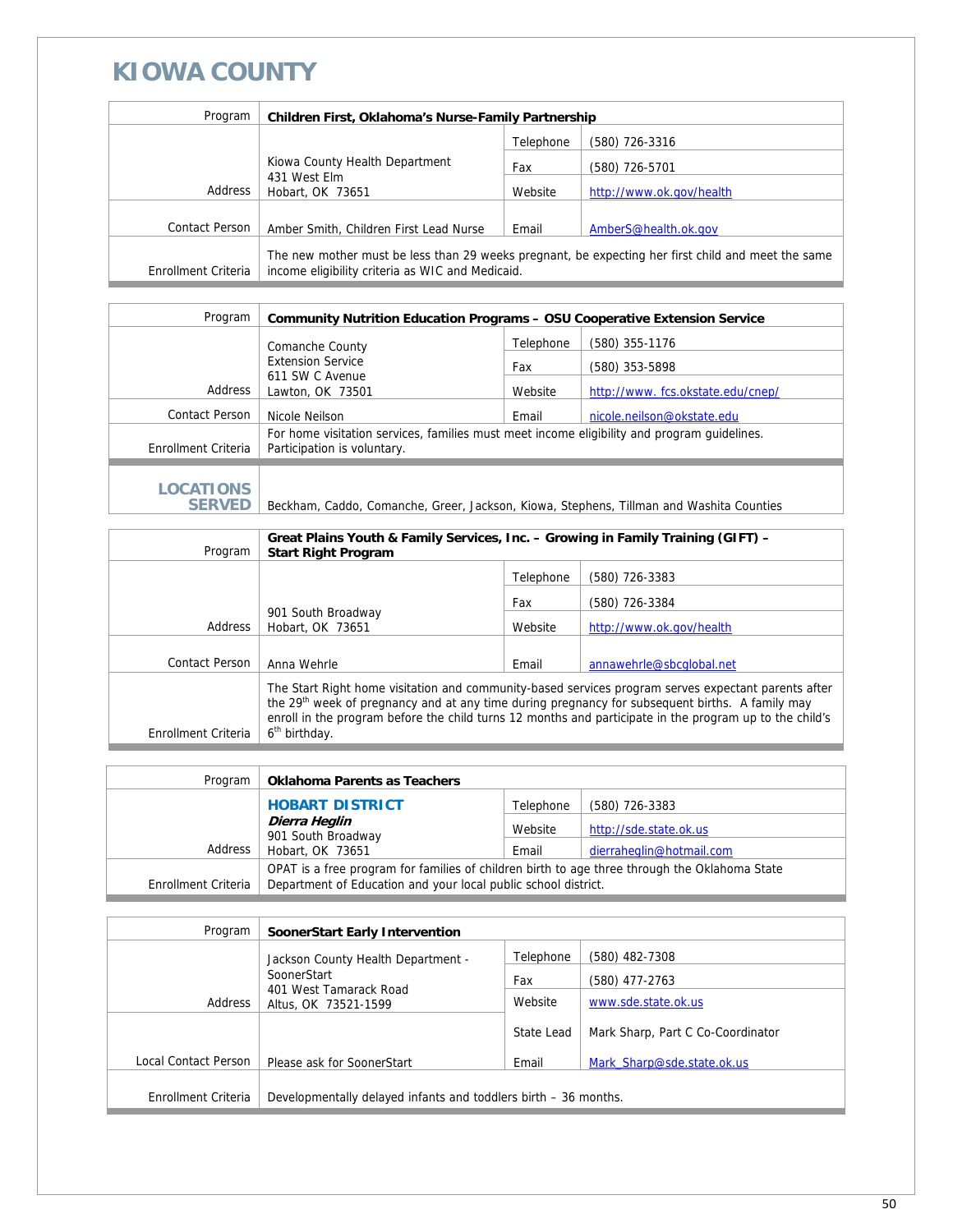# **LATIMER COUNTY**

| Program             | Children First, Oklahoma's Nurse-Family Partnership                                                                                                    |           |                          |
|---------------------|--------------------------------------------------------------------------------------------------------------------------------------------------------|-----------|--------------------------|
|                     |                                                                                                                                                        | Telephone | $(918)$ 465-5673         |
|                     | Latimer County Health Department<br>201 West Main<br>Wilburton, OK 74578                                                                               | Fax       | $(918)$ 465-4956         |
| Address             |                                                                                                                                                        | Website   | http://www.ok.gov/health |
|                     |                                                                                                                                                        |           |                          |
| Contact Person      | Misty Lacy, Children First Lead Nurse                                                                                                                  | Email     | MistyL@health.ok.gov     |
| Enrollment Criteria | The new mother must be less than 29 weeks pregnant, be expecting her first child and meet the same<br>income eligibility criteria as WIC and Medicaid. |           |                          |

| Program             | <b>Community Nutrition Education Programs - OSU Cooperative Extension Service</b>                                          |           |                                  |
|---------------------|----------------------------------------------------------------------------------------------------------------------------|-----------|----------------------------------|
|                     |                                                                                                                            | Telephone | (918) 423-4120                   |
|                     | Pittsburg County Extension Service                                                                                         | Fax       | (918) 423-7053                   |
| Address             | 707 West Electric<br>McAlester, OK 74501-5058                                                                              | Website   | http://www.fcs.okstate.edu/cnep/ |
| Contact Person      | Debra Walters                                                                                                              | Email     | debra.walters@okstate.edu        |
| Enrollment Criteria | For home visitation services, families must meet income eligibility and program guidelines.<br>Participation is voluntary. |           |                                  |

| Program              | <b>SoonerStart Early Intervention</b>                                     |            |                                   |
|----------------------|---------------------------------------------------------------------------|------------|-----------------------------------|
|                      | Pittsburg County Health Department -                                      | Telephone  | (918) 423-1267                    |
|                      | SoonerStart<br>1400 East College Avenue<br>Address<br>McAlester, OK 74501 | Fax        | (918) 423-2948                    |
|                      |                                                                           | Website    | www.sde.state.ok.us               |
|                      |                                                                           | State Lead | Mark Sharp, Part C Co-Coordinator |
| Local Contact Person | Please ask for SoonerStart                                                | Email      | Mark Sharp@sde.state.ok.us        |
| Enrollment Criteria  | Developmentally delayed infants and toddlers birth – 36 months.           |            |                                   |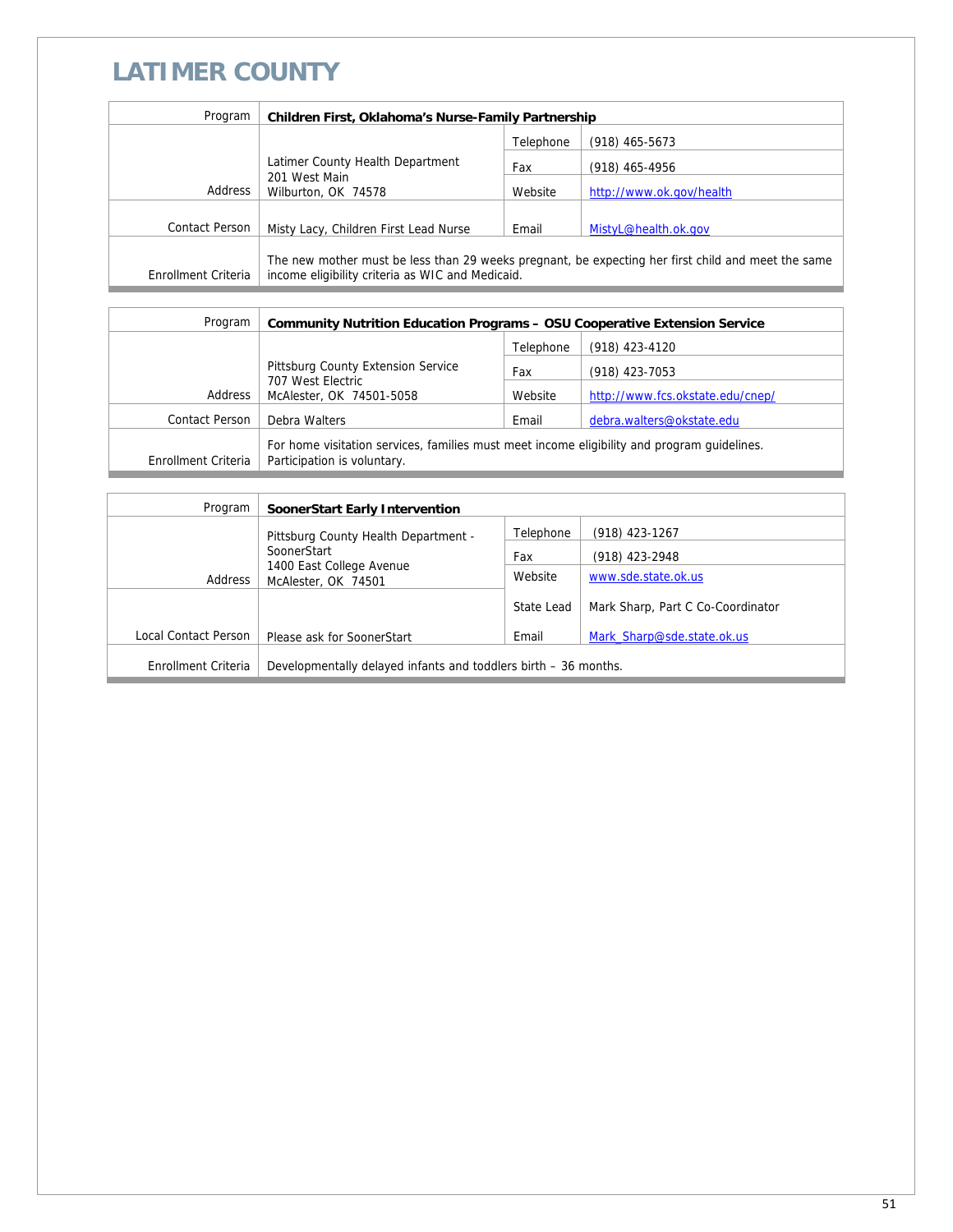## **LeFLORE COUNTY**

| Program             | Children First, Oklahoma's Nurse-Family Partnership                                                                                                    |           |                          |
|---------------------|--------------------------------------------------------------------------------------------------------------------------------------------------------|-----------|--------------------------|
|                     | LeFlore County Health Department                                                                                                                       | Telephone | $(918)$ 647-8601         |
|                     | 1212 Reynolds                                                                                                                                          | Fax       | (918) 647-2741           |
| Address             | P.O.Box 37<br>Poteau, OK 74953                                                                                                                         | Website   | http://www.ok.gov/health |
|                     |                                                                                                                                                        |           |                          |
| Contact Person      | Misty Lacy, Children First Lead Nurse                                                                                                                  | Email     | MistyL@health.ok.gov     |
| Enrollment Criteria | The new mother must be less than 29 weeks pregnant, be expecting her first child and meet the same<br>income eligibility criteria as WIC and Medicaid. |           |                          |
|                     |                                                                                                                                                        |           |                          |

| Program             | <b>Community Nutrition Education Programs - OSU Cooperative Extension Service</b>                                          |           |                                  |
|---------------------|----------------------------------------------------------------------------------------------------------------------------|-----------|----------------------------------|
|                     |                                                                                                                            | Telephone | (918) 423-4120                   |
|                     | Pittsburg County Extension Service<br>707 West Electric<br>McAlester, OK 74501-5058                                        | Fax       | (918) 423-7053                   |
| Address             |                                                                                                                            | Website   | http://www.fcs.okstate.edu/cnep/ |
| Contact Person      | Debra Walters                                                                                                              | Email     | debra.walters@okstate.edu        |
| Enrollment Criteria | For home visitation services, families must meet income eligibility and program quidelines.<br>Participation is voluntary. |           |                                  |

| Program             | <b>Oklahoma Parents as Teachers - LEFLORE COUNTY</b>                                                                                                            |           |                                                                |
|---------------------|-----------------------------------------------------------------------------------------------------------------------------------------------------------------|-----------|----------------------------------------------------------------|
|                     | <b>HEAVNER DISTRICT</b><br><b>Regina Nichols</b>                                                                                                                | Telephone | $(918)$ 653-4811                                               |
|                     | Post Office Box 698<br>Heavner, OK 74937                                                                                                                        | Email     | rnichols@heavenerschools.org<br>jhairrell@heavenerschools.org  |
|                     | <b>POCOLA DISTRICT</b><br><b>Fonda Clopton</b>                                                                                                                  | Telephone | $(918)$ 436-2424                                               |
|                     | Post Office Box 640<br>Pocola, OK 74902                                                                                                                         | Email     | fclopton@pocola.k12.ok.us                                      |
|                     | <b>POTEAU DISTRICT</b><br><b>Hank Harris</b>                                                                                                                    | Telephone | (918) 647-7700                                                 |
| Sites by District   | 100 Mockingbird Lane<br>Poteau, OK 74953-2602                                                                                                                   | Email     | harrish@admin.poteau.k12.ok.us<br>fassioa@pps.poteau.k12.ok.us |
| State Website       | http://sde.state.ok.us                                                                                                                                          |           |                                                                |
| Enrollment Criteria | OPAT is a free program for families of children birth to age three through the Oklahoma State<br>Department of Education and your local public school district. |           |                                                                |

| Program              | SoonerStart Early Intervention                                  |                |                                   |
|----------------------|-----------------------------------------------------------------|----------------|-----------------------------------|
|                      | LeFlore County Health Department -                              | Telephone      | $(918)$ 647-8601                  |
| SoonerStart          | Fax                                                             | (918) 647-2741 |                                   |
| Address              | P.O. Box 37<br>Poteau, OK 74953                                 | Website        | www.sde.state.ok.us               |
|                      |                                                                 | State Lead     | Mark Sharp, Part C Co-Coordinator |
| Local Contact Person | Please ask for SoonerStart                                      | Email          | Mark Sharp@sde.state.ok.us        |
| Enrollment Criteria  | Developmentally delayed infants and toddlers birth – 36 months. |                |                                   |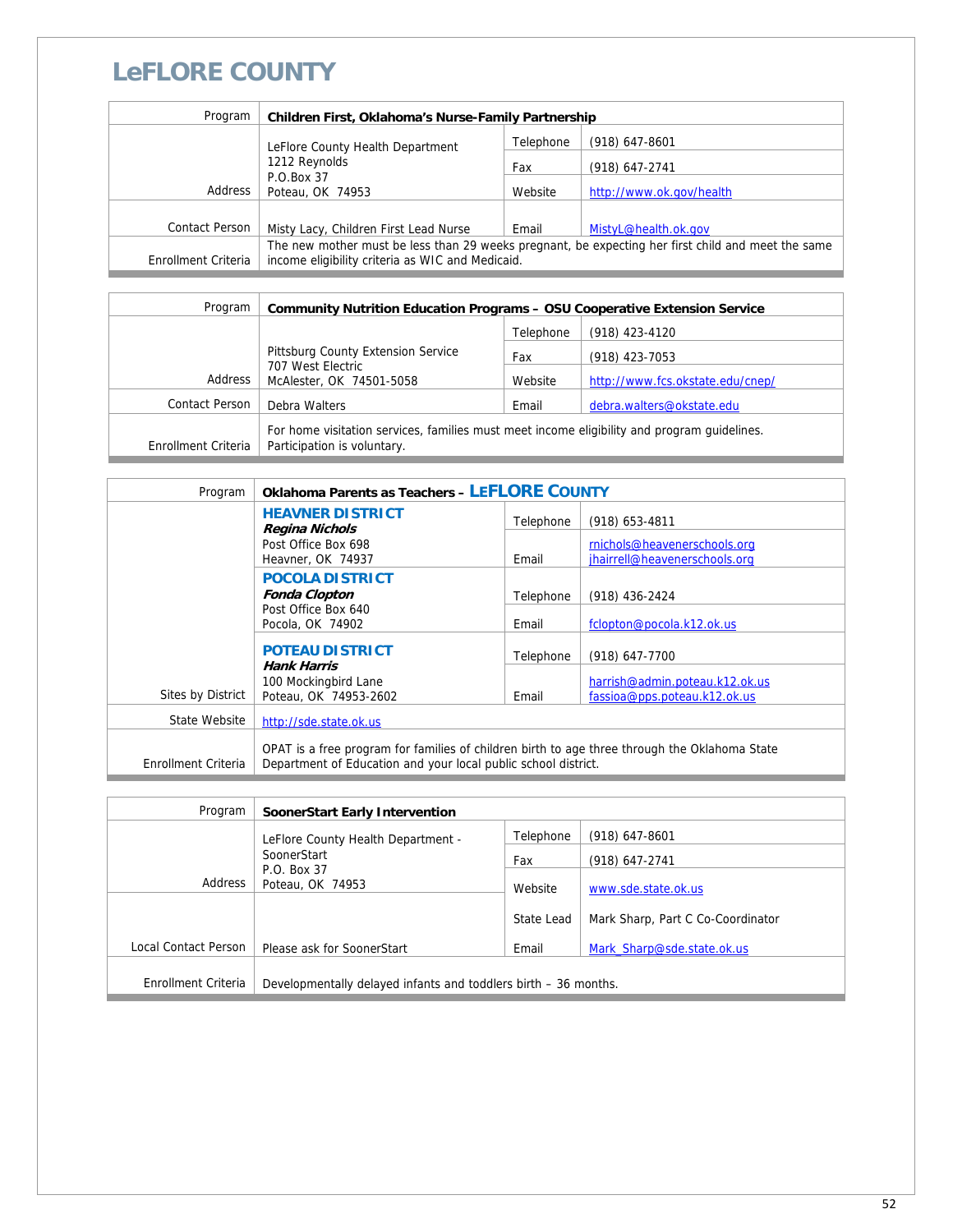## **LINCOLN COUNTY**

| Program             | Central Tribes of the Shawnee Area Inc. Head Start/Early Head Start                                                                                                                                                                       |           |                           |
|---------------------|-------------------------------------------------------------------------------------------------------------------------------------------------------------------------------------------------------------------------------------------|-----------|---------------------------|
|                     |                                                                                                                                                                                                                                           | Telephone | (405) 275-4870            |
|                     |                                                                                                                                                                                                                                           | Fax       | (405) 275-9684            |
| Address             | 1535 North McKinley Avenue<br>Shawnee, OK 74801                                                                                                                                                                                           | Website   |                           |
|                     |                                                                                                                                                                                                                                           |           |                           |
| Contact Person      | Teresa Lehman                                                                                                                                                                                                                             | Email     | teresal@ctsaheadstart.org |
| Enrollment Criteria | Family with child age prenatal to three and/or age 3-5 living at or below 100% of the federal poverty<br>line; or child age prenatal to 3 and/or age 3-5 with disability, of homeless family or of family receiving<br>public assistance. |           |                           |

| Program             | Children First, Oklahoma's Nurse-Family Partnership                                                                                                    |           |                          |
|---------------------|--------------------------------------------------------------------------------------------------------------------------------------------------------|-----------|--------------------------|
|                     |                                                                                                                                                        | Telephone | (405) 258-2640           |
|                     | Lincoln County Health Department                                                                                                                       | Fax       | (405) 258-2696           |
| Address             | 101 Meadow Lane<br>Chandler, OK 74834                                                                                                                  | Website   | http://www.ok.gov/health |
|                     |                                                                                                                                                        |           |                          |
| Contact Person      | Aleen Ball, Children First Lead Nurse                                                                                                                  | Email     | Aleenb@health.ok.gov     |
| Enrollment Criteria | The new mother must be less than 29 weeks pregnant, be expecting her first child and meet the same<br>income eligibility criteria as WIC and Medicaid. |           |                          |

| Program                                 | <b>Community Nutrition Education Programs - OSU Cooperative Extension Service</b>                                          |                |                                  |  |
|-----------------------------------------|----------------------------------------------------------------------------------------------------------------------------|----------------|----------------------------------|--|
| Oklahoma Cooperative Extension Service, | Telephone                                                                                                                  | (405) 258-0560 |                                  |  |
|                                         | Lincoln County Office<br>811 Manvel Avenue, Suite 2<br>Address<br>Chandler, OK 74834                                       | Fax            | $(405)$ 258-1206                 |  |
|                                         |                                                                                                                            | Website        | http://www.fcs.okstate.edu/cnep/ |  |
| Contact Person                          | Jessica Riggin                                                                                                             | Email          | jessica.riggin@okstate.edu       |  |
| Enrollment Criteria                     | For home visitation services, families must meet income eligibility and program guidelines.<br>Participation is voluntary. |                |                                  |  |

| Program             | <b>Iowa Tribe of Oklahoma Early Head Start</b>                                                                                                                                                               |           |                       |
|---------------------|--------------------------------------------------------------------------------------------------------------------------------------------------------------------------------------------------------------|-----------|-----------------------|
|                     |                                                                                                                                                                                                              | Telephone | (405) 547-2402        |
|                     | R.R.1 Box 721                                                                                                                                                                                                | Fax       | $(405)$ 547-1105      |
| Address             | 3524 West 76 <sup>th</sup> Road<br>Perkins, OK 74059                                                                                                                                                         | Website   | www.iowanation.org    |
| Contact Person      | Misty Horne                                                                                                                                                                                                  | Email     | mhorne@iowanation.org |
| Enrollment Criteria | Family with child age prenatal to three and living at or below 100% of the federal poverty line; or child<br>age prenatal to 3 with disability, of homeless family or of family receiving public assistance. |           |                       |

| Program             | <b>Oklahoma Parents as Teachers - LINCOLN COUNTY</b>                                                                                                            |           |                                                |
|---------------------|-----------------------------------------------------------------------------------------------------------------------------------------------------------------|-----------|------------------------------------------------|
|                     | <b>MEEKER DISTRICT</b><br><b>Candace Duncan</b>                                                                                                                 | Telephone | (405) 279-3811                                 |
|                     | 400 South Culver<br>Meeker, OK 74855                                                                                                                            | Email     | cduncan@meeker.k12.ok.us                       |
|                     | <b>WELLSTON DISTRICT</b><br>Dana Bolt                                                                                                                           | Telephone | $(918) 885 - 2667$                             |
| Sites by District   | 207 East Main<br>Hominy, OK 74035                                                                                                                               | Email     | dbolt@ocic.k12.ok.us<br>jcanady@ocic.k12.ok.us |
| State Website       | http://sde.state.ok.us                                                                                                                                          |           |                                                |
| Enrollment Criteria | OPAT is a free program for families of children birth to age three through the Oklahoma State<br>Department of Education and your local public school district. |           |                                                |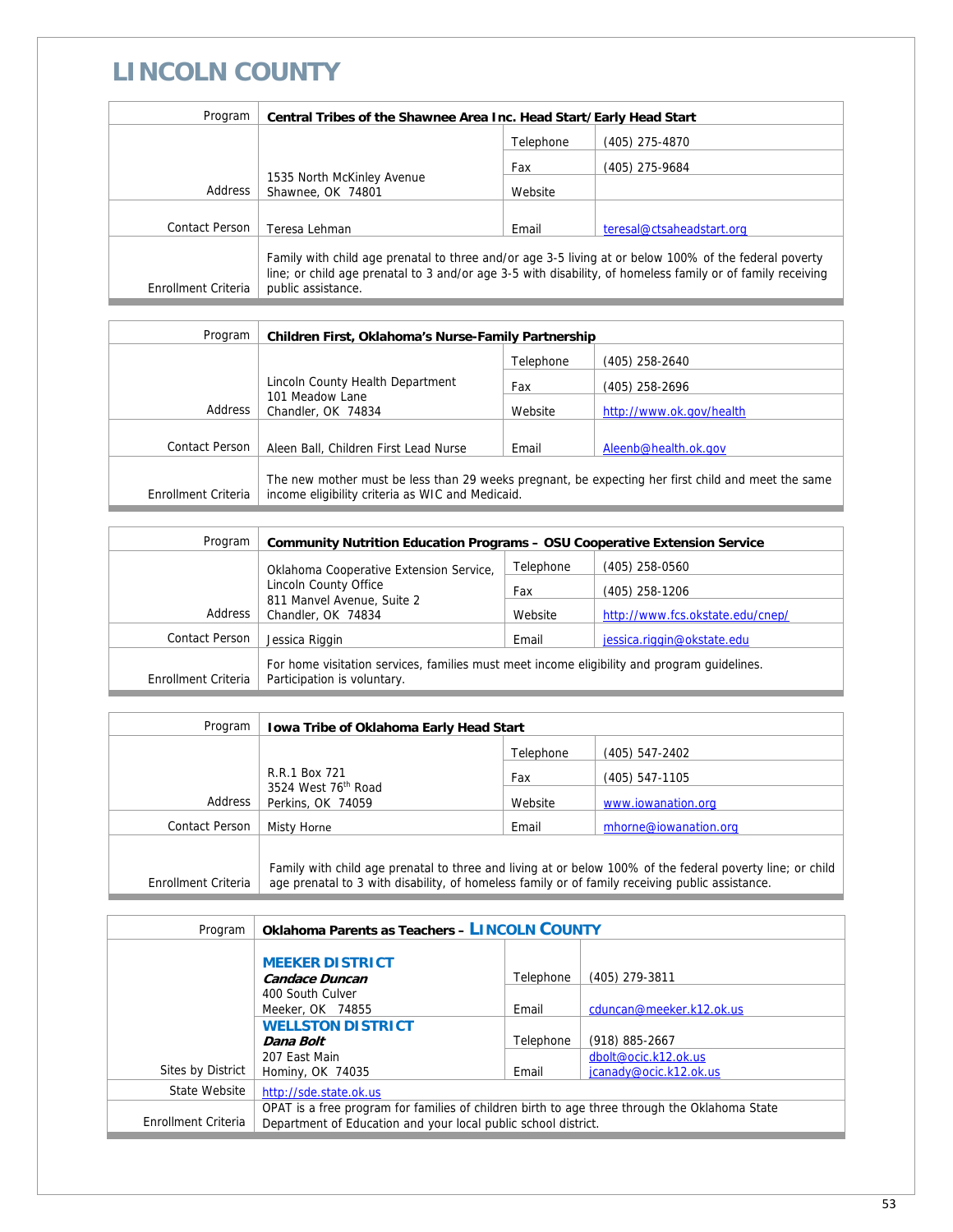# **LINCOLN COUNTY**

| Program              | <b>SoonerStart Early Intervention</b>                           |                |                                   |
|----------------------|-----------------------------------------------------------------|----------------|-----------------------------------|
|                      | Logan County Health Department -                                | Telephone      | (405) 282-3485                    |
| SoonerStart          | Fax                                                             | (405) 282-5389 |                                   |
| Address              | 215 Fairgrounds Road, Suite A<br>Guthrie, OK 73044              | Website        | www.sde.state.ok.us               |
|                      |                                                                 | State Lead     | Mark Sharp, Part C Co-Coordinator |
| Local Contact Person | Please ask for SoonerStart                                      | Email          | Mark Sharp@sde.state.ok.us        |
|                      |                                                                 |                |                                   |
| Enrollment Criteria  | Developmentally delayed infants and toddlers birth – 36 months. |                |                                   |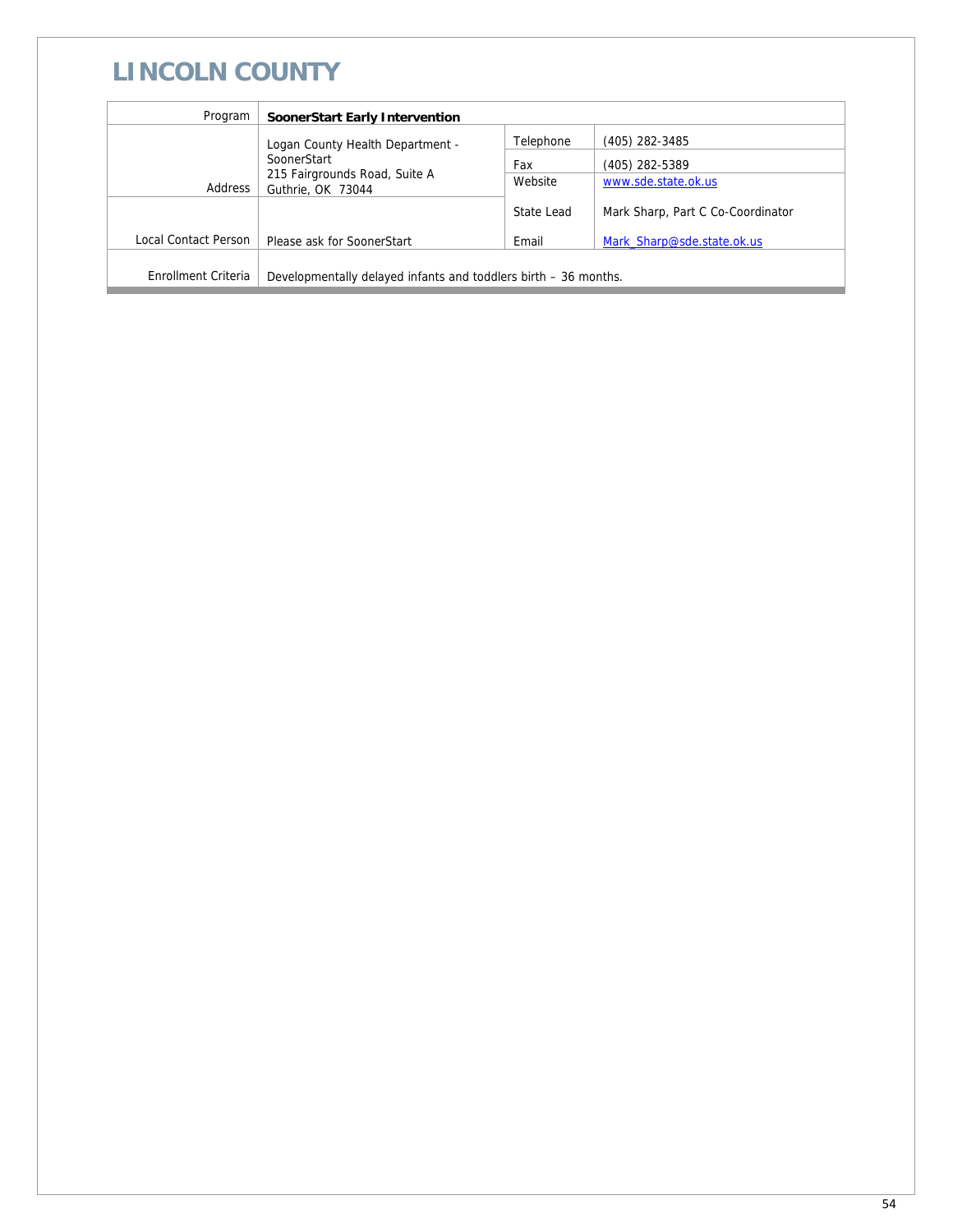### **LOGAN COUNTY**

| Program             | <b>Children First, Oklahoma's Nurse-Family Partnership</b> |           |                                                                                                    |
|---------------------|------------------------------------------------------------|-----------|----------------------------------------------------------------------------------------------------|
|                     |                                                            | Telephone | (405) 282-3485                                                                                     |
|                     | Logan County Health Department                             | Fax       | (405) 282-5389                                                                                     |
| Address             | 215 Fairgrounds Road, Suite A<br>Guthrie, OK 73044         | Website   | http://www.ok.gov/health                                                                           |
|                     |                                                            |           |                                                                                                    |
| Contact Person      | Aleen Ball, Children First Lead Nurse                      | Email     | Aleenb@health.ok.gov                                                                               |
| Enrollment Criteria | income eligibility criteria as WIC and Medicaid.           |           | The new mother must be less than 29 weeks pregnant, be expecting her first child and meet the same |

| Program             | <b>Iowa Tribe of Oklahoma Early Head Start</b>                                                            |           |                       |
|---------------------|-----------------------------------------------------------------------------------------------------------|-----------|-----------------------|
|                     |                                                                                                           | Telephone | (405) 547-2402        |
|                     | R.R.1 Box 721                                                                                             | Fax       | (405) 547-1105        |
| Address             | 3524 West 76 <sup>th</sup> Road<br>Perkins, OK 74059                                                      | Website   | www.iowanation.org    |
| Contact Person      | Misty Horne                                                                                               | Email     | mhorne@iowanation.org |
|                     |                                                                                                           |           |                       |
|                     | Family with child age prenatal to three and living at or below 100% of the federal poverty line; or child |           |                       |
| Enrollment Criteria | age prenatal to 3 with disability, of homeless family or of family receiving public assistance.           |           |                       |

| Program             | <b>Oklahoma Parents as Teachers</b>                                                                                                                             |           |                         |
|---------------------|-----------------------------------------------------------------------------------------------------------------------------------------------------------------|-----------|-------------------------|
|                     |                                                                                                                                                                 | Telephone | (405) 282-5828          |
|                     | <b>GUTHRIE DISTRICT</b><br>Angela Staudt                                                                                                                        | Website   | http://sde.state.ok.us  |
| Address             | 2001 West Noble<br>Guthrie, OK 73044                                                                                                                            | Email     | angela.staudt@gmail.com |
| Enrollment Criteria | OPAT is a free program for families of children birth to age three through the Oklahoma State<br>Department of Education and your local public school district. |           |                         |

| Program              | Sooner SUCCESS                                                                                                                                                                                                                                                                                                                                    |           |                                     |
|----------------------|---------------------------------------------------------------------------------------------------------------------------------------------------------------------------------------------------------------------------------------------------------------------------------------------------------------------------------------------------|-----------|-------------------------------------|
|                      | State Office:<br>1100 NE $13th$ Street<br>Oklahoma City, Ok 73117                                                                                                                                                                                                                                                                                 | Telephone | (405) 990-1491                      |
| Address              | Staff are home-based.<br>Address unavailable                                                                                                                                                                                                                                                                                                      | Website   | http://oumedicine.com/soonersuccess |
| Local Contact Person | Amanda Fortney                                                                                                                                                                                                                                                                                                                                    | Email     | Amanda-fortney@ouhsc.edu            |
| Enrollment Criteria  | Serving families who have children with special needs, birth to 21 years of age, with free resource and<br>referral information. No diagnostic criteria or income requirements. Any family with a child having<br>developmental disabilities, chronic medical or mental health issues or those at risk for abuse and<br>neglect will be assisted. |           |                                     |

| Program              | SoonerStart Early Intervention                                  |            |                                   |
|----------------------|-----------------------------------------------------------------|------------|-----------------------------------|
|                      | Logan County Health Department -                                | Telephone  | (405) 282-3485                    |
|                      | SoonerStart                                                     | Fax        | (405) 282-5389                    |
| Address              | 215 Fairgrounds Road, Suite A<br>Guthrie, OK 73044              | Website    | www.sde.state.ok.us               |
|                      |                                                                 | State Lead | Mark Sharp, Part C Co-Coordinator |
| Local Contact Person | Please ask for SoonerStart                                      | Email      | Mark Sharp@sde.state.ok.us        |
|                      |                                                                 |            |                                   |
| Enrollment Criteria  | Developmentally delayed infants and toddlers birth – 36 months. |            |                                   |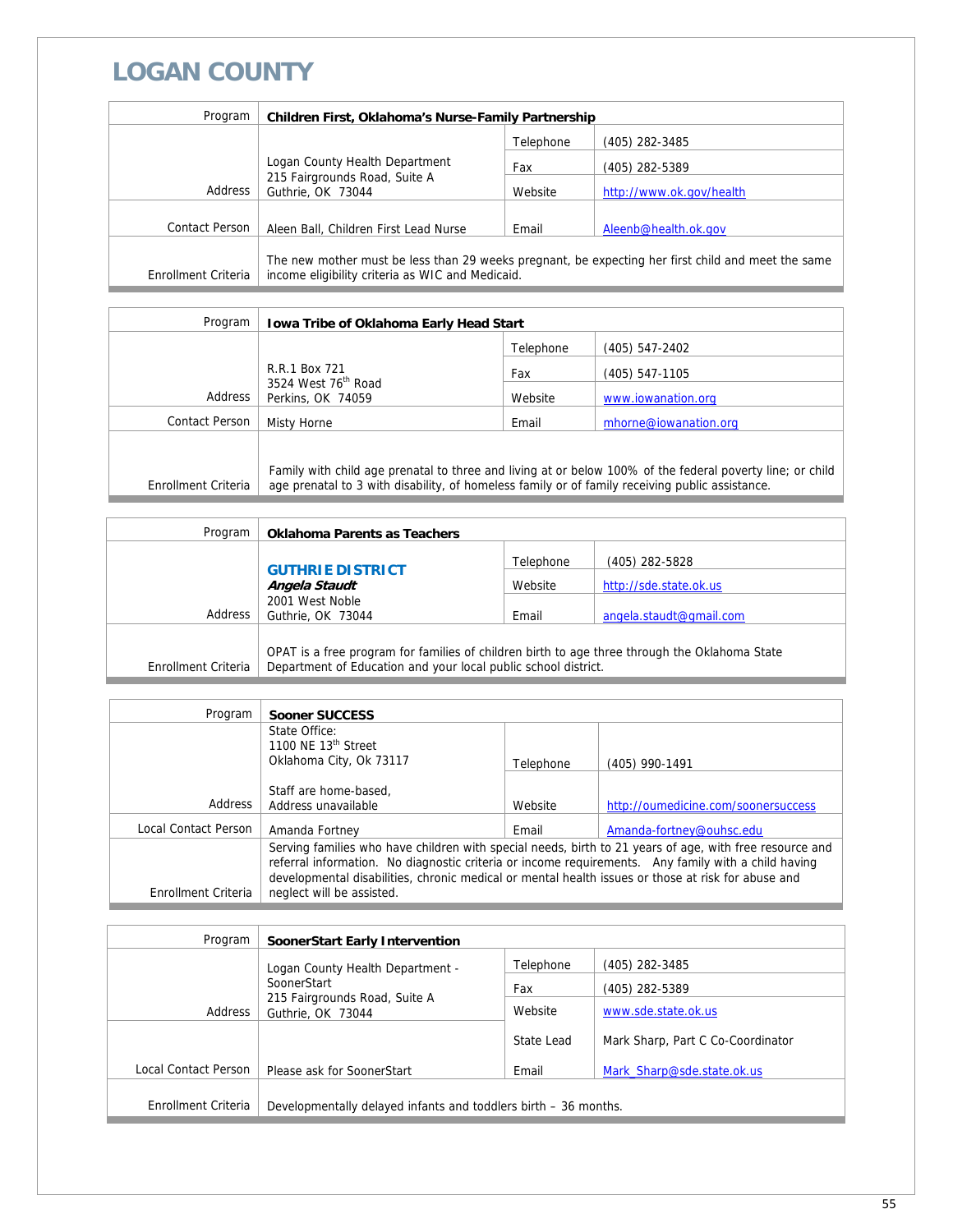## **LOGAN COUNTY**

| Program              | United Community Action Program Inc. Early Head Start |           |                                                                                                                                                                                                                     |
|----------------------|-------------------------------------------------------|-----------|---------------------------------------------------------------------------------------------------------------------------------------------------------------------------------------------------------------------|
|                      |                                                       | Telephone | (405) 282-1257                                                                                                                                                                                                      |
|                      |                                                       | Fax       | (405) 282-5247                                                                                                                                                                                                      |
| Address              | 2700 South Division<br>Guthrie, OK 73044              | Website   | www.ucapinc.org                                                                                                                                                                                                     |
|                      |                                                       |           |                                                                                                                                                                                                                     |
|                      | Local: Sherry Wilcox                                  |           | quthriehs@ucapinc.org                                                                                                                                                                                               |
| Local Contact Person | Agency: Kim Rice                                      | Email     | krice@ucapinc.org                                                                                                                                                                                                   |
| Enrollment Criteria  | public assistance.                                    |           | Family with child age prenatal to three and/or age 3-5 living at or below 100% of the federal poverty<br>line; or child age prenatal to 3 and/or age 3-5 with disability, of homeless family or of family receiving |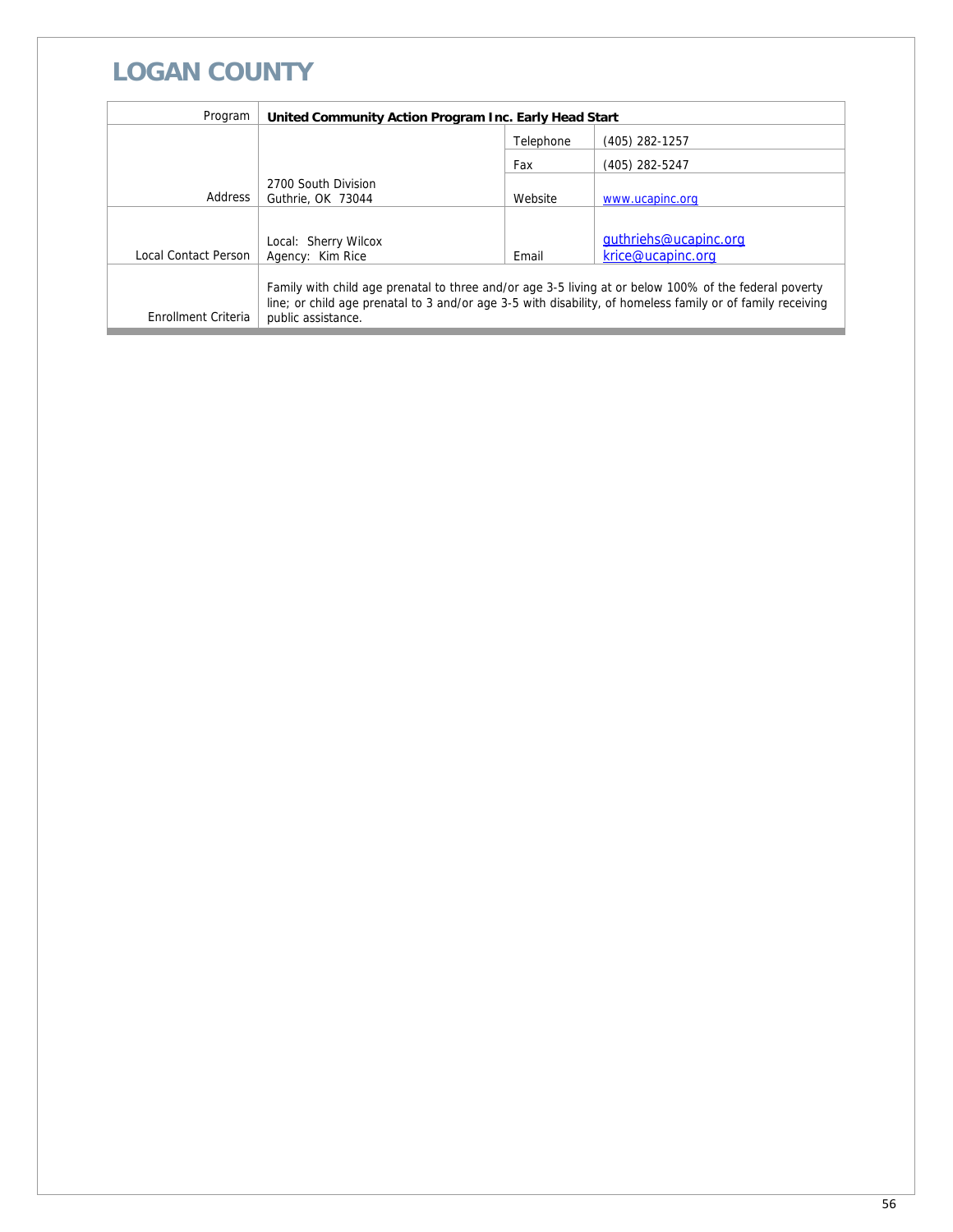### **LOVE COUNTY**

| Program             | Children First, Oklahoma's Nurse-Family Partnership                                                                                                    |           |                          |
|---------------------|--------------------------------------------------------------------------------------------------------------------------------------------------------|-----------|--------------------------|
|                     |                                                                                                                                                        | Telephone | (580) 276-2531           |
|                     | Love County Health Department<br>200 C.E. Colston Drive<br>Address<br>Marietta, OK 73448                                                               | Fax       | (580) 276-3884           |
|                     |                                                                                                                                                        | Website   | http://www.ok.gov/health |
| Contact Person      | Brooke Pruitt, Children First Lead<br>Nurse                                                                                                            | Email     | HeatherP@health.ok.gov   |
| Enrollment Criteria | The new mother must be less than 29 weeks pregnant, be expecting her first child and meet the same<br>income eligibility criteria as WIC and Medicaid. |           |                          |

| Program             | <b>Start Right Program</b>                                                                                                                                                                                                                                                                                                                                 |           | Community Children's Shelter & Family Service Center, Inc. - Family Resource Program - |
|---------------------|------------------------------------------------------------------------------------------------------------------------------------------------------------------------------------------------------------------------------------------------------------------------------------------------------------------------------------------------------------|-----------|----------------------------------------------------------------------------------------|
|                     |                                                                                                                                                                                                                                                                                                                                                            | Telephone | (580) 226-1838                                                                         |
|                     |                                                                                                                                                                                                                                                                                                                                                            | Fax       | (580) 223-7856                                                                         |
|                     | 15 Monroe Northeast                                                                                                                                                                                                                                                                                                                                        |           | http://www.fsps.health.ok.gov                                                          |
| Address             | Ardmore, OK 73402-0246                                                                                                                                                                                                                                                                                                                                     | Website   | http://www.childrenshelter.org                                                         |
|                     |                                                                                                                                                                                                                                                                                                                                                            |           |                                                                                        |
| Contact Person      | <b>Stacev Letkiewicz</b>                                                                                                                                                                                                                                                                                                                                   | Email     | ccshiter@swbell.net                                                                    |
| Enrollment Criteria | The Start Right home visitation and community-based services program serves expectant parents after<br>the 29 <sup>th</sup> week of pregnancy and at any time during pregnancy for subsequent births. A family may<br>enroll in the program before the child turns 12 months and participate in the program up to the child's<br>6 <sup>th</sup> birthday. |           |                                                                                        |

| Program              | SoonerStart Early Intervention                                  |            |                                   |
|----------------------|-----------------------------------------------------------------|------------|-----------------------------------|
|                      | Carter County Health Department -                               | Telephone  | (580) 223-9705                    |
|                      | SoonerStart                                                     | Fax        | (580) 223-8736                    |
| Address              | 405 South Washington<br>Ardmore, OK 73401                       | Website    | www.sde.state.ok.us               |
|                      |                                                                 | State Lead | Mark Sharp, Part C Co-Coordinator |
|                      |                                                                 |            |                                   |
| Local Contact Person | Please ask for SoonerStart                                      | Email      | Mark Sharp@sde.state.ok.us        |
| Enrollment Criteria  | Developmentally delayed infants and toddlers birth – 36 months. |            |                                   |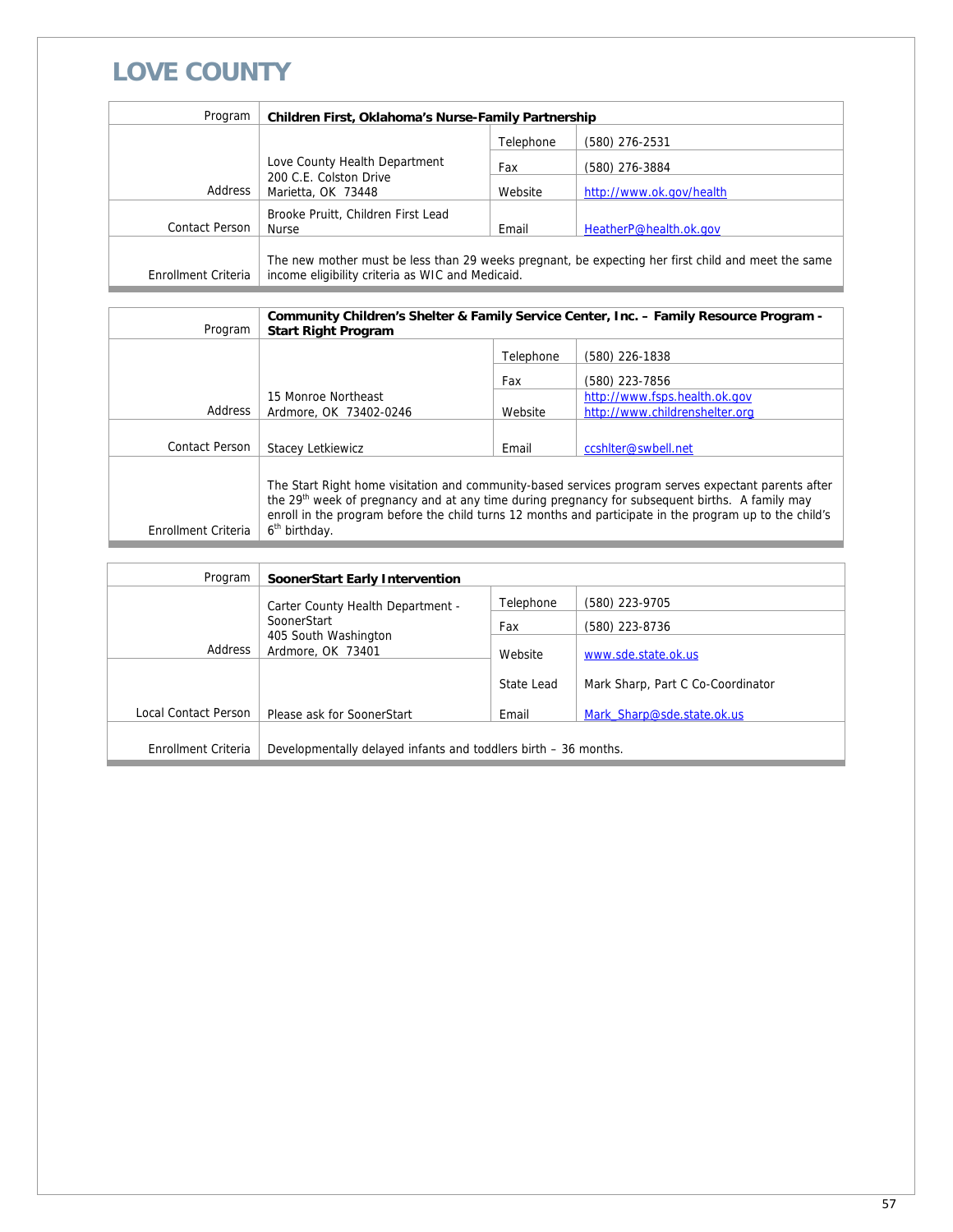### **MAJOR COUNTY**

| Program             | Children First, Oklahoma's Nurse-Family Partnership                                                                                                    |           |                          |
|---------------------|--------------------------------------------------------------------------------------------------------------------------------------------------------|-----------|--------------------------|
|                     |                                                                                                                                                        | Telephone | (580) 224-3362           |
|                     | Major County Health Department<br>501 East Broadway<br>Fairview, OK 73737                                                                              | Fax       | (580) 227-2836           |
| Address             |                                                                                                                                                        | Website   | http://www.ok.gov/health |
|                     |                                                                                                                                                        |           |                          |
| Contact Person      | Bobbie Smith, Children First Lead Nurse                                                                                                                | Email     | BobbieS@health.ok.gov    |
| Enrollment Criteria | The new mother must be less than 29 weeks pregnant, be expecting her first child and meet the same<br>income eligibility criteria as WIC and Medicaid. |           |                          |

| Program             | Northwest Family Services, Inc. - Family Building Blocks - Start Right Program                                                                                                                                                                                                                                                                             |           |                                |
|---------------------|------------------------------------------------------------------------------------------------------------------------------------------------------------------------------------------------------------------------------------------------------------------------------------------------------------------------------------------------------------|-----------|--------------------------------|
|                     |                                                                                                                                                                                                                                                                                                                                                            | Telephone | (580) 327-2900                 |
|                     |                                                                                                                                                                                                                                                                                                                                                            | Fax       | (580) 327-1337                 |
|                     | 620 Flynn Street                                                                                                                                                                                                                                                                                                                                           |           | http://fsps.health.ok.gov      |
| Address             | Alva, OK 73717                                                                                                                                                                                                                                                                                                                                             | Website   | http://www.northwestfamily.net |
| Contact Person      | Brenda Rose                                                                                                                                                                                                                                                                                                                                                | Email     | Brenda@northwestfamily.net     |
| Enrollment Criteria | The Start Right home visitation and community-based services program serves expectant parents after<br>the 29 <sup>th</sup> week of pregnancy and at any time during pregnancy for subsequent births. A family may enroll<br>in the program before the child turns 12 months and participate in the program up to the child's 6 <sup>th</sup><br>birthday. |           |                                |

| Program             | Opportunities, Inc.                                                                                                                                                                                                                       |           |                              |
|---------------------|-------------------------------------------------------------------------------------------------------------------------------------------------------------------------------------------------------------------------------------------|-----------|------------------------------|
|                     |                                                                                                                                                                                                                                           | Telephone | (580) 623-7283               |
|                     | 117 West Russworm<br>Watonga, OK 73772                                                                                                                                                                                                    | Fax       | (580) 623-7290               |
| Address             |                                                                                                                                                                                                                                           | Website   | www.opportunities-inc.org    |
| Contact Person      | Carol Ramer                                                                                                                                                                                                                               | Email     | cramer@opportunities-inc.org |
| Enrollment Criteria | Family with child age prenatal to three and/or age 3-5 living at or below 100% of the federal poverty line;<br>or child age prenatal to 3 and/or age 3-5 with disability, of homeless family or of family receiving public<br>assistance. |           |                              |

| Program              | <b>Sooner SUCCESS</b>                                                                                   |           |                                                                                                            |
|----------------------|---------------------------------------------------------------------------------------------------------|-----------|------------------------------------------------------------------------------------------------------------|
|                      | State Office:                                                                                           |           |                                                                                                            |
|                      | 1100 NF $13th$ Street                                                                                   |           |                                                                                                            |
|                      | Oklahoma City, Ok 73117                                                                                 | Telephone | (580) 227-0199                                                                                             |
|                      |                                                                                                         |           |                                                                                                            |
|                      | Staff are home-based.                                                                                   |           |                                                                                                            |
| Address              | Address unavailable                                                                                     | Website   | http://oumedicine.com/soonersuccess                                                                        |
| Local Contact Person | Denice Haworth                                                                                          | Email     | Denice-haworth@ouhsc.edu                                                                                   |
|                      | Serving families who have children with special needs, birth to 21 years of age, with free resource and |           |                                                                                                            |
|                      | referral information. No diagnostic criteria or income requirements. Any family with a child having     |           |                                                                                                            |
|                      |                                                                                                         |           | developmental disabilities, chronic medical or mental health issues or those at risk for abuse and neglect |
| Enrollment Criteria  | will be assisted.                                                                                       |           |                                                                                                            |

| Program             | SoonerStart Early Intervention                                  |               |                                                          |
|---------------------|-----------------------------------------------------------------|---------------|----------------------------------------------------------|
|                     | Garfield County Health Department -                             | Telephone     | (580) 233-0650                                           |
|                     | SoonerStart                                                     | Fax           | (580) 249-5999                                           |
| Address             | P.O. Box 3266<br>Enid, OK 73702                                 | Website       |                                                          |
|                     |                                                                 | State<br>Lead | www.sde.state.ok.us<br>Mark Sharp, Part C Co-Coordinator |
| Local Contact       |                                                                 |               |                                                          |
| Person              | Please ask for SoonerStart                                      | Email         | Mark Sharp@sde.state.ok.us                               |
| Enrollment Criteria | Developmentally delayed infants and toddlers birth – 36 months. |               |                                                          |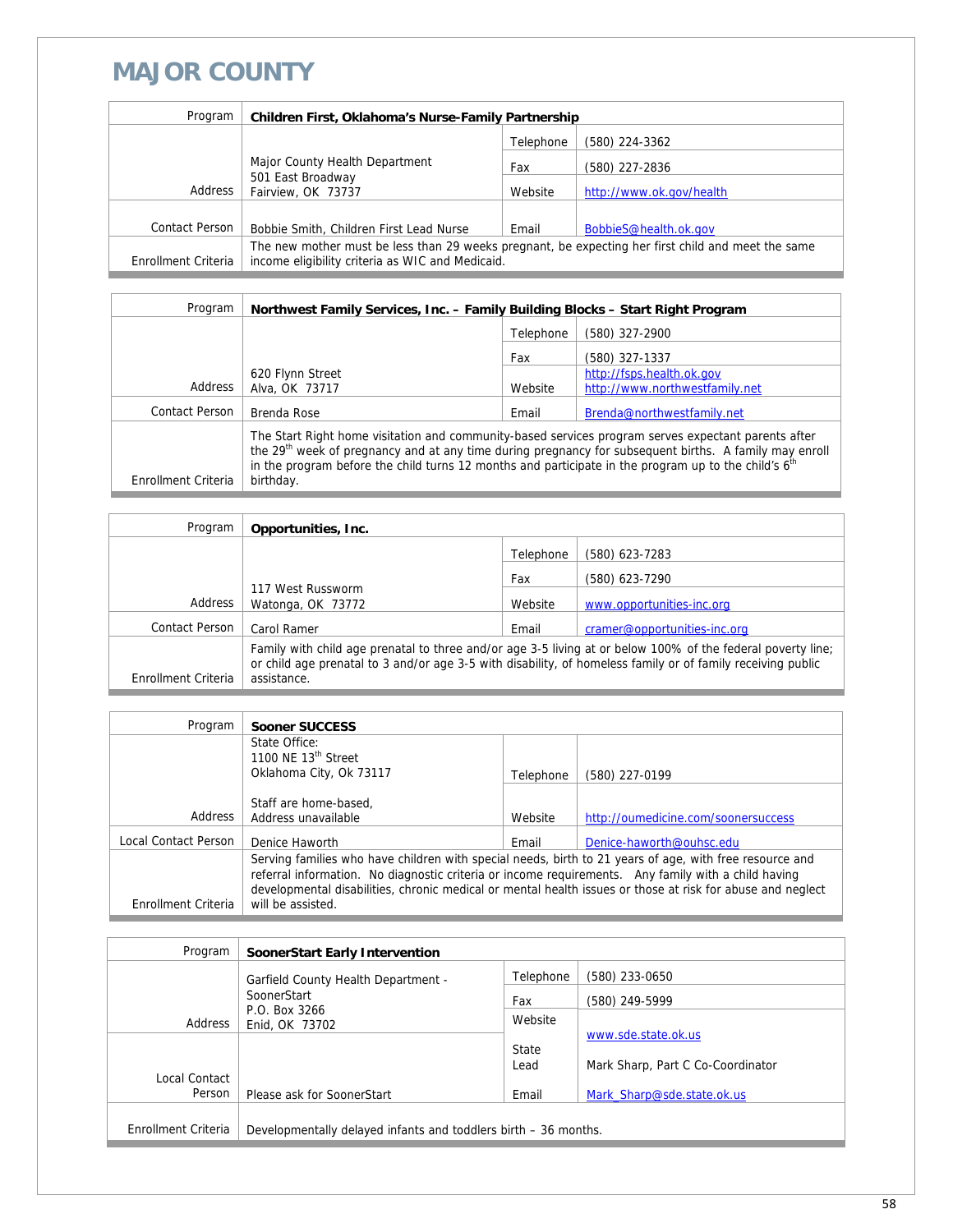# **MARSHALL COUNTY**

| Program             | Children First, Oklahoma's Nurse-Family Partnership                                                                                                    |           |                          |
|---------------------|--------------------------------------------------------------------------------------------------------------------------------------------------------|-----------|--------------------------|
|                     | Marshall County Health Department                                                                                                                      | Telephone | (580) 795-3705           |
|                     | 310 West Lillie Boulevard<br>P.O. Box 476                                                                                                              | Fax       | (580) 795-3892           |
| Address             | Madill, OK 73446                                                                                                                                       | Website   | http://www.ok.gov/health |
|                     |                                                                                                                                                        |           |                          |
| Contact Person      | Becky Payne, Children First Lead Nurse                                                                                                                 | Email     | BeckyLP@health.ok.gov    |
| Enrollment Criteria | The new mother must be less than 29 weeks pregnant, be expecting her first child and meet the same<br>income eligibility criteria as WIC and Medicaid. |           |                          |

| Program             | <b>Community Nutrition Education Programs - OSU Cooperative Extension Service</b>                                          |           |                                  |
|---------------------|----------------------------------------------------------------------------------------------------------------------------|-----------|----------------------------------|
|                     |                                                                                                                            | Telephone | (580) 795-3563                   |
|                     | 102 N. $4^{th}$                                                                                                            | Fax       | (580) 795-3587                   |
| Address             | Madill, OK 73446                                                                                                           | Website   | http://www.fcs.okstate.edu/cnep/ |
| Contact Person      | Sue Hamilton                                                                                                               | Email     | Sue.hamilton@okstate.edu         |
| Enrollment Criteria | For home visitation services, families must meet income eligibility and program quidelines.<br>Participation is voluntary. |           |                                  |

| Program              | <b>SoonerStart Early Intervention</b>                                                    |                       |                                                          |
|----------------------|------------------------------------------------------------------------------------------|-----------------------|----------------------------------------------------------|
|                      |                                                                                          | Telephone             | (580) 924-6562                                           |
|                      |                                                                                          | Fax                   | (580) 924-1651                                           |
| Address              | Bryan County Health Department -<br>SoonerStart<br>P.O. Box 598<br>Durant, OK 74702-0598 | Website<br>State Lead | www.sde.state.ok.us<br>Mark Sharp, Part C Co-Coordinator |
| Local Contact Person | Please ask for SoonerStart contact!                                                      | Email                 | Mark Sharp@sde.state.ok.us                               |
| Enrollment Criteria  | Developmentally delayed infants and toddlers birth – 36 months.                          |                       |                                                          |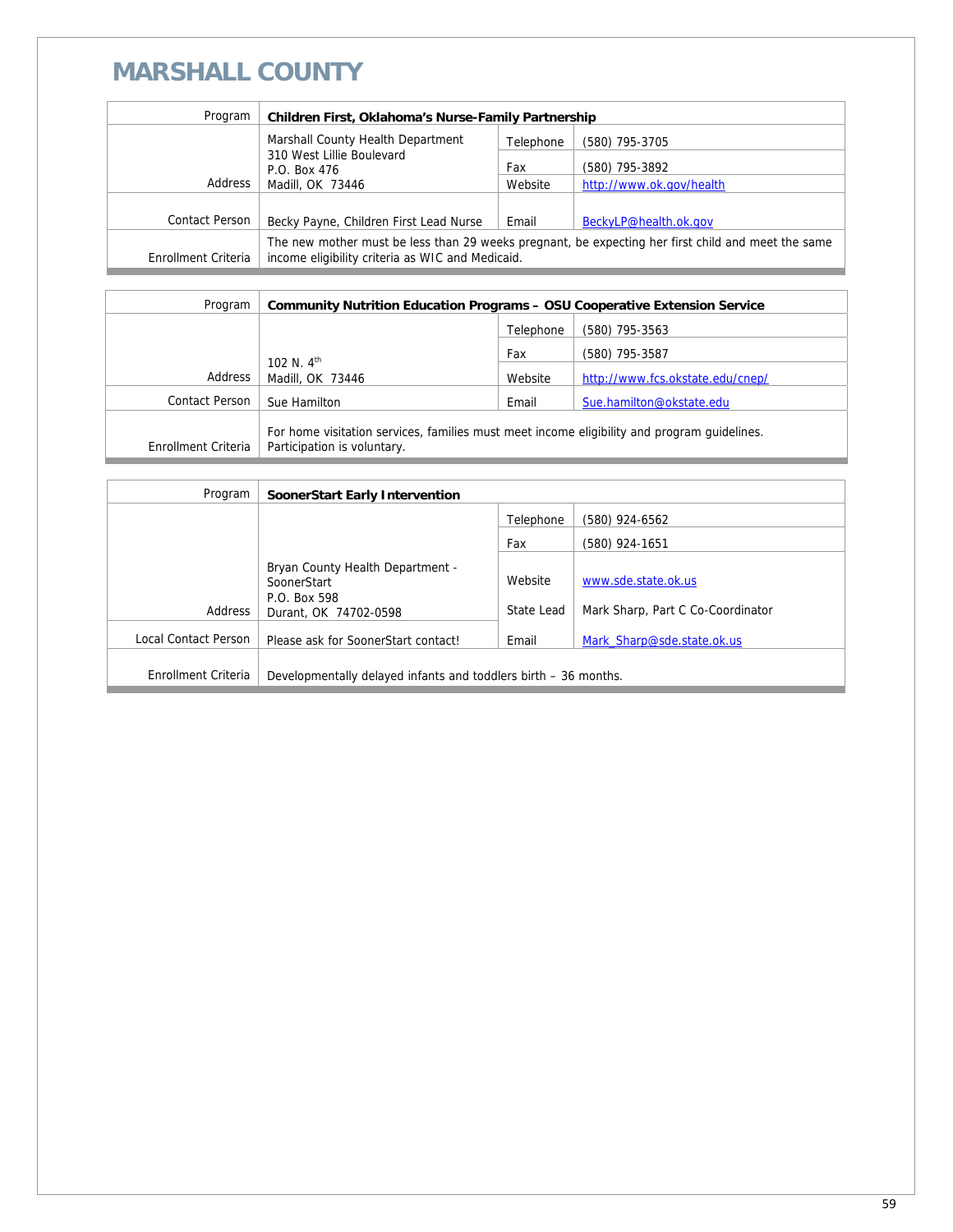### **MAYES COUNTY**

| Program             | <b>Cherokee Nation Head Start/Early Head Start</b>                                                                                                                                                                                        |           |                        |
|---------------------|-------------------------------------------------------------------------------------------------------------------------------------------------------------------------------------------------------------------------------------------|-----------|------------------------|
|                     |                                                                                                                                                                                                                                           | Telephone | (918) 453-5757         |
|                     |                                                                                                                                                                                                                                           | Fax       | (918) 458-5799         |
| Address             | P.O. Box 948<br>Tahlequah, OK 74465                                                                                                                                                                                                       | Website   | www.Cherokee.org       |
| Contact Person      | Verna Thompson                                                                                                                                                                                                                            | Email     | headstart@cherokee.org |
| Enrollment Criteria | Family with child age prenatal to three and/or age 3-5 living at or below 100% of the federal poverty<br>line; or child age prenatal to 3 and/or age 3-5 with disability, of homeless family or of family receiving<br>public assistance. |           |                        |

| Program             | Children First, Oklahoma's Nurse-Family Partnership                                                                                                    |           |                          |  |
|---------------------|--------------------------------------------------------------------------------------------------------------------------------------------------------|-----------|--------------------------|--|
|                     |                                                                                                                                                        | Telephone | (918) 825-4224           |  |
|                     | Mayes County Health Department                                                                                                                         | Fax       | (918) 825-3817           |  |
| Address             | 111 Northeast First<br>Pryor, OK 74361                                                                                                                 | Website   | http://www.ok.gov/health |  |
|                     |                                                                                                                                                        |           |                          |  |
| Contact Person      | Michele Wilson, Children First Lead Nurse                                                                                                              | Email     | MicheleW@health.ok.gov   |  |
| Enrollment Criteria | The new mother must be less than 29 weeks pregnant, be expecting her first child and meet the same<br>income eligibility criteria as WIC and Medicaid. |           |                          |  |

| Program             | <b>Community Action Resource &amp; Development, Inc.</b>                                                                                                                                                                                  |           |                      |  |
|---------------------|-------------------------------------------------------------------------------------------------------------------------------------------------------------------------------------------------------------------------------------------|-----------|----------------------|--|
|                     |                                                                                                                                                                                                                                           | Telephone | $(918)$ 341-5000     |  |
|                     | 522 West Will Rogers Boulevard                                                                                                                                                                                                            | Fax       | $(918)$ 343-3663     |  |
| Address             | P.O. Box 947<br>Claremore, OK 74018                                                                                                                                                                                                       | Website   | www.cardcaa.org      |  |
| Contact Person      | Barbara Hankins                                                                                                                                                                                                                           | Email     | bhankins@cardcaa.org |  |
| Enrollment Criteria | Family with child age prenatal to three and/or age 3-5 living at or below 100% of the federal poverty<br>line; or child age prenatal to 3 and/or age 3-5 with disability, of homeless family or of family receiving<br>public assistance. |           |                      |  |

| Program             | <b>Oklahoma Parents as Teachers - MAYES COUNTY</b>                                                                                                              |           |                         |
|---------------------|-----------------------------------------------------------------------------------------------------------------------------------------------------------------|-----------|-------------------------|
|                     | <b>CHOUTEAU-MAZIE DISTRICT</b><br><b>Carolyn Rhodes</b>                                                                                                         | Telephone | (918) 864-0495          |
|                     | 107 Deer Run                                                                                                                                                    |           |                         |
|                     | Chouteau, OK 74337                                                                                                                                              | Email     | rhodesc@pryor.k12.ok.us |
|                     | <b>LOCUST GROVE DISTRICT</b><br><b>Beth Colvin</b>                                                                                                              | Telephone | (918) 479-5243          |
|                     | PO Box 399<br>Locust Grove, OK 74352                                                                                                                            | Email     | bcolvin@lg.k12.ok.us    |
|                     | <b>PRYOR DISTRICT</b><br><b>Carolyn Rhodes</b>                                                                                                                  | Telephone | (918) 825-3523          |
|                     | PO Box 548<br>Pryor, OK 74362                                                                                                                                   | Email     | rhodesc@pryor.k12.ok.us |
|                     | <b>SALINA DISTRICT</b><br>Tami Woods                                                                                                                            | Telephone | (918) 931-8130          |
| Sites by District   | 24125 East 813 Road<br>Welling, OK 74471                                                                                                                        | Email     | tami woods@hotmail.com  |
| State Website       | http://sde.state.ok.us                                                                                                                                          |           |                         |
| Enrollment Criteria | OPAT is a free program for families of children birth to age three through the Oklahoma State<br>Department of Education and your local public school district. |           |                         |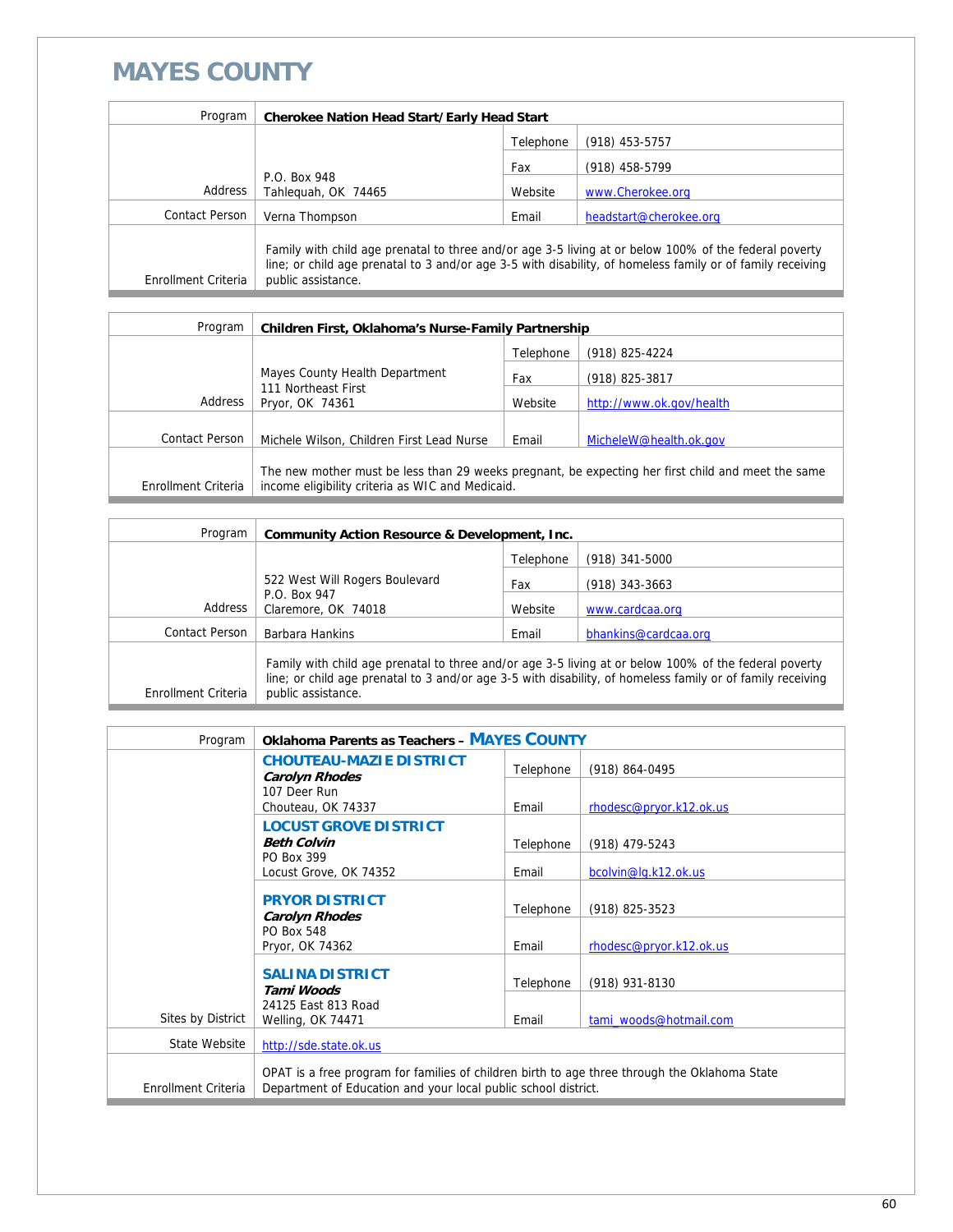### **MAYES COUNTY**

| Program              | SoonerStart Early Intervention                                  |           |                                   |  |
|----------------------|-----------------------------------------------------------------|-----------|-----------------------------------|--|
|                      | Cherokee County Health Department -                             | Telephone | (918) 458-6577                    |  |
|                      | SoonerStart<br>912 South College<br>Tahleguah, OK 74464         | Fax       | (918) 458-6592                    |  |
| Address              |                                                                 | Website   | www.sde.state.ok.us               |  |
|                      |                                                                 | State     |                                   |  |
|                      |                                                                 | Lead      | Mark Sharp, Part C Co-Coordinator |  |
| Local Contact Person | Please ask for SoonerStart                                      | Email     | Mark Sharp@sde.state.ok.us        |  |
| Enrollment Criteria  | Developmentally delayed infants and toddlers birth – 36 months. |           |                                   |  |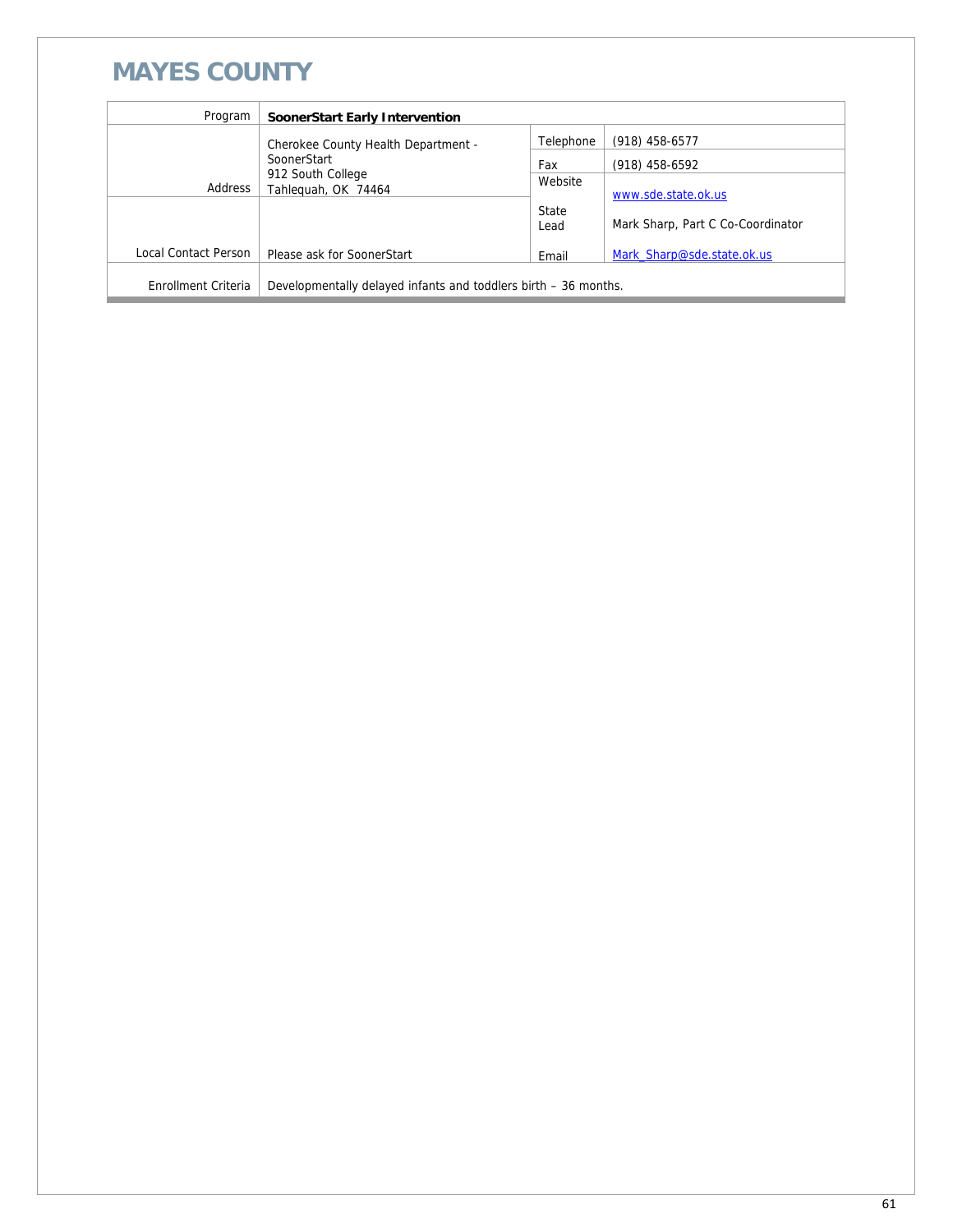### **McCLAIN COUNTY**

| Program                           | Center for Children and Families, Inc. - Bringing Up Babies - Start Right Programs                                                                                                                                                                                                                                                                         |           |                          |  |
|-----------------------------------|------------------------------------------------------------------------------------------------------------------------------------------------------------------------------------------------------------------------------------------------------------------------------------------------------------------------------------------------------------|-----------|--------------------------|--|
|                                   |                                                                                                                                                                                                                                                                                                                                                            | Telephone | (405) 364-1420           |  |
|                                   |                                                                                                                                                                                                                                                                                                                                                            | Fax       | (405) 364-1433           |  |
| Address                           | 1151 east Main Street<br>Norman, OK 73071                                                                                                                                                                                                                                                                                                                  | Website   | www.ccfinorman.org       |  |
|                                   |                                                                                                                                                                                                                                                                                                                                                            |           |                          |  |
| Contact Person                    | Fran Roberson                                                                                                                                                                                                                                                                                                                                              | Email     | frobinson@ccfinorman.org |  |
| Enrollment Criteria               | The Start Right home visitation and community-based services program serves expectant parents after<br>the 29 <sup>th</sup> week of pregnancy and at any time during pregnancy for subsequent births. A family may<br>enroll in the program before the child turns 12 months and participate in the program up to the child's<br>6 <sup>th</sup> birthday. |           |                          |  |
| <b>LOCATIONS</b><br><b>SERVED</b> | Cleveland County and Spanish speaking clients in McClain County upon request/referral                                                                                                                                                                                                                                                                      |           |                          |  |

| Program             | Children First, Oklahoma's Nurse-Family Partnership                                                                                                    |           |                          |  |
|---------------------|--------------------------------------------------------------------------------------------------------------------------------------------------------|-----------|--------------------------|--|
|                     |                                                                                                                                                        | Telephone | (405) 527-6541           |  |
|                     | McClain County Health Department                                                                                                                       |           | (405) 321-4048           |  |
| Address             | 919 North Ninth Street<br>Purcell, OK 73080                                                                                                            | Website   | http://www.ok.gov/health |  |
|                     | April Jewel,                                                                                                                                           |           |                          |  |
| Contact Person      | Interim Children First Lead Nurse                                                                                                                      | Email     | April J@health.ok.gov    |  |
| Enrollment Criteria | The new mother must be less than 29 weeks pregnant, be expecting her first child and meet the same<br>income eligibility criteria as WIC and Medicaid. |           |                          |  |

| Program             | Delta Community Action Foundation (Delta Head Start/Early Head Start)                                                                                                                                                                     |           |                              |  |
|---------------------|-------------------------------------------------------------------------------------------------------------------------------------------------------------------------------------------------------------------------------------------|-----------|------------------------------|--|
|                     |                                                                                                                                                                                                                                           | Telephone | (405) 756-1100               |  |
|                     |                                                                                                                                                                                                                                           | Fax       | (405) 756-1104               |  |
| Address             | 308 Southwest 2 <sup>nd</sup><br>Lindsay, OK 73052                                                                                                                                                                                        | Website   | www.deltacommunityaction.com |  |
| Contact Person      | Sharon Horton                                                                                                                                                                                                                             | Email     | shorton3@windstream.net      |  |
| Enrollment Criteria | Family with child age prenatal to three and/or age 3-5 living at or below 100% of the federal poverty<br>line; or child age prenatal to 3 and/or age 3-5 with disability, of homeless family or of family receiving<br>public assistance. |           |                              |  |

| Program             | McClain-Garvin County Youth and Family Center, Inc. - Healthy Beginnings Program -<br><b>Start Right Program</b>                                                                                                                                                                                                                                           |           |                            |  |
|---------------------|------------------------------------------------------------------------------------------------------------------------------------------------------------------------------------------------------------------------------------------------------------------------------------------------------------------------------------------------------------|-----------|----------------------------|--|
|                     |                                                                                                                                                                                                                                                                                                                                                            | Telephone | (405) 527-2424             |  |
|                     | 118 South 2 <sup>nd</sup> Street                                                                                                                                                                                                                                                                                                                           | Fax       | (405) 527-6406             |  |
| Address             | Purcell, OK 73089-0349                                                                                                                                                                                                                                                                                                                                     | Website   | http://www.ok.gov/health   |  |
| Contact Person      | Donna McClung                                                                                                                                                                                                                                                                                                                                              | Email     |                            |  |
|                     |                                                                                                                                                                                                                                                                                                                                                            |           | donna.mcclung@cebridge.net |  |
| Enrollment Criteria | The Start Right home visitation and community-based services program serves expectant parents after<br>the 29 <sup>th</sup> week of pregnancy and at any time during pregnancy for subsequent births. A family may<br>enroll in the program before the child turns 12 months and participate in the program up to the child's<br>6 <sup>th</sup> birthday. |           |                            |  |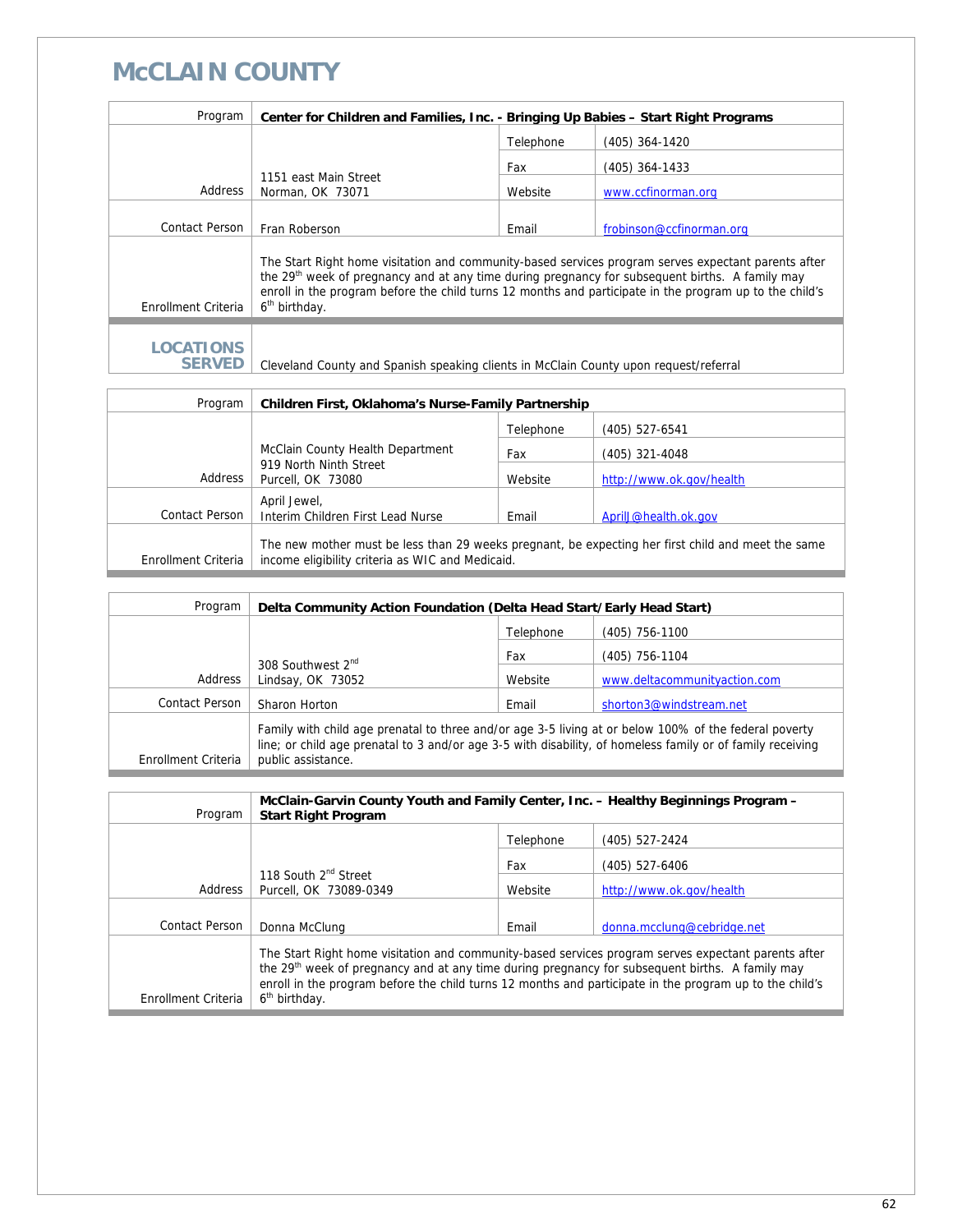# **McCLAIN COUNTY**

| Program              | SoonerStart Early Intervention                                           |            |                                   |
|----------------------|--------------------------------------------------------------------------|------------|-----------------------------------|
|                      | Cleveland County Health Department -                                     | Telephone  | (405) 321-4048                    |
|                      | SoonerStart<br>250 12 <sup>th</sup> Avenue Northeast<br>Norman, OK 73071 | Fax        | (405) 364-6761                    |
| Address              |                                                                          | Website    | www.sde.state.ok.us               |
|                      |                                                                          | State Lead | Mark Sharp, Part C Co-Coordinator |
| Local Contact Person | Please ask for SoonerStart                                               | Email      | Mark Sharp@sde.state.ok.us        |
|                      |                                                                          |            |                                   |
| Enrollment Criteria  | Developmentally delayed infants and toddlers birth – 36 months.          |            |                                   |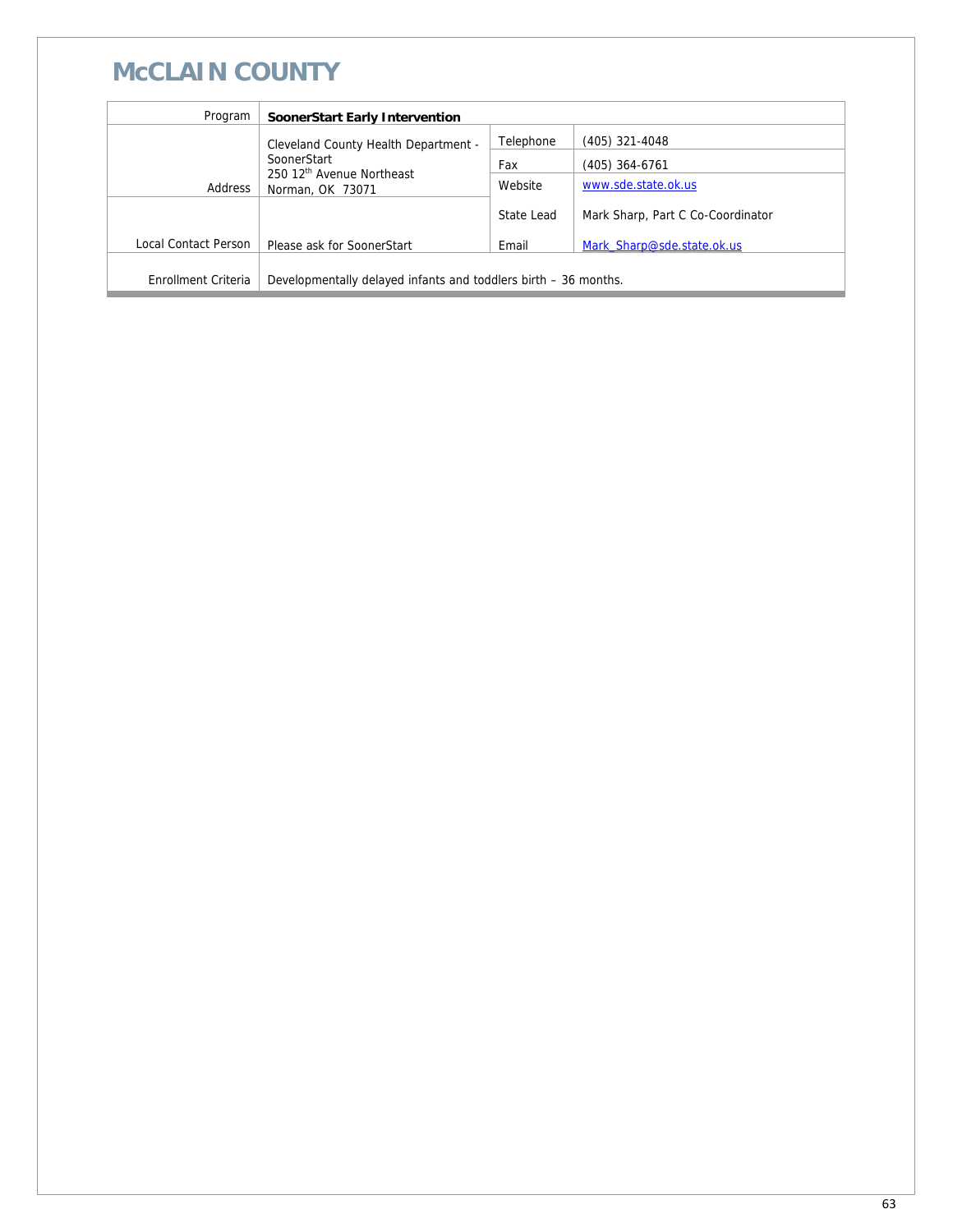## **McCURTAIN COUNTY**

| Program               | Children First, Oklahoma's Nurse-Family Partnership                                                                                                    |           |                          |  |
|-----------------------|--------------------------------------------------------------------------------------------------------------------------------------------------------|-----------|--------------------------|--|
|                       |                                                                                                                                                        | Telephone | (580) 286-6620           |  |
|                       | McCurtain County Health Department<br>1400 Lynn Lane<br>Address<br>Idabel, OK 74745                                                                    | Fax       | (580) 286-2012           |  |
|                       |                                                                                                                                                        | Website   | http://www.ok.gov/health |  |
| <b>Contact Person</b> | Becky Payne, Children First Lead Nurse                                                                                                                 | Email     | BeckyLP@health.ok.gov    |  |
| Enrollment Criteria   | The new mother must be less than 29 weeks pregnant, be expecting her first child and meet the same<br>income eligibility criteria as WIC and Medicaid. |           |                          |  |

| Program             | <b>Community Nutrition Education Programs - OSU Cooperative Extension Service</b>                                          |           |                                  |
|---------------------|----------------------------------------------------------------------------------------------------------------------------|-----------|----------------------------------|
|                     |                                                                                                                            | Telephone | (580) 298-5563                   |
|                     | Pushmataha County Extension Service                                                                                        | Fax       | (580) 298-9969                   |
| Address             | 306 Southwest B Street<br>Antlers, OK 74523-3825                                                                           | Website   | http://www.fcs.okstate.edu/cnep/ |
| Contact Person      | Debra Walters                                                                                                              | Email     | debra.walters@okstate.edu        |
| Enrollment Criteria | For home visitation services, families must meet income eligibility and program guidelines.<br>Participation is voluntary. |           |                                  |

| <b>Counseling Center of Southeast Oklahoma</b>                                 |           |                                   |
|--------------------------------------------------------------------------------|-----------|-----------------------------------|
|                                                                                | Telephone | (580) 298-2830                    |
| P.O. Box 1030<br>Address<br>Antlers, OK 74523                                  | Fax       | (580) 298-6723                    |
|                                                                                | Website   | www.oklahomatherapy.com           |
|                                                                                |           |                                   |
| Dorothy Brown                                                                  | Email     | Dorothy.Brown@oklahomatherapy.com |
| Mental Health and substance abuse services are provided in one of 6 locations. |           |                                   |
|                                                                                |           |                                   |

| Program             | Little Dixie Community Action Agency, Inc.                                                                                                                                                                                                |           |                       |
|---------------------|-------------------------------------------------------------------------------------------------------------------------------------------------------------------------------------------------------------------------------------------|-----------|-----------------------|
|                     |                                                                                                                                                                                                                                           | Telephone | (580) 326-7581        |
|                     | 209 North $4th$<br>Hugo, OK 74743                                                                                                                                                                                                         | Fax       | (580) 326-7584        |
| Address             |                                                                                                                                                                                                                                           | Website   | www.littledixie.org   |
| Contact Person      | Dawn McDaniel                                                                                                                                                                                                                             | Email     | dmcdaniel@lddaahs.org |
| Enrollment Criteria | Family with child age prenatal to three and/or age 3-5 living at or below 100% of the federal poverty<br>line; or child age prenatal to 3 and/or age 3-5 with disability, of homeless family or of family receiving<br>public assistance. |           |                       |

| Program             | McCurtain County Health Department Start Right Bright Beginnings Program                                                                                                                                                                                                                                                                                   |           |                           |
|---------------------|------------------------------------------------------------------------------------------------------------------------------------------------------------------------------------------------------------------------------------------------------------------------------------------------------------------------------------------------------------|-----------|---------------------------|
|                     |                                                                                                                                                                                                                                                                                                                                                            | Telephone | (580) 286-6528            |
|                     | 1400 Lynn Lane<br>Idabel, OK 74745                                                                                                                                                                                                                                                                                                                         | Fax       | (580) 286-2012            |
| Address             |                                                                                                                                                                                                                                                                                                                                                            | Website   | http://fsps.health.ok.gov |
| Contact Person      | Marilyn Walden                                                                                                                                                                                                                                                                                                                                             | Email     | marilynw@health.ok.gov    |
| Enrollment Criteria | The Start Right home visitation and community-based services program serves expectant parents after<br>the 29 <sup>th</sup> week of pregnancy and at any time during pregnancy for subsequent births. A family may<br>enroll in the program before the child turns 12 months and participate in the program up to the child's<br>6 <sup>th</sup> birthday. |           |                           |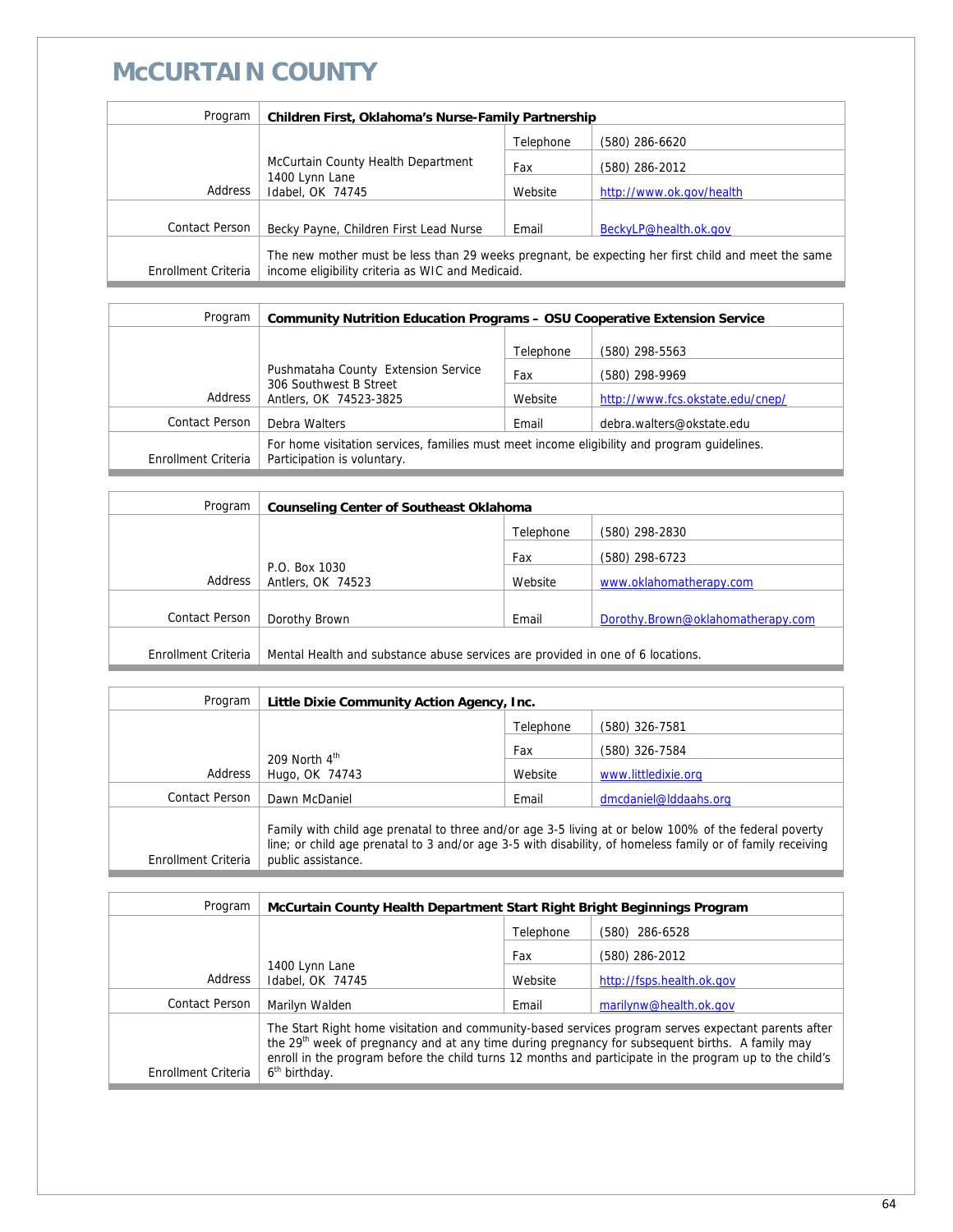## **McCURTAIN COUNTY**

| Program             | <b>Oklahoma Parents as Teachers - MCCURTAIN COUNTY</b>                                        |           |                      |
|---------------------|-----------------------------------------------------------------------------------------------|-----------|----------------------|
|                     |                                                                                               | Telephone | (580) 286-3344       |
|                     | <b>HAWORTH DISTRICT</b>                                                                       |           | rita@soic.us         |
|                     | <b>Rita Burke</b>                                                                             |           | sheila@soic.us       |
|                     | 103 Northeast Avenue A                                                                        |           | Sheilaopat@yahoo.com |
|                     | Idabel, OK 74745                                                                              | Email     | tracy@soic.us        |
|                     | <b>IDABEL DISTRICT</b>                                                                        |           |                      |
|                     | Conni Lynch                                                                                   | Telephone | (580) 286-3056       |
|                     | 1203 Southeast Quincy Street                                                                  |           |                      |
|                     | Idabel, OK 74745                                                                              | Email     | clynch@idabelps.org  |
|                     |                                                                                               |           |                      |
|                     |                                                                                               | Telephone | (580) 286-3344       |
|                     | <b>FOREST GROVE DISTRICT</b>                                                                  |           | rita@soic.us         |
|                     | <b>Rita Burke</b>                                                                             |           | sheila@soic.us       |
|                     | 103 Northeast Avenue A                                                                        |           | Sheilaopat@yahoo.com |
|                     | Idabel, OK 74745                                                                              | Email     | tracy@soic.us        |
|                     |                                                                                               |           |                      |
|                     | <b>WRIGHT CITY/GLOVER</b>                                                                     | Telephone | (580) 286-3344       |
|                     | <b>DISTRICT</b>                                                                               |           | rita@soic.us         |
|                     | <b>Rita Burke</b>                                                                             |           | sheila@soic.us       |
|                     | 103 Northeast Avenue A                                                                        |           | Sheilaopat@yahoo.com |
| Sites by District   | Idabel, OK 74745                                                                              | Email     | tracy@soic.us        |
| State Website       | http://sde.state.ok.us                                                                        |           |                      |
|                     |                                                                                               |           |                      |
|                     | OPAT is a free program for families of children birth to age three through the Oklahoma State |           |                      |
| Enrollment Criteria | Department of Education and your local public school district.                                |           |                      |

| Program              | SoonerStart Early Intervention                                  |            |                                   |
|----------------------|-----------------------------------------------------------------|------------|-----------------------------------|
|                      | McCurtain County Health Department -                            | Telephone  | (580) 286-6620                    |
|                      | SoonerStart                                                     | Fax        | (580) 286-2012                    |
| Address              | 1400 Lynn Lane<br>Idabel, OK 74745                              | Website    | www.sde.state.ok.us               |
|                      |                                                                 | State Lead | Mark Sharp, Part C Co-Coordinator |
| Local Contact Person | Please ask for SoonerStart                                      | Email      | Mark Sharp@sde.state.ok.us        |
| Enrollment Criteria  | Developmentally delayed infants and toddlers birth - 36 months. |            |                                   |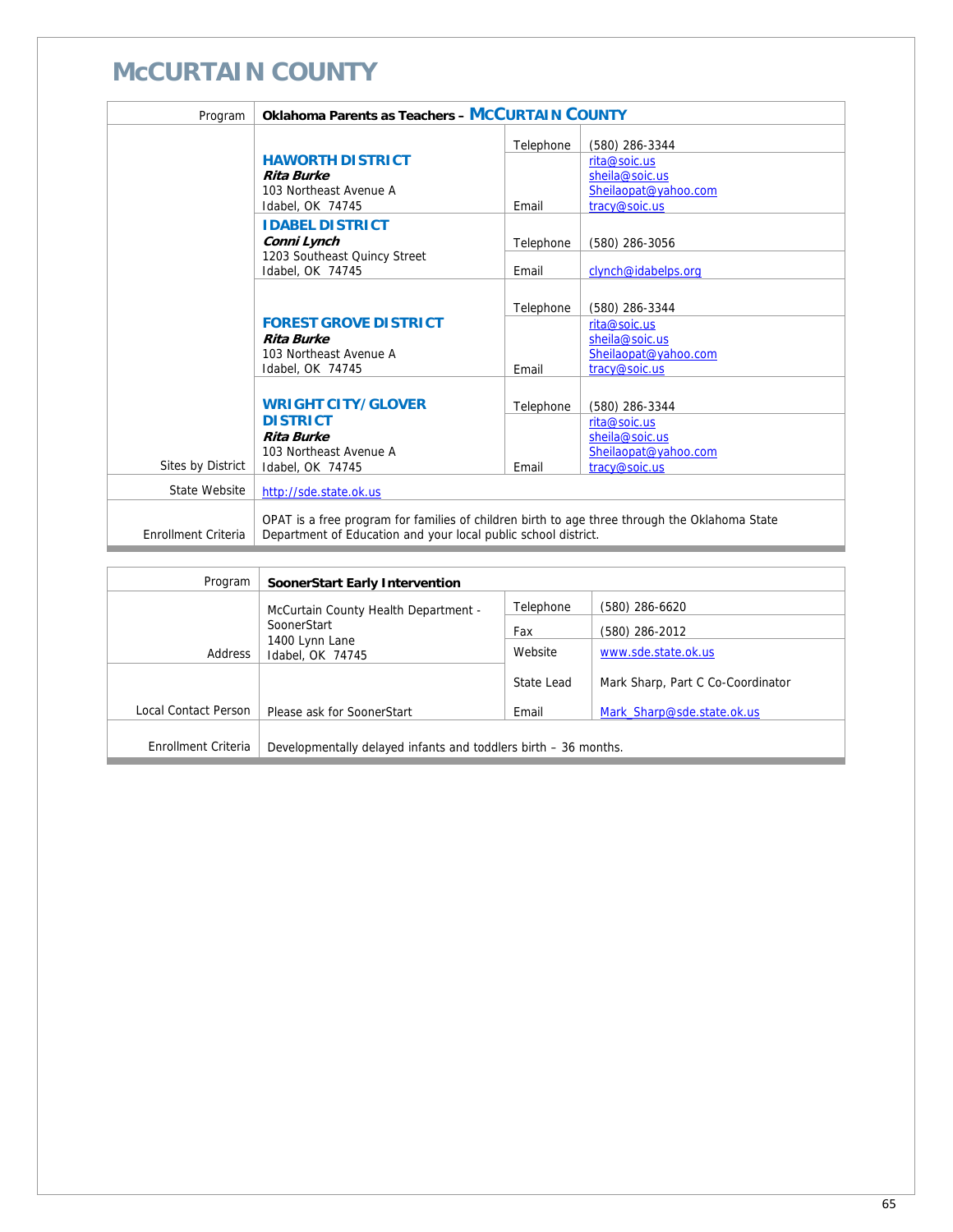### **McINTOSH COUNTY**

| Program             | Children First, Oklahoma's Nurse-Family Partnership                                                                                                    |           |                          |
|---------------------|--------------------------------------------------------------------------------------------------------------------------------------------------------|-----------|--------------------------|
|                     |                                                                                                                                                        | Telephone | $(918)$ 473-5416         |
|                     | McIntosh County Health Department<br>211 West Gentry<br>Checotah, OK 74426                                                                             | Fax       | (918) 473-1841           |
| Address             |                                                                                                                                                        | Website   | http://www.ok.gov/health |
| Contact Person      | Debbie Rowan, Children First Lead Nurse                                                                                                                | Email     | DebKR@health.ok.gov      |
| Enrollment Criteria | The new mother must be less than 29 weeks pregnant, be expecting her first child and meet the same<br>income eligibility criteria as WIC and Medicaid. |           |                          |

| Program               | <b>Community Nutrition Education Programs - OSU Cooperative Extension Service</b>                                          |           |                                  |
|-----------------------|----------------------------------------------------------------------------------------------------------------------------|-----------|----------------------------------|
|                       |                                                                                                                            |           | (918) 758-4140                   |
|                       |                                                                                                                            | Telephone | (918) 756-1958                   |
|                       | <b>Okmulgee County Extension Service</b><br>1901 N. Oklahoma                                                               | Fax       | (918) 758-4140                   |
| Address               | Okmulgee, OK 74447                                                                                                         | Website   | http://www.fcs.okstate.edu/cnep/ |
|                       |                                                                                                                            |           |                                  |
| <b>Contact Person</b> | Carolyn Clifton                                                                                                            | Email     | carolyn.clifton@okstate.edu      |
| Enrollment Criteria   | For home visitation services, families must meet income eligibility and program guidelines.<br>Participation is voluntary. |           |                                  |

| Program             | <b>Oklahoma Parents as Teachers</b>                                                                                                                             |           |                           |
|---------------------|-----------------------------------------------------------------------------------------------------------------------------------------------------------------|-----------|---------------------------|
|                     | <b>CHECOTAH DISTRICT</b>                                                                                                                                        | Telephone | $(918)$ 473-5610          |
|                     | <b>Eunice Warrior</b><br>310 Southwest 2 <sup>nd</sup> Street                                                                                                   | Website   | http://sde.state.ok.us    |
| Address             | Checotah, OK 74426-4602                                                                                                                                         | Email     | tbrown@checotah.k12.ok.us |
| Enrollment Criteria | OPAT is a free program for families of children birth to age three through the Oklahoma State<br>Department of Education and your local public school district. |           |                           |

| Program              | SoonerStart Early Intervention                                         |            |                                   |
|----------------------|------------------------------------------------------------------------|------------|-----------------------------------|
|                      | Okmulgee County Health Department -                                    | Telephone  | $(908)$ 756-1883                  |
|                      | SoonerStart<br>1304 R.D. Miller Drive<br>Address<br>Okmulgee, OK 74447 | Fax        | $(918)$ 756-6770                  |
|                      |                                                                        | Website    | www.sde.state.ok.us               |
|                      |                                                                        | State Lead | Mark Sharp, Part C Co-Coordinator |
| Local Contact Person | Please ask for SoonerStart                                             | Email      | Mark Sharp@sde.state.ok.us        |
| Enrollment Criteria  | Developmentally delayed infants and toddlers birth – 36 months.        |            |                                   |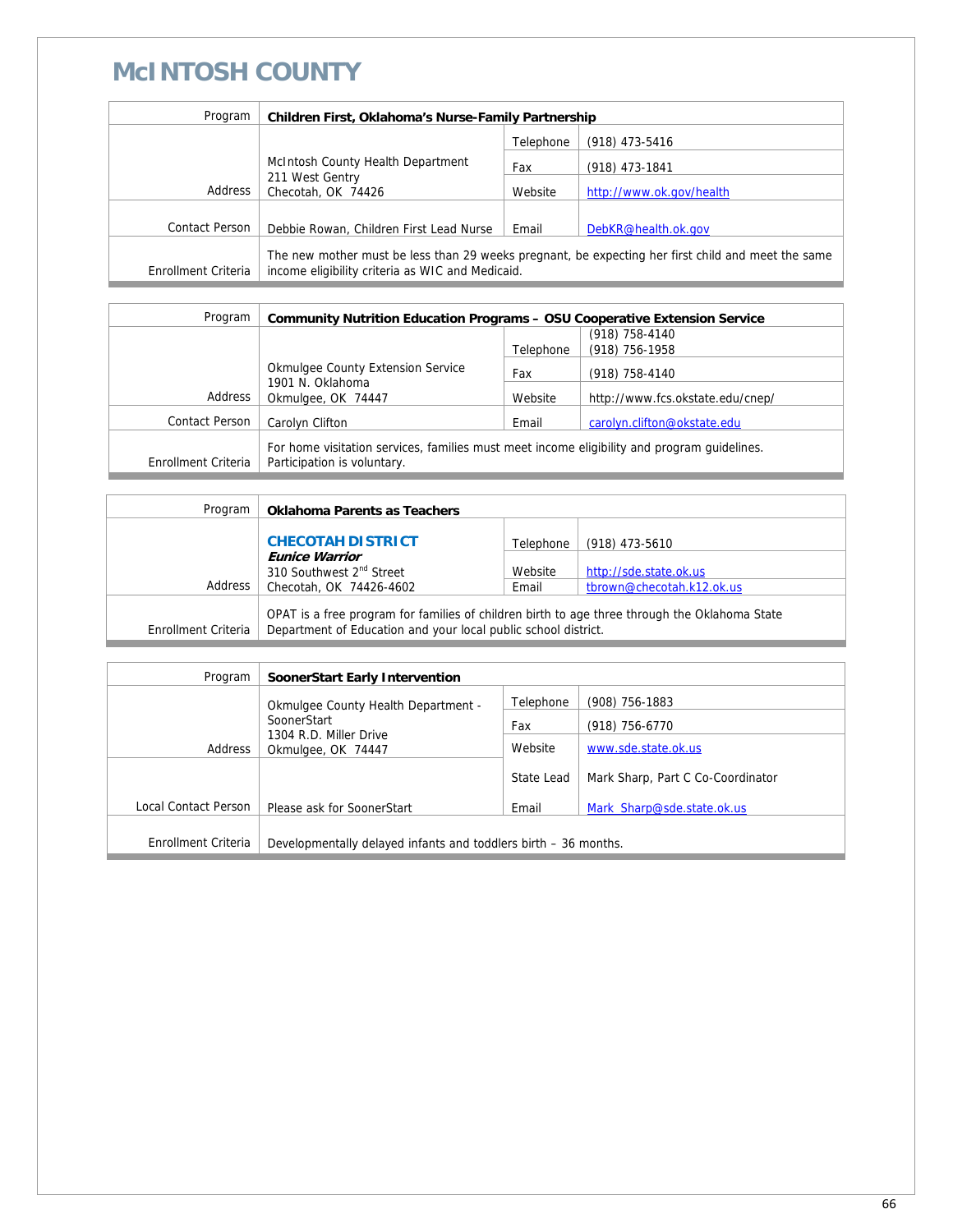### **MURRAY COUNTY**

| Program             | Children First, Oklahoma's Nurse-Family Partnership                                                                                                    |           |                          |
|---------------------|--------------------------------------------------------------------------------------------------------------------------------------------------------|-----------|--------------------------|
|                     |                                                                                                                                                        | Telephone | (580) 622-3716           |
|                     | Murray County Health Department<br>730 Cambridge Drive<br>Sulphur, OK 73086                                                                            | Fax       | (580) 622-2490           |
| Address             |                                                                                                                                                        | Website   | http://www.ok.gov/health |
|                     |                                                                                                                                                        |           |                          |
| Contact Person      | Vicki Long, Children First Lead Nurse                                                                                                                  | Email     | VickiL@health.ok.gov     |
| Enrollment Criteria | The new mother must be less than 29 weeks pregnant, be expecting her first child and meet the same<br>income eligibility criteria as WIC and Medicaid. |           |                          |

| Program               | Community Children's Shelter & Family Service Center, Inc. - Family Resource Program -<br><b>Start Right Program</b>                                                                                                                                                                                                          |           |                                |
|-----------------------|-------------------------------------------------------------------------------------------------------------------------------------------------------------------------------------------------------------------------------------------------------------------------------------------------------------------------------|-----------|--------------------------------|
|                       |                                                                                                                                                                                                                                                                                                                               | Telephone | (580) 226-1838                 |
|                       |                                                                                                                                                                                                                                                                                                                               | Fax       | (580) 223-7856                 |
|                       | 15 Monroe Northeast                                                                                                                                                                                                                                                                                                           |           | http://www.fsps.health.ok.gov  |
| Address               | Ardmore, OK 73402-0246                                                                                                                                                                                                                                                                                                        | Website   | http://www.childrenshelter.org |
|                       |                                                                                                                                                                                                                                                                                                                               |           |                                |
| <b>Contact Person</b> | Stacey Letkiewicz                                                                                                                                                                                                                                                                                                             | Email     | ccshiter@swbell.net            |
|                       | The Start Right home visitation and community-based services program serves expectant parents after<br>the 29 <sup>th</sup> week of pregnancy and at any time during pregnancy for subsequent births. A family may<br>enroll in the program before the child turns 12 months and participate in the program up to the child's |           |                                |
| Enrollment Criteria   | 6 <sup>th</sup> birthday.                                                                                                                                                                                                                                                                                                     |           |                                |

| Program             | <b>Community Nutrition Education Programs - OSU Cooperative Extension Service</b>                                          |           |                                  |
|---------------------|----------------------------------------------------------------------------------------------------------------------------|-----------|----------------------------------|
|                     |                                                                                                                            | Telephone | (580) 622-3016                   |
|                     |                                                                                                                            | Fax       | (580) 622-6619                   |
| Address             | 4000 West Highway 7<br>Sulphur, OK 73086                                                                                   | Website   | http://www.fcs.okstate.edu/cnep/ |
| Contact Person      | Sue Hamilton                                                                                                               | Email     | Sue.hamilton@okstate.edu         |
| Enrollment Criteria | For home visitation services, families must meet income eligibility and program guidelines.<br>Participation is voluntary. |           |                                  |

| Program             | <b>Oklahoma Parents as Teachers</b>                                                                                                                             |                      |                                                    |
|---------------------|-----------------------------------------------------------------------------------------------------------------------------------------------------------------|----------------------|----------------------------------------------------|
|                     | <b>SULPHUR DISTRICT</b><br><b>Amy Howe</b>                                                                                                                      | Telephone<br>Website | (580) 622-3326<br>http://sde.state.ok.us           |
| Address             | 1021 West Ninth Street<br>Sulphur, OK 73086                                                                                                                     | Email                | ahowe@sulphur.k12.ok.us or<br>amyhowe@brightok.net |
| Enrollment Criteria | OPAT is a free program for families of children birth to age three through the Oklahoma State<br>Department of Education and your local public school district. |                      |                                                    |

| Program              | <b>SoonerStart Early Intervention</b>                           |            |                                   |
|----------------------|-----------------------------------------------------------------|------------|-----------------------------------|
|                      | Pontotoc County Health Department -                             | Telephone  | (580) 332-2011                    |
|                      | SoonerStart                                                     | Fax        | (580) 332-9537                    |
| Address              | 2330 Arlington<br>Ada, OK 74820                                 | Website    | www.sde.state.ok.us               |
|                      |                                                                 | State Lead | Mark Sharp, Part C Co-Coordinator |
| Local Contact Person | Please ask for SoonerStart                                      | Email      | Mark Sharp@sde.state.ok.us        |
| Enrollment Criteria  | Developmentally delayed infants and toddlers birth – 36 months. |            |                                   |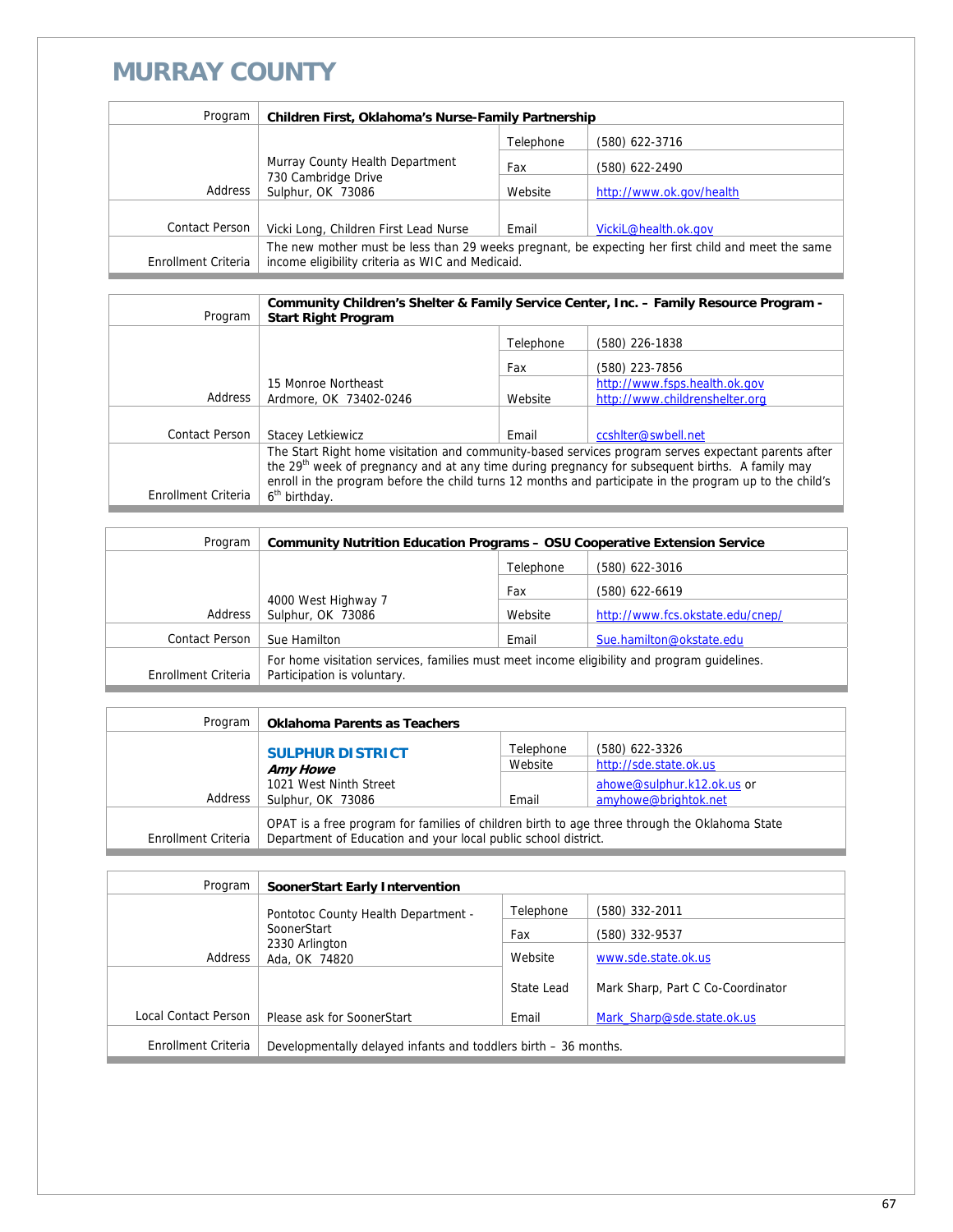## **MUSKOGEE COUNTY**

| Program             | <b>Cherokee Nation Head Start/Early Head Start</b>                                                                                                                                                                                        |           |                        |
|---------------------|-------------------------------------------------------------------------------------------------------------------------------------------------------------------------------------------------------------------------------------------|-----------|------------------------|
|                     |                                                                                                                                                                                                                                           | Telephone | (918) 453-5757         |
|                     |                                                                                                                                                                                                                                           | Fax       | (918) 458-5799         |
| Address             | P.O. Box 948<br>Tahleguah, OK 74465                                                                                                                                                                                                       | Website   | www.Cherokee.org       |
| Contact Person      | Verna Thompson                                                                                                                                                                                                                            | Email     | headstart@cherokee.org |
| Enrollment Criteria | Family with child age prenatal to three and/or age 3-5 living at or below 100% of the federal poverty<br>line; or child age prenatal to 3 and/or age 3-5 with disability, of homeless family or of family receiving<br>public assistance. |           |                        |

| Program             | Children First, Oklahoma's Nurse-Family Partnership                                                                                                    |           |                          |
|---------------------|--------------------------------------------------------------------------------------------------------------------------------------------------------|-----------|--------------------------|
|                     |                                                                                                                                                        | Telephone | (918) 683-0321           |
|                     | Muskogee County Health Department                                                                                                                      | Fax       | (918) 683-8053           |
| Address             | 530 South 34th Street<br>Muskogee, OK 74401                                                                                                            | Website   | http://www.ok.gov/health |
|                     |                                                                                                                                                        |           |                          |
| Contact Person      | Linda Hitchye, Children First Lead Nurse                                                                                                               | Email     | LindaLH@health.ok.gov    |
| Enrollment Criteria | The new mother must be less than 29 weeks pregnant, be expecting her first child and meet the same<br>income eligibility criteria as WIC and Medicaid. |           |                          |

| Program             | <b>Community Nutrition Education Programs - OSU Cooperative Extension Service</b> |           |                                                                                                           |
|---------------------|-----------------------------------------------------------------------------------|-----------|-----------------------------------------------------------------------------------------------------------|
|                     |                                                                                   | Telephone | (918) 756-1958                                                                                            |
|                     | <b>Okmulgee County Extension Service</b><br>1901 North Oklahoma                   | Fax       | (918) 758-4140                                                                                            |
| Address             | Okmulgee, OK 74447-6527                                                           | Website   | http://www.fcs.okstate.edu/cnep/                                                                          |
| Contact Person      | Carolyn Clifton                                                                   | Email     | carolyn.clifton@okstate.edu                                                                               |
| Enrollment Criteria | is voluntary.                                                                     |           | For home visitation services, families must meet income eligibility and program quidelines. Participation |

| Program             | Green Country Behavioral Health Services - Muskogee County Head Start                                                                                                                                                                     |           |                  |
|---------------------|-------------------------------------------------------------------------------------------------------------------------------------------------------------------------------------------------------------------------------------------|-----------|------------------|
|                     |                                                                                                                                                                                                                                           | Telephone | $(918)$ 687-6611 |
|                     |                                                                                                                                                                                                                                           | Fax       | (918) 682-3559   |
| Address             | 619 North Main<br>Muskogee, OK 74401-4431                                                                                                                                                                                                 | Website   | www.gcbhs.org    |
| Contact Person      | Regina Craig                                                                                                                                                                                                                              | Email     | rcraig@gcbhs.org |
| Enrollment Criteria | Family with child age prenatal to three and/or age 3-5 living at or below 100% of the federal poverty<br>line; or child age prenatal to 3 and/or age 3-5 with disability, of homeless family or of family receiving<br>public assistance. |           |                  |

| Program                           | <b>Oklahoma Parents as Teachers</b>                                                                                                                             |           |                                   |
|-----------------------------------|-----------------------------------------------------------------------------------------------------------------------------------------------------------------|-----------|-----------------------------------|
|                                   |                                                                                                                                                                 | Telephone | (918) 478-2474                    |
|                                   | <b>FORT GIBSON DISTRICT</b><br>Linda Clinkenbeard<br>500 South Ross Avenue<br>Fort Gibson, Ok 74434                                                             | Website   | http://sde.state.ok.us            |
| Local Contact Person<br>& Address |                                                                                                                                                                 | Email     | I clinkenbeard@ftgibson.k12.ok.us |
| Enrollment Criteria               | OPAT is a free program for families of children birth to age three through the Oklahoma State<br>Department of Education and your local public school district. |           |                                   |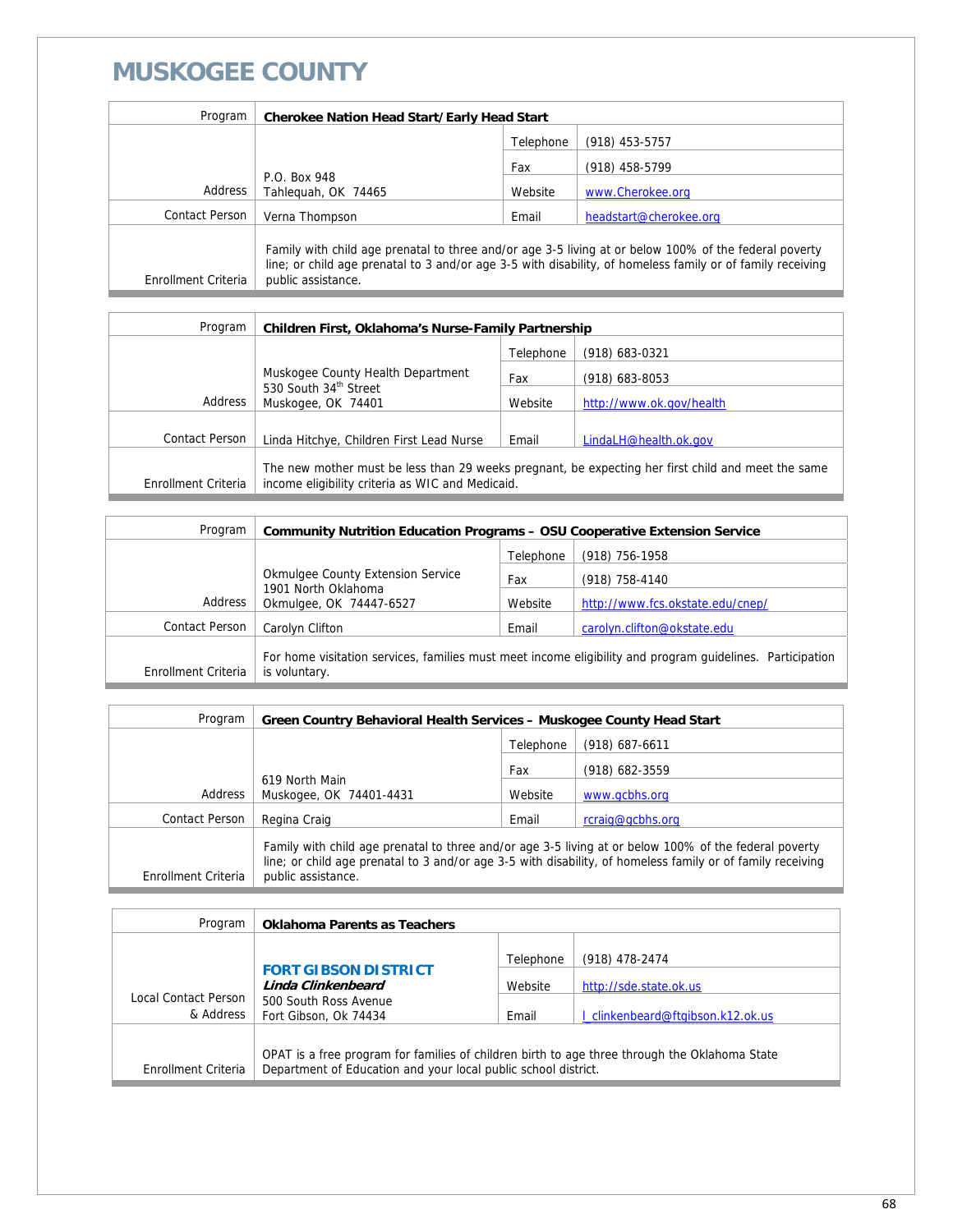# **MUSKOGEE COUNTY**

| Program                    | SoonerStart Early Intervention                                  |            |                                   |
|----------------------------|-----------------------------------------------------------------|------------|-----------------------------------|
|                            | Muskogee County Health Department -                             | Telephone  | (918) 683-0321                    |
|                            | SoonerStart                                                     | Fax        | (918) 682-4574                    |
| Address                    | 530 South 34th Street<br>Muskogee, OK 74401                     |            |                                   |
|                            |                                                                 | Website    | www.sde.state.ok.us               |
|                            |                                                                 | State Lead | Mark Sharp, Part C Co-Coordinator |
| Local Contact Person       | Please ask for SoonerStart                                      | Email      | Mark Sharp@sde.state.ok.us        |
|                            |                                                                 |            |                                   |
| <b>Enrollment Criteria</b> | Developmentally delayed infants and toddlers birth – 36 months. |            |                                   |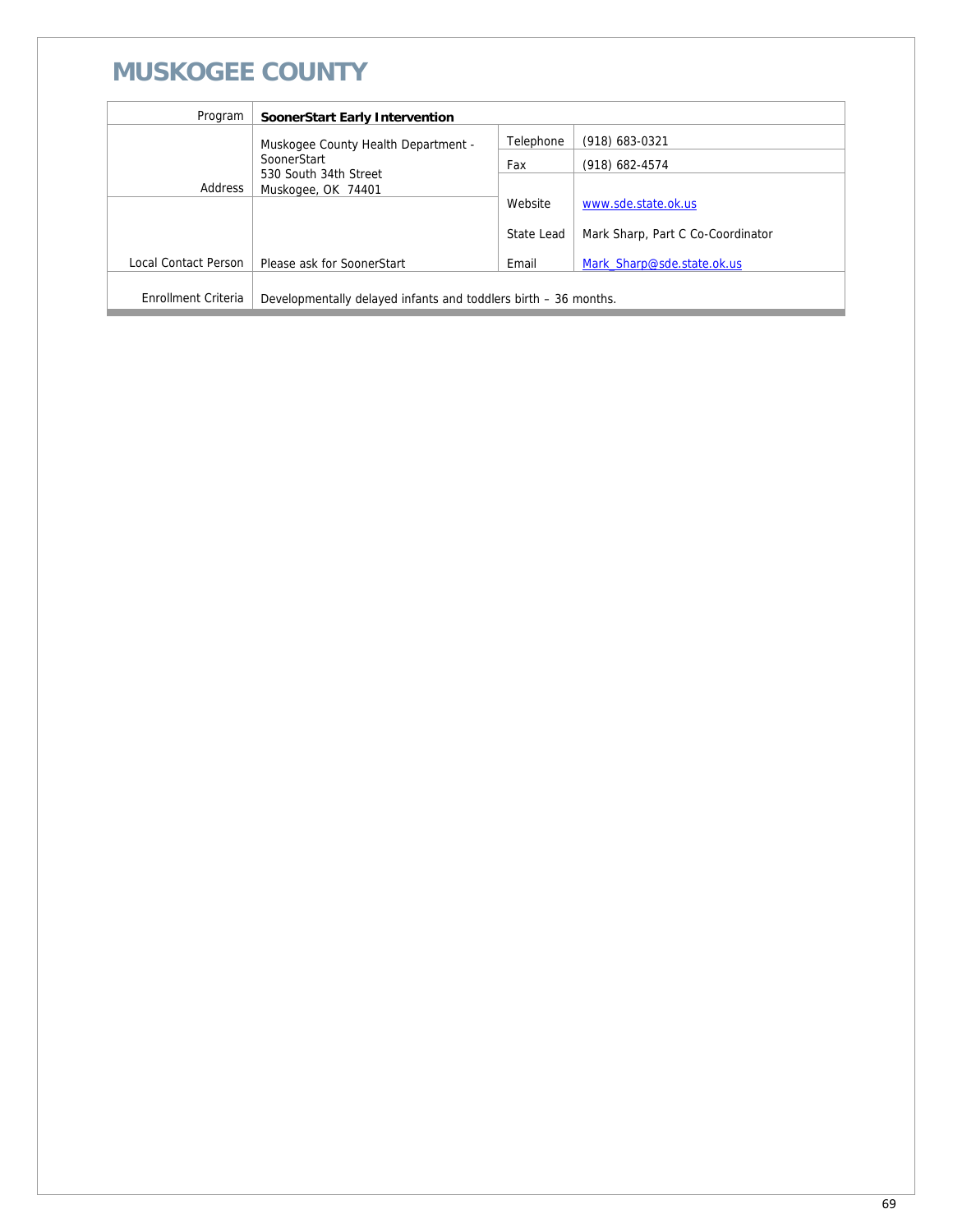### **NOBLE COUNTY**

| Program             | Children First, Oklahoma's Nurse-Family Partnership                                                                                                    |           |                          |
|---------------------|--------------------------------------------------------------------------------------------------------------------------------------------------------|-----------|--------------------------|
|                     |                                                                                                                                                        | Telephone | (580) 336-2257           |
|                     | Noble County Health Department                                                                                                                         | Fax       | (580) 336-2480           |
| Address             | 300 East Fir Street<br>Perry, OK 73077-4902                                                                                                            | Website   | http://www.ok.gov/health |
|                     |                                                                                                                                                        |           |                          |
| Contact Person      | Lisa Hall, Children First Lead Nurse                                                                                                                   | Email     | LisaGH@health.ok.gov     |
| Enrollment Criteria | The new mother must be less than 29 weeks pregnant, be expecting her first child and meet the same<br>income eligibility criteria as WIC and Medicaid. |           |                          |

| Program             | <b>Community Nutrition Education Programs - OSU Cooperative Extension Service</b>                                          |           |                                  |
|---------------------|----------------------------------------------------------------------------------------------------------------------------|-----------|----------------------------------|
|                     | Oklahoma Cooperative Extension Service,<br>Noble County Office                                                             | Telephone | (580) 336-4621                   |
|                     |                                                                                                                            | Fax       | (580) 336-3507                   |
| Address             | 300 Courthouse Drive #13<br>Perry, OK 73077-6647                                                                           | Website   | http://www.fcs.okstate.edu/cnep/ |
| Contact Person      | Maria Norman                                                                                                               | Email     | maria.norman@okstate.edu         |
| Enrollment Criteria | For home visitation services, families must meet income eligibility and program quidelines. Participation<br>is voluntary. |           |                                  |
|                     |                                                                                                                            |           |                                  |

| Program             | <b>Oklahoma Parents as Teachers - NOBLE COUNTY</b>                                                                                                              |           |                            |
|---------------------|-----------------------------------------------------------------------------------------------------------------------------------------------------------------|-----------|----------------------------|
|                     | <b>MORRISON DISTRICT</b><br>Jay Vernon                                                                                                                          | Telephone | (580) 724-3341             |
|                     | Post Office Box 176<br>Morrison, Ok 73061                                                                                                                       | Email     | jvernon@morrison.k12.ok.us |
|                     | <b>PEARY DISTRICT</b><br><b>Ranay Roth</b>                                                                                                                      | Telephone | (580) 336-3202             |
| Sites by District   | 906 North 13th<br>Perry, OK 73077-4047                                                                                                                          | Email     | rroth@perry.k12.ok.us      |
| State Website       | http://sde.state.ok.us                                                                                                                                          |           |                            |
| Enrollment Criteria | OPAT is a free program for families of children birth to age three through the Oklahoma State<br>Department of Education and your local public school district. |           |                            |

| Program              | SoonerStart Early Intervention                                  |            |                                   |
|----------------------|-----------------------------------------------------------------|------------|-----------------------------------|
|                      | Payne County Health Department -                                | Telephone  | (405) 372-8200                    |
|                      | SoonerStart                                                     | Fax        | (405) 743-2619                    |
| Address              | 1321 West 7 <sup>th</sup> Street<br>Stillwater, OK 74074        | Website    | www.sde.state.ok.us               |
|                      |                                                                 | State Lead | Mark Sharp, Part C Co-Coordinator |
| Local Contact Person | Please ask for SoonerStart                                      | Email      | Mark Sharp@sde.state.ok.us        |
| Enrollment Criteria  | Developmentally delayed infants and toddlers birth - 36 months. |            |                                   |

| Program             | United Community Action Program, Inc.                                                                                                                                                                                                     |           |                   |
|---------------------|-------------------------------------------------------------------------------------------------------------------------------------------------------------------------------------------------------------------------------------------|-----------|-------------------|
|                     |                                                                                                                                                                                                                                           | Telephone | (918) 762-2561    |
|                     |                                                                                                                                                                                                                                           | Fax       | (918) 762-3712    |
| Address             | 501 Sixth Street<br>Pawnee, OK 74058                                                                                                                                                                                                      | Website   | www.ucapinc.org   |
| Contact Person      | Kim Rice                                                                                                                                                                                                                                  | Email     | krice@ucapinc.org |
| Enrollment Criteria | Family with child age prenatal to three and/or age 3-5 living at or below 100% of the federal poverty<br>line; or child age prenatal to 3 and/or age 3-5 with disability, of homeless family or of family receiving<br>public assistance. |           |                   |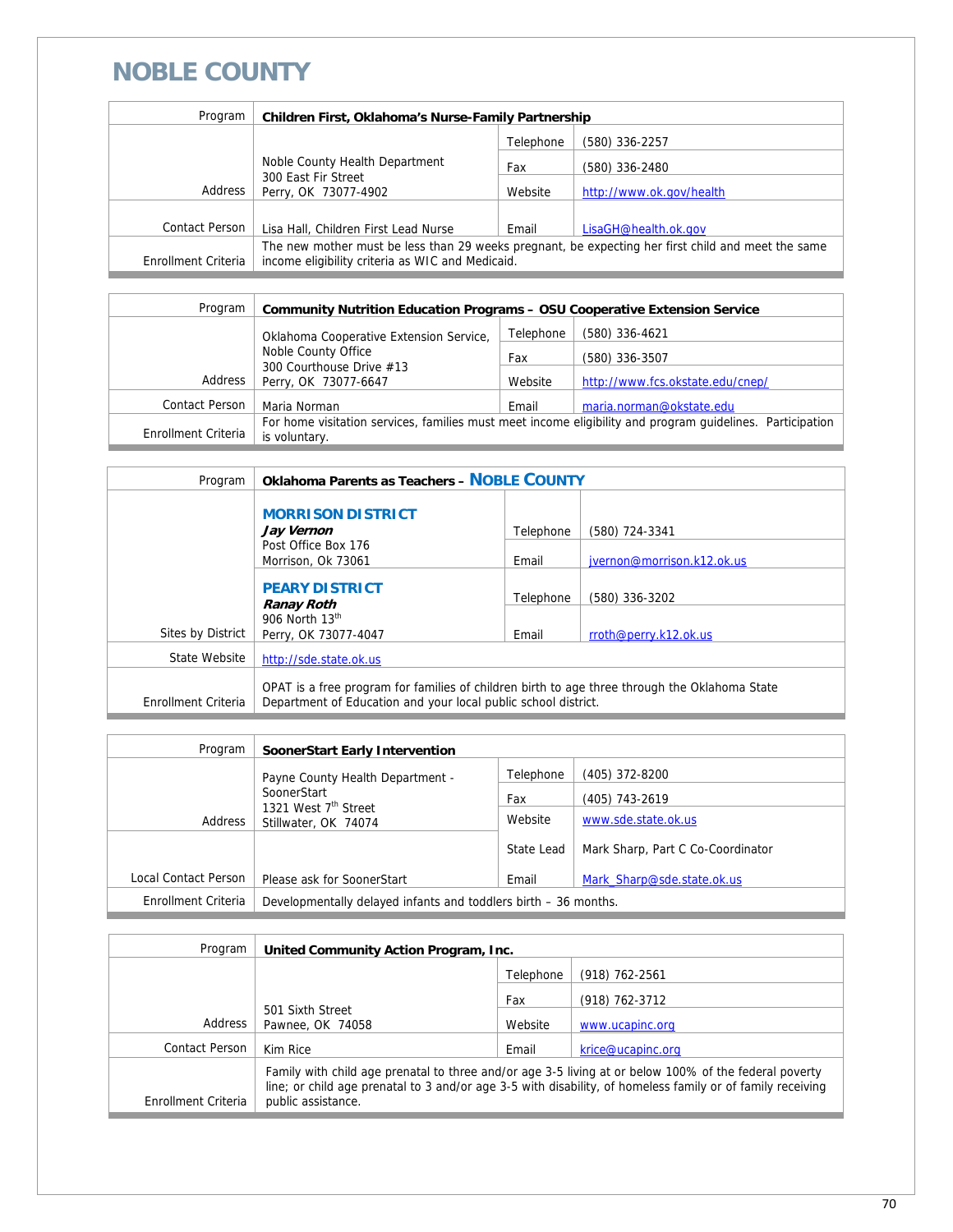#### **NOWATA COUNTY**

| Program             | <b>Cherokee Nation Head Start/Early Head Start</b>                                                                                                                                                                                        |           |                        |
|---------------------|-------------------------------------------------------------------------------------------------------------------------------------------------------------------------------------------------------------------------------------------|-----------|------------------------|
|                     |                                                                                                                                                                                                                                           | Telephone | $(918)$ 453-5757       |
|                     | P.O. Box 948                                                                                                                                                                                                                              | Fax       | (918) 458-5799         |
| Address             | Tahleguah, OK 74465                                                                                                                                                                                                                       | Website   | www.Cherokee.org       |
| Contact Person      | Verna Thompson                                                                                                                                                                                                                            | Email     | headstart@cherokee.org |
| Enrollment Criteria | Family with child age prenatal to three and/or age 3-5 living at or below 100% of the federal poverty<br>line; or child age prenatal to 3 and/or age 3-5 with disability, of homeless family or of family receiving<br>public assistance. |           |                        |

| Program             | Children First, Oklahoma's Nurse-Family Partnership                                                                                                    |                  |                          |
|---------------------|--------------------------------------------------------------------------------------------------------------------------------------------------------|------------------|--------------------------|
|                     |                                                                                                                                                        | $(918)$ 341-3166 |                          |
|                     | Rogers County Health Department<br>2664 North Highway 88 Unit A<br>Claremore, OK 74017                                                                 | Fax              | (918) 341-7315           |
| Address             |                                                                                                                                                        | Website          | http://www.ok.gov/health |
|                     |                                                                                                                                                        |                  |                          |
| Contact Person      | Tess Carroll, Children First Lead Nurse                                                                                                                | Email            | TeresaAC@health.ok.gov   |
| Enrollment Criteria | The new mother must be less than 29 weeks pregnant, be expecting her first child and meet the same<br>income eligibility criteria as WIC and Medicaid. |                  |                          |

| <b>Community Action Resource &amp; Development, Inc.</b>                                                                                                                                                                                  |  |  |
|-------------------------------------------------------------------------------------------------------------------------------------------------------------------------------------------------------------------------------------------|--|--|
|                                                                                                                                                                                                                                           |  |  |
|                                                                                                                                                                                                                                           |  |  |
|                                                                                                                                                                                                                                           |  |  |
|                                                                                                                                                                                                                                           |  |  |
| Family with child age prenatal to three and/or age 3-5 living at or below 100% of the federal poverty<br>line; or child age prenatal to 3 and/or age 3-5 with disability, of homeless family or of family receiving<br>public assistance. |  |  |
|                                                                                                                                                                                                                                           |  |  |

| Program              | SoonerStart Early Intervention                                  |               |                                   |
|----------------------|-----------------------------------------------------------------|---------------|-----------------------------------|
|                      | Rogers County Health Department -                               | Telephone     | $(918)$ 341-3166                  |
|                      | SoonerStart                                                     | Fax           | (918) 341-3715                    |
| Address              | 2664 North Highway 88, Unit A<br>Claremore, OK 74017            | Website       |                                   |
|                      |                                                                 |               | www.sde.state.ok.us               |
|                      |                                                                 | State<br>Lead | Mark Sharp, Part C Co-Coordinator |
| Local Contact Person | Please ask for SoonerStart                                      | Email         | Mark Sharp@sde.state.ok.us        |
| Enrollment Criteria  | Developmentally delayed infants and toddlers birth – 36 months. |               |                                   |

| Program             | Washington County Child Care Foundation - Start Right Program - Healthy Families &<br><b>Babies</b>                                                                                                                                                                                                                                                                                       |           |                              |
|---------------------|-------------------------------------------------------------------------------------------------------------------------------------------------------------------------------------------------------------------------------------------------------------------------------------------------------------------------------------------------------------------------------------------|-----------|------------------------------|
|                     |                                                                                                                                                                                                                                                                                                                                                                                           | Telephone | (918) 337-6509               |
|                     |                                                                                                                                                                                                                                                                                                                                                                                           | Fax       | (918) 337-6525               |
|                     | 5110 Tuxedo Boulevard                                                                                                                                                                                                                                                                                                                                                                     |           | http://fsps.health.ok.gov    |
| Address             | Bartlesville, OK 74006                                                                                                                                                                                                                                                                                                                                                                    | Website   | http://www.delawarechild.org |
| Contact Person      | Gwenda Baker                                                                                                                                                                                                                                                                                                                                                                              | Email     | gbaker@delawarechild.org     |
| Enrollment Criteria | The free/voluntary Start Right home visitation and community-based services program serves expectant<br>parents after the 29 <sup>th</sup> week of pregnancy for first child and at any time during pregnancy for subsequent<br>births. A family may enroll in the program before the child turns 12 months and participate in the<br>program up to the child's 6 <sup>th</sup> birthday. |           |                              |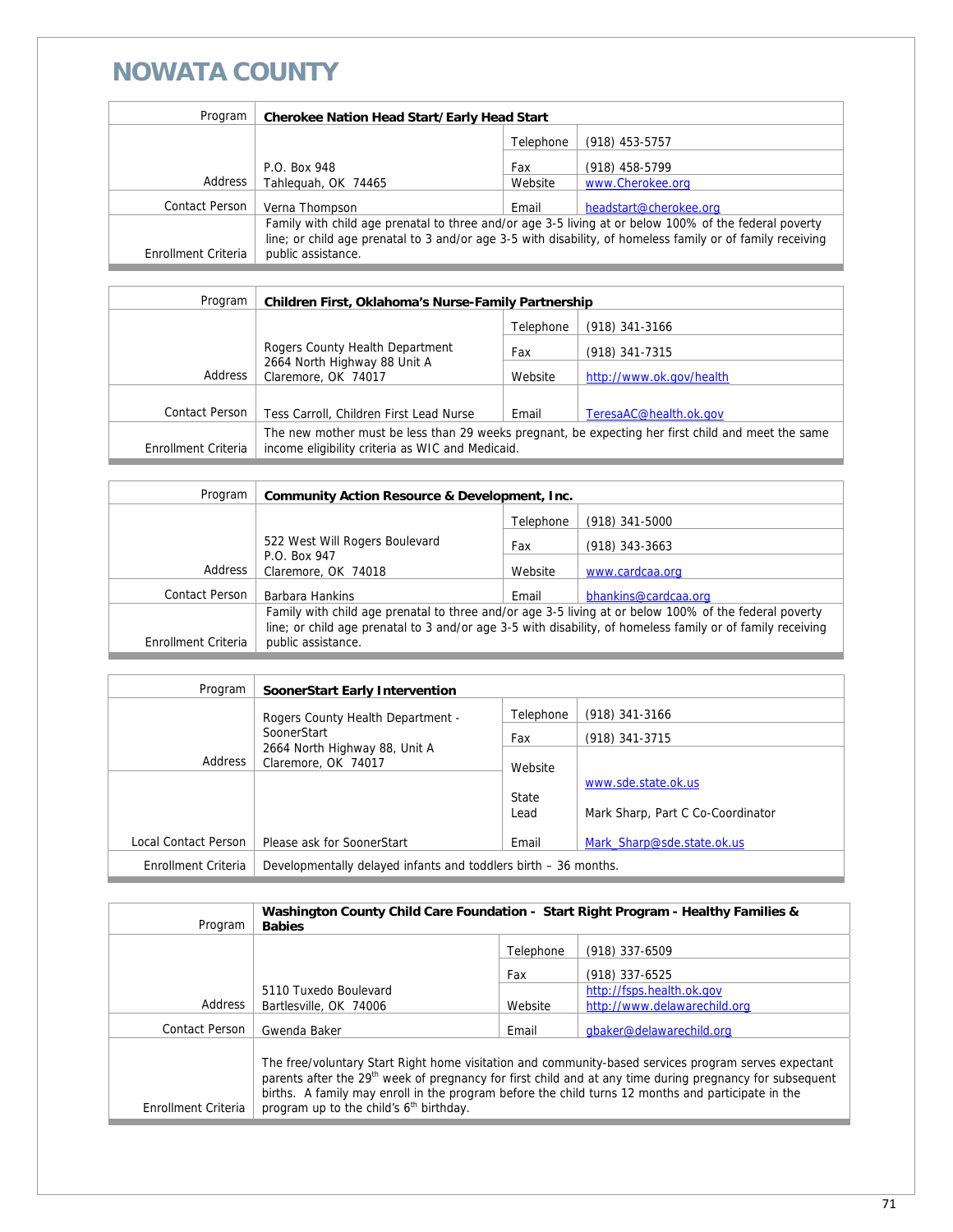## **OKFUSKEE COUNTY**

| Program             | Children First, Oklahoma's Nurse-Family Partnership                                                                                                    |           |                          |
|---------------------|--------------------------------------------------------------------------------------------------------------------------------------------------------|-----------|--------------------------|
|                     |                                                                                                                                                        | Telephone | (918) 623-1800           |
|                     | Okfuskee County Health Department                                                                                                                      | Fax       | (918) 623-0425           |
| Address             | 125 North Second<br>Okemah, OK 74859                                                                                                                   | Website   | http://www.ok.gov/health |
| Contact Person      | Voquel Switch, Children First Lead Nurse                                                                                                               | Email     | VougeIS@health.ok.gov    |
| Enrollment Criteria | The new mother must be less than 29 weeks pregnant, be expecting her first child and meet the same<br>income eligibility criteria as WIC and Medicaid. |           |                          |

| Program             | <b>Community Nutrition Education Programs - OSU Cooperative Extension Service</b>                                          |           |                                  |
|---------------------|----------------------------------------------------------------------------------------------------------------------------|-----------|----------------------------------|
|                     |                                                                                                                            | Telephone | (918) 756-1958                   |
|                     | <b>Okmulgee County Extension Service</b><br>1901 North Oklahoma                                                            | Fax       | (918) 758-4140                   |
| Address             | Okmulgee, OK 74447-6527                                                                                                    | Website   | http://www.fcs.okstate.edu/cnep/ |
| Contact Person      | Carolyn Clifton                                                                                                            | Email     | carolyn.clifton@okstate.edu      |
| Enrollment Criteria | For home visitation services, families must meet income eligibility and program quidelines.<br>Participation is voluntary. |           |                                  |

| Program              | SoonerStart Early Intervention                                  |           |                                   |
|----------------------|-----------------------------------------------------------------|-----------|-----------------------------------|
|                      | Creek County Health Department -                                | Telephone | (918) 224-5531                    |
|                      | SoonerStart<br>1808 South Hickory<br>Sapulpa, OK 74066          | Fax       | (918) 224-1739                    |
| Address              |                                                                 | Website   |                                   |
|                      |                                                                 | State     | www.sde.state.ok.us               |
|                      |                                                                 | Lead      | Mark Sharp, Part C Co-Coordinator |
| Local Contact Person | Please ask for SoonerStart                                      | Email     | Mark Sharp@sde.state.ok.us        |
|                      |                                                                 |           |                                   |
| Enrollment Criteria  | Developmentally delayed infants and toddlers birth – 36 months. |           |                                   |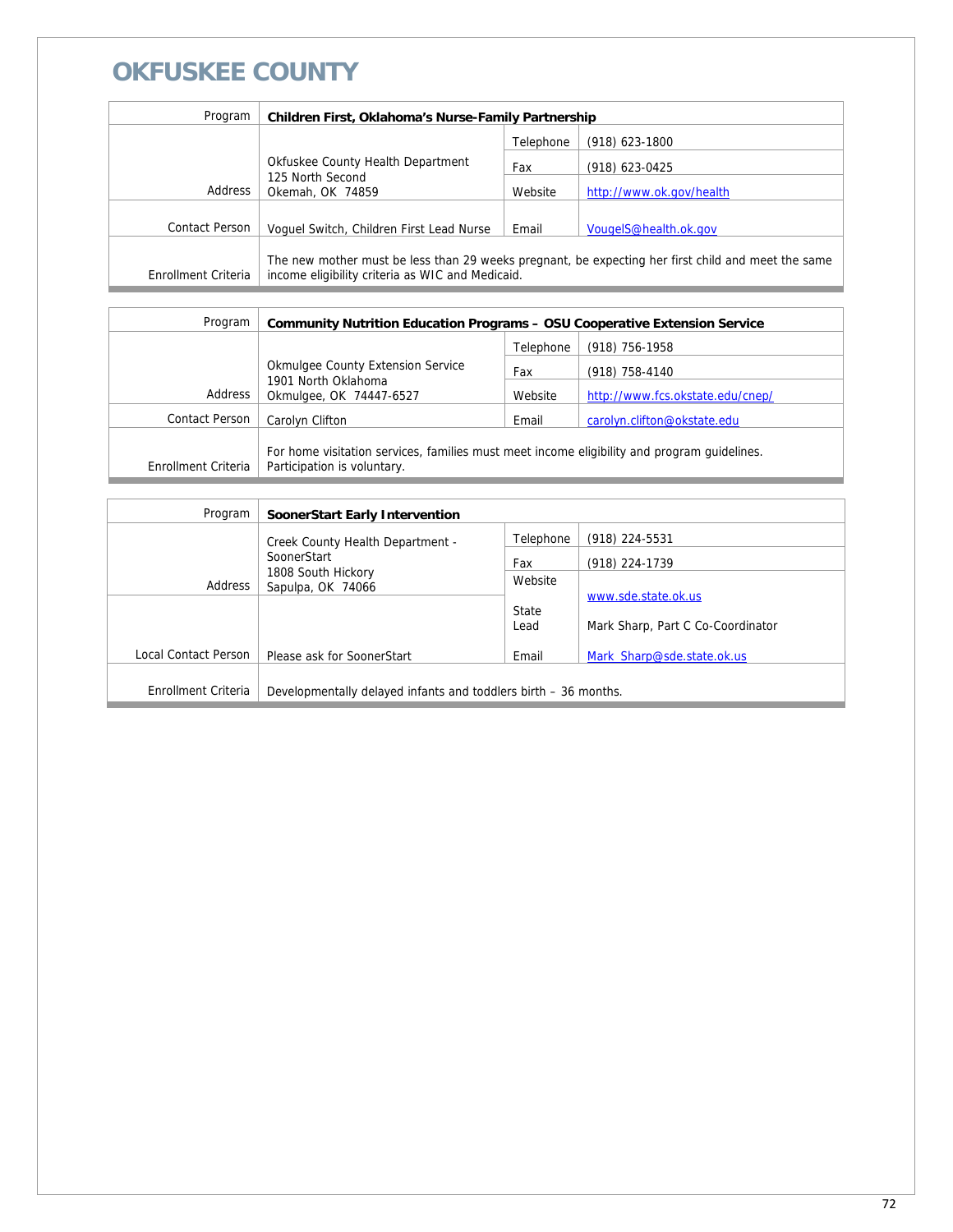| Program             | <b>Central Oklahoma Fetal and Infant Mortality Review</b>                            |           |                                       |
|---------------------|--------------------------------------------------------------------------------------|-----------|---------------------------------------|
|                     |                                                                                      | Telephone | (405) 419-4142                        |
|                     | Oklahoma City-County Health<br>Department<br>921 Northeast 23rd Street               | Fax       | (405) 419-4209                        |
|                     |                                                                                      |           | http://www.occhd.org/community/fetal- |
| Address             | Oklahoma City, OK 73105                                                              | Website   | and-infant-mortality-review           |
|                     |                                                                                      |           |                                       |
| Contact Person      | Jenny Belew or Ali Wilke                                                             | Email     | fimr@occhd.org                        |
|                     |                                                                                      |           |                                       |
|                     | Recent infant loss; voluntary participation.                                         |           |                                       |
| Enrollment Criteria | FIMR attempts to conduct a home interview with all families who have lost an infant. |           |                                       |

| Program                           | <b>Central Oklahoma Healthy Start (COHSI)</b>                                                                                                                               |           |                            |
|-----------------------------------|-----------------------------------------------------------------------------------------------------------------------------------------------------------------------------|-----------|----------------------------|
|                                   |                                                                                                                                                                             | Telephone | (405) 427-3200             |
|                                   |                                                                                                                                                                             | Fax       | none                       |
|                                   | 3017 North Martin Luther King                                                                                                                                               |           | http://www.chciokc.org     |
| Address                           | Oklahoma City, OK 73111                                                                                                                                                     | Website   | http://okh4b.org/          |
|                                   |                                                                                                                                                                             |           |                            |
| Contact Person                    | LaWanna D. Porter                                                                                                                                                           | Email     | lawanna.porter@chciokc.org |
| Enrollment Criteria               | Expecting mothers and expecting fathers, or have a child under the age of two, and live in the targeted<br>zip code areas. No fee for services.                             |           |                            |
|                                   |                                                                                                                                                                             |           |                            |
| <b>LOCATIONS</b><br><b>SERVED</b> | Oklahoma County with emphasis on targeted zip code areas: 73084, 73105, 73106, 73108, 73109,<br>73110, 73111, 73114, 73115, 73117, 73119, 73122, 73127, 73129, 73130, 73135 |           |                            |

| Program               | Children First, Oklahoma's Nurse-Family Partnership                                                                                                    |           |                                           |
|-----------------------|--------------------------------------------------------------------------------------------------------------------------------------------------------|-----------|-------------------------------------------|
|                       |                                                                                                                                                        | Telephone | (405) 419-4106                            |
|                       | Oklahoma City-County Health<br>Department<br>921 NE 23rd Street<br>Oklahoma City, OK 73105                                                             | Fax       | (405) 425-4413                            |
| Address               |                                                                                                                                                        | Website   | www.occhd.org<br>http://www.ok.gov/health |
|                       | Tanya Shamblin, (405) 419-4096                                                                                                                         |           | TanyaS@health.ok.gov                      |
| <b>Contact Person</b> | Children First Program Manager                                                                                                                         | Email     | tanya shamblin@occhd.org                  |
| Enrollment Criteria   | The new mother must be less than 29 weeks pregnant, be expecting her first child and meet the same<br>income eligibility criteria as WIC and Medicaid. |           |                                           |

| Program             | <b>Community Nutrition Education Programs - OSU Cooperative Extension Service</b>                         |           |                                  |
|---------------------|-----------------------------------------------------------------------------------------------------------|-----------|----------------------------------|
|                     |                                                                                                           | Telephone | (405) 713-1125 ext. 2100         |
|                     | Oklahoma County Extension Service<br>930 North Portland                                                   | Fax       | (405) 947-1199                   |
| Address             | Oklahoma City, OK 73701-6185                                                                              | Website   | http://www.fcs.okstate.edu/cnep/ |
| Contact Person      | Ladonna Dunlop                                                                                            | Email     | ladonna.dunlop@okstate.edu       |
|                     | For home visitation services, families must meet income eligibility and program quidelines. Participation |           |                                  |
| Enrollment Criteria | is voluntary.                                                                                             |           |                                  |

| Program               | Exchange Club Parent-Child Center Healthy Families - Start Right Program                                                                                                                                                                                                                                                                                   |           |                              |
|-----------------------|------------------------------------------------------------------------------------------------------------------------------------------------------------------------------------------------------------------------------------------------------------------------------------------------------------------------------------------------------------|-----------|------------------------------|
|                       |                                                                                                                                                                                                                                                                                                                                                            | Telephone | (405) 232-2500               |
|                       |                                                                                                                                                                                                                                                                                                                                                            | Fax       | (405) 232-0050               |
|                       | 437 Northwest 12th Street                                                                                                                                                                                                                                                                                                                                  |           | http://fsps.health.ok.gov    |
| Address               | Oklahoma City, OK 73103-3706                                                                                                                                                                                                                                                                                                                               | Website   | http://www.pcaok.org/        |
| <b>Contact Person</b> | Sharonda Irving                                                                                                                                                                                                                                                                                                                                            | Email     | sharondairving@sbcqlobal.net |
| Enrollment Criteria   | The Start Right home visitation and community-based services program serves expectant parents after<br>the 29 <sup>th</sup> week of pregnancy and at any time during pregnancy for subsequent births. A family may<br>enroll in the program before the child turns 12 months and participate in the program up to the child's<br>6 <sup>th</sup> birthday. |           |                              |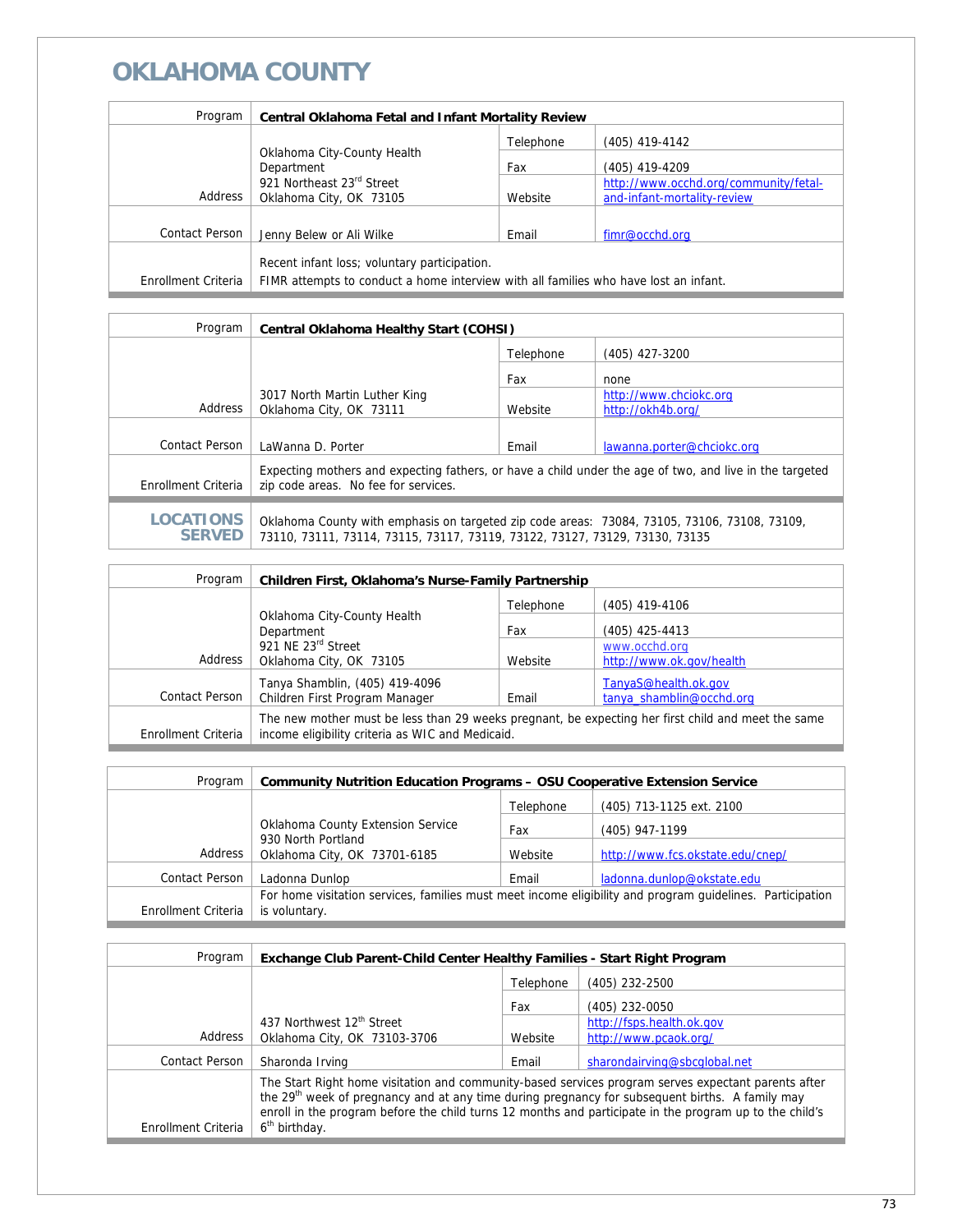| Program             | Latino Community Development Agency - Familias Seguras - SAFE CARE PROGRAM                                                  |           |                         |
|---------------------|-----------------------------------------------------------------------------------------------------------------------------|-----------|-------------------------|
|                     |                                                                                                                             | Telephone | (405) 236-0701          |
|                     | 420 Southwest 10 <sup>th</sup> Street<br>Oklahoma City, OK 73109                                                            | Fax       | (405) 236-2802          |
| Address             |                                                                                                                             | Website   | latinoagencyokc.org     |
| Contact Person      | Ivelisse Cruz                                                                                                               | Email     | scs@latinoagencyokc.org |
| Enrollment Criteria | Families have at least one child five years or younger, live in Oklahoma County and not have an open<br>child welfare case. |           |                         |

| Program               | Latino Community Development Agency - Nuestras Familias - START RIGHT PROGRAM                                                                                                                                                                                                                                                                              |           |                          |
|-----------------------|------------------------------------------------------------------------------------------------------------------------------------------------------------------------------------------------------------------------------------------------------------------------------------------------------------------------------------------------------------|-----------|--------------------------|
|                       |                                                                                                                                                                                                                                                                                                                                                            | Telephone | $(405)$ 236-0701         |
|                       |                                                                                                                                                                                                                                                                                                                                                            | Fax       | $(405)$ 236-2802         |
| Address               | 420 Southwest 10th Street<br>Oklahoma City, OK 73109                                                                                                                                                                                                                                                                                                       | Website   | latinoagencyokc.org      |
| <b>Contact Person</b> | Patty DeMoraes-Huffine                                                                                                                                                                                                                                                                                                                                     | Email     | ocap@latinoagencyokc.org |
| Enrollment Criteria   | The Start Right home visitation and community-based services program serves expectant parents after<br>the 29 <sup>th</sup> week of pregnancy and at any time during pregnancy for subsequent births. A family may<br>enroll in the program before the child turns 12 months and participate in the program up to the child's<br>6 <sup>th</sup> birthday. |           |                          |

| Program             | Mary Mahoney Memorial Health Center Start Right Program                                                                                                                                                                                                                                                                                                    |           |                                 |
|---------------------|------------------------------------------------------------------------------------------------------------------------------------------------------------------------------------------------------------------------------------------------------------------------------------------------------------------------------------------------------------|-----------|---------------------------------|
|                     |                                                                                                                                                                                                                                                                                                                                                            | Telephone | (405) 427-3224                  |
|                     | 3017 North Martin Luther King Boulevard<br>Oklahoma City, OK 73111-3321                                                                                                                                                                                                                                                                                    | Fax       | (405) 427-3212                  |
| Address             |                                                                                                                                                                                                                                                                                                                                                            | Website   | http://fsps.health.ok.gov       |
| Contact Person      | Marien Breckenridge                                                                                                                                                                                                                                                                                                                                        | Email     | marien.breckenridge@chciokc.org |
| Enrollment Criteria | The Start Right home visitation and community-based services program serves expectant parents after<br>the 29 <sup>th</sup> week of pregnancy and at any time during pregnancy for subsequent births. A family may<br>enroll in the program before the child turns 12 months and participate in the program up to the child's<br>6 <sup>th</sup> birthday. |           |                                 |

| Program             | <b>Oklahoma Parents as Teachers - OKLAHOMA COUNTY</b>                                                                                                           |           |                                               |
|---------------------|-----------------------------------------------------------------------------------------------------------------------------------------------------------------|-----------|-----------------------------------------------|
|                     | <b>BETHANY DISTRICT</b><br>Dr. Mary Stevens                                                                                                                     | Telephone | $(405)$ 499-4611                              |
|                     | 6721 Northwest 42nd Street<br>Bethany, Ok 73008                                                                                                                 | Email     | mstevens@bps.k12.ok.us<br>mindyturner@cox.net |
|                     | <b>MIDWEST CITY/DELCITY</b>                                                                                                                                     |           |                                               |
|                     | <b>DISTRICT</b><br><b>Heather Johnson</b>                                                                                                                       | Telephone | (405) 737-4461, Extension 357                 |
|                     | 7217 Southeast 15th Street<br>Midwest City, Ok 73110                                                                                                            | Email     | hjohnson@mid-del.net<br>kdunn@mid-del.net     |
|                     | <b>OKLAHOMA CITY DISTRICT</b><br><b>Pam Hibbs</b>                                                                                                               | Telephone | (405) 587-0116                                |
|                     | 900 North Klein<br>Oklahoma City, OK 73106                                                                                                                      | Email     | pnhibbs@okcps.org                             |
|                     | <b>PUTNAM CITY DISTRICT</b><br><b>Christy Evans</b>                                                                                                             | Telephone | (405) 491-7626 ext. 1301                      |
| Sites by District   | 5604 Northwest 41st Street, Suite 178<br>Oklahoma City, Ok 73122                                                                                                | Email     | cevans@putnamcityschools.org                  |
| State Website       | http://sde.state.ok.us                                                                                                                                          |           |                                               |
| Enrollment Criteria | OPAT is a free program for families of children birth to age three through the Oklahoma State<br>Department of Education and your local public school district. |           |                                               |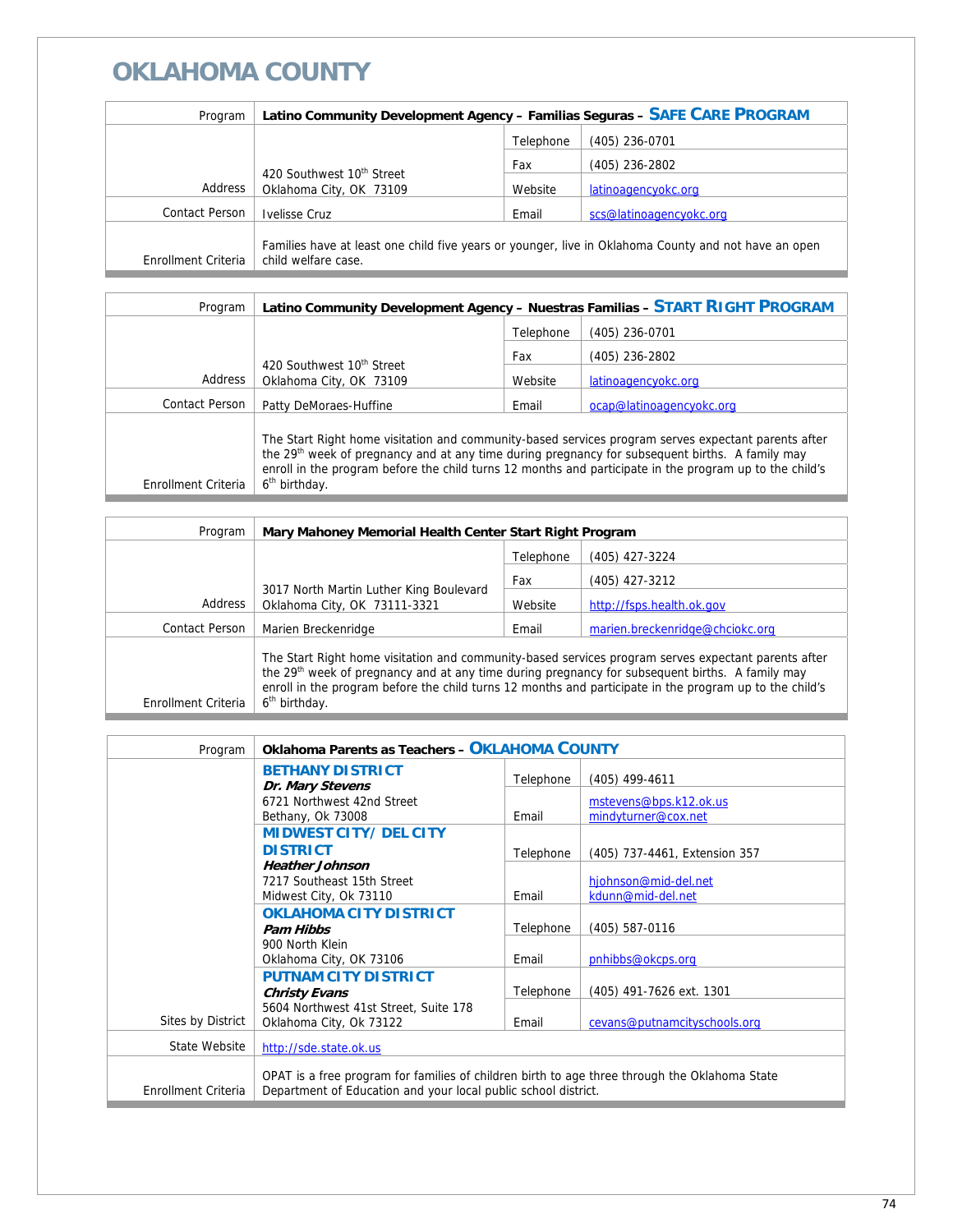| Program             | <b>Oklahoma Systems of Care</b>                                                                      |           |                        |
|---------------------|------------------------------------------------------------------------------------------------------|-----------|------------------------|
|                     | Oklahoma department of Mental Health<br>and Substance Abuse Services                                 | Telephone | $(405)$ 522-4151       |
|                     | 1200 Northeast 13th                                                                                  | Fax       | $(405)$ 522-6809       |
| Address             | P.O. Box 53277<br>Oklahoma City, OK 73152                                                            | Website   | http://ok.gov/odmhsas/ |
| Contact Person      | Darlene Bricky                                                                                       | Email     | DBricky@odmhsas.org    |
|                     | Kids 0-21 and their families, with a serious emotional disturbance and involved in two or more child |           |                        |
| Enrollment Criteria | serving systems and at risk for out of home placement.                                               |           |                        |

| Program             | Safe Care                                                                                                                                               |           |                         |
|---------------------|---------------------------------------------------------------------------------------------------------------------------------------------------------|-----------|-------------------------|
|                     |                                                                                                                                                         | Telephone | $(405)$ 236-0701        |
|                     | 420 Southwest 10th Street<br>Oklahoma City, OK 73115                                                                                                    | Fax       | (405) 236-0737          |
| Address             |                                                                                                                                                         | Website   | latinoagencyokc.org     |
| Contact Person      | Ivelisse Cruz                                                                                                                                           | Email     | scs@latinoagencyokc.org |
| Enrollment Criteria | Families should live in Oklahoma County, have at least one child 5 years old or younger and not have a<br>current Child Welfare investigation with DHS. |           |                         |

| Program             | <b>Safe Families</b>                                                                                                      |           |                        |
|---------------------|---------------------------------------------------------------------------------------------------------------------------|-----------|------------------------|
|                     |                                                                                                                           | Telephone | (405) 858-2797         |
|                     | North Care<br>4436 Northwest 50 <sup>th</sup><br>Oklahoma City, OK 73112                                                  | Fax       | (405) 858-2720         |
| Address             |                                                                                                                           | Website   | www.northcare.com      |
| Contact Person      | <b>Bridget Carr</b>                                                                                                       | Email     | bridgetg@northcare.com |
|                     |                                                                                                                           |           |                        |
| Enrollment Criteria | Families have at least one child under the age of 6, live in Oklahoma County, and not have an open<br>child welfare case. |           |                        |
|                     |                                                                                                                           |           |                        |

| Program              | SoonerStart Early Intervention                                                                                    |            |                                   |
|----------------------|-------------------------------------------------------------------------------------------------------------------|------------|-----------------------------------|
|                      | <b>OSDH</b>                                                                                                       | Telephone  | (405) 271-9477                    |
|                      | Attn: Oklahoma County SoonerStart<br>1000 Northeast 10 <sup>th</sup> Street<br>Address<br>Oklahoma City, OK 73117 | Fax        | (405) 271-9479                    |
|                      |                                                                                                                   | Website    | www.sde.state.ok.us               |
|                      |                                                                                                                   | State Lead | Mark Sharp, Part C Co-Coordinator |
| Local Contact Person | Please ask for SoonerStart                                                                                        | Email      | Mark Sharp@sde.state.ok.us        |
|                      |                                                                                                                   |            |                                   |
| Enrollment Criteria  | Developmentally delayed infants and toddlers birth – 36 months.                                                   |            |                                   |

| Program                           | <b>Sunbeam Family Services, Early Head Start</b>                                                                                        |           |                                       |
|-----------------------------------|-----------------------------------------------------------------------------------------------------------------------------------------|-----------|---------------------------------------|
|                                   |                                                                                                                                         | Telephone | (405) 528-7721                        |
|                                   |                                                                                                                                         | Fax       | (405) 528-0394                        |
| Address                           | 616 Northwest 21 <sup>st</sup><br>Oklahoma City, OK 73146                                                                               | Website   | www.sunbeamfamilyservices.org         |
|                                   |                                                                                                                                         |           | lbaldwin@sunbeamfamilyservices.org or |
| Contact Person                    | Lisa Baldwin or Betty Wilson                                                                                                            | Email     | bwilson@sunbeamfamilyservices.org     |
| Enrollment Criteria               | Children must be 0-3 years old, live within certain areas of Oklahoma City and families must qualify<br>under the federal poverty line. |           |                                       |
| <b>LOCATIONS</b><br><b>SERVED</b> | In Oklahoma City (NW 50 <sup>th</sup> to SW 44 <sup>th</sup> and Meridian to Bryant).                                                   |           |                                       |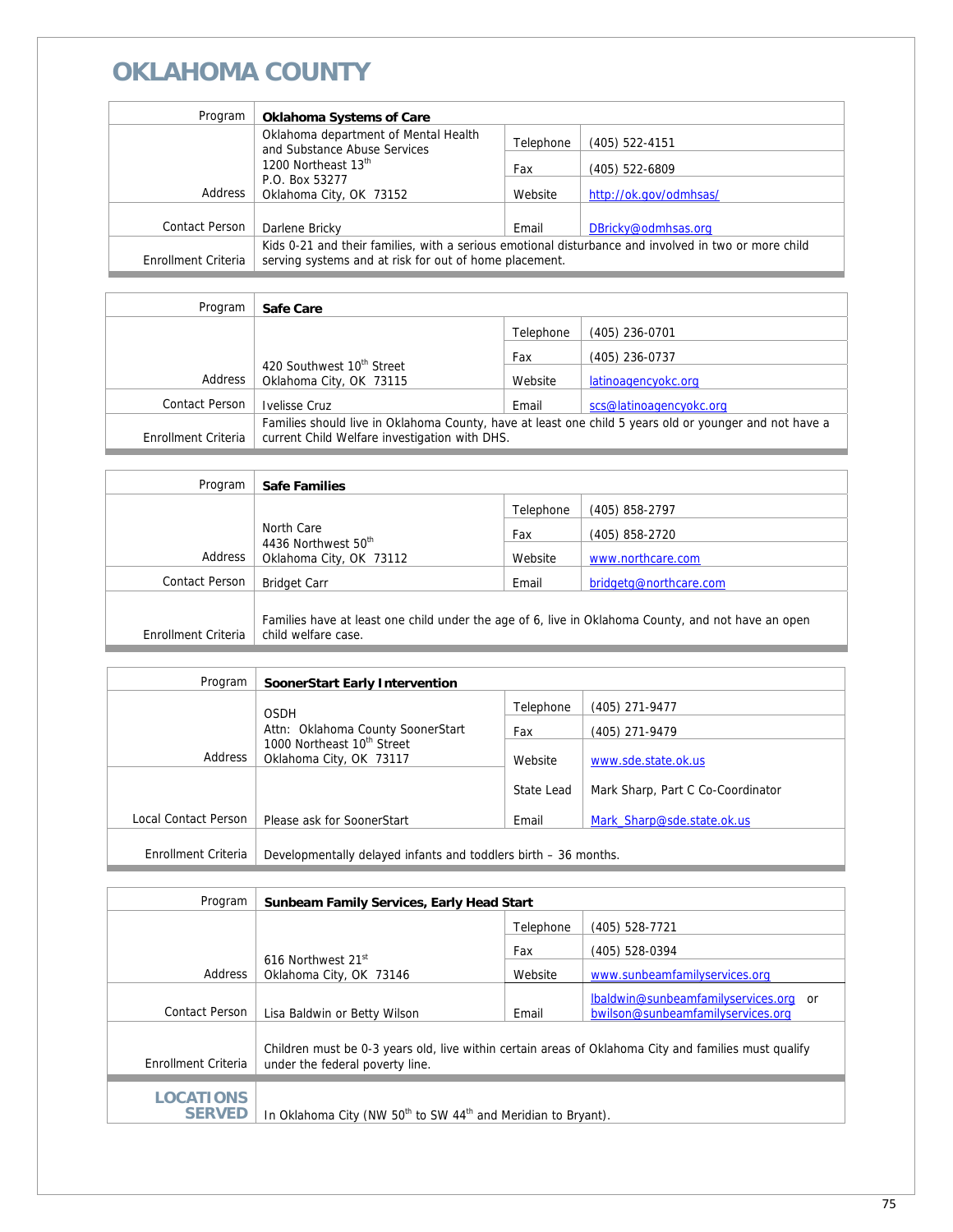| Program                           | Tinker Air Force Base New Parent Support Program                                                                                                     |           |                |
|-----------------------------------|------------------------------------------------------------------------------------------------------------------------------------------------------|-----------|----------------|
|                                   |                                                                                                                                                      | Telephone | (405) 734-4390 |
|                                   | 72MDOS/SGOW<br>5700 Arnold Street<br>Tinker AFB, OK 73145                                                                                            | Fax       | (405) 734-5399 |
| Address                           |                                                                                                                                                      | Website   | Not Available  |
| Contact Person                    | <b>Family Advocacy</b>                                                                                                                               | Email     | Not Available  |
| Enrollment Criteria               | Military service members and their family members who are eligible for medical care including those<br>who are pregnant or have a child under age 3. |           |                |
| <b>LOCATIONS</b><br><b>SERVED</b> | Tinker Air Force Base and local area                                                                                                                 |           |                |

| Program             | University of Oklahoma American Indian Institute Early Head Start |           |                                                                                                                                                                                                                     |
|---------------------|-------------------------------------------------------------------|-----------|---------------------------------------------------------------------------------------------------------------------------------------------------------------------------------------------------------------------|
|                     |                                                                   | Telephone | (405) 598-6094                                                                                                                                                                                                      |
|                     |                                                                   | Fax       | (405) 598-2815                                                                                                                                                                                                      |
| Address             | 808 East Highland Street<br>Tecumseh, OK 74873                    | Website   |                                                                                                                                                                                                                     |
|                     |                                                                   |           |                                                                                                                                                                                                                     |
| Contact Person      | <b>Gail Ripley</b>                                                | Email     | gailripley@ou.edu                                                                                                                                                                                                   |
| Enrollment Criteria | public assistance.                                                |           | Family with child age prenatal to three and/or age 3-5 living at or below 100% of the federal poverty<br>line; or child age prenatal to 3 and/or age 3-5 with disability, of homeless family or of family receiving |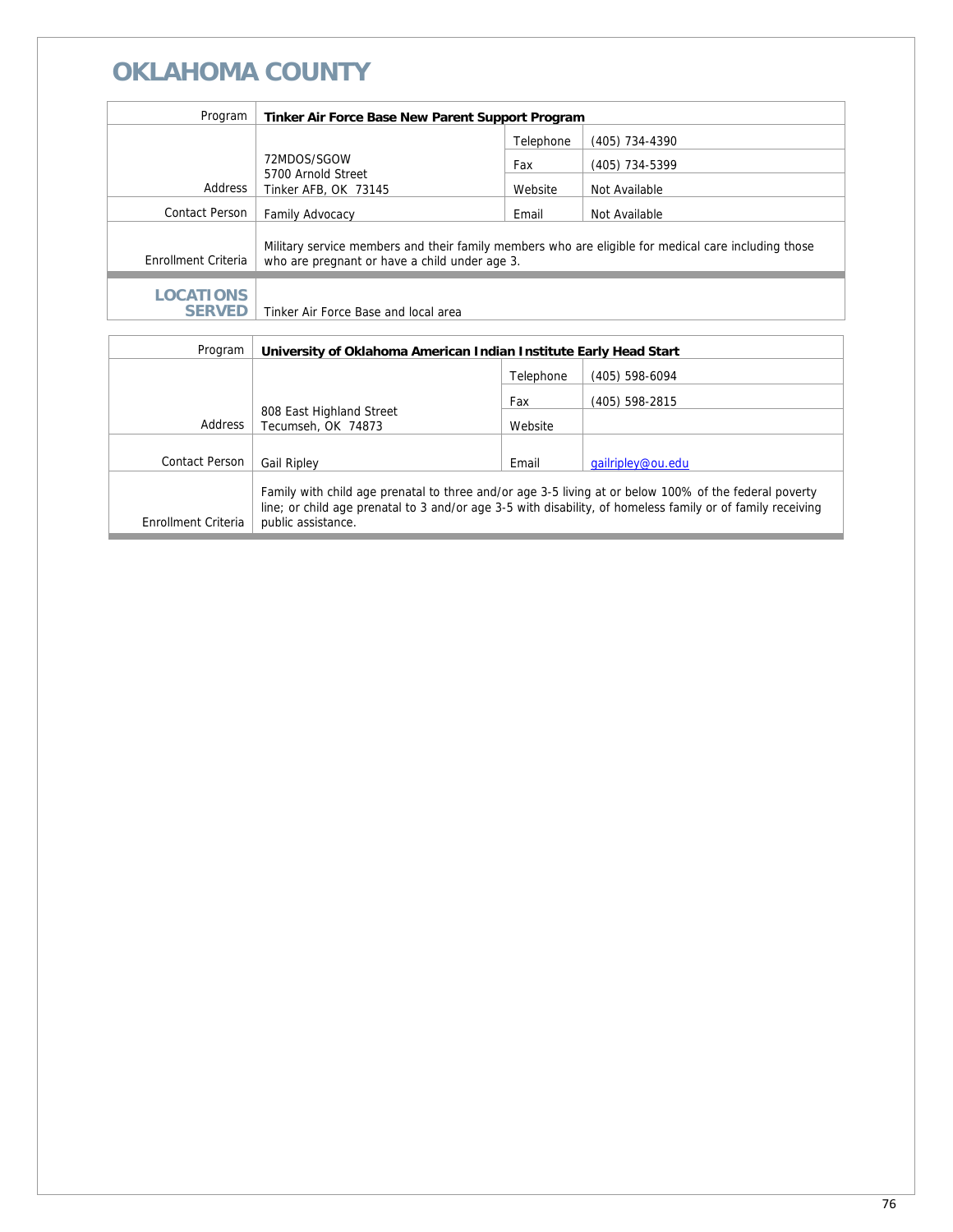## **OKMULGEE COUNTY**

| Program             | <b>Children First, Oklahoma's Nurse-Family Partnership</b>                        |           |                                                                                                    |
|---------------------|-----------------------------------------------------------------------------------|-----------|----------------------------------------------------------------------------------------------------|
|                     |                                                                                   | Telephone | $(918)$ 756-1883                                                                                   |
|                     | Okmulgee County Health Department<br>1304 R.D. Miller Drive<br>Okmulgee, OK 74447 | Fax       | (918) 756-1494                                                                                     |
| Address             |                                                                                   | Website   | http://www.ok.gov/health                                                                           |
|                     |                                                                                   |           |                                                                                                    |
| Contact Person      | Debbie Rowan, Children First Lead Nurse                                           | Email     | DebKR@health.ok.gov                                                                                |
| Enrollment Criteria | income eligibility criteria as WIC and Medicaid.                                  |           | The new mother must be less than 29 weeks pregnant, be expecting her first child and meet the same |

| Program             | <b>Community Nutrition Education Programs - OSU Cooperative Extension Service</b>                                          |           |                                  |
|---------------------|----------------------------------------------------------------------------------------------------------------------------|-----------|----------------------------------|
|                     |                                                                                                                            | Telephone | (918) 756-1958                   |
|                     | <b>Okmulgee County Extension Service</b>                                                                                   | Fax       | (918) 758-4140                   |
| Address             | 1901 North Oklahoma<br>Okmulgee, OK 74447-6527                                                                             | Website   | http://www.fcs.okstate.edu/cnep/ |
| Contact Person      | Carolyn Clifton                                                                                                            | Email     | carolyn.clifton@okstate.edu      |
| Enrollment Criteria | For home visitation services, families must meet income eligibility and program guidelines.<br>Participation is voluntary. |           |                                  |

| Program             | Okmulgee – Okfuskee County Family Resource and Support – Start Right Program                                                                                                                                                                                                                                                                               |           |                           |
|---------------------|------------------------------------------------------------------------------------------------------------------------------------------------------------------------------------------------------------------------------------------------------------------------------------------------------------------------------------------------------------|-----------|---------------------------|
|                     |                                                                                                                                                                                                                                                                                                                                                            | Telephone | (918) 756-7700            |
|                     |                                                                                                                                                                                                                                                                                                                                                            | Fax       | (918) 756-3347            |
| Address             | 1950 North Okmulgee<br>Okmulgee, OK 74447                                                                                                                                                                                                                                                                                                                  | Website   | http://fsps.health.ok.gov |
| Contact Person      | Jackie Miller                                                                                                                                                                                                                                                                                                                                              | Email     | okmcys@yahoo.com          |
| Enrollment Criteria | The Start Right home visitation and community-based services program serves expectant parents after<br>the 29 <sup>th</sup> week of pregnancy and at any time during pregnancy for subsequent births. A family may<br>enroll in the program before the child turns 12 months and participate in the program up to the child's<br>6 <sup>th</sup> birthday. |           |                           |

| Program              | <b>SoonerStart Early Intervention</b>                           |            |                                   |
|----------------------|-----------------------------------------------------------------|------------|-----------------------------------|
|                      | Okmulgee County Health Department -                             | Telephone  | (908) 756-1883                    |
|                      | SoonerStart                                                     | Fax        | (918) 756-6770                    |
| Address              | 1304 R.D. Miller Drive<br>Okmulgee, OK 74447                    |            |                                   |
|                      |                                                                 | Website    | www.sde.state.ok.us               |
|                      |                                                                 | State Lead | Mark Sharp, Part C Co-Coordinator |
| Local Contact Person | Please ask for SoonerStart                                      | Email      | Mark Sharp@sde.state.ok.us        |
|                      |                                                                 |            |                                   |
| Enrollment Criteria  | Developmentally delayed infants and toddlers birth – 36 months. |            |                                   |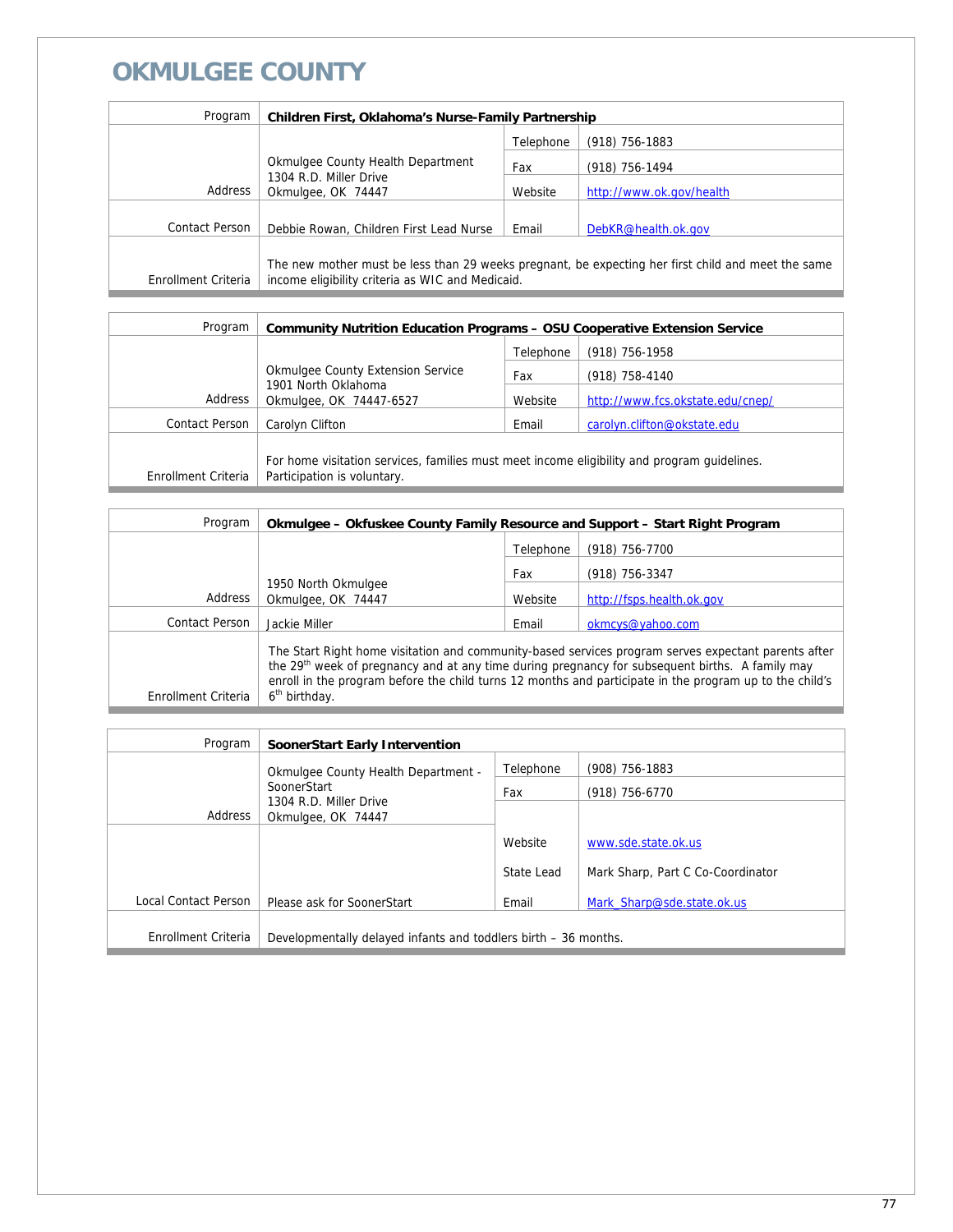## **OSAGE COUNTY**

| Program             | Children First, Oklahoma's Nurse-Family Partnership                          |           |                                                                                                    |
|---------------------|------------------------------------------------------------------------------|-----------|----------------------------------------------------------------------------------------------------|
|                     |                                                                              | Telephone | (918) 287-3740                                                                                     |
|                     | Osage County Health Department<br>539 Leahy, Suite 103<br>Pawhuska, OK 74056 | Fax       | (918) 287-2380                                                                                     |
| Address             |                                                                              | Website   | http://www.ok.gov/health                                                                           |
|                     |                                                                              |           |                                                                                                    |
| Contact Person      | Tess Carroll, Children First Lead Nurse                                      | Email     | TeresaAC@health.ok.gov                                                                             |
| Enrollment Criteria | income eligibility criteria as WIC and Medicaid.                             |           | The new mother must be less than 29 weeks pregnant, be expecting her first child and meet the same |

| Program               | <b>Community Nutrition Education Programs - OSU Cooperative Extension Service</b>                                          |           |                                  |
|-----------------------|----------------------------------------------------------------------------------------------------------------------------|-----------|----------------------------------|
|                       | Oklahoma Cooperative Extension                                                                                             | Telephone | (580) 237-4680                   |
|                       | Service, Northwest District Office<br>205 West Maple, Suite 510<br>Enid, OK 73701-4032                                     | Fax       | (580) 233-9215                   |
| Address               |                                                                                                                            | Website   | http://www.fcs.okstate.edu/cnep/ |
| <b>Contact Person</b> | Jessica Nickels                                                                                                            | Email     | jessica.nickels@okstate.edu      |
| Enrollment Criteria   | For home visitation services, families must meet income eligibility and program quidelines.<br>Participation is voluntary. |           |                                  |

| Program              | <b>Oklahoma Parents as Teachers</b>                                                                                                                             |           |                                                |
|----------------------|-----------------------------------------------------------------------------------------------------------------------------------------------------------------|-----------|------------------------------------------------|
|                      | 207 Fast Main                                                                                                                                                   | Telephone | $(918) 885 - 2667$                             |
| Address              | Hominy, Ok 74035                                                                                                                                                | Website   | http://sde.state.ok.us                         |
| Local Contact Person | <b>Dana Bolt</b> for<br>Avant/Pawhuska/Crescent/Hominy/<br>Newkirk/ Osage Hills Consortium/<br>Shidler/ Woodland/Wynona districts                               | Email     | dbolt@ocic.k12.ok.us<br>jcanady@ocic.k12.ok.us |
| Enrollment Criteria  | OPAT is a free program for families of children birth to age three through the Oklahoma State<br>Department of Education and your local public school district. |           |                                                |

| Program              | <b>SoonerStart Early Intervention</b>                                          |            |                                   |
|----------------------|--------------------------------------------------------------------------------|------------|-----------------------------------|
|                      | Rogers County Health Department -                                              | Telephone  | (918) 341-3166                    |
|                      | SoonerStart<br>2664 North Highway 88, Unit A<br>Address<br>Claremore, OK 74017 | Fax        | (918) 341-3715                    |
|                      |                                                                                | Website    | www.sde.state.ok.us               |
|                      |                                                                                | State Lead | Mark Sharp, Part C Co-Coordinator |
| Local Contact Person | Please ask for SoonerStart                                                     | Email      | Mark Sharp@sde.state.ok.us        |
| Enrollment Criteria  | Developmentally delayed infants and toddlers birth - 36 months.                |            |                                   |

| Program             | United Community Action Program, Inc.                                                                                                                                                                                                     |           |                   |
|---------------------|-------------------------------------------------------------------------------------------------------------------------------------------------------------------------------------------------------------------------------------------|-----------|-------------------|
|                     |                                                                                                                                                                                                                                           | Telephone | (918) 762-2561    |
|                     | 501 Sixth Street<br>Pawnee, OK 74058                                                                                                                                                                                                      | Fax       | (918) 762-3712    |
| Address             |                                                                                                                                                                                                                                           | Website   | www.ucapinc.org   |
| Contact Person      | Kim Rice                                                                                                                                                                                                                                  | Email     | krice@ucapinc.org |
| Enrollment Criteria | Family with child age prenatal to three and/or age 3-5 living at or below 100% of the federal poverty<br>line; or child age prenatal to 3 and/or age 3-5 with disability, of homeless family or of family receiving<br>public assistance. |           |                   |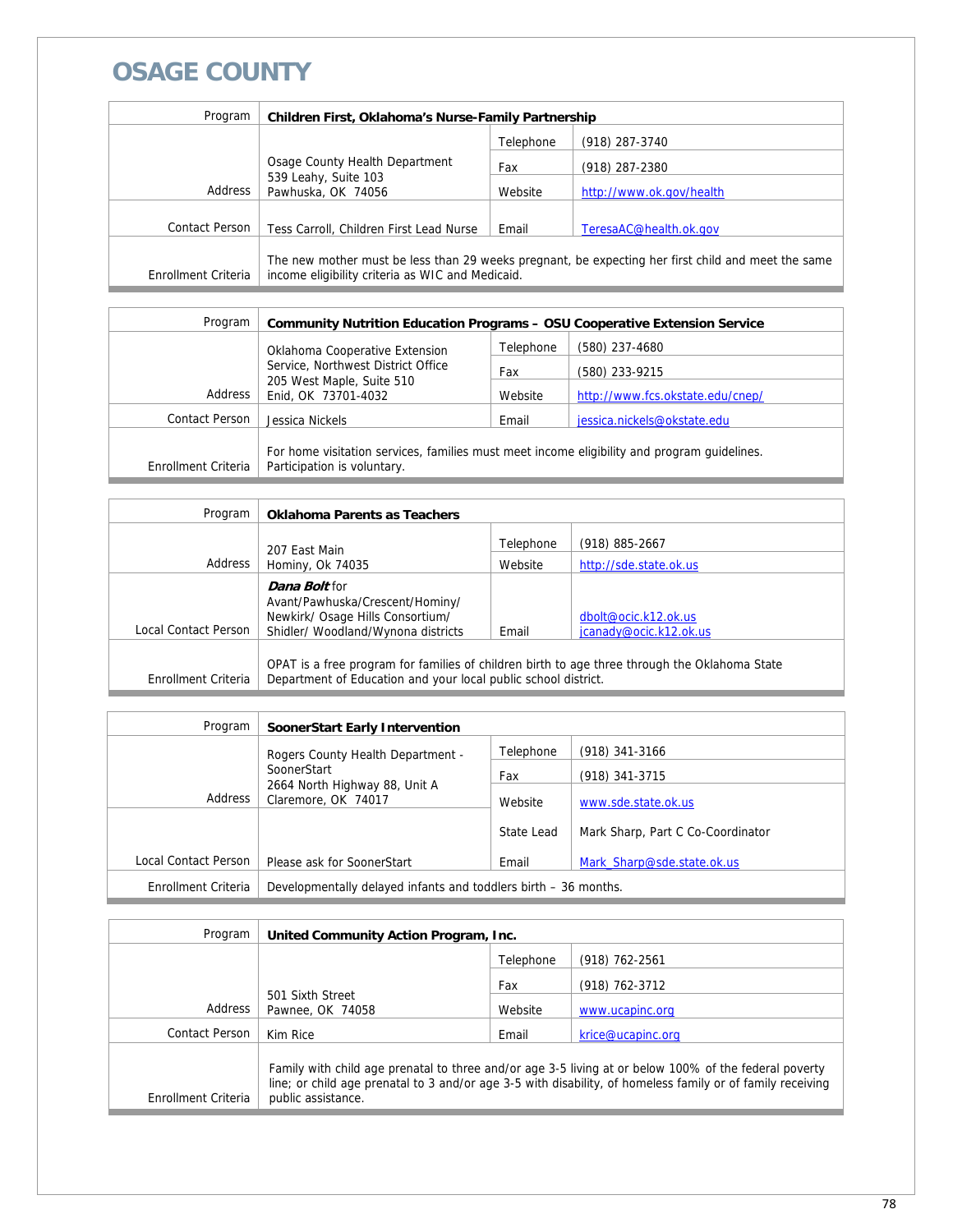## **OTTAWA COUNTY**

| Program             | Children First, Oklahoma's Nurse-Family Partnership                                                                                                    |           |                          |
|---------------------|--------------------------------------------------------------------------------------------------------------------------------------------------------|-----------|--------------------------|
|                     |                                                                                                                                                        | Telephone | (918) 540-2481           |
|                     | Ottawa County Health Department<br>1930 North Elm<br>Address<br>Miami, OK 74354                                                                        | Fax       | (918) 540-2486           |
|                     |                                                                                                                                                        | Website   | http://www.ok.gov/health |
| Contact Person      |                                                                                                                                                        |           |                          |
|                     | Michele Wilson, Children First Lead Nurse                                                                                                              | Email     | MicheleW@health.ok.gov   |
| Enrollment Criteria | The new mother must be less than 29 weeks pregnant, be expecting her first child and meet the same<br>income eligibility criteria as WIC and Medicaid. |           |                          |

| Program             | Northeast Oklahoma Community Action Agency                                                                                                                                                                                                |           |                        |
|---------------------|-------------------------------------------------------------------------------------------------------------------------------------------------------------------------------------------------------------------------------------------|-----------|------------------------|
|                     |                                                                                                                                                                                                                                           | Telephone | (918) 253-4291 ext. 13 |
|                     | 856 East Melton Drive, Suite C.                                                                                                                                                                                                           | Fax       | $(918)$ 253-6059       |
| Address             | P.O. Box 603<br>Jay, OK 74346                                                                                                                                                                                                             | Website   | www.neocaa.org         |
|                     |                                                                                                                                                                                                                                           |           |                        |
| Contact Person      | Doug Spillman                                                                                                                                                                                                                             | Email     | dspillman@neocaa.org   |
| Enrollment Criteria | Family with child age prenatal to three and/or age 3-5 living at or below 100% of the federal poverty<br>line; or child age prenatal to 3 and/or age 3-5 with disability, of homeless family or of family receiving<br>public assistance. |           |                        |

| Program              | SoonerStart Early Intervention                                  |            |                                   |
|----------------------|-----------------------------------------------------------------|------------|-----------------------------------|
|                      | Craig County Health Department -                                | Telephone  | $(918)$ 256-7531                  |
|                      | SoonerStart                                                     | Fax        | $(918)$ 256-3823                  |
| Address              | 115 East Delaware<br>Vinita, OK 74301                           |            |                                   |
|                      |                                                                 | Website    | www.sde.state.ok.us               |
|                      |                                                                 | State Lead | Mark Sharp, Part C Co-Coordinator |
| Local Contact Person | Please ask for SoonerStart                                      | Email      | Mark Sharp@sde.state.ok.us        |
| Enrollment Criteria  | Developmentally delayed infants and toddlers birth – 36 months. |            |                                   |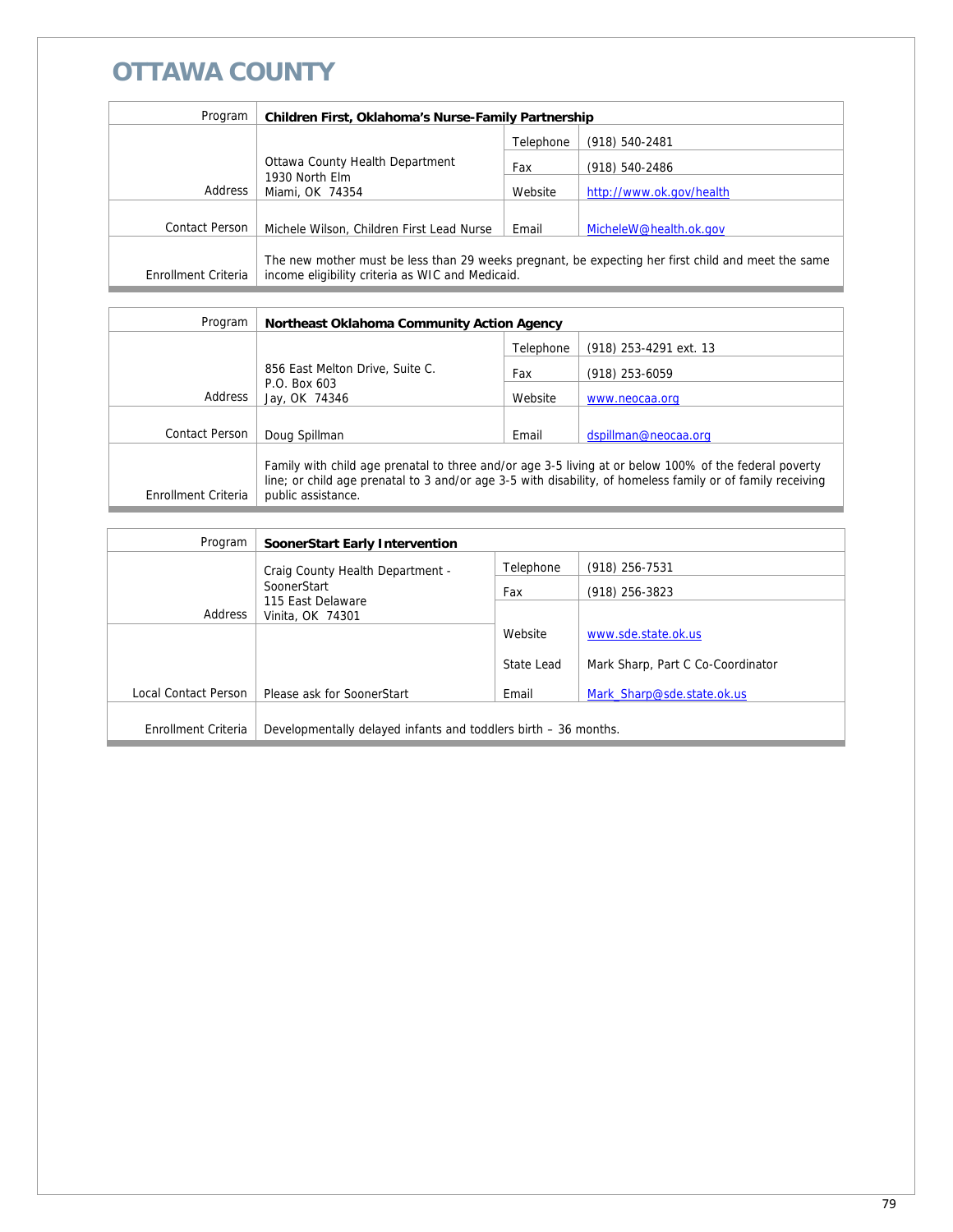#### **PAWNEE COUNTY**

| Program               | Children First, Oklahoma's Nurse-Family Partnership                                                                                                    |           |                          |
|-----------------------|--------------------------------------------------------------------------------------------------------------------------------------------------------|-----------|--------------------------|
|                       |                                                                                                                                                        | Telephone | $(918) 762 - 3643$       |
|                       | Pawnee County Health Department<br>639 Seventh Street<br>Address<br>Pawnee, OK 74058                                                                   | Fax       | (918) 762-3228           |
|                       |                                                                                                                                                        | Website   | http://www.ok.gov/health |
| <b>Contact Person</b> | Lisa Hall, Children First Lead Nurse                                                                                                                   | Email     | LisaGH@health.ok.gov     |
|                       |                                                                                                                                                        |           |                          |
| Enrollment Criteria   | The new mother must be less than 29 weeks pregnant, be expecting her first child and meet the same<br>income eligibility criteria as WIC and Medicaid. |           |                          |

| Program               | <b>Community Nutrition Education Programs - OSU Cooperative Extension Service</b>                                                   |           |                                  |
|-----------------------|-------------------------------------------------------------------------------------------------------------------------------------|-----------|----------------------------------|
|                       | Oklahoma Cooperative Extension Service<br>Pawnee County Office<br>500 Harrison Street, Room 103<br>Address<br>Pawnee, OK 74058-2568 | Telephone | (918) 762-2735                   |
|                       |                                                                                                                                     | Fax       | (918) 706-8822                   |
|                       |                                                                                                                                     | Website   | http://www.fcs.okstate.edu/cnep/ |
| <b>Contact Person</b> | <b>Trinity Brown</b>                                                                                                                | Email     | trinity.brown@okstate.edu        |
|                       |                                                                                                                                     |           |                                  |
|                       | For home visitation services, families must meet income eligibility and program guidelines. Participation<br>is voluntary.          |           |                                  |
| Enrollment Criteria   |                                                                                                                                     |           |                                  |

| Program              | SoonerStart Early Intervention                                  |            |                                   |
|----------------------|-----------------------------------------------------------------|------------|-----------------------------------|
|                      | Payne County Health Department -                                | Telephone  | (405) 372-8200                    |
|                      | SoonerStart                                                     | Fax        | (405) 743-2619                    |
| Address              | 1321 West 7 <sup>th</sup> Street<br>Stillwater, OK 74074        |            |                                   |
|                      |                                                                 | Website    | www.sde.state.ok.us               |
|                      |                                                                 | State Lead | Mark Sharp, Part C Co-Coordinator |
| Local Contact Person | Please ask for SoonerStart                                      | Email      | Mark Sharp@sde.state.ok.us        |
| Enrollment Criteria  | Developmentally delayed infants and toddlers birth – 36 months. |            |                                   |

| Program             | United Community Action Program, Inc. |           |                                                                                                                                                                                                                     |
|---------------------|---------------------------------------|-----------|---------------------------------------------------------------------------------------------------------------------------------------------------------------------------------------------------------------------|
|                     |                                       | Telephone | $(918)$ 762-2561                                                                                                                                                                                                    |
|                     | 501 Sixth Street<br>Pawnee, OK 74058  | Fax       | (918) 762-3712                                                                                                                                                                                                      |
| Address             |                                       | Website   | www.ucapinc.org                                                                                                                                                                                                     |
| Contact Person      | Kim Rice                              | Email     | krice@ucapinc.org                                                                                                                                                                                                   |
| Enrollment Criteria | public assistance.                    |           | Family with child age prenatal to three and/or age 3-5 living at or below 100% of the federal poverty<br>line; or child age prenatal to 3 and/or age 3-5 with disability, of homeless family or of family receiving |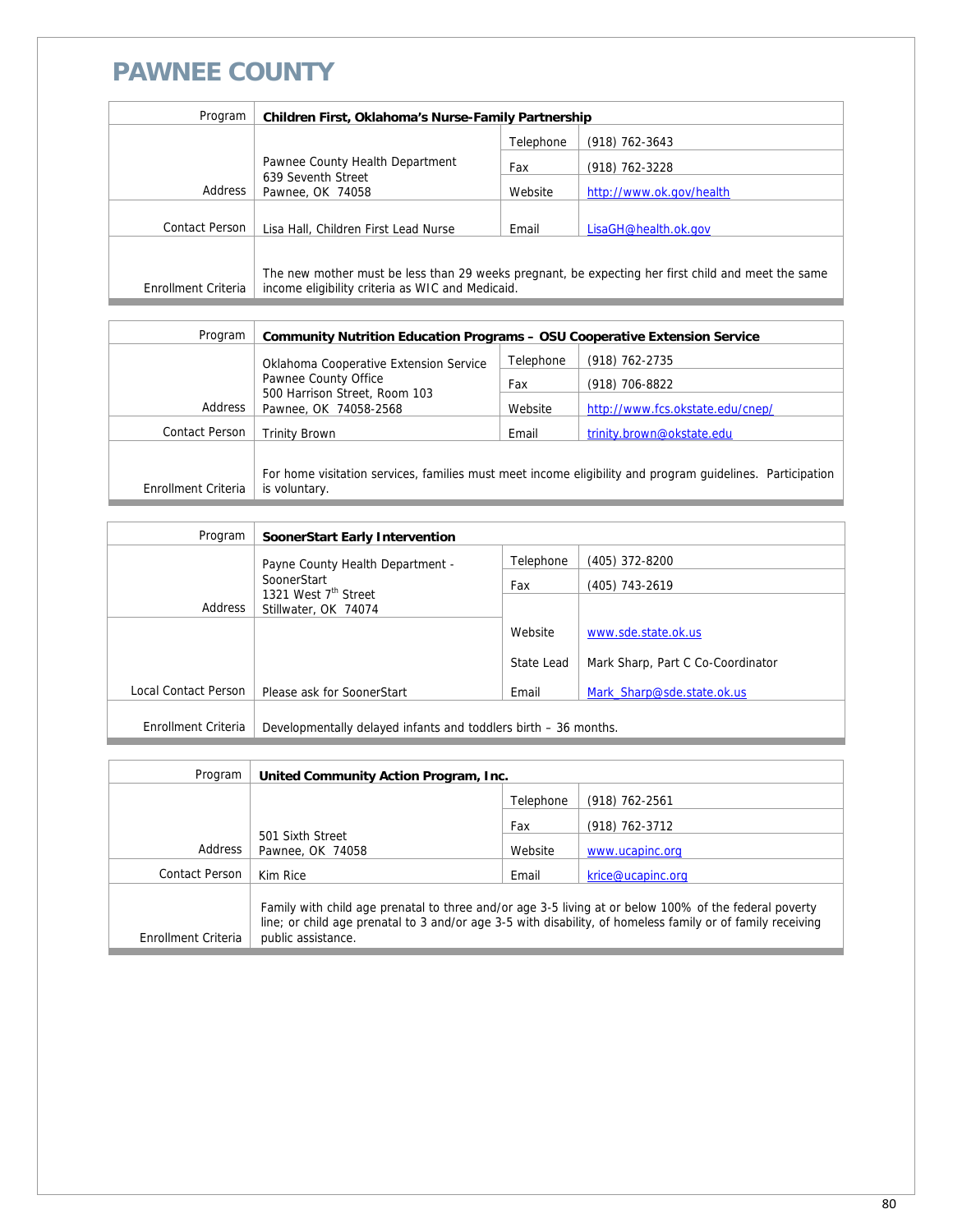#### **PAYNE COUNTY**

| Program             | Central Tribes of the Shawnee Area Inc. Head Start/Early Head Start                                                                                                                                                                       |           |                           |
|---------------------|-------------------------------------------------------------------------------------------------------------------------------------------------------------------------------------------------------------------------------------------|-----------|---------------------------|
|                     |                                                                                                                                                                                                                                           | Telephone | (405) 275-4870            |
|                     |                                                                                                                                                                                                                                           | Fax       | (405) 275-9684            |
| Address             | 1535 North McKinley Avenue<br>Shawnee, OK 74801                                                                                                                                                                                           | Website   |                           |
|                     |                                                                                                                                                                                                                                           |           |                           |
| Contact Person      | Teresa Lehman                                                                                                                                                                                                                             | Email     | teresal@ctsaheadstart.org |
| Enrollment Criteria | Family with child age prenatal to three and/or age 3-5 living at or below 100% of the federal poverty<br>line; or child age prenatal to 3 and/or age 3-5 with disability, of homeless family or of family receiving<br>public assistance. |           |                           |

| Program             | Children First, Oklahoma's Nurse-Family Partnership                                                                                                    |           |                          |
|---------------------|--------------------------------------------------------------------------------------------------------------------------------------------------------|-----------|--------------------------|
|                     |                                                                                                                                                        | Telephone | (405) 372-8200           |
|                     | Payne County Health Department                                                                                                                         | Fax       | (405) 743-2619           |
| Address             | 1321 West 7 <sup>th</sup> Avenue<br>Stillwater, OK 74074                                                                                               | Website   | http://www.ok.gov/health |
|                     |                                                                                                                                                        |           |                          |
| Contact Person      | Lisa Hall, Children First Lead Nurse                                                                                                                   | Email     | LisaGH@health.ok.gov     |
| Enrollment Criteria | The new mother must be less than 29 weeks pregnant, be expecting her first child and meet the same<br>income eligibility criteria as WIC and Medicaid. |           |                          |

| Program             | <b>Iowa Tribe of Oklahoma Early Head Start</b>                                                                                                                                                               |           |                       |
|---------------------|--------------------------------------------------------------------------------------------------------------------------------------------------------------------------------------------------------------|-----------|-----------------------|
|                     |                                                                                                                                                                                                              | Telephone | $(405)$ 547-2402      |
|                     | R.R.1 Box 721<br>3524 West 76 <sup>th</sup> Road<br>Perkins, OK 74059                                                                                                                                        | Fax       | $(405)$ 547-1105      |
| Address             |                                                                                                                                                                                                              | Website   | www.iowanation.org    |
| Contact Person      | Misty Horne                                                                                                                                                                                                  | Email     | mhorne@iowanation.org |
| Enrollment Criteria | Family with child age prenatal to three and living at or below 100% of the federal poverty line; or child<br>age prenatal to 3 with disability, of homeless family or of family receiving public assistance. |           |                       |

| Program              | <b>Oklahoma Parents as Teachers</b>                                                                                                                             |           |                           |
|----------------------|-----------------------------------------------------------------------------------------------------------------------------------------------------------------|-----------|---------------------------|
|                      |                                                                                                                                                                 | Telephone | $(405)$ 612-5403          |
|                      | <b>PERKINS-TRYON DISTRICT</b><br><b>Pat Hamilton</b>                                                                                                            | Website   | http://sde.state.ok.us    |
| Local Contact Person | Post Office Box 549                                                                                                                                             |           |                           |
| & Address            | Perkins, Ok 74059                                                                                                                                               | Email     | hamiltonpat1955@gmail.com |
| Enrollment Criteria  | OPAT is a free program for families of children birth to age three through the Oklahoma State<br>Department of Education and your local public school district. |           |                           |

| Program              | SoonerStart Early Intervention                                  |            |                                   |
|----------------------|-----------------------------------------------------------------|------------|-----------------------------------|
|                      |                                                                 | Telephone  | (405) 372-8200                    |
|                      | Payne County Health Department -<br>SoonerStart                 | Fax        | (405) 743-2619                    |
| Address              | 1321 West 7 <sup>th</sup> Street                                |            |                                   |
|                      | Stillwater, OK 74074                                            | Website    | www.sde.state.ok.us               |
|                      |                                                                 | State Lead | Mark Sharp, Part C Co-Coordinator |
| Local Contact Person | Please ask for SoonerStart                                      | Email      | Mark Sharp@sde.state.ok.us        |
| Enrollment Criteria  | Developmentally delayed infants and toddlers birth – 36 months. |            |                                   |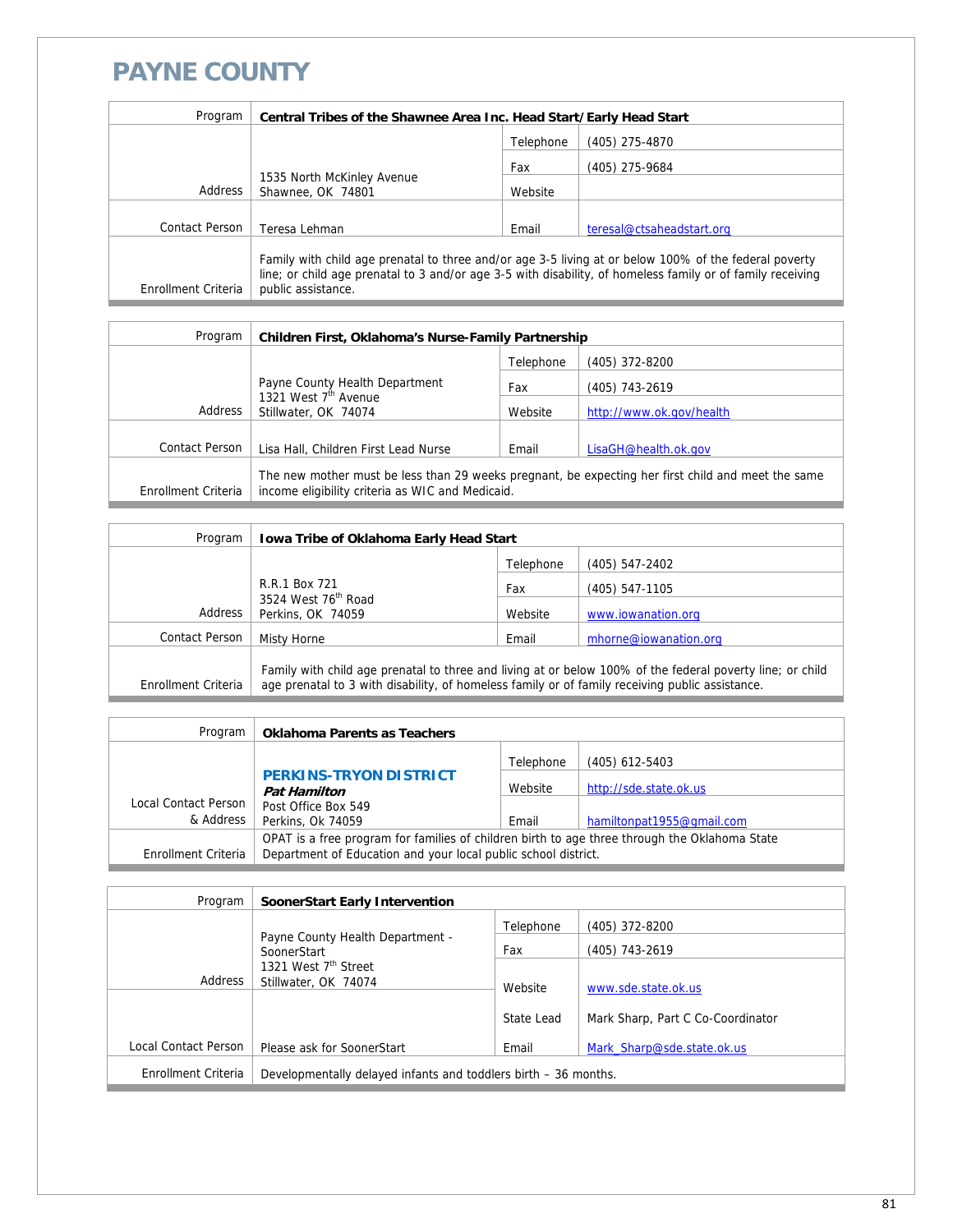## **PAYNE COUNTY**

| Program                     | United Community Action Program Inc. Early Head Start |           |                                                                                                                                                                                                                     |
|-----------------------------|-------------------------------------------------------|-----------|---------------------------------------------------------------------------------------------------------------------------------------------------------------------------------------------------------------------|
|                             |                                                       | Telephone | (405) 377-1519                                                                                                                                                                                                      |
|                             |                                                       | Fax       | (405) 377-0368                                                                                                                                                                                                      |
| Address                     | 1202 South West Street<br>Stillwater, OK 74074        | Website   | www.ucapinc.org                                                                                                                                                                                                     |
| <b>Local Contact Person</b> | Local: Leanne Knight<br>Agency: Kim Rice              | Email     | stillwaterehs@ucapinc.org<br>krice@ucapinc.org                                                                                                                                                                      |
| Enrollment Criteria         | public assistance.                                    |           | Family with child age prenatal to three and/or age 3-5 living at or below 100% of the federal poverty<br>line; or child age prenatal to 3 and/or age 3-5 with disability, of homeless family or of family receiving |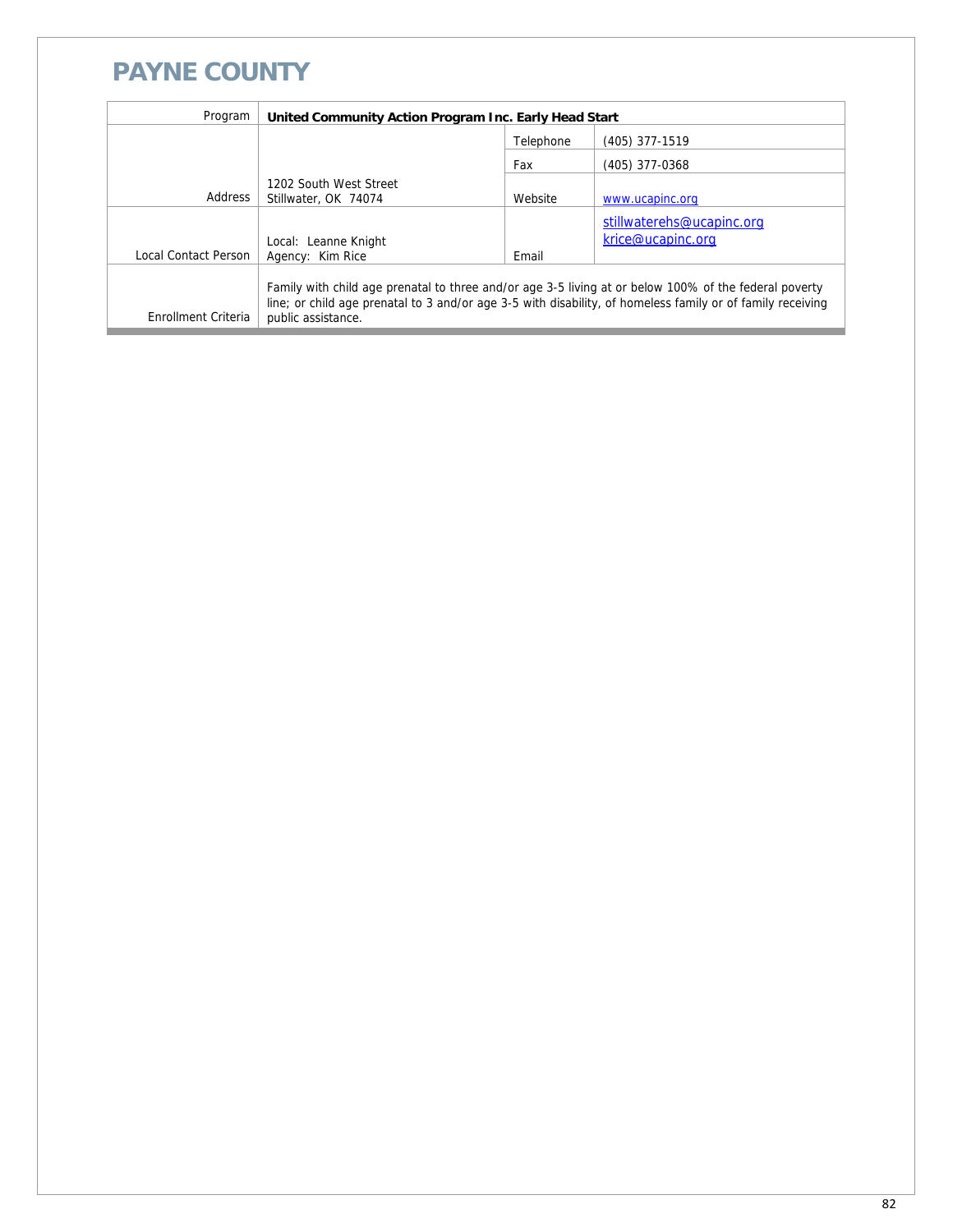#### **PITTSBURG COUNTY**

| Program             | Children First, Oklahoma's Nurse-Family Partnership                                              |           |                                                                                                    |
|---------------------|--------------------------------------------------------------------------------------------------|-----------|----------------------------------------------------------------------------------------------------|
|                     |                                                                                                  | Telephone | $(918)$ 423-1267                                                                                   |
|                     | Pittsburg County Health Department<br>1400 East College Avenue<br>Address<br>McAlester, OK 74501 | Fax       | (918) 423-2948                                                                                     |
|                     |                                                                                                  | Website   | http://www.ok.gov/health                                                                           |
|                     |                                                                                                  |           |                                                                                                    |
| Contact Person      | Brooke Pruitt, Children First Lead Nurse                                                         | Email     | HeatherP@health.ok.gov                                                                             |
| Enrollment Criteria | income eligibility criteria as WIC and Medicaid.                                                 |           | The new mother must be less than 29 weeks pregnant, be expecting her first child and meet the same |

| Program             | <b>Community Nutrition Education Programs - OSU Cooperative Extension Service</b>   |           |                                                                                                           |
|---------------------|-------------------------------------------------------------------------------------|-----------|-----------------------------------------------------------------------------------------------------------|
|                     |                                                                                     | Telephone | (918) 423-4120                                                                                            |
|                     | Pittsburg County Extension Service<br>707 West Electric<br>McAlester, OK 74501-5058 | Fax       | (918) 423-7053                                                                                            |
| Address             |                                                                                     | Website   | http://www.fcs.okstate.edu/cnep/                                                                          |
| Contact Person      | Debra Walters                                                                       | Email     | debra.walters@okstate.edu                                                                                 |
| Enrollment Criteria | is voluntary.                                                                       |           | For home visitation services, families must meet income eligibility and program guidelines. Participation |

| Program                                       | <b>Oklahoma Parents as Teachers</b>                                                                                                                             |           |                               |
|-----------------------------------------------|-----------------------------------------------------------------------------------------------------------------------------------------------------------------|-----------|-------------------------------|
|                                               |                                                                                                                                                                 | Telephone | (918) 423-6229                |
| <b>MCALESTER DISTRICT</b><br>Vanessa Cummings |                                                                                                                                                                 | Website   | http://sde.state.ok.us        |
| Local Contact Person<br>& Address             | Post Office Box 1027<br>McAlester, Ok 74502-1027                                                                                                                | Email     | vcummings@mcalester.k12.ok.us |
| Enrollment Criteria                           | OPAT is a free program for families of children birth to age three through the Oklahoma State<br>Department of Education and your local public school district. |           |                               |

| Program             | Pittsburg County Health Department - Healthy Beginnings/Healthy Families -<br><b>Start Right Program</b>                                                                                                                                                                                                                                                   |           |                           |
|---------------------|------------------------------------------------------------------------------------------------------------------------------------------------------------------------------------------------------------------------------------------------------------------------------------------------------------------------------------------------------------|-----------|---------------------------|
|                     |                                                                                                                                                                                                                                                                                                                                                            | Telephone | (918) 423-1267            |
|                     | 1400 East College Avenue<br>McAlester, OK 74501                                                                                                                                                                                                                                                                                                            | Fax       | (918) 423-2948            |
| Address             |                                                                                                                                                                                                                                                                                                                                                            | Website   | http://fsps.health.ok.gov |
| Contact Person      | Donna Engleman                                                                                                                                                                                                                                                                                                                                             | Email     | donnae@health.ok.gov      |
| Enrollment Criteria | The Start Right home visitation and community-based services program serves expectant parents after<br>the 29 <sup>th</sup> week of pregnancy and at any time during pregnancy for subsequent births. A family may enroll<br>in the program before the child turns 12 months and participate in the program up to the child's 6 <sup>th</sup><br>birthday. |           |                           |

| Program              | SoonerStart Early Intervention                                            |            |                                   |
|----------------------|---------------------------------------------------------------------------|------------|-----------------------------------|
|                      | Pittsburg County Health Department -                                      | Telephone  | $(918)$ 423-1267                  |
|                      | SoonerStart<br>1400 East College Avenue<br>Address<br>McAlester, OK 74501 | Fax        | (918) 423-2948                    |
|                      |                                                                           | Website    | www.sde.state.ok.us               |
|                      |                                                                           | State Lead | Mark Sharp, Part C Co-Coordinator |
| Local Contact Person | Please ask for SoonerStart                                                | Email      | Mark_Sharp@sde.state.ok.us        |
| Enrollment Criteria  | Developmentally delayed infants and toddlers birth – 36 months.           |            |                                   |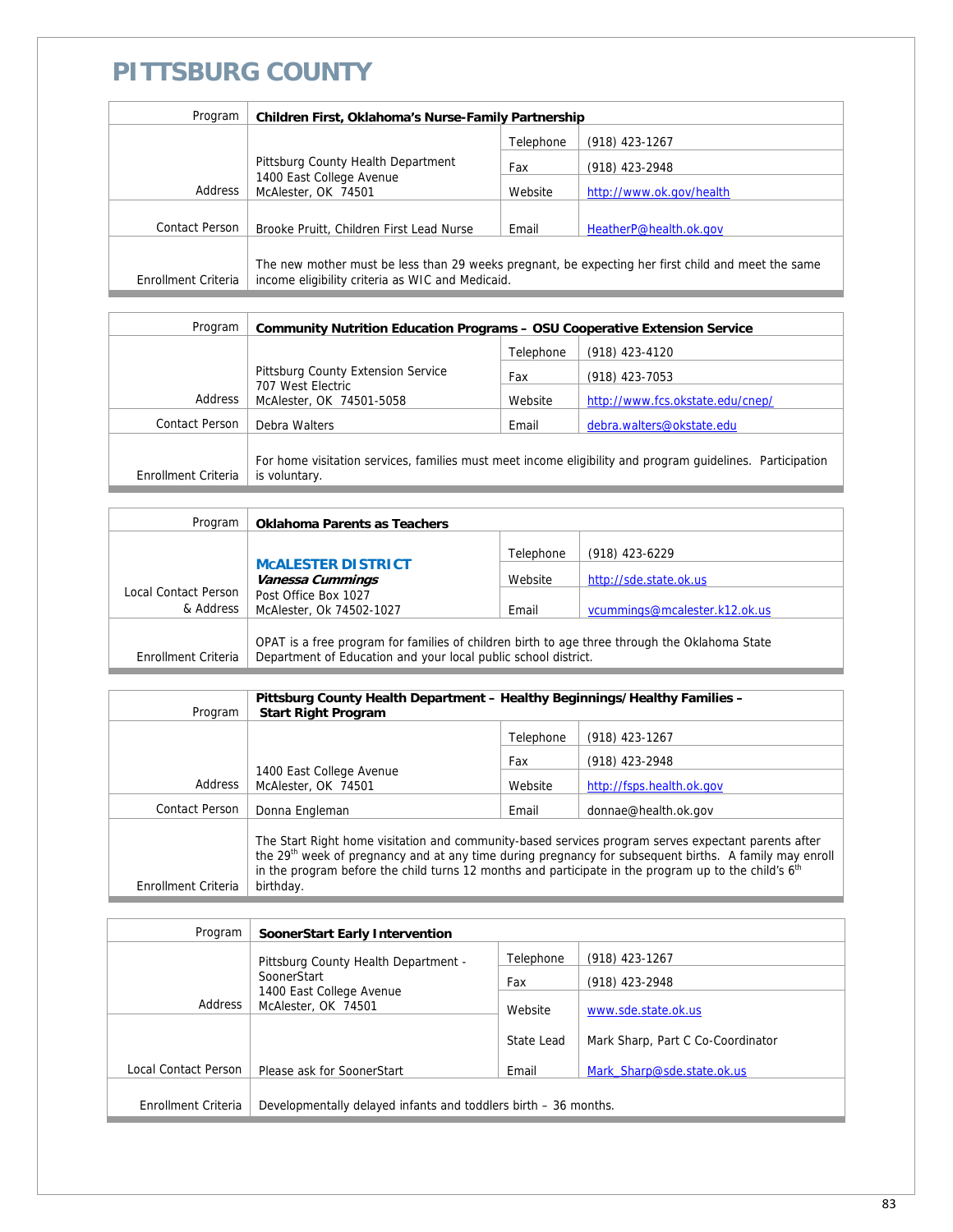#### **PONTOTOC COUNTY**

| Program               | Chickasaw Nation - Chepota Himmita Start Right Program                                                                                                                                                                                                                                                                                                     |           |                           |
|-----------------------|------------------------------------------------------------------------------------------------------------------------------------------------------------------------------------------------------------------------------------------------------------------------------------------------------------------------------------------------------------|-----------|---------------------------|
|                       |                                                                                                                                                                                                                                                                                                                                                            | Telephone | (580) 272-5580            |
|                       |                                                                                                                                                                                                                                                                                                                                                            | Fax       | (580) 272-5562            |
| Address               | 231 Seabrook Road<br>Ada, OK 74820                                                                                                                                                                                                                                                                                                                         | Website   | http://fsps.health.ok.gov |
| <b>Contact Person</b> | Ginger Dunn                                                                                                                                                                                                                                                                                                                                                | Email     | Ginger.dunn@chickasaw.net |
| Enrollment Criteria   | The Start Right home visitation and community-based services program serves expectant parents after<br>the 29 <sup>th</sup> week of pregnancy and at any time during pregnancy for subsequent births. A family may<br>enroll in the program before the child turns 12 months and participate in the program up to the child's<br>6 <sup>th</sup> birthday. |           |                           |

| Program               | Children First, Oklahoma's Nurse-Family Partnership                                                                                                    |           |                          |
|-----------------------|--------------------------------------------------------------------------------------------------------------------------------------------------------|-----------|--------------------------|
|                       |                                                                                                                                                        | Telephone | (580) 332-2011           |
|                       | Pontotoc County Health Department                                                                                                                      | Fax       | (580) 332-9537           |
| Address               | 1630 East Beverly, Suite 101<br>Ada, OK 74820                                                                                                          | Website   | http://www.ok.gov/health |
|                       |                                                                                                                                                        |           |                          |
| <b>Contact Person</b> | Brooke Pruitt, Children First Lead Nurse                                                                                                               | Email     | HeatherP@health.ok.gov   |
| Enrollment Criteria   | The new mother must be less than 29 weeks pregnant, be expecting her first child and meet the same<br>income eligibility criteria as WIC and Medicaid. |           |                          |

| Program             | <b>Community Nutrition Education Programs - OSU Cooperative Extension Service</b>                                          |           |                                  |
|---------------------|----------------------------------------------------------------------------------------------------------------------------|-----------|----------------------------------|
|                     |                                                                                                                            | Telephone | (580) 332-7100                   |
|                     |                                                                                                                            | Fax       | (580) 332-9234                   |
| Address             | 1700 N. Broadway<br>Ada, OK 74820                                                                                          | Website   | http://www.fcs.okstate.edu/cnep/ |
| Contact Person      | Sue Hamilton                                                                                                               | Email     | Sue.hamilton@okstate.edu         |
| Enrollment Criteria | For home visitation services, families must meet income eligibility and program guidelines. Participation<br>is voluntary. |           |                                  |
|                     |                                                                                                                            |           |                                  |

| Program              | <b>Oklahoma Parents as Teachers</b>                                                                                                                             |           |                        |
|----------------------|-----------------------------------------------------------------------------------------------------------------------------------------------------------------|-----------|------------------------|
|                      |                                                                                                                                                                 | Telephone | (580) 310-7345         |
|                      | <b>ADA DISTRICT</b><br>Sandra Poe                                                                                                                               | Website   | http://sde.state.ok.us |
| Local Contact Person | 223 West 18 <sup>th</sup>                                                                                                                                       |           | poes@adapss.com        |
| & Address            | Ada, Ok 74820                                                                                                                                                   | Email     | presley@adapss.com     |
| Enrollment Criteria  | OPAT is a free program for families of children birth to age three through the Oklahoma State<br>Department of Education and your local public school district. |           |                        |

| Program              | SoonerStart Early Intervention                                  |            |                                   |
|----------------------|-----------------------------------------------------------------|------------|-----------------------------------|
|                      | Pontotoc County Health Department -                             | Telephone  | (580) 332-2011                    |
|                      | SoonerStart<br>2330 Arlington<br>Address<br>Ada, OK 74820       | Fax        | (580) 332-9537                    |
|                      |                                                                 | Website    | www.sde.state.ok.us               |
|                      |                                                                 | State Lead | Mark Sharp, Part C Co-Coordinator |
| Local Contact Person | Please ask for SoonerStart                                      | Email      | Mark Sharp@sde.state.ok.us        |
| Enrollment Criteria  | Developmentally delayed infants and toddlers birth – 36 months. |            |                                   |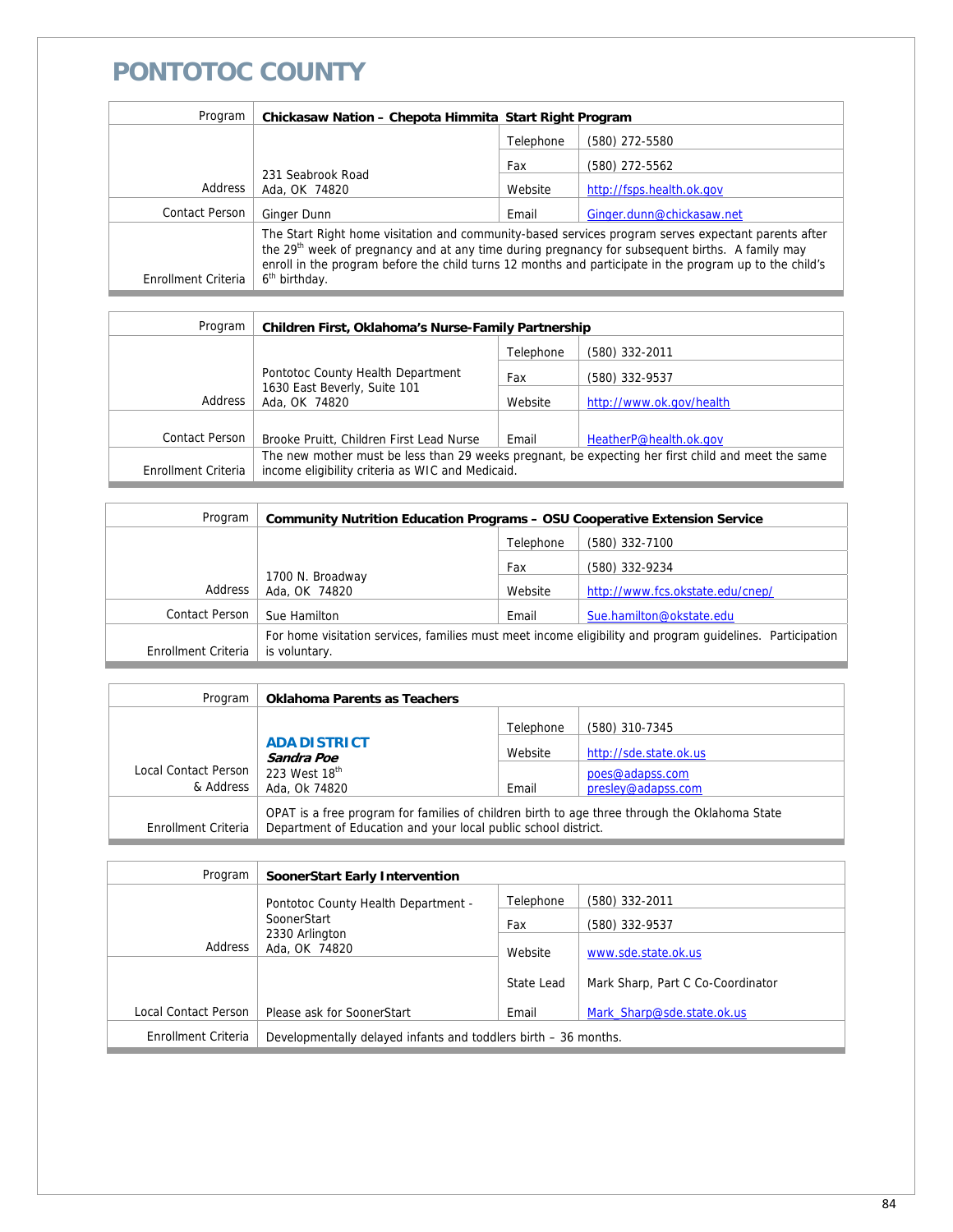## **POTTAWATOMIE COUNTY**

| Program             | Central Tribes of the Shawnee Area Inc. Head Start/Early Head Start                                                                                                                                                                       |           |                           |
|---------------------|-------------------------------------------------------------------------------------------------------------------------------------------------------------------------------------------------------------------------------------------|-----------|---------------------------|
|                     |                                                                                                                                                                                                                                           | Telephone | (405) 275-4870            |
|                     | 1535 North McKinley Avenue                                                                                                                                                                                                                |           |                           |
| Address             | Shawnee, OK 74801                                                                                                                                                                                                                         | Fax       | (405) 275-9684            |
|                     |                                                                                                                                                                                                                                           |           |                           |
| Contact Person      | Teresa Lehman                                                                                                                                                                                                                             | Email     | teresal@ctsaheadstart.org |
| Enrollment Criteria | Family with child age prenatal to three and/or age 3-5 living at or below 100% of the federal poverty<br>line; or child age prenatal to 3 and/or age 3-5 with disability, of homeless family or of family receiving<br>public assistance. |           |                           |

| Program             | Children First, Oklahoma's Nurse-Family Partnership                                                                                                    |           |                          |
|---------------------|--------------------------------------------------------------------------------------------------------------------------------------------------------|-----------|--------------------------|
|                     | Pottawatomie County Health                                                                                                                             | Telephone | (405) 273-2157           |
|                     | Department<br>1904 Gordon Cooper Drive<br>Shawnee, OK 74801-8698                                                                                       | Fax       | (405) 275-5167           |
| Address             |                                                                                                                                                        | Website   | http://www.ok.gov/health |
|                     | Voquel Switch, Children First Lead                                                                                                                     |           |                          |
| Contact Person      | <b>Nurse</b>                                                                                                                                           | Email     | VougeIS@health.ok.gov    |
| Enrollment Criteria | The new mother must be less than 29 weeks pregnant, be expecting her first child and meet the<br>same income eligibility criteria as WIC and Medicaid. |           |                          |

| Program               | <b>Community Nutrition Education Programs - OSU Cooperative Extension Service</b>                                          |           |                                  |
|-----------------------|----------------------------------------------------------------------------------------------------------------------------|-----------|----------------------------------|
|                       |                                                                                                                            | Telephone | (405) 273-7683                   |
|                       | 14001 Acme Road<br>Shawnee, OK 74804                                                                                       | Fax       | (405) 273-8014                   |
| Address               |                                                                                                                            | Website   | http://www.fcs.okstate.edu/cnep/ |
| <b>Contact Person</b> | Sue Hamilton                                                                                                               | Email     | Sue.hamilton@okstate.edu         |
| Enrollment Criteria   | For home visitation services, families must meet income eligibility and program guidelines.<br>Participation is voluntary. |           |                                  |

| Program             | <b>Crossroads Youth and Family Services</b>                                                                                                                    |           |                       |
|---------------------|----------------------------------------------------------------------------------------------------------------------------------------------------------------|-----------|-----------------------|
|                     |                                                                                                                                                                | Telephone | (405) 292-6440        |
|                     |                                                                                                                                                                | Fax       | (405) 292-6442        |
| Address             | 1333 West Main Street<br>Norman, OK 73069                                                                                                                      | Website   | www.crossroadsyfs.com |
| Contact Person      |                                                                                                                                                                | Email     |                       |
|                     | anthonys@crossroadsyfs.com<br><b>Anthony Stafford</b><br>Family with child age prenatal to three and/or age 3-5 living at or below 100% of the federal poverty |           |                       |
|                     | line; or child age prenatal to 3 and/or age 3-5 with disability, of homeless family or of family receiving                                                     |           |                       |
| Enrollment Criteria | public assistance.                                                                                                                                             |           |                       |

| Program             | <b>Oklahoma Parents as Teachers - POTTAWATOMIE COUNTY</b>                                                                                                       |           |                                                 |
|---------------------|-----------------------------------------------------------------------------------------------------------------------------------------------------------------|-----------|-------------------------------------------------|
|                     | <b>GROVE DISTRICT</b><br><b>Danice Bowers</b>                                                                                                                   | Telephone | (405) 273-6072                                  |
|                     | 17800 South Rock Creek Road<br>Shawnee, Ok 74801                                                                                                                | Email     | dbowers@src.k12.ok.us                           |
|                     | <b>SHAWNEE DISTRICT</b><br><b>Kathy Stuart</b>                                                                                                                  | Telephone | (405) 317-4472                                  |
|                     | 326 North Union<br>Shawnee, Ok 74801                                                                                                                            | Email     | stuartfam5@aol.com<br>kstuart@shawnee.k12.ok.us |
|                     | <b>TECUMSEH DISTRICT</b><br>Pam Smith                                                                                                                           | Telephone | $(405)$ 598-6069                                |
| Sites by District   | 723 West Park<br>Tecumseh, Ok 74873                                                                                                                             | Email     | smithp1@tecumseh.k12.ok.us                      |
| State Website       | http://sde.state.ok.us                                                                                                                                          |           |                                                 |
| Enrollment Criteria | OPAT is a free program for families of children birth to age three through the Oklahoma State<br>Department of Education and your local public school district. |           |                                                 |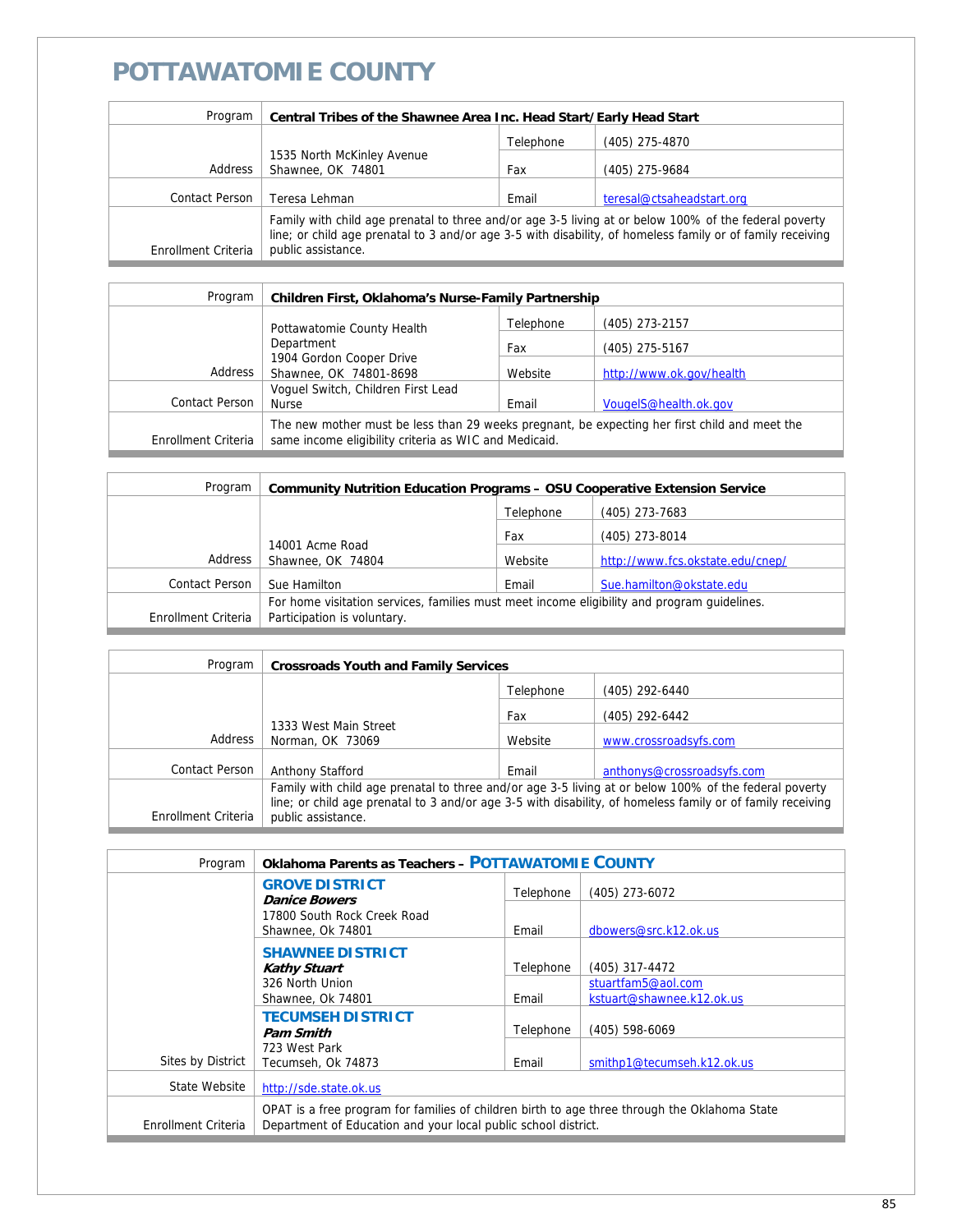## **POTTAWATOMIE COUNTY**

| Program              | Sooner SUCCESS                                                                                                                                                                                                                                                                                                                                    |           |                                     |
|----------------------|---------------------------------------------------------------------------------------------------------------------------------------------------------------------------------------------------------------------------------------------------------------------------------------------------------------------------------------------------|-----------|-------------------------------------|
|                      | State Office:<br>1100 NE 13 <sup>th</sup> Street                                                                                                                                                                                                                                                                                                  |           |                                     |
|                      | Oklahoma City, Ok 73117                                                                                                                                                                                                                                                                                                                           | Telephone | (405) 205-4944 (mobile)             |
|                      |                                                                                                                                                                                                                                                                                                                                                   |           |                                     |
|                      | Staff are home-based.                                                                                                                                                                                                                                                                                                                             |           |                                     |
| Address              | Address unavailable                                                                                                                                                                                                                                                                                                                               | Website   | http://oumedicine.com/soonersuccess |
| Local Contact Person | Cara Thomas                                                                                                                                                                                                                                                                                                                                       | Email     | Cara-thomas@ouhsc.edu               |
| Enrollment Criteria  | Serving families who have children with special needs, birth to 21 years of age, with free resource and<br>referral information. No diagnostic criteria or income requirements. Any family with a child having<br>developmental disabilities, chronic medical or mental health issues or those at risk for abuse and<br>neglect will be assisted. |           |                                     |

| Program              | SoonerStart Early Intervention                                                            |            |                                   |
|----------------------|-------------------------------------------------------------------------------------------|------------|-----------------------------------|
|                      | Pottawatomie County Health                                                                | Telephone  | (405) 273-2157                    |
|                      | Department - SoonerStart<br>1904 Gordon Cooper Drive<br>Address<br>Shawnee, OK 74801-8698 | Fax        | (405) 275-5167                    |
|                      |                                                                                           | Website    | www.sde.state.ok.us               |
|                      |                                                                                           | State Lead | Mark Sharp, Part C Co-Coordinator |
| Local Contact Person | Please ask for SoonerStart                                                                | Email      | Mark Sharp@sde.state.ok.us        |
| Enrollment Criteria  | Developmentally delayed infants and toddlers birth - 36 months.                           |            |                                   |

| Program                           | University of Oklahoma American Indian Institute Early Head Start                                                                                                                                                                                                                           |           |                   |
|-----------------------------------|---------------------------------------------------------------------------------------------------------------------------------------------------------------------------------------------------------------------------------------------------------------------------------------------|-----------|-------------------|
|                                   |                                                                                                                                                                                                                                                                                             | Telephone | (405) 598-6094    |
|                                   |                                                                                                                                                                                                                                                                                             | Fax       | (405) 598-2815    |
| Address                           | 808 East Highland Street<br>Tecumseh, OK 74873                                                                                                                                                                                                                                              | Website   |                   |
|                                   |                                                                                                                                                                                                                                                                                             |           |                   |
| Contact Person                    | <b>Gail Ripley</b>                                                                                                                                                                                                                                                                          | Email     | gailripley@ou.edu |
| Enrollment Criteria               | Family with child age prenatal to three with income below federal poverty quidelines or between<br>100%-130% of the federal poverty quidelines; or child age prenatal to 3 with disability; homeless<br>family; foster child; child receiving SSI or of family receiving public assistance. |           |                   |
| <b>LOCATIONS</b><br><b>SERVED</b> | Service area is Pottawatomie and East 1/3 of Cleveland Counties.                                                                                                                                                                                                                            |           |                   |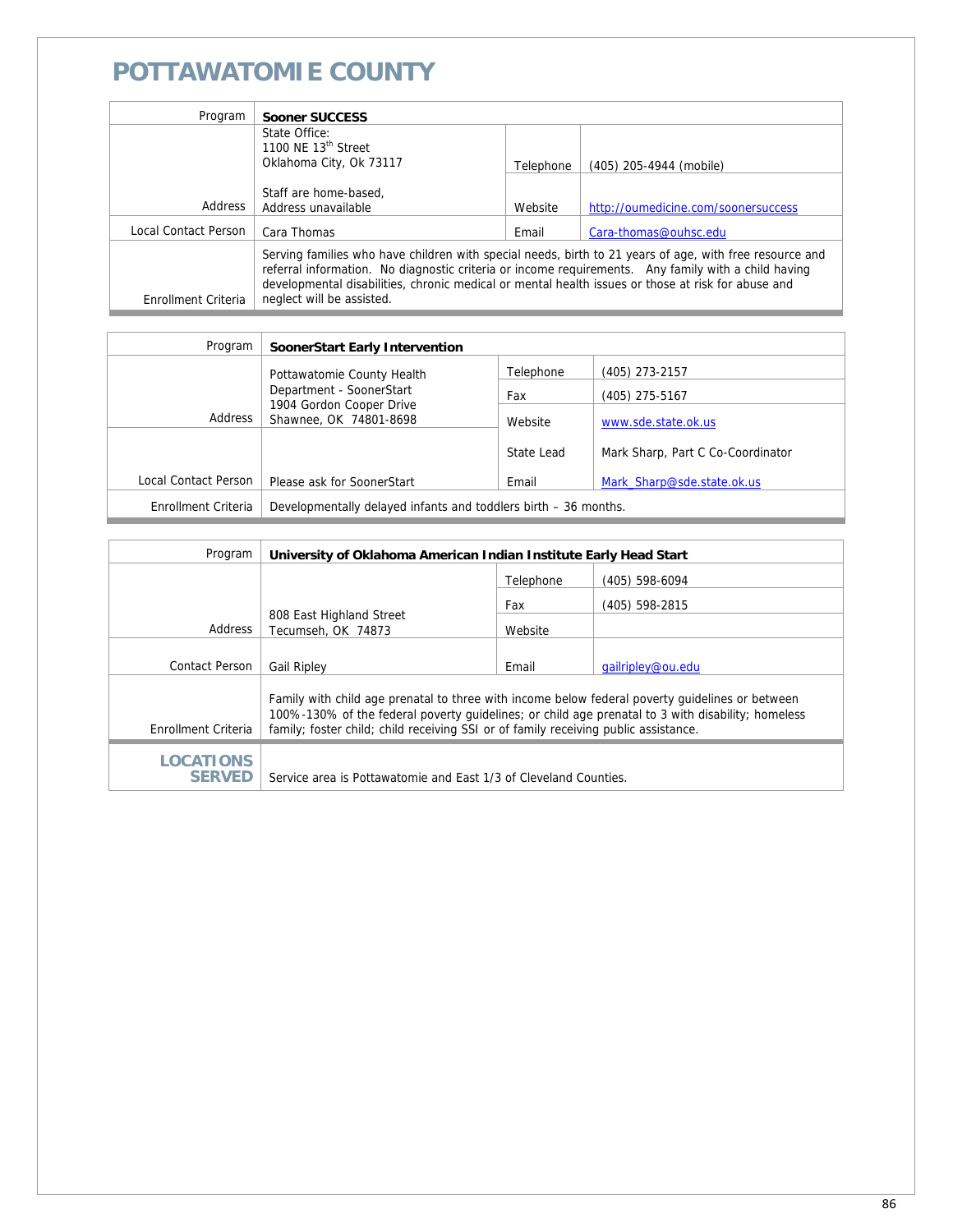## **PUSHMATAHA COUNTY**

| Program             | Children First, Oklahoma's Nurse-Family Partnership                                                                                                    |           |                          |
|---------------------|--------------------------------------------------------------------------------------------------------------------------------------------------------|-----------|--------------------------|
|                     |                                                                                                                                                        | Telephone | (580) 298-6624           |
|                     | Pushmataha County Health Department<br>318 West Main<br>Antlers, OK 74523                                                                              | Fax       | (580) 298-2743           |
| Address             |                                                                                                                                                        | Website   | http://www.ok.gov/health |
|                     |                                                                                                                                                        |           |                          |
| Contact Person      | Becky Payne, Children First Lead Nurse                                                                                                                 | Email     | BeckyLP@health.ok.gov    |
| Enrollment Criteria | The new mother must be less than 29 weeks pregnant, be expecting her first child and meet the same<br>income eligibility criteria as WIC and Medicaid. |           |                          |

| Program             | <b>Community Nutrition Education Programs - OSU Cooperative Extension Service</b>                                          |           |                                  |
|---------------------|----------------------------------------------------------------------------------------------------------------------------|-----------|----------------------------------|
|                     |                                                                                                                            | Telephone | (580) 298-5563                   |
|                     | Pushmataha County Extension Service                                                                                        | Fax       | (580) 298-9969                   |
| Address             | 306 Southwest B Street<br>Antlers, OK 74523-3825                                                                           | Website   | http://www.fcs.okstate.edu/cnep/ |
| Contact Person      | Debra Walters                                                                                                              | Email     | debra.walters@okstate.edu        |
| Enrollment Criteria | For home visitation services, families must meet income eligibility and program quidelines.<br>Participation is voluntary. |           |                                  |

| Program             | <b>Counseling Center of Southeast Oklahoma</b>                                 |           |                                   |
|---------------------|--------------------------------------------------------------------------------|-----------|-----------------------------------|
|                     |                                                                                | Telephone | (580) 298-2830                    |
|                     |                                                                                | Fax       | (580) 298-6723                    |
| Address             | P.O. Box 1030<br>Antlers, OK 74523                                             | Website   | www.oklahomatherapy.com           |
|                     |                                                                                |           |                                   |
| Contact Person      | Dorothy Brown                                                                  | Email     | Dorothy.Brown@oklahomatherapy.com |
| Enrollment Criteria | Mental Health and substance abuse services are provided in one of 6 locations. |           |                                   |

| Program             | Little Dixie Community Action Agency, Inc.                                                                                                                                                                                                |           |                       |
|---------------------|-------------------------------------------------------------------------------------------------------------------------------------------------------------------------------------------------------------------------------------------|-----------|-----------------------|
|                     |                                                                                                                                                                                                                                           | Telephone | (580) 326-7581        |
|                     | 209 North $4^{\text{th}}$<br>Hugo, OK 74743                                                                                                                                                                                               | Fax       | (580) 326-7584        |
| Address             |                                                                                                                                                                                                                                           | Website   | www.littledixie.org   |
| Contact Person      | Dawn McDaniel                                                                                                                                                                                                                             | Email     | dmcdaniel@lddaahs.org |
| Enrollment Criteria | Family with child age prenatal to three and/or age 3-5 living at or below 100% of the federal poverty<br>line; or child age prenatal to 3 and/or age 3-5 with disability, of homeless family or of family receiving<br>public assistance. |           |                       |

| Program              | SoonerStart Early Intervention                                  |            |                                   |
|----------------------|-----------------------------------------------------------------|------------|-----------------------------------|
|                      | McCurtain County Health Department -                            | Telephone  | (580) 286-6620                    |
|                      | SoonerStart<br>1400 Lynn Lane<br>Address<br>Idabel, OK 74745    | Fax        | (580) 286-2012                    |
|                      |                                                                 | Website    | www.sde.state.ok.us               |
|                      |                                                                 | State Lead | Mark Sharp, Part C Co-Coordinator |
| Local Contact Person | Please ask for SoonerStart                                      | Email      | Mark Sharp@sde.state.ok.us        |
| Enrollment Criteria  | Developmentally delayed infants and toddlers birth – 36 months. |            |                                   |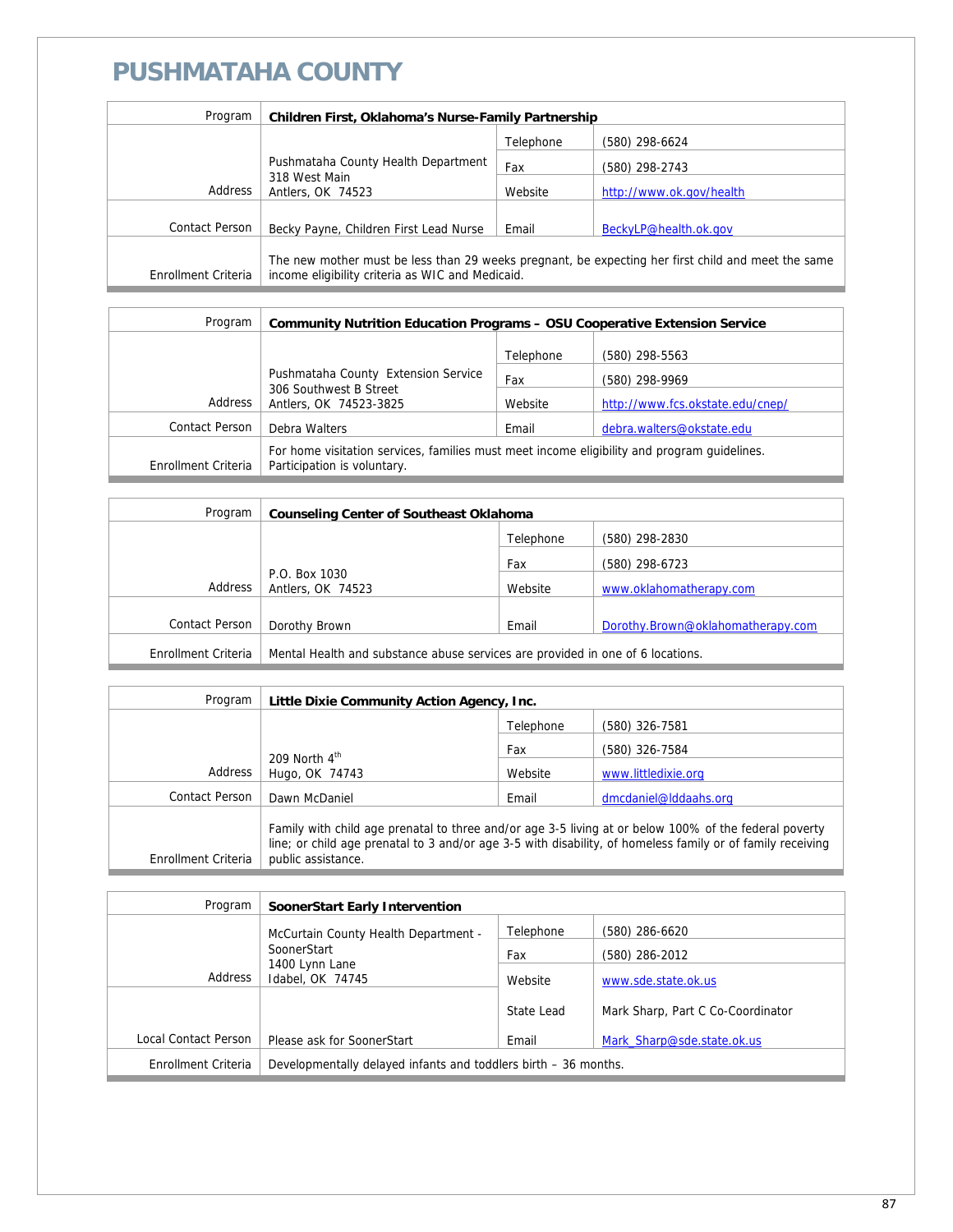#### **ROGER MILLS COUNTY**

| Program             | Children First, Oklahoma's Nurse-Family Partnership                                                                                                    |           |                          |
|---------------------|--------------------------------------------------------------------------------------------------------------------------------------------------------|-----------|--------------------------|
|                     |                                                                                                                                                        | Telephone | (405) 247-2507           |
|                     | Caddo County Health Department<br>216 West Broadway<br>Anadarko, OK 73005                                                                              | Fax       | (405) 247-9503           |
| Address             |                                                                                                                                                        | Website   | http://www.ok.gov/health |
|                     |                                                                                                                                                        |           |                          |
| Contact Person      | Amber Smith, Children First Lead Nurse                                                                                                                 | Email     | AmberS@health.ok.gov     |
| Enrollment Criteria | The new mother must be less than 29 weeks pregnant, be expecting her first child and meet the same<br>income eligibility criteria as WIC and Medicaid. |           |                          |

| Program             | Great Plains Youth & Family Services, Inc. - Growing in Family Training (GIFT) -<br><b>Start Right Program</b>                                                                                                                                                                                                                                             |           |                          |
|---------------------|------------------------------------------------------------------------------------------------------------------------------------------------------------------------------------------------------------------------------------------------------------------------------------------------------------------------------------------------------------|-----------|--------------------------|
|                     |                                                                                                                                                                                                                                                                                                                                                            | Telephone | (580) 726-3383           |
|                     |                                                                                                                                                                                                                                                                                                                                                            | Fax       | (580) 726-3384           |
| Address             | 901 South Broadway<br>Hobart, OK 73651                                                                                                                                                                                                                                                                                                                     | Website   | http://www.ok.gov/health |
|                     |                                                                                                                                                                                                                                                                                                                                                            |           |                          |
| Contact Person      | Anna Wehrle                                                                                                                                                                                                                                                                                                                                                | Email     | annawehrle@sbcqlobal.net |
| Enrollment Criteria | The Start Right home visitation and community-based services program serves expectant parents after<br>the 29 <sup>th</sup> week of pregnancy and at any time during pregnancy for subsequent births. A family may<br>enroll in the program before the child turns 12 months and participate in the program up to the child's<br>6 <sup>th</sup> birthday. |           |                          |

| Program              | SoonerStart Early Intervention                                  |            |                                   |
|----------------------|-----------------------------------------------------------------|------------|-----------------------------------|
|                      | Custer County Health Department -                               | Telephone  | (580) 323-2100                    |
|                      | SoonerStart<br>3030 Custer Avenue<br>Clinton, OK 73601          | Fax        | (580) 323-2282                    |
| Address              |                                                                 | Website    | www.sde.state.ok.us               |
|                      |                                                                 | State Lead | Mark Sharp, Part C Co-Coordinator |
| Local Contact Person | Please ask for SoonerStart                                      | Email      | Mark Sharp@sde.state.ok.us        |
| Enrollment Criteria  | Developmentally delayed infants and toddlers birth – 36 months. |            |                                   |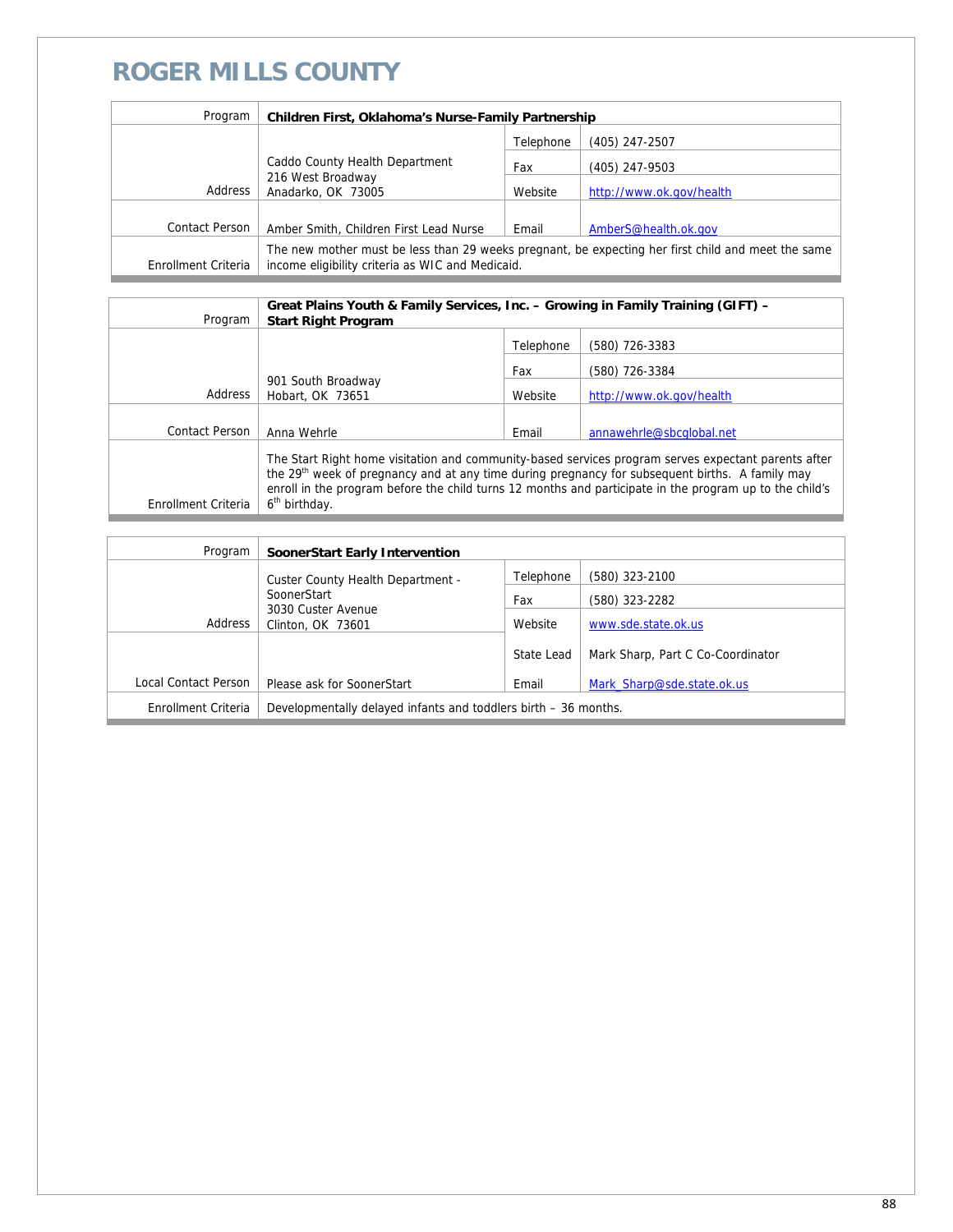#### **ROGERS COUNTY**

| Program             | <b>Cherokee Nation Head Start/Early Head Start</b>                                                                                                                                                                                        |           |                        |
|---------------------|-------------------------------------------------------------------------------------------------------------------------------------------------------------------------------------------------------------------------------------------|-----------|------------------------|
|                     |                                                                                                                                                                                                                                           | Telephone | $(918)$ 453-5757       |
|                     | P.O. Box 948                                                                                                                                                                                                                              | Fax       | (918) 458-5799         |
| <b>Address</b>      | Tahleguah, OK 74465                                                                                                                                                                                                                       | Website   | www.Cherokee.org       |
| Contact Person      | Verna Thompson                                                                                                                                                                                                                            | Email     | headstart@cherokee.org |
| Enrollment Criteria | Family with child age prenatal to three and/or age 3-5 living at or below 100% of the federal poverty<br>line; or child age prenatal to 3 and/or age 3-5 with disability, of homeless family or of family receiving<br>public assistance. |           |                        |

| Program             | <b>Children First, Oklahoma's Nurse-Family Partnership</b>                                                                                             |           |                          |
|---------------------|--------------------------------------------------------------------------------------------------------------------------------------------------------|-----------|--------------------------|
|                     |                                                                                                                                                        | Telephone | $(918)$ 341-3166         |
|                     | Rogers County Health Department<br>2664 North Highway 88 Unit A<br>Claremore, OK 74017                                                                 | Fax       | $(918)$ 341-7315         |
| Address             |                                                                                                                                                        | Website   | http://www.ok.gov/health |
|                     |                                                                                                                                                        |           |                          |
| Contact Person      | Tess Carroll, Children First Lead Nurse                                                                                                                | Email     | TeresaAC@health.ok.gov   |
| Enrollment Criteria | The new mother must be less than 29 weeks pregnant, be expecting her first child and meet the same<br>income eligibility criteria as WIC and Medicaid. |           |                          |

| Program             | Community Action Resource & Development, Inc.                                                                                                                                                                                             |           |                      |
|---------------------|-------------------------------------------------------------------------------------------------------------------------------------------------------------------------------------------------------------------------------------------|-----------|----------------------|
|                     |                                                                                                                                                                                                                                           | Telephone | $(918)$ 341-5000     |
|                     | 522 West Will Rogers Boulevard                                                                                                                                                                                                            | Fax       | $(918)$ 343-3663     |
| Address             | P.O. Box 947<br>Claremore, OK 74018                                                                                                                                                                                                       | Website   | www.cardcaa.org      |
| Contact Person      | Barbara Hankins                                                                                                                                                                                                                           | Email     | bhankins@cardcaa.org |
| Enrollment Criteria | Family with child age prenatal to three and/or age 3-5 living at or below 100% of the federal poverty<br>line; or child age prenatal to 3 and/or age 3-5 with disability, of homeless family or of family receiving<br>public assistance. |           |                      |

| Program             | <b>Oklahoma Parents as Teachers - ROGERS COUNTY</b>                                                                                                             |           |                                                |
|---------------------|-----------------------------------------------------------------------------------------------------------------------------------------------------------------|-----------|------------------------------------------------|
|                     | <b>CLAREMORE DISTRICT</b><br>Jane Dearman                                                                                                                       | Telephone | $(918)$ 341-5573                               |
|                     | 19313 South Old Highway 88<br>Claremore, Ok 74017-4950                                                                                                          | Email     | janemdearman@gmail.com                         |
|                     | <b>VERDIGRIS DISTRICT</b><br><b>Mary Beth Murray</b>                                                                                                            | Telephone | $(918)$ 341-3166                               |
| Sites by District   | 2664 North Highway 88<br>Claremore, Ok 74017                                                                                                                    | Email     | Maryg@health.ok.gov<br>carter.karla2@gmail.com |
| State Website       | http://sde.state.ok.us                                                                                                                                          |           |                                                |
| Enrollment Criteria | OPAT is a free program for families of children birth to age three through the Oklahoma State<br>Department of Education and your local public school district. |           |                                                |

| Program              | <b>Sooner SUCCESS</b>                                                                                                                                                                                                                                                                                                        |           |                                     |
|----------------------|------------------------------------------------------------------------------------------------------------------------------------------------------------------------------------------------------------------------------------------------------------------------------------------------------------------------------|-----------|-------------------------------------|
|                      | State Office:<br>1100 NE 13 <sup>th</sup> Street                                                                                                                                                                                                                                                                             |           |                                     |
|                      | Oklahoma City, Ok 73117                                                                                                                                                                                                                                                                                                      | Telephone | (918) 694-5568 (mobile)             |
|                      |                                                                                                                                                                                                                                                                                                                              |           |                                     |
|                      | Staff are home-based,                                                                                                                                                                                                                                                                                                        |           |                                     |
| Address              | Address unavailable                                                                                                                                                                                                                                                                                                          | Website   | http://oumedicine.com/soonersuccess |
| Local Contact Person | Dee Ann Brown                                                                                                                                                                                                                                                                                                                | Email     | Dee-brown@ouhsc.edu                 |
|                      | Serving families who have children with special needs, birth to 21 years of age, with free resource and<br>referral information. No diagnostic criteria or income requirements. Any family with a child having<br>developmental disabilities, chronic medical or mental health issues or those at risk for abuse and neglect |           |                                     |
| Enrollment Criteria  | will be assisted.                                                                                                                                                                                                                                                                                                            |           |                                     |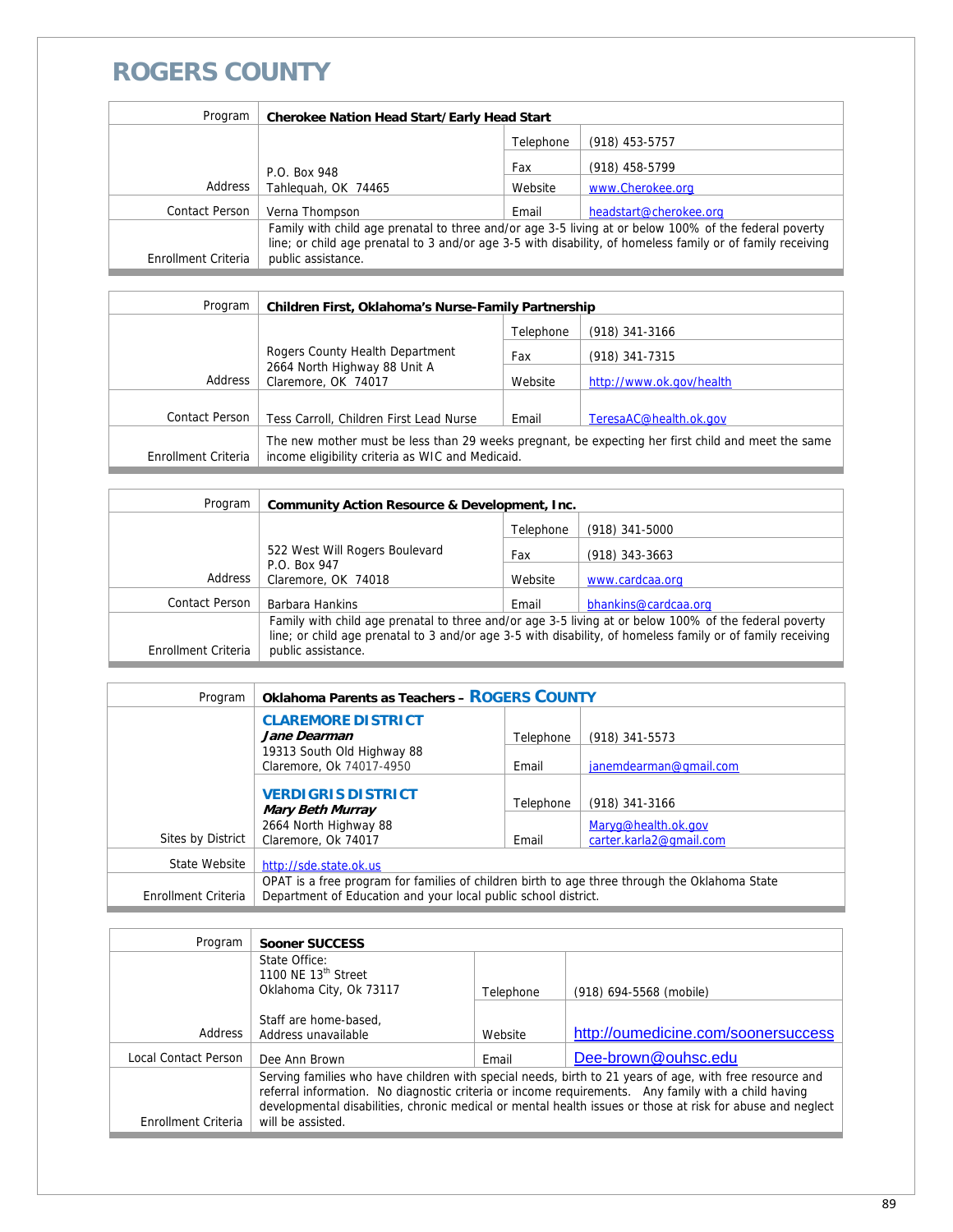#### **ROGERS COUNTY**

| Program              | SoonerStart Early Intervention                                  |            |                                   |
|----------------------|-----------------------------------------------------------------|------------|-----------------------------------|
|                      | Rogers County Health Department -                               | Telephone  | $(918)$ 341-3166                  |
|                      | SoonerStart                                                     | Fax        | (918) 341-3715                    |
| Address              | 2664 North Highway 88, Unit A<br>Claremore, OK 74017            |            |                                   |
|                      |                                                                 | Website    | www.sde.state.ok.us               |
|                      |                                                                 | State Lead | Mark Sharp, Part C Co-Coordinator |
| Local Contact Person | Please ask for SoonerStart                                      | Email      | Mark Sharp@sde.state.ok.us        |
| Enrollment Criteria  | Developmentally delayed infants and toddlers birth – 36 months. |            |                                   |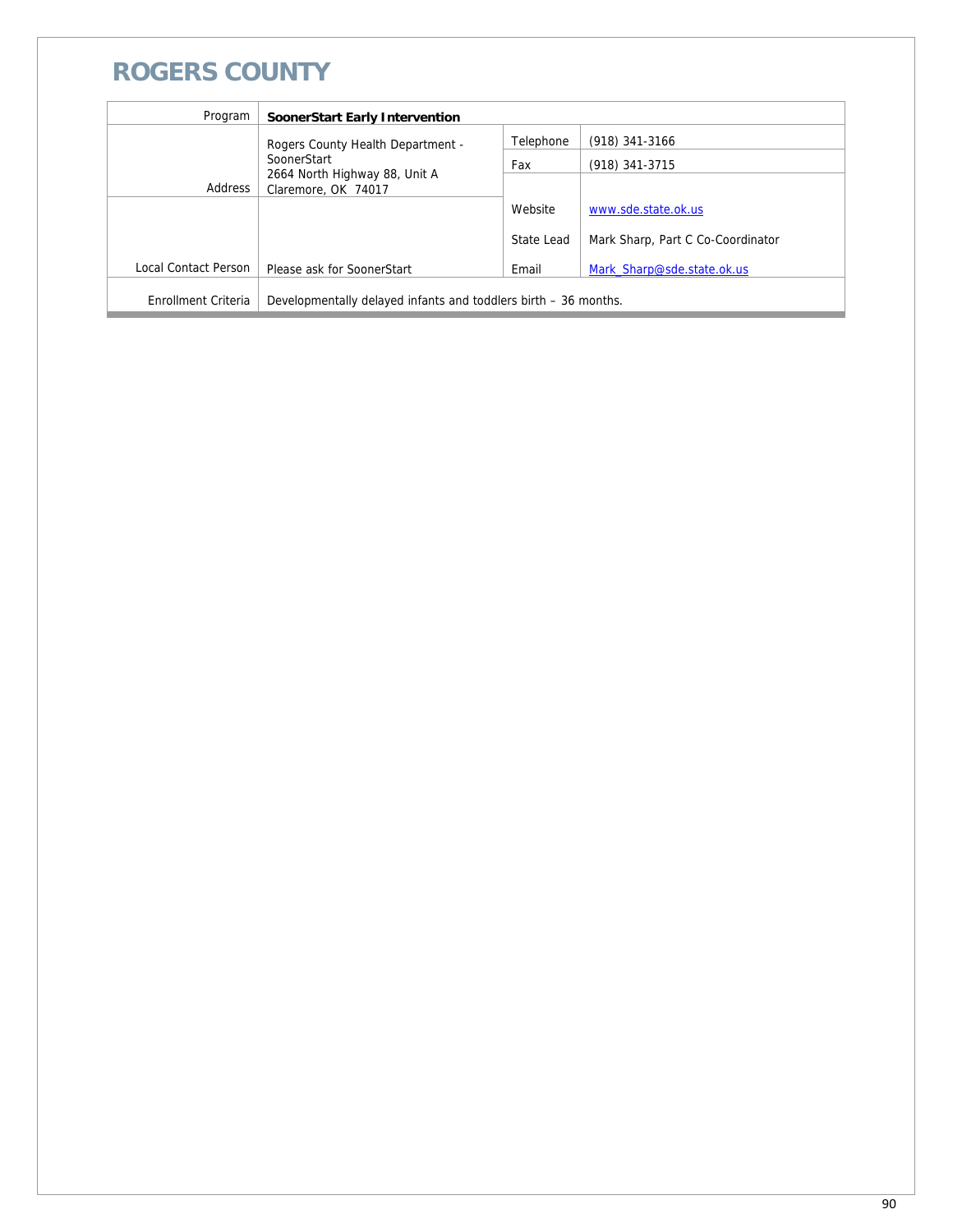### **SEMINOLE COUNTY**

| Program             | Children First, Oklahoma's Nurse-Family Partnership                                                                                                    |           |                          |
|---------------------|--------------------------------------------------------------------------------------------------------------------------------------------------------|-----------|--------------------------|
|                     |                                                                                                                                                        | Telephone | $(405)$ 257-5401         |
|                     | Seminole County Health Department<br>200 South Brown<br>Wewoka, OK 74884                                                                               | Fax       | (405) 257-5484           |
| Address             |                                                                                                                                                        | Website   | http://www.ok.gov/health |
| Contact Person      | Voquel Switch, Children First Lead<br><b>Nurse</b>                                                                                                     | Email     | VougeIS@health.ok.gov    |
| Enrollment Criteria | The new mother must be less than 29 weeks pregnant, be expecting her first child and meet the same<br>income eligibility criteria as WIC and Medicaid. |           |                          |

| Program             | Community Nutrition Education Programs – OSU Cooperative Extension Service                  |           |                                  |
|---------------------|---------------------------------------------------------------------------------------------|-----------|----------------------------------|
|                     |                                                                                             | Telephone | (405) 257-5433                   |
|                     | 110 S. Wewoka<br>Wewoka, OK 74884                                                           | Fax       | (405) 273-3211                   |
| Address             |                                                                                             | Website   | http://www.fcs.okstate.edu/cnep/ |
| Contact Person      | Sue Hamilton                                                                                | Email     | Sue.hamilton@okstate.edu         |
| Enrollment Criteria | For home visitation services, families must meet income eligibility and program quidelines. |           |                                  |
|                     | Participation is voluntary.                                                                 |           |                                  |

| Program             | <b>Crossroads Youth and Family Services</b>                                                                                                                                                                                               |           |                            |
|---------------------|-------------------------------------------------------------------------------------------------------------------------------------------------------------------------------------------------------------------------------------------|-----------|----------------------------|
|                     |                                                                                                                                                                                                                                           | Telephone | (405) 292-6440             |
|                     |                                                                                                                                                                                                                                           | Fax       | (405) 292-6442             |
| Address             | 1333 West Main Street<br>Norman, OK 73069                                                                                                                                                                                                 | Website   | www.crossroadsyfs.com      |
|                     |                                                                                                                                                                                                                                           |           |                            |
| Contact Person      | <b>Anthony Stafford</b>                                                                                                                                                                                                                   | Email     | anthonys@crossroadsyfs.com |
| Enrollment Criteria | Family with child age prenatal to three and/or age 3-5 living at or below 100% of the federal poverty<br>line; or child age prenatal to 3 and/or age 3-5 with disability, of homeless family or of family receiving<br>public assistance. |           |                            |
|                     |                                                                                                                                                                                                                                           |           |                            |

| Program             | <b>Seminole Nation Early Childhood Services</b>                                                                                                                                                                                           |           |                            |
|---------------------|-------------------------------------------------------------------------------------------------------------------------------------------------------------------------------------------------------------------------------------------|-----------|----------------------------|
|                     |                                                                                                                                                                                                                                           | Telephone | (405) 382-4106             |
|                     | 200 W. Seminole Avenue<br>Seminole, OK 74868                                                                                                                                                                                              | Fax       | (405) 382-4051             |
| Address             |                                                                                                                                                                                                                                           | Website   |                            |
| Contact Person      | Barbara Battice                                                                                                                                                                                                                           | Email     | seminolenationbb@yahoo.com |
| Enrollment Criteria | Family with child age prenatal to three and/or age 3-5 living at or below 100% of the federal poverty<br>line; or child age prenatal to 3 and/or age 3-5 with disability, of homeless family or of family receiving<br>public assistance. |           |                            |

| Program              | <b>SoonerStart Early Intervention</b>                                                     |            |                                   |
|----------------------|-------------------------------------------------------------------------------------------|------------|-----------------------------------|
|                      | Pottawatomie County Health                                                                | Telephone  | (405) 273-2157                    |
|                      | Department - SoonerStart<br>1904 Gordon Cooper Drive<br>Address<br>Shawnee, OK 74801-8698 | Fax        | $(405)$ 275-5167                  |
|                      |                                                                                           | Website    | www.sde.state.ok.us               |
|                      |                                                                                           | State Lead | Mark Sharp, Part C Co-Coordinator |
| Local Contact Person | Please ask for SoonerStart                                                                | Email      | Mark Sharp@sde.state.ok.us        |
| Enrollment Criteria  | Developmentally delayed infants and toddlers birth - 36 months.                           |            |                                   |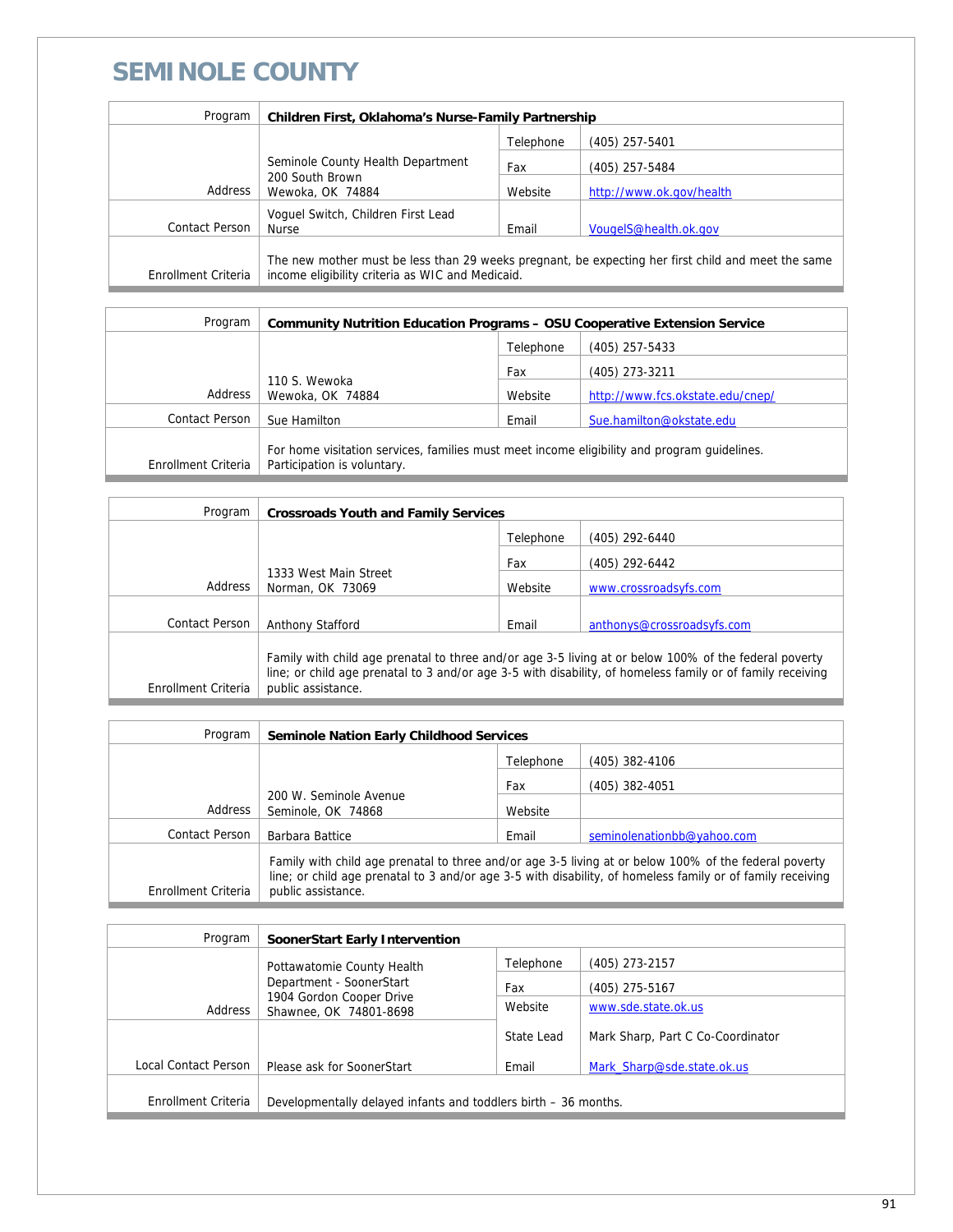#### **SEMINOLE COUNTY**

| Program             | Youth and Family Services for Hughes and Seminole Counties                                                                                                                                                                                                                                                                                                 |           |                                  |
|---------------------|------------------------------------------------------------------------------------------------------------------------------------------------------------------------------------------------------------------------------------------------------------------------------------------------------------------------------------------------------------|-----------|----------------------------------|
|                     |                                                                                                                                                                                                                                                                                                                                                            | Telephone | (405) 257-5491                   |
|                     |                                                                                                                                                                                                                                                                                                                                                            | Fax       | (405) 257-5492                   |
|                     | 219 North Wewoka                                                                                                                                                                                                                                                                                                                                           |           | http://fsps.health.ok.gov        |
| Address             | Wewoka, OK 74884                                                                                                                                                                                                                                                                                                                                           | Website   | http://www.oays.org/programs.htm |
| Contact Person      | Beverly Washington                                                                                                                                                                                                                                                                                                                                         | Email     | kidsok@sbcqlobal.net             |
| Enrollment Criteria | The Start Right home visitation and community-based services program serves expectant parents after<br>the 29 <sup>th</sup> week of pregnancy and at any time during pregnancy for subsequent births. A family may<br>enroll in the program before the child turns 12 months and participate in the program up to the child's<br>6 <sup>th</sup> birthday. |           |                                  |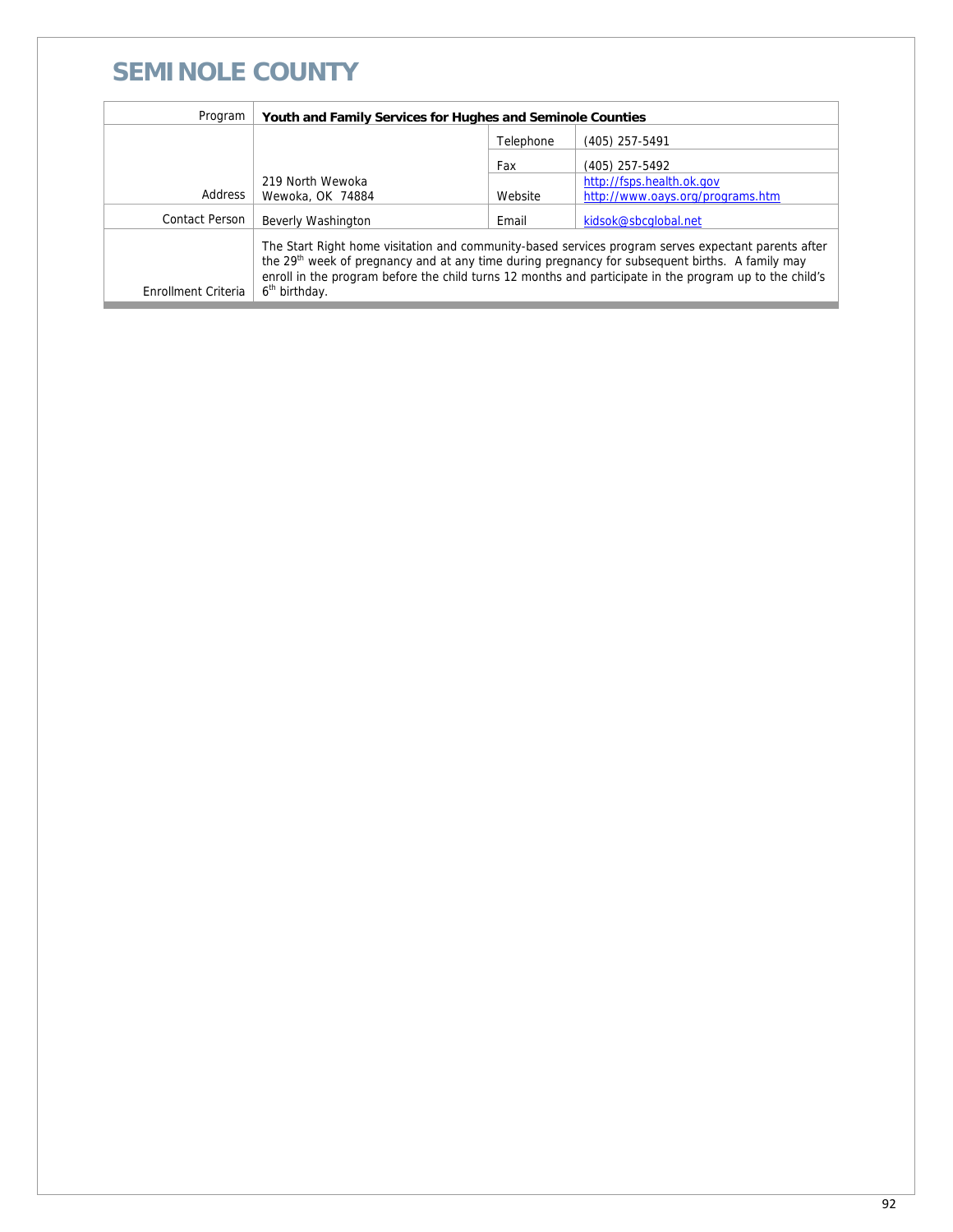## **SEQUOYAH COUNTY**

| Program             | <b>Cherokee Nation Head Start/Early Head Start</b>                                                                                                                                                                                        |           |                        |
|---------------------|-------------------------------------------------------------------------------------------------------------------------------------------------------------------------------------------------------------------------------------------|-----------|------------------------|
|                     |                                                                                                                                                                                                                                           | Telephone | $(918)$ 453-5757       |
|                     | P.O. Box 948<br>Tahleguah, OK 74465                                                                                                                                                                                                       | Fax       | (918) 458-5799         |
| Address             |                                                                                                                                                                                                                                           | Website   | www.Cherokee.org       |
| Contact Person      | Verna Thompson                                                                                                                                                                                                                            | Email     | headstart@cherokee.org |
| Enrollment Criteria | Family with child age prenatal to three and/or age 3-5 living at or below 100% of the federal poverty<br>line; or child age prenatal to 3 and/or age 3-5 with disability, of homeless family or of family receiving<br>public assistance. |           |                        |

| Program             | Children First, Oklahoma's Nurse-Family Partnership                                                                                                    |           |                          |
|---------------------|--------------------------------------------------------------------------------------------------------------------------------------------------------|-----------|--------------------------|
|                     |                                                                                                                                                        | Telephone | $(918)$ 775-6201         |
|                     | Sequoyah County Health Department<br>612 North Oak Street<br>Sallisaw, OK 74955                                                                        | Fax       | (918) 775-7749           |
| Address             |                                                                                                                                                        | Website   | http://www.ok.gov/health |
| Contact Person      | Linda Hitchye, Children First Lead<br><b>Nurse</b>                                                                                                     | Email     | LindaLH@health.ok.gov    |
| Enrollment Criteria | The new mother must be less than 29 weeks pregnant, be expecting her first child and meet the same<br>income eligibility criteria as WIC and Medicaid. |           |                          |

| Program             | <b>Community Nutrition Education Programs - OSU Cooperative Extension Service</b>                                          |           |                                  |
|---------------------|----------------------------------------------------------------------------------------------------------------------------|-----------|----------------------------------|
|                     |                                                                                                                            | Telephone | $(918)$ 756-1958                 |
|                     | <b>Okmulgee County Extension Service</b><br>1901 North Oklahoma<br>Okmulgee, OK 74447-6527                                 | Fax       | (918) 758-4140                   |
| Address             |                                                                                                                            | Website   | http://www.fcs.okstate.edu/cnep/ |
| Contact Person      | Carolyn Clifton                                                                                                            | Email     | carolyn.clifton@okstate.edu      |
| Enrollment Criteria | For home visitation services, families must meet income eligibility and program quidelines.<br>Participation is voluntary. |           |                                  |

| Program             | <b>Oklahoma Parents as Teachers - SEQUOYAH COUNTY</b>                                                                                                           |           |                             |
|---------------------|-----------------------------------------------------------------------------------------------------------------------------------------------------------------|-----------|-----------------------------|
|                     | <b>MULDROW DISTRICT</b><br>Jana Floyd                                                                                                                           | Telephone | (918) 427-7406              |
|                     | Post Office Box 660<br>Muldrow, OK 74948                                                                                                                        | Email     | janafloyd@muldrow.k12.ok.us |
|                     | <b>VIAN DISTRICT</b><br>Joan Barnoskie                                                                                                                          | Telephone | (918) 773-5793 ext. 121     |
| Sites by District   | Post Office Box 434<br>Vian, Ok 74962                                                                                                                           | Email     | joanb@vian.k12.ok.us        |
| State Website       | http://sde.state.ok.us                                                                                                                                          |           |                             |
| Enrollment Criteria | OPAT is a free program for families of children birth to age three through the Oklahoma State<br>Department of Education and your local public school district. |           |                             |

| Program              | SoonerStart Early Intervention                                  |            |                                   |
|----------------------|-----------------------------------------------------------------|------------|-----------------------------------|
|                      | Cherokee County Health Department -                             | Telephone  | $(918)$ 458-6577                  |
|                      | SoonerStart                                                     | Fax        | (918) 458-6592                    |
| Address              | 912 South College<br>Tahleguah, OK 74464                        | Website    | www.sde.state.ok.us               |
|                      |                                                                 | State Lead | Mark Sharp, Part C Co-Coordinator |
| Local Contact Person | Please ask for SoonerStart                                      | Email      | Mark Sharp@sde.state.ok.us        |
| Enrollment Criteria  | Developmentally delayed infants and toddlers birth – 36 months. |            |                                   |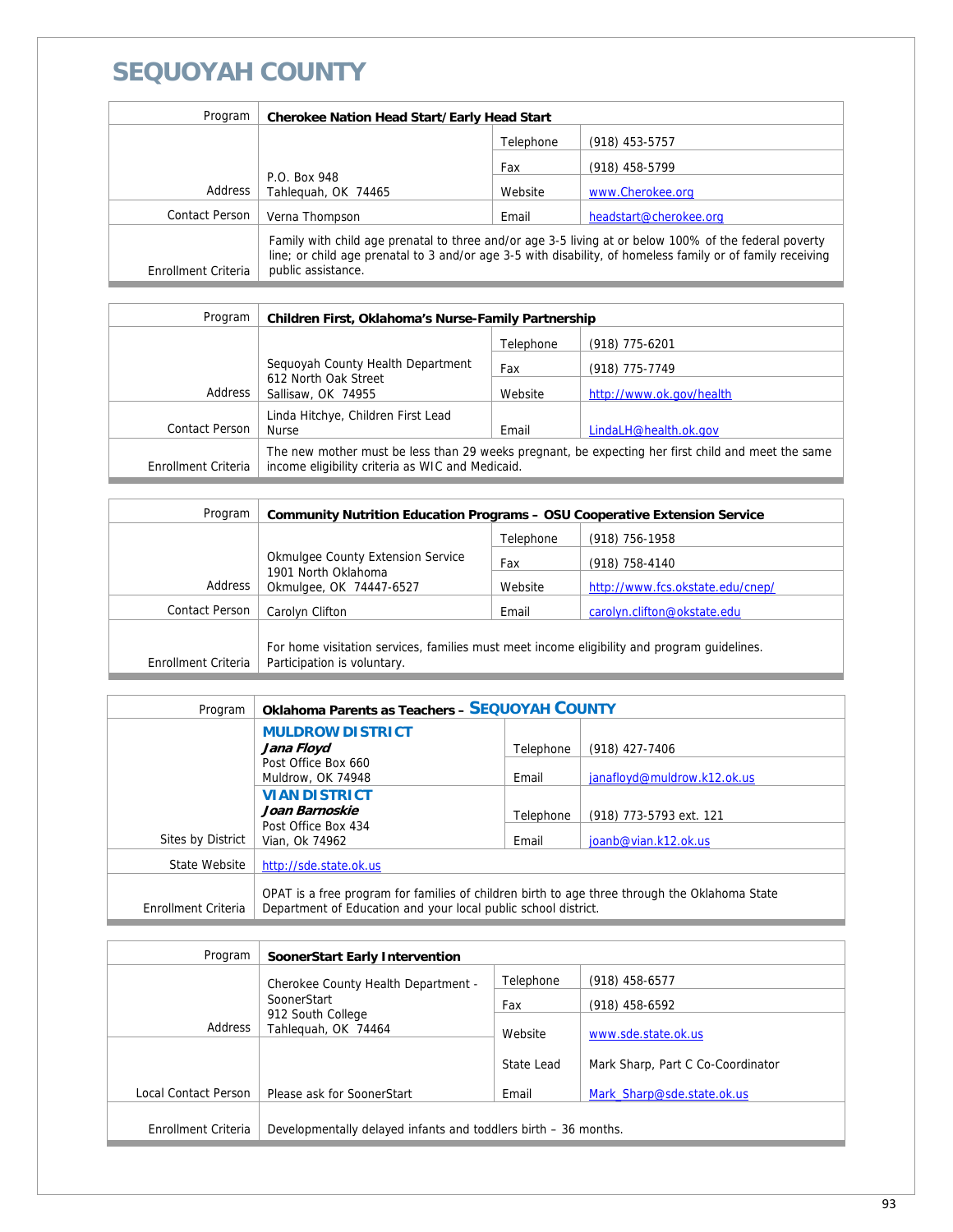### **STEPHENS COUNTY**

| Program             | Children First, Oklahoma's Nurse-Family Partnership                                                                                                    |           |                          |
|---------------------|--------------------------------------------------------------------------------------------------------------------------------------------------------|-----------|--------------------------|
|                     |                                                                                                                                                        | Telephone | (580) 252-0270           |
|                     | Stephens County Health Department                                                                                                                      | Fax       | (580) 252-5958           |
| Address             | 1401 Bois D'Arc<br>Duncan, OK 73533                                                                                                                    | Website   | http://www.ok.gov/health |
|                     |                                                                                                                                                        |           |                          |
| Contact Person      | Vicki Long, Children First Lead Nurse                                                                                                                  | Email     | VickiL@health.ok.gov     |
| Enrollment Criteria | The new mother must be less than 29 weeks pregnant, be expecting her first child and meet the same<br>income eligibility criteria as WIC and Medicaid. |           |                          |

| Program               | <b>Community Nutrition Education Programs - OSU Cooperative Extension Service</b>           |           |                                  |
|-----------------------|---------------------------------------------------------------------------------------------|-----------|----------------------------------|
|                       | Comanche County                                                                             | Telephone | (580) 355-1176                   |
|                       | <b>Extension Service</b><br>611 SW C Avenue<br>Address<br>Lawton, OK 73501                  | Fax       | (580) 353-5898                   |
|                       |                                                                                             | Website   | http://www.fcs.okstate.edu/cnep/ |
| <b>Contact Person</b> | Nicole Neilson                                                                              | Email     | nicole.neilson@okstate.edu       |
|                       | For home visitation services, families must meet income eligibility and program quidelines. |           |                                  |
| Enrollment Criteria   | Participation is voluntary.                                                                 |           |                                  |

| Program             | Delta Community Action Foundation (Delta Head Start/Early Head Start)                                                                                                                                                                     |           |                              |
|---------------------|-------------------------------------------------------------------------------------------------------------------------------------------------------------------------------------------------------------------------------------------|-----------|------------------------------|
|                     |                                                                                                                                                                                                                                           | Telephone | (405) 756-1100               |
|                     |                                                                                                                                                                                                                                           | Fax       | (405) 756-1104               |
| Address             | 308 Southwest 2 <sup>nd</sup><br>Lindsay, OK 73052                                                                                                                                                                                        | Website   | www.deltacommunityaction.com |
| Contact Person      | Sharon Horton                                                                                                                                                                                                                             | Email     | shorton3@windstream.net      |
| Enrollment Criteria | Family with child age prenatal to three and/or age 3-5 living at or below 100% of the federal poverty<br>line; or child age prenatal to 3 and/or age 3-5 with disability, of homeless family or of family receiving<br>public assistance. |           |                              |

| Program             | OSU OK Cooperative Extension Service - Parent Child Connections Southwest -<br><b>Start Right Program</b>                                                                                                                                                                                                                                                  |           |                            |
|---------------------|------------------------------------------------------------------------------------------------------------------------------------------------------------------------------------------------------------------------------------------------------------------------------------------------------------------------------------------------------------|-----------|----------------------------|
|                     | <b>Cotton County Extension Office</b>                                                                                                                                                                                                                                                                                                                      |           | (580) 875-3136             |
|                     | 301 North Broadway                                                                                                                                                                                                                                                                                                                                         | Telephone | (580) 228-2332             |
|                     | Suite 2, Courthouse                                                                                                                                                                                                                                                                                                                                        |           | (580) 875-3621             |
|                     | Walters, OK 73527                                                                                                                                                                                                                                                                                                                                          | Fax       | (580) 228-3401             |
| Address             | Jefferson County Extension Office<br>220 North Main, Courthouse<br>Waurika, OK 73573-2236                                                                                                                                                                                                                                                                  | Website   | http://www.fcs.okstate.edu |
| Contact Person      | Sherry Holder                                                                                                                                                                                                                                                                                                                                              | Email     | sherry.holder@okstate.edu  |
| Enrollment Criteria | The Start Right home visitation and community-based services program serves expectant parents after<br>the 29 <sup>th</sup> week of pregnancy and at any time during pregnancy for subsequent births. A family may<br>enroll in the program before the child turns 12 months and participate in the program up to the child's<br>6 <sup>th</sup> birthday. |           |                            |

| Program              | SoonerStart Early Intervention                                  |            |                                   |
|----------------------|-----------------------------------------------------------------|------------|-----------------------------------|
|                      | <b>Grady County Health Department -</b><br>SoonerStart          | Telephone  | (405) 224-1050                    |
|                      |                                                                 | Fax        | (405) 222-3744                    |
| Address              | 205 Chickasha Avenue, Suite 4<br>Chickasha, OK 73018            |            |                                   |
|                      |                                                                 | Website    | www.sde.state.ok.us               |
|                      |                                                                 | State Lead | Mark Sharp, Part C Co-Coordinator |
| Local Contact Person | Please ask for SoonerStart                                      | Email      | Mark Sharp@sde.state.ok.us        |
| Enrollment Criteria  | Developmentally delayed infants and toddlers birth – 36 months. |            |                                   |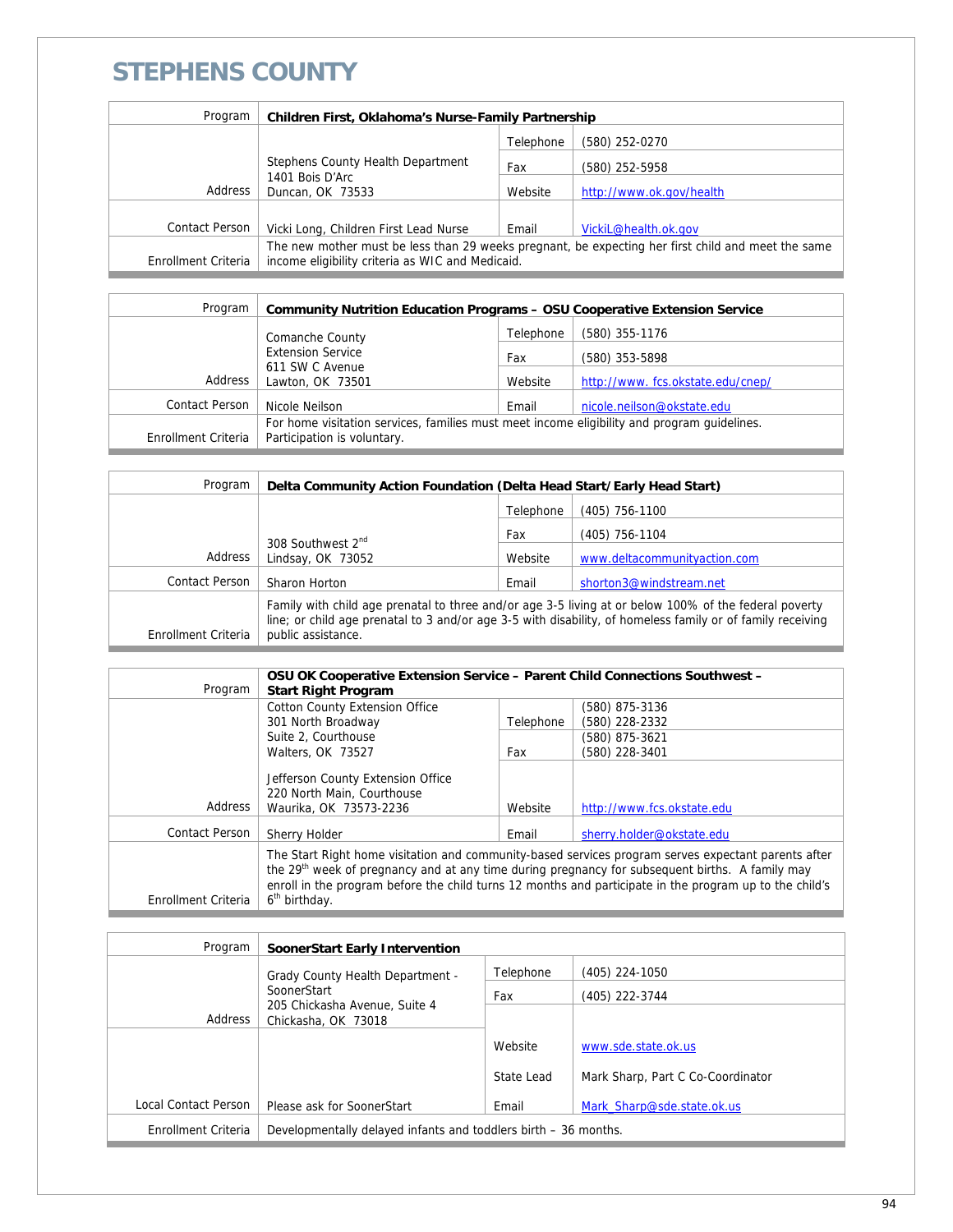## **TEXAS COUNTY**

| Program             | Children First, Oklahoma's Nurse-Family Partnership                                                                                                    |           |                          |
|---------------------|--------------------------------------------------------------------------------------------------------------------------------------------------------|-----------|--------------------------|
|                     |                                                                                                                                                        | Telephone | (580) 338-8544           |
|                     | <b>Texas County Health Department</b>                                                                                                                  | Fax       | (580) 338-0858           |
| Address             | 1410 North East Street<br>Guymon, OK 73942                                                                                                             | Website   | http://www.ok.gov/health |
|                     |                                                                                                                                                        |           |                          |
| Contact Person      | Lanette Terry, District Nurse Manager                                                                                                                  | Email     | LanetteT@health.ok.gov   |
| Enrollment Criteria | The new mother must be less than 29 weeks pregnant, be expecting her first child and meet the same<br>income eligibility criteria as WIC and Medicaid. |           |                          |

| Program             | Opportunities, Inc.                                                                                                                                                                                                                       |           |                              |
|---------------------|-------------------------------------------------------------------------------------------------------------------------------------------------------------------------------------------------------------------------------------------|-----------|------------------------------|
|                     |                                                                                                                                                                                                                                           | Telephone | (580) 623-7283               |
|                     |                                                                                                                                                                                                                                           | Fax       | (580) 623-7290               |
| Address             | 117 West Russworm<br>Watonga, OK 73772                                                                                                                                                                                                    | Website   | www.opportunities-inc.org    |
| Contact Person      | Carol Ramer                                                                                                                                                                                                                               | Email     | cramer@opportunities-inc.org |
| Enrollment Criteria | Family with child age prenatal to three and/or age 3-5 living at or below 100% of the federal poverty<br>line; or child age prenatal to 3 and/or age 3-5 with disability, of homeless family or of family receiving<br>public assistance. |           |                              |

| Program             | OSU OK Cooperative Extension Service - Parent Child Connections Texas County -<br><b>Start Right Program</b>                                                                                                                                                                                                                                               |           |                                             |
|---------------------|------------------------------------------------------------------------------------------------------------------------------------------------------------------------------------------------------------------------------------------------------------------------------------------------------------------------------------------------------------|-----------|---------------------------------------------|
|                     |                                                                                                                                                                                                                                                                                                                                                            | Telephone | (580) 338-7300                              |
|                     | 301 North Main Street                                                                                                                                                                                                                                                                                                                                      | Fax       | (580) 338-0042                              |
|                     | P.O. Box 320                                                                                                                                                                                                                                                                                                                                               |           | http://oces.okstate.edu/texas/parent-child- |
| Address             | Guymon, OK 73942-0320                                                                                                                                                                                                                                                                                                                                      | Website   | connections                                 |
| Contact Person      | Amber Adams, Gina Long, Arleen James                                                                                                                                                                                                                                                                                                                       | Email     | Arleen.james@okstate.edu                    |
| Enrollment Criteria | The Start Right home visitation and community-based services program serves expectant parents after<br>the 29 <sup>th</sup> week of pregnancy and at any time during pregnancy for subsequent births. A family may enroll<br>in the program before the child turns 12 months and participate in the program up to the child's 6 <sup>th</sup><br>birthday. |           |                                             |

| Program              | SoonerStart Early Intervention                                  |            |                                   |
|----------------------|-----------------------------------------------------------------|------------|-----------------------------------|
|                      |                                                                 | Telephone  | (580) 338-8544                    |
|                      | Texas County Health Department - SoonerStart                    |            | (580) 338-0858                    |
| Address              | 1410 North East Street<br>Guymon, OK 73942                      | Website    | www.sde.state.ok.us               |
|                      |                                                                 | State Lead | Mark Sharp, Part C Co-Coordinator |
| Local Contact Person | Please ask for SoonerStart                                      | Email      | Mark Sharp@sde.state.ok.us        |
| Enrollment Criteria  | Developmentally delayed infants and toddlers birth – 36 months. |            |                                   |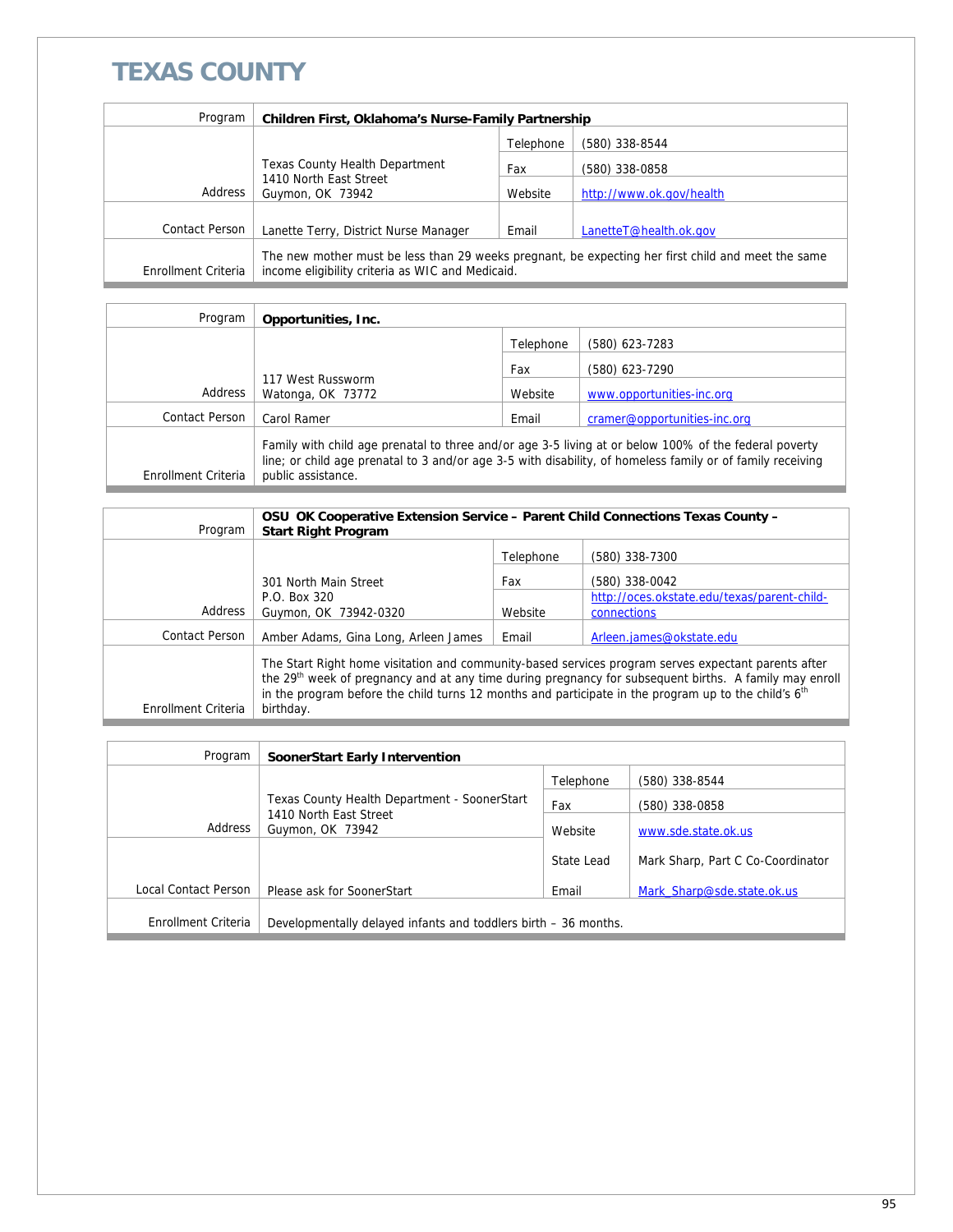## **TILLMAN COUNTY**

| Program             | Children First, Oklahoma's Nurse-Family Partnership                                                                                                    |           |                          |
|---------------------|--------------------------------------------------------------------------------------------------------------------------------------------------------|-----------|--------------------------|
|                     |                                                                                                                                                        | Telephone | (580) 335-2163           |
|                     | Tillman County Health Department<br>1500 North Main Street<br>Frederick, OK 73542                                                                      | Fax       | (580) 335-2165           |
| Address             |                                                                                                                                                        | Website   | http://www.ok.gov/health |
| Contact Person      | Amber Smith, Children First Lead Nurse                                                                                                                 | Email     | AmberS@health.ok.gov     |
| Enrollment Criteria | The new mother must be less than 29 weeks pregnant, be expecting her first child and meet the same<br>income eligibility criteria as WIC and Medicaid. |           |                          |

| Program                  | <b>Community Nutrition Education Programs - OSU Cooperative Extension Service</b>                                          |           |                                  |
|--------------------------|----------------------------------------------------------------------------------------------------------------------------|-----------|----------------------------------|
|                          | Comanche County                                                                                                            | Telephone | (580) 355-1176                   |
| <b>Extension Service</b> |                                                                                                                            | Fax       | (580) 353-5898                   |
| Address                  | 611 SW C Avenue<br>Lawton, OK 73501                                                                                        | Website   | http://www.fcs.okstate.edu/cnep/ |
| Contact Person           | Nicole Neilson                                                                                                             | Email     | nicole.neilson@okstate.edu       |
| Enrollment Criteria      | For home visitation services, families must meet income eligibility and program quidelines.<br>Participation is voluntary. |           |                                  |

| Program             | Great Plains Youth & Family Services, Inc. – Growing in Family Training (GIFT) –<br><b>Start Right Program</b>                                                                                                                                                                                                                                             |           |                          |
|---------------------|------------------------------------------------------------------------------------------------------------------------------------------------------------------------------------------------------------------------------------------------------------------------------------------------------------------------------------------------------------|-----------|--------------------------|
|                     |                                                                                                                                                                                                                                                                                                                                                            | Telephone | (580) 726-3383           |
|                     |                                                                                                                                                                                                                                                                                                                                                            | Fax       | (580) 726-3384           |
| Address             | 901 South Broadway<br>Hobart, OK 73651                                                                                                                                                                                                                                                                                                                     | Website   | http://www.ok.gov/health |
| Contact Person      |                                                                                                                                                                                                                                                                                                                                                            |           |                          |
|                     | Anna Wehrle                                                                                                                                                                                                                                                                                                                                                | Email     | annawehrle@sbcqlobal.net |
| Enrollment Criteria | The Start Right home visitation and community-based services program serves expectant parents after<br>the 29 <sup>th</sup> week of pregnancy and at any time during pregnancy for subsequent births. A family may<br>enroll in the program before the child turns 12 months and participate in the program up to the child's<br>6 <sup>th</sup> birthday. |           |                          |

| Program              | <b>SoonerStart Early Intervention</b>                           |            |                                   |
|----------------------|-----------------------------------------------------------------|------------|-----------------------------------|
|                      | Jackson County Health Department -                              | Telephone  | $(580)$ 482-7308                  |
|                      | SoonerStart<br>401 W. Tamarack<br>Address<br>Altus, OK 73521    | Fax        | (580) 477-2763                    |
|                      |                                                                 | Website    | www.sde.state.ok.us               |
|                      |                                                                 | State Lead | Mark Sharp, Part C Co-Coordinator |
| Local Contact Person | Please ask for SoonerStart                                      | Email      | Mark Sharp@sde.state.ok.us        |
| Enrollment Criteria  | Developmentally delayed infants and toddlers birth - 36 months. |            |                                   |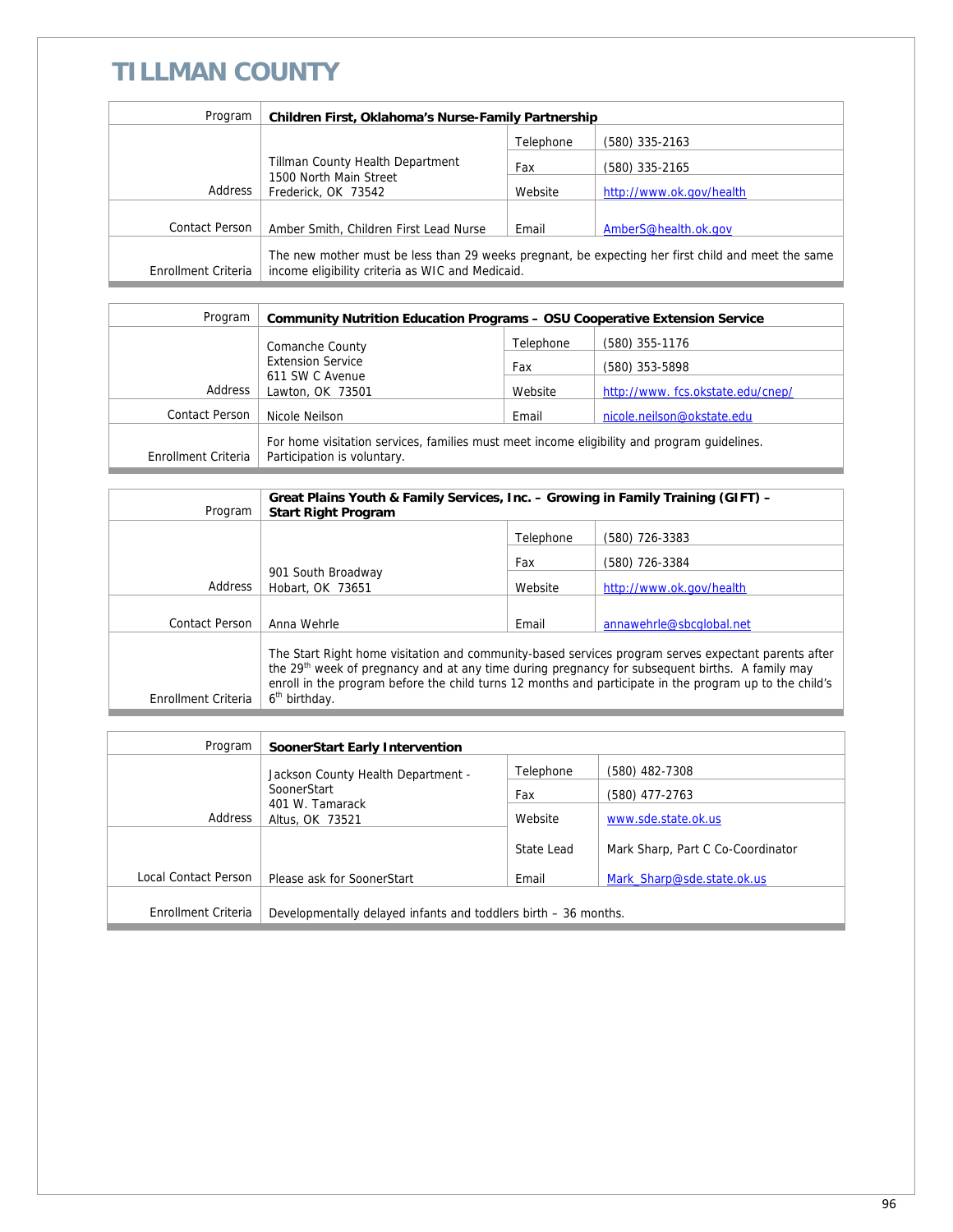## **TULSA COUNTY**

| Program               | <b>Cherokee Nation Head Start/Early Head Start</b>                                                                                                                                                                                        |           |                        |
|-----------------------|-------------------------------------------------------------------------------------------------------------------------------------------------------------------------------------------------------------------------------------------|-----------|------------------------|
|                       |                                                                                                                                                                                                                                           | Telephone | $(918)$ 453-5757       |
|                       |                                                                                                                                                                                                                                           | Fax       | (918) 458-5799         |
| Address               | P.O. Box 948<br>Tahlequah, OK 74465                                                                                                                                                                                                       | Website   | www.Cherokee.org       |
| <b>Contact Person</b> | Verna Thompson                                                                                                                                                                                                                            | Email     | headstart@cherokee.org |
| Enrollment Criteria   | Family with child age prenatal to three and/or age 3-5 living at or below 100% of the federal poverty<br>line; or child age prenatal to 3 and/or age 3-5 with disability, of homeless family or of family receiving<br>public assistance. |           |                        |

| Program             | Children First, Oklahoma's Nurse-Family Partnership                                                                                                    |           |                            |
|---------------------|--------------------------------------------------------------------------------------------------------------------------------------------------------|-----------|----------------------------|
|                     |                                                                                                                                                        | Telephone | $(918)$ 732-4600           |
|                     | Tulsa City-County Health Department                                                                                                                    | Fax       | (918) 732-4699             |
| Address             | 5051 South 129 <sup>th</sup> East Avenue<br>Tulsa, OK 74134                                                                                            | Website   | http://www.ok.gov/health   |
|                     | Cathy Sullivan,                                                                                                                                        |           |                            |
| Contact Person      | Children First Program Manager                                                                                                                         | Email     | csullivan@tulsa-health.org |
| Enrollment Criteria | The new mother must be less than 29 weeks pregnant, be expecting her first child and meet the same<br>income eligibility criteria as WIC and Medicaid. |           |                            |

| Program             | <b>Community Action Project of Tulsa County</b>                                                                                                                                                                                           |           |                  |
|---------------------|-------------------------------------------------------------------------------------------------------------------------------------------------------------------------------------------------------------------------------------------|-----------|------------------|
|                     |                                                                                                                                                                                                                                           | Telephone | (918) 382-3256   |
|                     | 4606 South Garnett Road, Suite 100<br>Tulsa, OK 74146                                                                                                                                                                                     | Fax       | (918) 382-3213   |
| Address             |                                                                                                                                                                                                                                           | Website   | www.captc.org    |
| Contact Person      | Cecilia Green                                                                                                                                                                                                                             | Email     | cgreen@captc.org |
| Enrollment Criteria | Family with child age prenatal to three and/or age 3-5 living at or below 100% of the federal poverty<br>line; or child age prenatal to 3 and/or age 3-5 with disability, of homeless family or of family receiving<br>public assistance. |           |                  |

| Program               | <b>Community Nutrition Education Programs – OSU Cooperative Extension Service</b>                                          |           |                                      |
|-----------------------|----------------------------------------------------------------------------------------------------------------------------|-----------|--------------------------------------|
|                       |                                                                                                                            | Telephone | (918) 746-3700, Extension 3703       |
|                       | <b>Tulsa County Extension Service</b>                                                                                      | Fax       | (918) 746-3726                       |
| Address               | 4116 East 15th<br>Tulsa, OK 74112-6198                                                                                     | Website   | http://www.fcs.okstate.edu/cnep/     |
| <b>Contact Person</b> | Barbara Tricinella                                                                                                         | Email     | barbara.tricinellla@mail.okstate.edu |
| Enrollment Criteria   | For home visitation services, families must meet income eligibility and program quidelines. Participation<br>is voluntary. |           |                                      |

| Program                           | The Margaret Hudson Program                             |           |                       |
|-----------------------------------|---------------------------------------------------------|-----------|-----------------------|
|                                   |                                                         | Telephone | (918) 746-9213        |
|                                   |                                                         | Fax       | (918) 746-9211        |
| Address                           | P.O. Box 6726<br>Tulsa, OK 74156                        | Website   | www.margarethudsonorg |
| Contact Person                    | Felecia Rowland                                         | Email     | rowlafe@gmail.com     |
| Enrollment Criteria               | Middle and high school students, pregnant or parenting. |           |                       |
| <b>LOCATIONS</b><br><b>SERVED</b> | Tulsa MSA area, Tulsa and Broken Arrow school districts |           |                       |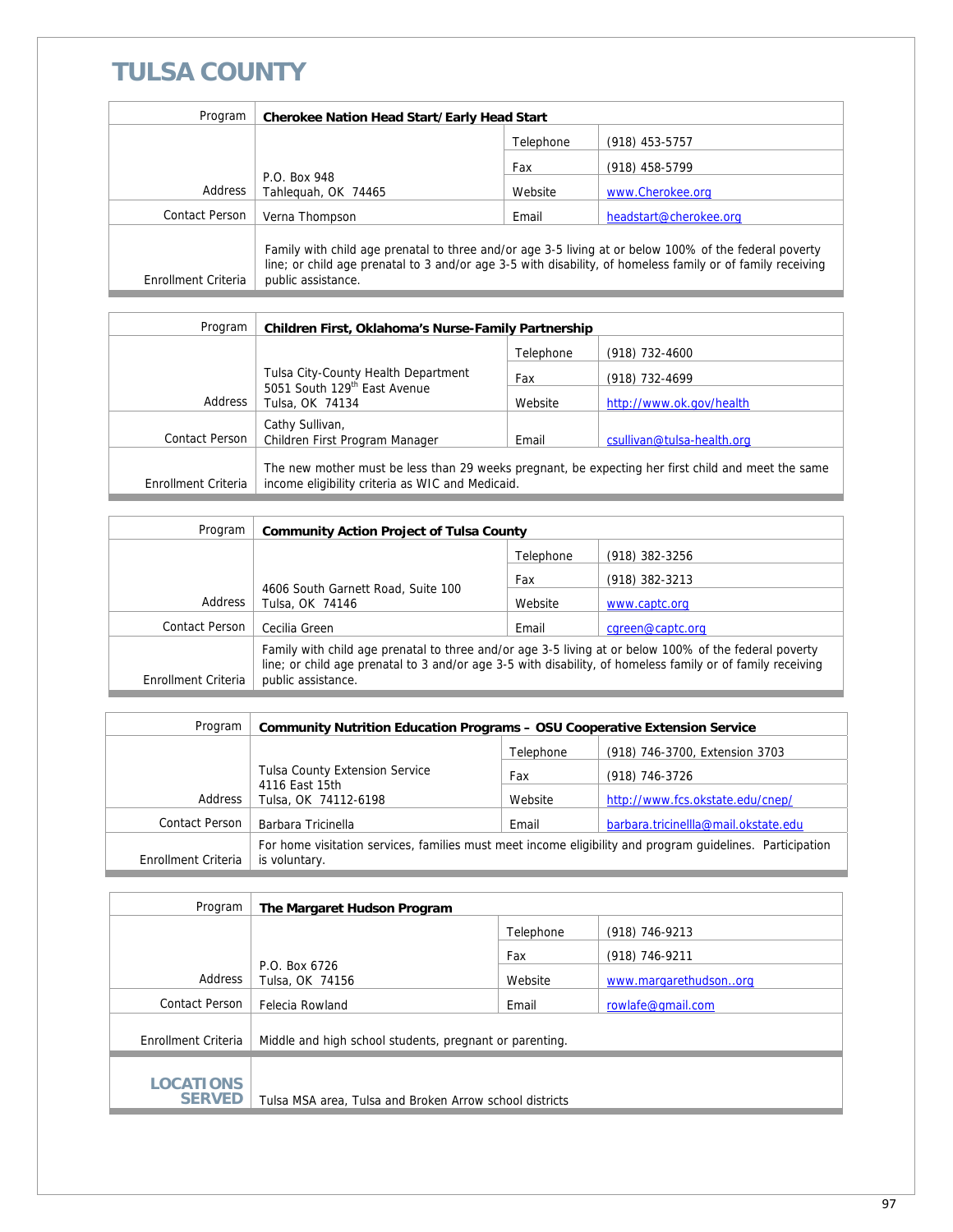## **TULSA COUNTY**

| Program                    | Oklahoma Parents as Teachers - TULSA COUNTY                                                                                                                     |                    |                                                               |
|----------------------------|-----------------------------------------------------------------------------------------------------------------------------------------------------------------|--------------------|---------------------------------------------------------------|
|                            | <b>BIXBY DISTRICT</b><br><b>Kaylin Coody</b>                                                                                                                    | Telephone          | (918) 366-2260                                                |
|                            | 109 North Armstrong<br>Bixby, OK 74008                                                                                                                          | Email              | kcoody@bixbyps.org<br>pnorris@bixbyps.org                     |
|                            | <b>BROKEN ARROW DISTRICT</b><br>Jana Thompson                                                                                                                   | Telephone          | (918) 258-5679                                                |
|                            | 701 South Main Street<br>Broken Arrow, OK 74012                                                                                                                 | Email              | jbthompson@baschools.org<br>anida@baschools.com               |
|                            | <b>GLENPOOL DISTRICT</b>                                                                                                                                        |                    |                                                               |
|                            | <b>Brandee Pierson</b><br>Post Office Box 1149<br>Glenpool, Ok 74033                                                                                            | Telephone<br>Email | (918) 322-9500, Extension 537<br>brpierson@glenpool.k12.ok.us |
|                            | <b>JENKS DISTRICT</b>                                                                                                                                           | Telephone          | (918) 299-4415, Extension 2579                                |
|                            | Doris Jouas<br>205 East B Street<br>Jenks, OK 74037                                                                                                             | Email              | doris.jouas@jenksps.org                                       |
|                            | <b>SAND SPRINGS DISTRICT</b><br><b>Rita Montgomery</b>                                                                                                          | Telephone          | (918) 246-1570                                                |
|                            | 1701 East Park Road<br>Sand Springs, Ok 74063                                                                                                                   | Email              | rita.montgomery@sandites.org                                  |
|                            | <b>SKIATOOK DISTRICT</b><br>Rebekah Perigo                                                                                                                      | Telephone          | (918) 396-5730                                                |
|                            | 355 South Osage<br>Skiatook, Ok 74070                                                                                                                           | Email              | rperigo@skiatookschools.org                                   |
|                            | <b>TULSA DISTRICT</b><br><b>Chris Maricle</b>                                                                                                                   | Telephone          | (918) 925-1403                                                |
|                            | 1924 North Cincinnati Avenue<br>Tulsa, Ok 74106                                                                                                                 | Email              | maricch@tulsaschools.org                                      |
|                            | <b>UNION DISTRICT</b><br><b>Cathy Duke</b>                                                                                                                      | Telephone          | (918) 357-7389                                                |
| Sites by District          | 13804 East 46th Place South<br>Tulsa, Ok 74134                                                                                                                  | Email              | duke.cathy@unionps.org<br>white.jackie@unionps.org            |
| State Website              | http://sde.state.ok.us                                                                                                                                          |                    |                                                               |
| <b>Enrollment Criteria</b> | OPAT is a free program for families of children birth to age three through the Oklahoma State<br>Department of Education and your local public school district. |                    |                                                               |

| Program                | Parent Child Center of Tulsa, Inc. - Great Beginnings - Start Right Program                                                                                                                                                                                                                                                                                |           |                                                               |
|------------------------|------------------------------------------------------------------------------------------------------------------------------------------------------------------------------------------------------------------------------------------------------------------------------------------------------------------------------------------------------------|-----------|---------------------------------------------------------------|
|                        |                                                                                                                                                                                                                                                                                                                                                            | Telephone | (918) 599-7999                                                |
|                        |                                                                                                                                                                                                                                                                                                                                                            | Fax       | (918) 699-0569                                                |
|                        | 1421 South Boston                                                                                                                                                                                                                                                                                                                                          |           | http://www.ok.gov/health                                      |
| Address                | Tulsa, OK 74119                                                                                                                                                                                                                                                                                                                                            | Website   | http://www.parentchildcenter.org                              |
| <b>Contact Persons</b> | Program Manager: Linda Stout<br>Referrals: Janetta Burton                                                                                                                                                                                                                                                                                                  | Email     | Istout@parentchildcenter.org<br>jburton@parentchildcenter.org |
| Enrollment Criteria    | The Start Right home visitation and community-based services program serves expectant parents after<br>the 29 <sup>th</sup> week of pregnancy and at any time during pregnancy for subsequent births. A family may<br>enroll in the program before the child turns 12 months and participate in the program up to the child's<br>6 <sup>th</sup> birthday. |           |                                                               |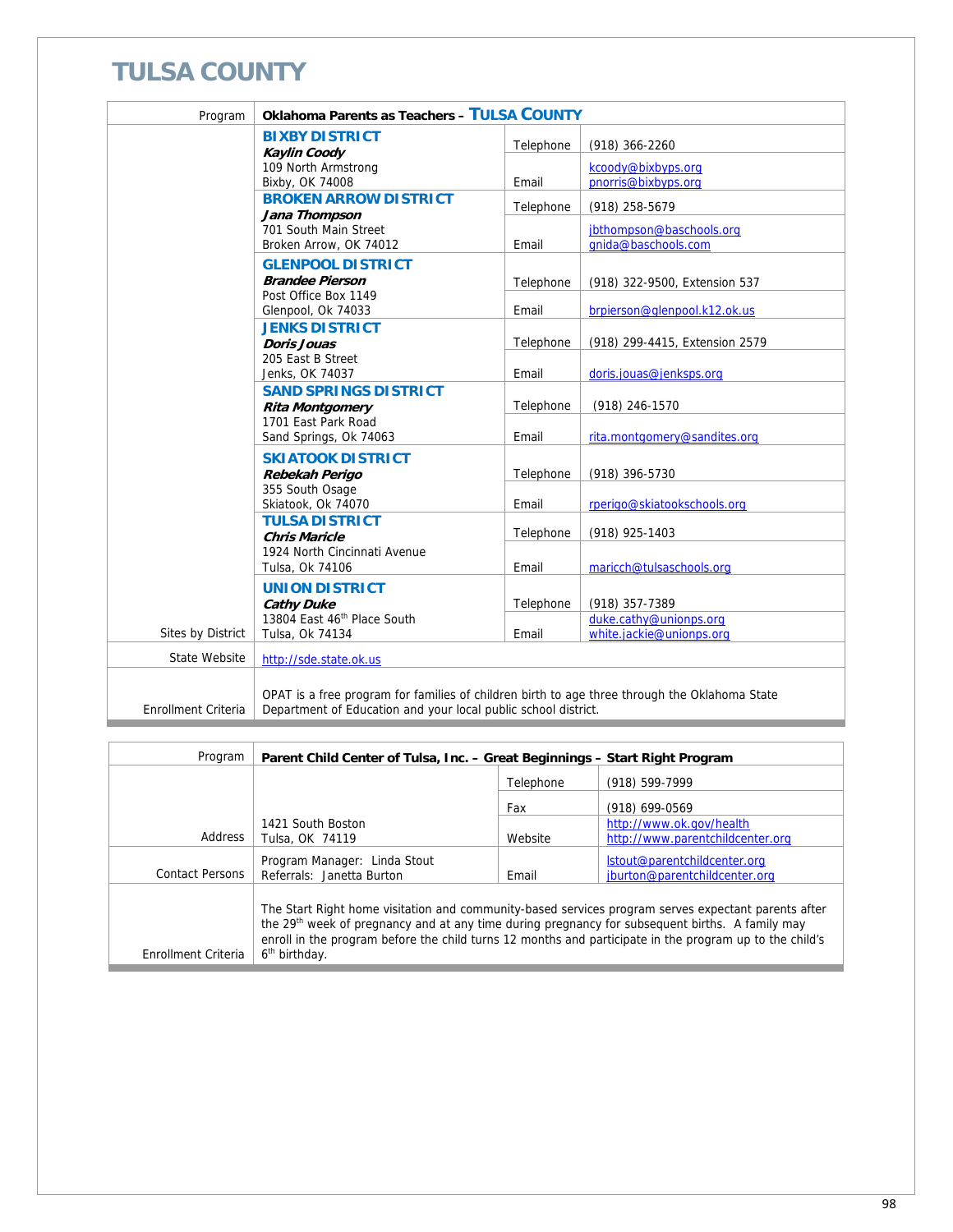## **TULSA COUNTY**

| Program              | Sooner SUCCESS                                                                                                                                                                                                                                                                                                                                    |           |                                     |  |
|----------------------|---------------------------------------------------------------------------------------------------------------------------------------------------------------------------------------------------------------------------------------------------------------------------------------------------------------------------------------------------|-----------|-------------------------------------|--|
|                      | State Office:<br>1100 NE 13 <sup>th</sup> Street                                                                                                                                                                                                                                                                                                  |           |                                     |  |
|                      | Oklahoma City, Ok 73117                                                                                                                                                                                                                                                                                                                           | Telephone | (918) 299-0941                      |  |
|                      |                                                                                                                                                                                                                                                                                                                                                   |           |                                     |  |
|                      | Staff are home-based,                                                                                                                                                                                                                                                                                                                             |           |                                     |  |
| Address              | Address unavailable                                                                                                                                                                                                                                                                                                                               | Website   | http://oumedicine.com/soonersuccess |  |
| Local Contact Person | Lisa DeBolt                                                                                                                                                                                                                                                                                                                                       | Email     | Lisa-debolt@ouhsc.edu               |  |
| Enrollment Criteria  | Serving families who have children with special needs, birth to 21 years of age, with free resource and<br>referral information. No diagnostic criteria or income requirements. Any family with a child having<br>developmental disabilities, chronic medical or mental health issues or those at risk for abuse and neglect<br>will be assisted. |           |                                     |  |

| Program              | SoonerStart Early Intervention                                  |                       |                                                          |
|----------------------|-----------------------------------------------------------------|-----------------------|----------------------------------------------------------|
|                      |                                                                 | Telephone             | (918) 835-8691                                           |
|                      | <b>Tulsa County SoonerStart</b>                                 | Fax                   | $(918) 836 - 4505$                                       |
| Address              | 6128 East 38 <sup>th</sup> Street, Suite 400<br>Tulsa, OK 74135 | Website<br>State Lead | www.sde.state.ok.us<br>Mark Sharp, Part C Co-Coordinator |
| Local Contact Person | Please ask for SoonerStart                                      | Email                 | Mark Sharp@sde.state.ok.us                               |
| Enrollment Criteria  | Developmentally delayed infants and toddlers birth – 36 months. |                       |                                                          |

| Program             | Tulsa Educare, Inc.                                                                                                                                                                                                                       |           |                         |
|---------------------|-------------------------------------------------------------------------------------------------------------------------------------------------------------------------------------------------------------------------------------------|-----------|-------------------------|
|                     |                                                                                                                                                                                                                                           | Telephone | $(918)$ 852-8082        |
|                     |                                                                                                                                                                                                                                           | Fax       | (918) 779-6234          |
| Address             | 2511 East 5 <sup>th</sup> Place<br>Tulsa, OK 74104                                                                                                                                                                                        | Website   | www.tulsaeducare.org    |
| Contact Person      | Caren Calhoun                                                                                                                                                                                                                             | Email     | carenc@tulsaeducare.org |
| Enrollment Criteria | Family with child age prenatal to three and/or age 3-5 living at or below 100% of the federal poverty<br>line; or child age prenatal to 3 and/or age 3-5 with disability, of homeless family or of family receiving<br>public assistance. |           |                         |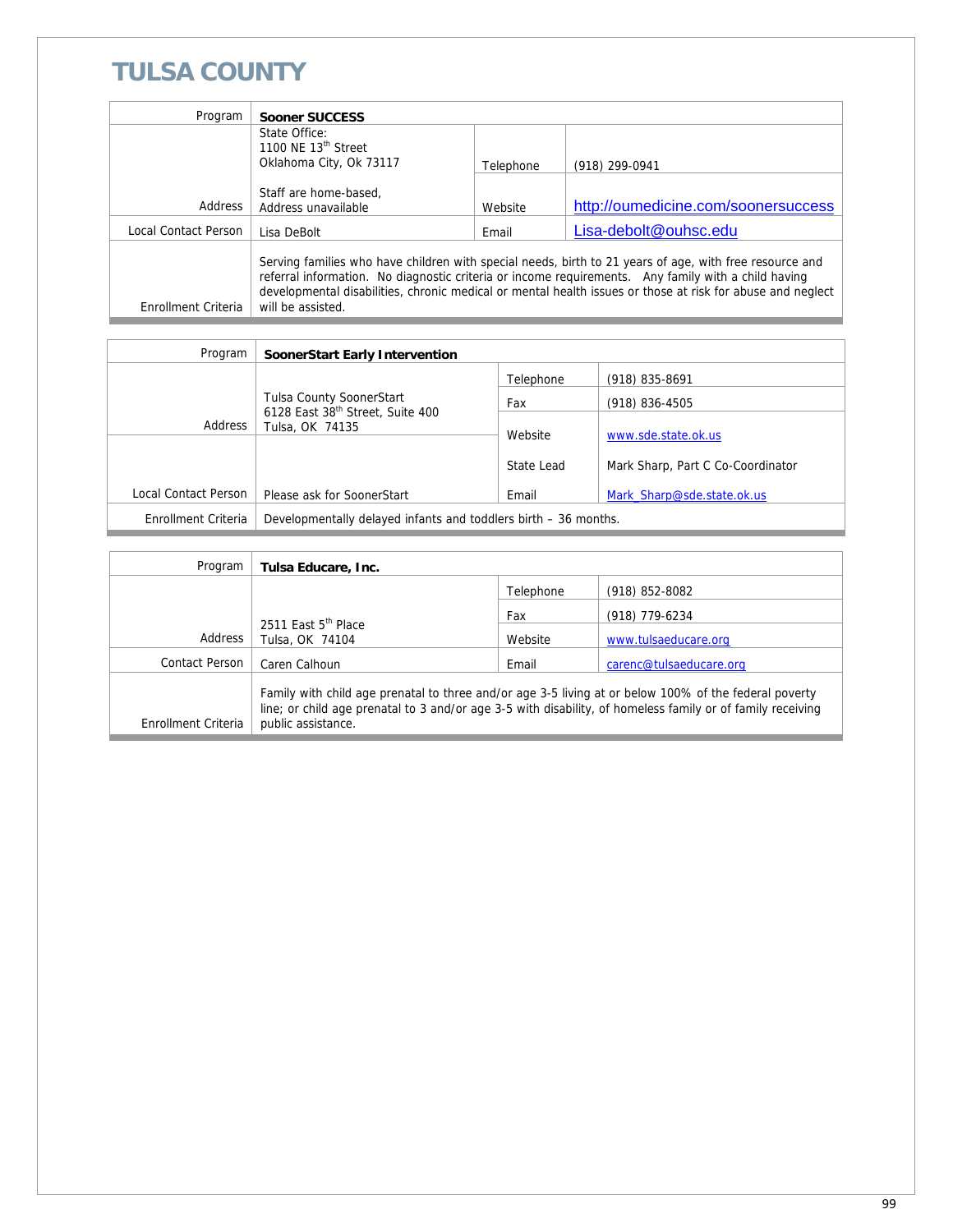#### **WAGONER COUNTY**

| Program             | <b>Cherokee Nation Head Start/Early Head Start</b>                                                                                                                                                                                        |           |                        |
|---------------------|-------------------------------------------------------------------------------------------------------------------------------------------------------------------------------------------------------------------------------------------|-----------|------------------------|
|                     |                                                                                                                                                                                                                                           | Telephone | $(918)$ 453-5757       |
|                     |                                                                                                                                                                                                                                           | Fax       | (918) 458-5799         |
| Address             | P.O. Box 948<br>Tahleguah, OK 74465                                                                                                                                                                                                       | Website   | www.Cherokee.org       |
| Contact Person      | Verna Thompson                                                                                                                                                                                                                            | Email     | headstart@cherokee.org |
| Enrollment Criteria | Family with child age prenatal to three and/or age 3-5 living at or below 100% of the federal poverty<br>line; or child age prenatal to 3 and/or age 3-5 with disability, of homeless family or of family receiving<br>public assistance. |           |                        |

| Program             | Children First, Oklahoma's Nurse-Family Partnership                                                                                                    |           |                          |
|---------------------|--------------------------------------------------------------------------------------------------------------------------------------------------------|-----------|--------------------------|
|                     |                                                                                                                                                        | Telephone | $(918)$ 485-3022         |
|                     | Wagoner County Health Department                                                                                                                       | Fax       | (918) 485-2799           |
| Address             | 212 North Pierce<br>Wagoner, OK 74467                                                                                                                  | Website   | http://www.ok.gov/health |
|                     |                                                                                                                                                        |           |                          |
| Contact Person      | Linda Hitchye, Children First Lead Nurse                                                                                                               | Email     | LindaLH@health.ok.gov    |
| Enrollment Criteria | The new mother must be less than 29 weeks pregnant, be expecting her first child and meet the same<br>income eligibility criteria as WIC and Medicaid. |           |                          |

| Program             | Community Action Resource & Development, Inc.                                                                                                                                                                                             |           |                      |
|---------------------|-------------------------------------------------------------------------------------------------------------------------------------------------------------------------------------------------------------------------------------------|-----------|----------------------|
|                     |                                                                                                                                                                                                                                           | Telephone | $(918)$ 341-5000     |
|                     | 522 West Will Rogers Boulevard                                                                                                                                                                                                            | Fax       | $(918)$ 343-3663     |
| Address             | P.O. Box 947<br>Claremore, OK 74018                                                                                                                                                                                                       | Website   | www.cardcaa.org      |
| Contact Person      | Barbara Hankins                                                                                                                                                                                                                           | Email     | bhankins@cardcaa.org |
| Enrollment Criteria | Family with child age prenatal to three and/or age 3-5 living at or below 100% of the federal poverty<br>line; or child age prenatal to 3 and/or age 3-5 with disability, of homeless family or of family receiving<br>public assistance. |           |                      |

| Program             | <b>Community Nutrition Education Programs - OSU Cooperative Extension Service</b>                                          |           |                                      |
|---------------------|----------------------------------------------------------------------------------------------------------------------------|-----------|--------------------------------------|
|                     |                                                                                                                            | Telephone | (918) 746-3700, Extension 3703       |
|                     | <b>Tulsa County Extension Service</b>                                                                                      | Fax       | (918) 746-3726                       |
| Address             | 4116 East 15th<br>Tulsa, OK 74112-6198                                                                                     | Website   | http://www.fcs.okstate.edu/cnep/     |
| Contact Person      | Barbara Tricinella                                                                                                         | Email     | barbara.tricinellla@mail.okstate.edu |
| Enrollment Criteria | For home visitation services, families must meet income eligibility and program quidelines. Participation<br>is voluntary. |           |                                      |

| Program             | Help-In-Crisis, Inc. - Helping U Grow (HUG) Start Right Program                                                                                                                                                                                                                                                                                            |           |                                |
|---------------------|------------------------------------------------------------------------------------------------------------------------------------------------------------------------------------------------------------------------------------------------------------------------------------------------------------------------------------------------------------|-----------|--------------------------------|
|                     |                                                                                                                                                                                                                                                                                                                                                            | Telephone | $(918)$ 456-0673               |
|                     |                                                                                                                                                                                                                                                                                                                                                            | Fax       | $(918)$ 456-1868               |
|                     | 205 North College Avenue                                                                                                                                                                                                                                                                                                                                   |           | http://fsps.health.ok.gov      |
| Address             | Tahleguah, OK 74464-2735                                                                                                                                                                                                                                                                                                                                   | Website   | http://www.helpincrisisinc.org |
| Contact Person      | Sara Davidson                                                                                                                                                                                                                                                                                                                                              | Email     | helpingUgrow0673@yahoo.com     |
| Enrollment Criteria | The Start Right home visitation and community-based services program serves expectant parents after<br>the 29 <sup>th</sup> week of pregnancy and at any time during pregnancy for subsequent births. A family may<br>enroll in the program before the child turns 12 months and participate in the program up to the child's<br>6 <sup>th</sup> birthday. |           |                                |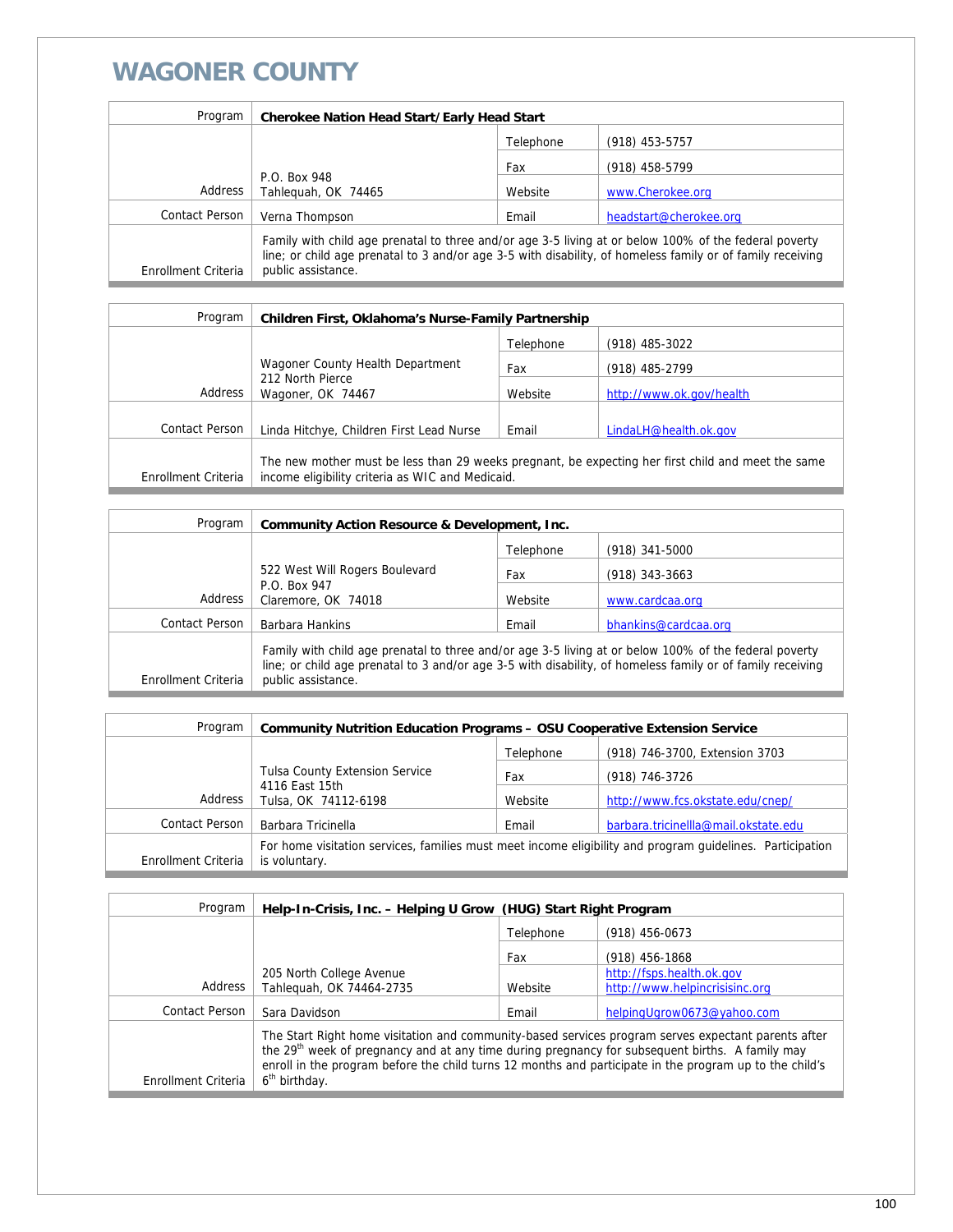## **WAGONER COUNTY**

| Program              | SoonerStart Early Intervention                                        |            |                                   |
|----------------------|-----------------------------------------------------------------------|------------|-----------------------------------|
|                      | Muskogee County Health Department -                                   | Telephone  | (918) 683-0321                    |
|                      | SoonerStart<br>530 South 34th Street<br>Address<br>Muskogee, OK 74401 | Fax        | (918) 682-4574                    |
|                      |                                                                       | Website    | www.sde.state.ok.us               |
|                      |                                                                       | State Lead | Mark Sharp, Part C Co-Coordinator |
| Local Contact Person | Please ask for SoonerStart                                            | Email      | Mark Sharp@sde.state.ok.us        |
| Enrollment Criteria  | Developmentally delayed infants and toddlers birth – 36 months.       |            |                                   |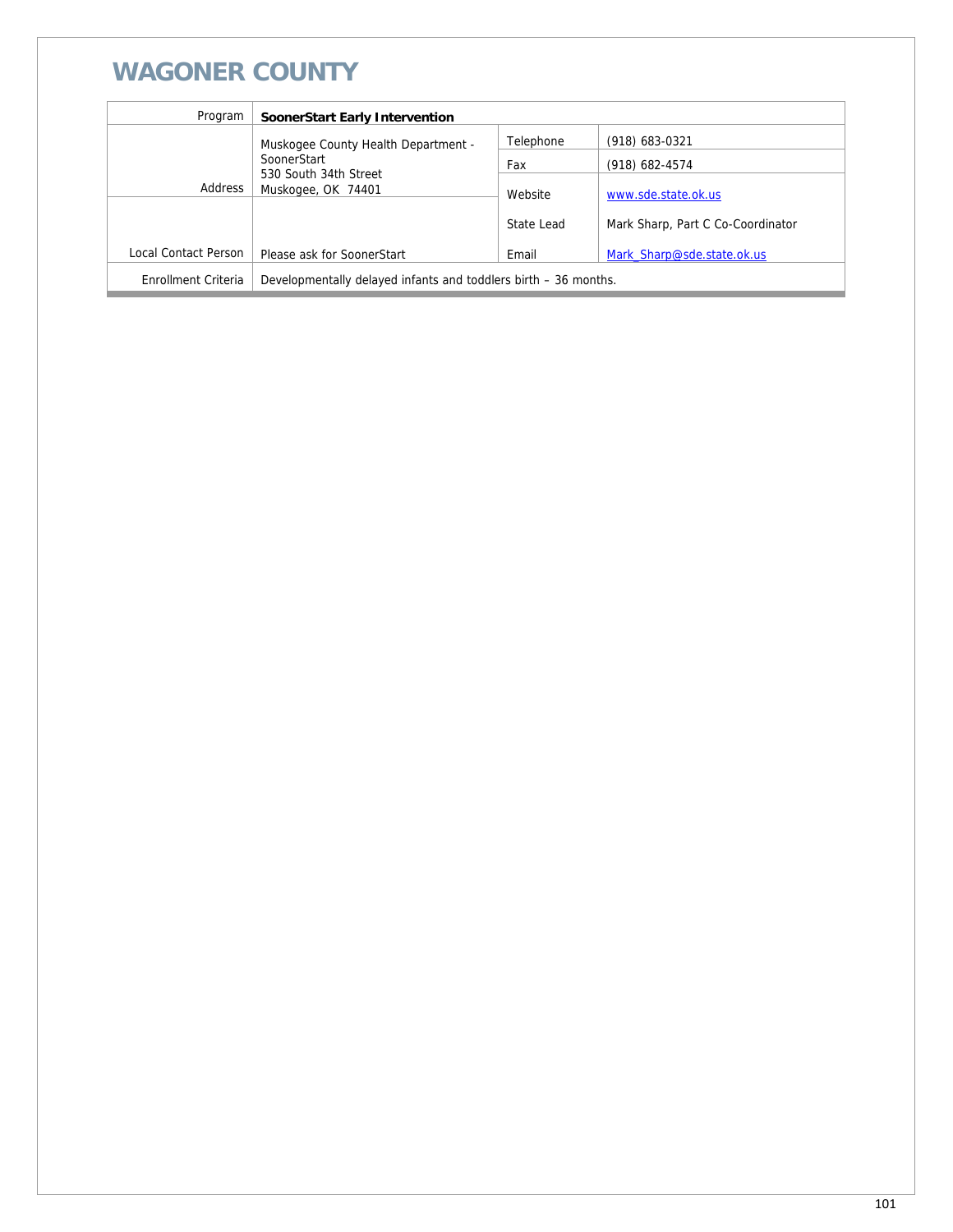#### **WASHINGTON COUNTY**

| Program             | Children First, Oklahoma's Nurse-Family Partnership                                                                                                    |           |                          |
|---------------------|--------------------------------------------------------------------------------------------------------------------------------------------------------|-----------|--------------------------|
|                     |                                                                                                                                                        | Telephone | (918) 335-3005           |
|                     | Washington County Health Department                                                                                                                    | Fax       | (918) 335-3012           |
| Address             | 5121 Southeast Jacquelyn Lane<br>Bartlesville, OK 74006                                                                                                | Website   | http://www.ok.gov/health |
|                     |                                                                                                                                                        |           |                          |
| Contact Person      | Tess Carroll, Children First Lead Nurse                                                                                                                | Email     | TeresaAC@health.ok.gov   |
| Enrollment Criteria | The new mother must be less than 29 weeks pregnant, be expecting her first child and meet the same<br>income eligibility criteria as WIC and Medicaid. |           |                          |

| Program             | Community Action Resource & Development, Inc.                                                                                    |           |                      |
|---------------------|----------------------------------------------------------------------------------------------------------------------------------|-----------|----------------------|
|                     |                                                                                                                                  | Telephone | $(918)$ 341-5000     |
|                     | 522 West Will Rogers Boulevard                                                                                                   | Fax       | $(918)$ 343-3663     |
| Address             | P.O. Box 947<br>Claremore, OK 74018                                                                                              | Website   | www.cardcaa.org      |
| Contact Person      | Barbara Hankins                                                                                                                  | Email     | bhankins@cardcaa.org |
|                     | Family with child age prenatal to three and/or age 3-5 living at or below 100% of the federal poverty                            |           |                      |
| Enrollment Criteria | line; or child age prenatal to 3 and/or age 3-5 with disability, of homeless family or of family receiving<br>public assistance. |           |                      |

| Program             | <b>Oklahoma Parents as Teachers - WASHINGTON COUNTY</b>                                       |           |                        |
|---------------------|-----------------------------------------------------------------------------------------------|-----------|------------------------|
|                     | <b>BARTLESVILLE DISTRICT</b>                                                                  |           |                        |
|                     | Joni Pollin                                                                                   | Telephone | (918) 337-6231         |
|                     | 1536 South Keeler                                                                             |           | pollinj@bps-ok.org     |
|                     | Bartlesville, OK 74003                                                                        | Email     | greentd@bps-ok.org     |
|                     | <b>CANEY VALLEY/COPAN AND</b>                                                                 |           |                        |
|                     | <b>DEWEY DISTRICTS</b>                                                                        | Telephone | (918) 335-6927         |
|                     | <b>Ashley Sikes</b>                                                                           |           |                        |
|                     | 5121 Jacquelyn Lane                                                                           |           | AshleyS@health.ok.gov  |
| Sites by District   | Bartlesville, Ok 74006                                                                        | Email     | djenkins@health.ok.gov |
| State Website       | http://sde.state.ok.us                                                                        |           |                        |
|                     | OPAT is a free program for families of children birth to age three through the Oklahoma State |           |                        |
| Enrollment Criteria | Department of Education and your local public school district.                                |           |                        |

| Program              | SoonerStart Early Intervention                                  |            |                                   |
|----------------------|-----------------------------------------------------------------|------------|-----------------------------------|
|                      | Rogers County Health Department -                               | Telephone  | $(918)$ 341-3166                  |
|                      | SoonerStart                                                     | Fax        | (918) 341-3715                    |
| Address              | 2664 North Highway 88, Unit A<br>Claremore, OK 74017            | Website    | www.sde.state.ok.us               |
|                      |                                                                 | State Lead | Mark Sharp, Part C Co-Coordinator |
| Local Contact Person | Please ask for SoonerStart                                      | Email      | Mark Sharp@sde.state.ok.us        |
| Enrollment Criteria  | Developmentally delayed infants and toddlers birth – 36 months. |            |                                   |

| Program             | Washington County Child Care Foundation - Start Right Program - Healthy Families &<br><b>Babies</b>                                                                                                                                                                                                                                                                                       |           |                              |
|---------------------|-------------------------------------------------------------------------------------------------------------------------------------------------------------------------------------------------------------------------------------------------------------------------------------------------------------------------------------------------------------------------------------------|-----------|------------------------------|
|                     |                                                                                                                                                                                                                                                                                                                                                                                           | Telephone | $(918)$ 337-6509             |
|                     |                                                                                                                                                                                                                                                                                                                                                                                           | Fax       | (918) 337-6525               |
|                     | 5110 Tuxedo Boulevard                                                                                                                                                                                                                                                                                                                                                                     |           | http://fsps.health.ok.gov    |
| Address             | Bartlesville, OK 74006                                                                                                                                                                                                                                                                                                                                                                    | Website   | http://www.delawarechild.org |
| Contact Person      | Gwenda Baker                                                                                                                                                                                                                                                                                                                                                                              | Email     | gbaker@delawarechild.org     |
| Enrollment Criteria | The free/voluntary Start Right home visitation and community-based services program serves expectant<br>parents after the 29 <sup>th</sup> week of pregnancy for first child and at any time during pregnancy for<br>subsequent births. A family may enroll in the program before the child turns 12 months and participate<br>in the program up to the child's 6 <sup>th</sup> birthday. |           |                              |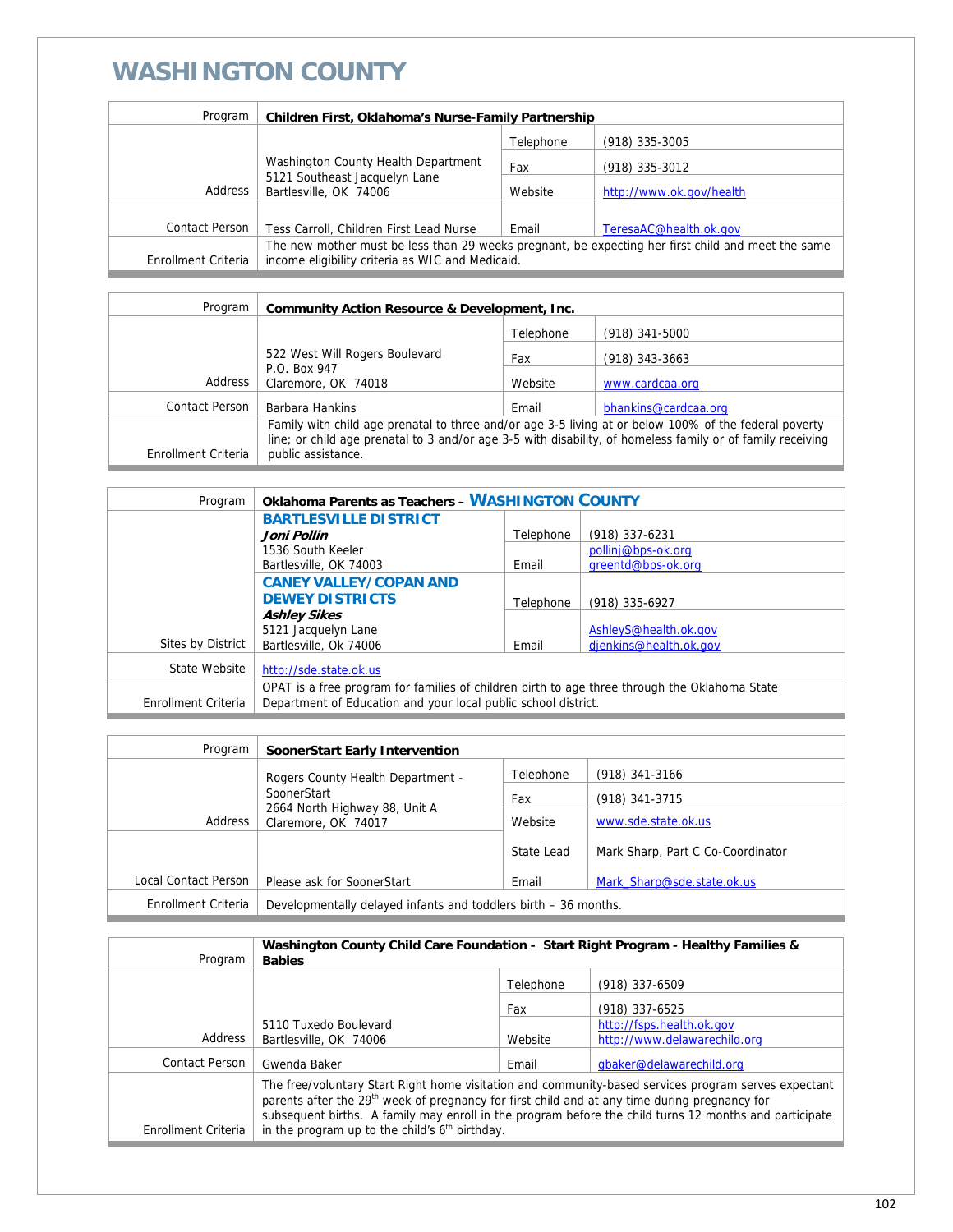### **WASHITA COUNTY**

| Program             | <b>Children First, Oklahoma's Nurse-Family Partnership</b>                                                                                             |           |                          |
|---------------------|--------------------------------------------------------------------------------------------------------------------------------------------------------|-----------|--------------------------|
|                     |                                                                                                                                                        | Telephone | (405) 247-2507           |
|                     | Caddo County Health Department                                                                                                                         | Fax       | (405) 247-9503           |
| Address             | 216 West Broadway<br>Anadarko, OK 73005                                                                                                                | Website   | http://www.ok.gov/health |
|                     | Amber Smith, Children First Lead                                                                                                                       |           |                          |
| Contact Person      | <b>Nurse</b>                                                                                                                                           | Email     | AmberS@health.ok.gov     |
| Enrollment Criteria | The new mother must be less than 29 weeks pregnant, be expecting her first child and meet the same<br>income eligibility criteria as WIC and Medicaid. |           |                          |

| <b>Community Nutrition Education Programs - OSU Cooperative Extension Service</b>                                          |                                    |                                  |
|----------------------------------------------------------------------------------------------------------------------------|------------------------------------|----------------------------------|
|                                                                                                                            | Telephone                          | (580) 355-1176                   |
| <b>Extension Service</b>                                                                                                   | Fax                                | (580) 353-5898                   |
| Lawton, OK 73501                                                                                                           | Website                            | http://www.fcs.okstate.edu/cnep/ |
| Nicole Neilson                                                                                                             | Email                              | nicole.neilson@okstate.edu       |
|                                                                                                                            |                                    |                                  |
| For home visitation services, families must meet income eligibility and program quidelines.<br>Participation is voluntary. |                                    |                                  |
|                                                                                                                            | Comanche County<br>611 SW C Avenue |                                  |

| Program               | Great Plains Youth & Family Services, Inc. – Growing in Family Training (GIFT) –<br><b>Start Right Program</b>                                                                                                                                                                                                                                             |           |                          |
|-----------------------|------------------------------------------------------------------------------------------------------------------------------------------------------------------------------------------------------------------------------------------------------------------------------------------------------------------------------------------------------------|-----------|--------------------------|
|                       |                                                                                                                                                                                                                                                                                                                                                            | Telephone | (580) 726-3383           |
|                       |                                                                                                                                                                                                                                                                                                                                                            | Fax       | (580) 726-3384           |
| Address               | 901 South Broadway<br>Hobart, OK 73651                                                                                                                                                                                                                                                                                                                     | Website   | http://www.ok.gov/health |
|                       |                                                                                                                                                                                                                                                                                                                                                            |           |                          |
| <b>Contact Person</b> | Anna Wehrle                                                                                                                                                                                                                                                                                                                                                | Email     | annawehrle@sbcqlobal.net |
| Enrollment Criteria   | The Start Right home visitation and community-based services program serves expectant parents after<br>the 29 <sup>th</sup> week of pregnancy and at any time during pregnancy for subsequent births. A family may<br>enroll in the program before the child turns 12 months and participate in the program up to the child's<br>6 <sup>th</sup> birthday. |           |                          |

| Program              | SoonerStart Early Intervention                                  |            |                                   |
|----------------------|-----------------------------------------------------------------|------------|-----------------------------------|
|                      | Custer County Health Department -                               | Telephone  | (580) 323-2100                    |
|                      | SoonerStart                                                     | Fax        | (580) 323-2282                    |
| Address              | 3030 Custer Avenue<br>Clinton, OK 73601                         | Website    | www.sde.state.ok.us               |
|                      |                                                                 | State Lead | Mark Sharp, Part C Co-Coordinator |
| Local Contact Person | Please ask for SoonerStart                                      | Email      | Mark Sharp@sde.state.ok.us        |
|                      |                                                                 |            |                                   |
| Enrollment Criteria  | Developmentally delayed infants and toddlers birth – 36 months. |            |                                   |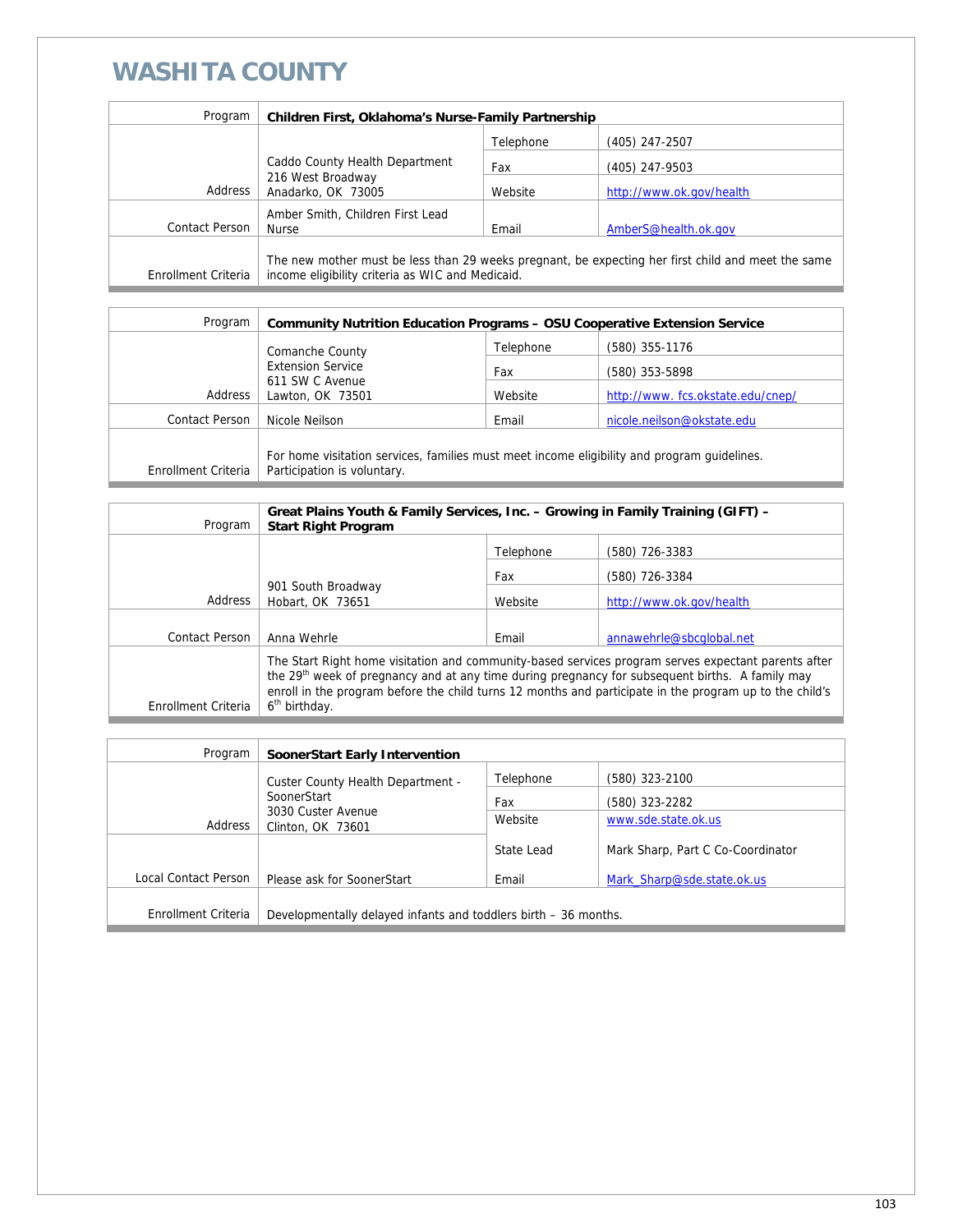#### **WOODS COUNTY**

| Program             | Children First, Oklahoma's Nurse-Family Partnership                                                                                                    |           |                          |
|---------------------|--------------------------------------------------------------------------------------------------------------------------------------------------------|-----------|--------------------------|
|                     |                                                                                                                                                        | Telephone | (580) 327-3192           |
|                     | Woods County Health Department<br>901 14 <sup>th</sup> Street<br>Alva, OK 73717                                                                        | Fax       | (580) 327-3703           |
| Address             |                                                                                                                                                        | Website   | http://www.ok.gov/health |
|                     |                                                                                                                                                        |           |                          |
| Contact Person      | Bobbie Smith, Children First Lead Nurse                                                                                                                | Email     | BobbieS@health.ok.gov    |
| Enrollment Criteria | The new mother must be less than 29 weeks pregnant, be expecting her first child and meet the same<br>income eligibility criteria as WIC and Medicaid. |           |                          |

| Program             | Northwest Family Services, Inc. - Family Building Blocks - Start Right Program                                                                                                                                                                                                                                                                             |           |                                |
|---------------------|------------------------------------------------------------------------------------------------------------------------------------------------------------------------------------------------------------------------------------------------------------------------------------------------------------------------------------------------------------|-----------|--------------------------------|
|                     |                                                                                                                                                                                                                                                                                                                                                            | Telephone | (580) 327-2900                 |
|                     |                                                                                                                                                                                                                                                                                                                                                            | Fax       | (580) 327-1337                 |
|                     | 620 Flynn Street                                                                                                                                                                                                                                                                                                                                           |           | http://fsps.health.ok.gov      |
| Address             | Alva, OK 73717                                                                                                                                                                                                                                                                                                                                             | Website   | http://www.northwestfamily.net |
| Contact Person      | Brenda Rose                                                                                                                                                                                                                                                                                                                                                | Email     | Brenda@northwestfamily.net     |
| Enrollment Criteria | The Start Right home visitation and community-based services program serves expectant parents after<br>the 29 <sup>th</sup> week of pregnancy and at any time during pregnancy for subsequent births. A family may<br>enroll in the program before the child turns 12 months and participate in the program up to the child's<br>6 <sup>th</sup> birthday. |           |                                |

| Program             | Opportunities, Inc.                                                                                                                                                                                                                       |           |                              |
|---------------------|-------------------------------------------------------------------------------------------------------------------------------------------------------------------------------------------------------------------------------------------|-----------|------------------------------|
|                     |                                                                                                                                                                                                                                           | Telephone | (580) 623-7283               |
|                     |                                                                                                                                                                                                                                           | Fax       | (580) 623-7290               |
| Address             | 117 West Russworm<br>Watonga, OK 73772                                                                                                                                                                                                    | Website   | www.opportunities-inc.org    |
| Contact Person      | Carol Ramer                                                                                                                                                                                                                               | Email     | cramer@opportunities-inc.org |
| Enrollment Criteria | Family with child age prenatal to three and/or age 3-5 living at or below 100% of the federal poverty<br>line; or child age prenatal to 3 and/or age 3-5 with disability, of homeless family or of family receiving<br>public assistance. |           |                              |

| Program              | SoonerStart Early Intervention                                  |            |                                   |
|----------------------|-----------------------------------------------------------------|------------|-----------------------------------|
|                      | <b>Garfield County Health Department -</b>                      | Telephone  | (580) 233-0650                    |
| SoonerStart          |                                                                 | Fax        | (580) 249-5999                    |
| Address              | P.O. Box 3266<br>Enid, OK 73702                                 | Website    | www.sde.state.ok.us               |
|                      |                                                                 | State Lead | Mark Sharp, Part C Co-Coordinator |
|                      |                                                                 |            |                                   |
| Local Contact Person | Please ask for SoonerStart                                      | Email      | Mark Sharp@sde.state.ok.us        |
|                      |                                                                 |            |                                   |
| Enrollment Criteria  | Developmentally delayed infants and toddlers birth – 36 months. |            |                                   |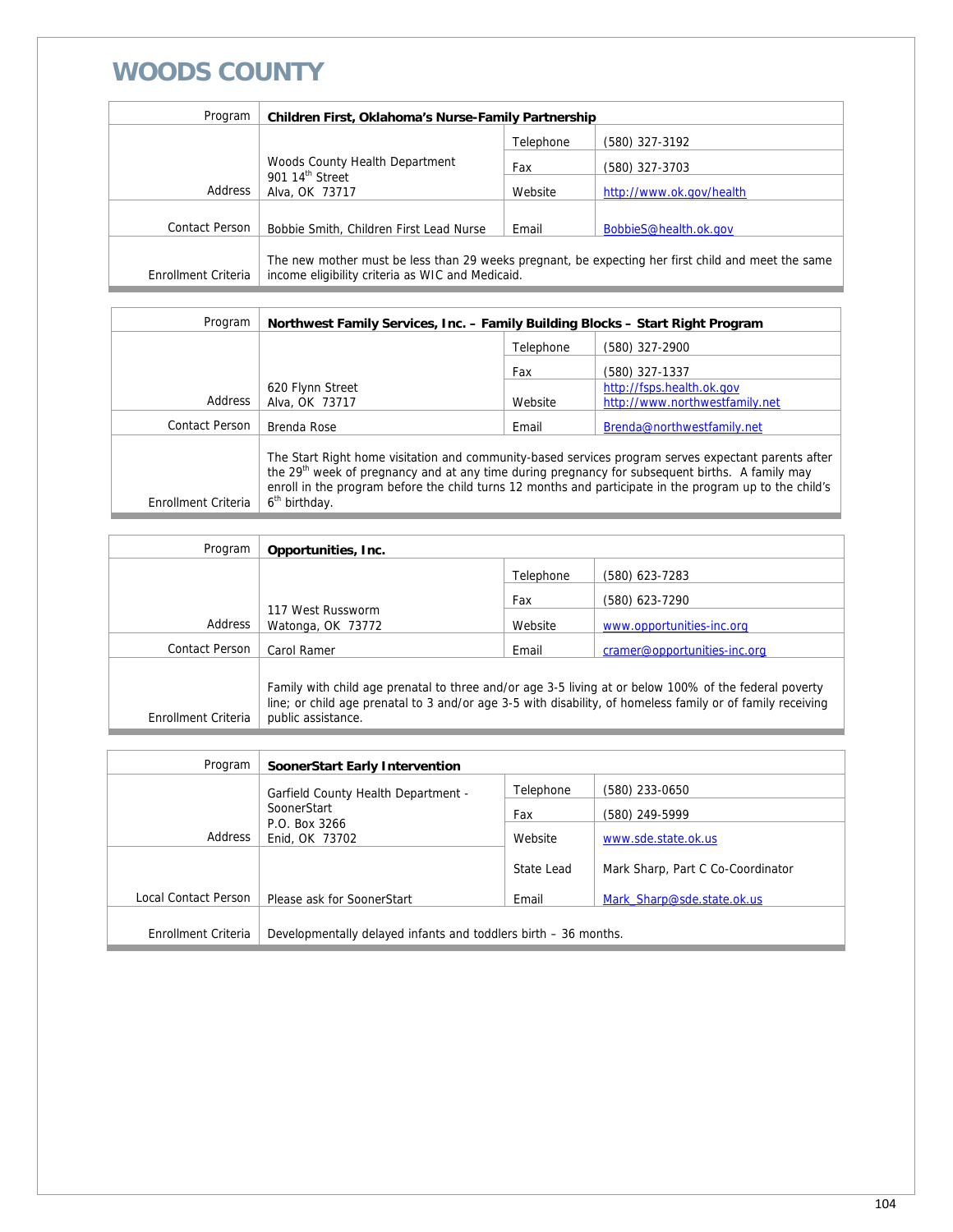## **WOODWARD COUNTY**

| Program             | Children First, Oklahoma's Nurse-Family Partnership                                                                                                    |           |                          |
|---------------------|--------------------------------------------------------------------------------------------------------------------------------------------------------|-----------|--------------------------|
|                     |                                                                                                                                                        | Telephone | (580) 256-6416           |
|                     | Woodward County Health Department                                                                                                                      | Fax       | (580) 254-6802           |
| Address             | 1631 Texas Avenue<br>Woodward, OK 73801                                                                                                                | Website   | http://www.ok.gov/health |
|                     |                                                                                                                                                        |           |                          |
| Contact Person      | Lanette Terry, District Nurse Manager                                                                                                                  | Email     | LanetteT@health.ok.gov   |
| Enrollment Criteria | The new mother must be less than 29 weeks pregnant, be expecting her first child and meet the same<br>income eligibility criteria as WIC and Medicaid. |           |                          |

| Program                                  | <b>Oklahoma Parents as Teachers</b>                                                           |                  |                                                     |
|------------------------------------------|-----------------------------------------------------------------------------------------------|------------------|-----------------------------------------------------|
|                                          | <b>WOODWARD DISTRICT</b>                                                                      | Telephone        | (580) 571-7138                                      |
| <b>Local Contact Person</b><br>& Address | Christi Waggoner<br>1023 Main Street<br>Woodward, Ok 73801                                    | Website<br>Email | http://sde.state.ok.us<br>waggoner c@woodwardps.net |
|                                          | OPAT is a free program for families of children birth to age three through the Oklahoma State |                  |                                                     |
| Enrollment Criteria                      | Department of Education and your local public school district.                                |                  |                                                     |

| Program             | Opportunities, Inc.                                                                                                                                                                                                                       |           |                              |
|---------------------|-------------------------------------------------------------------------------------------------------------------------------------------------------------------------------------------------------------------------------------------|-----------|------------------------------|
|                     |                                                                                                                                                                                                                                           | Telephone | (580) 623-7283               |
|                     |                                                                                                                                                                                                                                           | Fax       | (580) 623-7290               |
| Address             | 117 West Russworm<br>Watonga, OK 73772                                                                                                                                                                                                    | Website   | www.opportunities-inc.org    |
| Contact Person      | Carol Ramer                                                                                                                                                                                                                               | Email     | cramer@opportunities-inc.org |
| Enrollment Criteria | Family with child age prenatal to three and/or age 3-5 living at or below 100% of the federal poverty<br>line; or child age prenatal to 3 and/or age 3-5 with disability, of homeless family or of family receiving<br>public assistance. |           |                              |

| Program              | SoonerStart Early Intervention                                  |            |                                   |
|----------------------|-----------------------------------------------------------------|------------|-----------------------------------|
|                      | Woodward County Health Department -                             | Telephone  | (580) 256-6416                    |
|                      | SoonerStart                                                     | Fax        | (580) 254-6802                    |
| Address              | 1631 Texas Avenue<br>Woodward, OK 73801                         | Website    | www.sde.state.ok.us               |
|                      |                                                                 | State Lead | Mark Sharp, Part C Co-Coordinator |
| Local Contact Person | Please ask for SoonerStart                                      | Email      | Mark Sharp@sde.state.ok.us        |
| Enrollment Criteria  |                                                                 |            |                                   |
|                      | Developmentally delayed infants and toddlers birth – 36 months. |            |                                   |